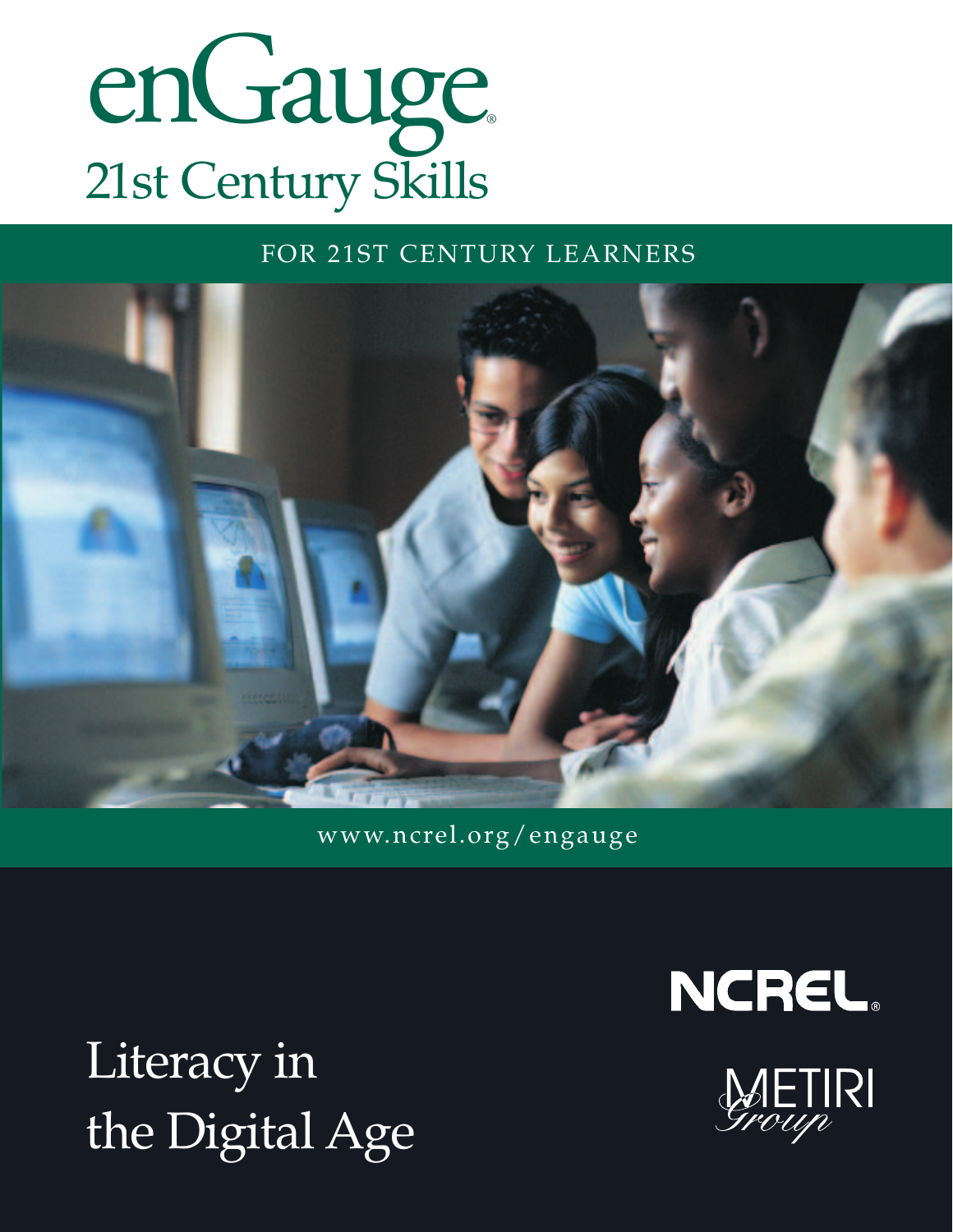# enGauge 21st Century Skills: Literacy in the Digital Age

**Gina Burkhardt** CEO/Executive Director, NCREL

**Margaret Monsour**  Deputy Director, NCREL

**Gil Valdez** Deputy Director, NCREL

**Cathy Gunn** Director, Center for Technology, NCREL

**Matt Dawson**  Program Associate, Center for Technology, NCREL

**Cheryl Lemke**  CEO, Metiri Group

**Ed Coughlin**  Senior Vice President, Metiri Group

**Dr. Vandana Thadani** Associate, Metiri Group

**Crystal Martin** Research Associate, Metiri Group

# **NCREL NCRTEC** *®* NCREL

1120 East Diehl Road, Suite 200 Naperville, Illinois 60563 Phone: (800) 356-2735 Fax: (630) 649-6700 www.ncrel.org

roup

1801 Avenue of the Stars, Suite 426 Los Angeles, California 90067 Phone: (866) 286-7944 Fax: (310) 286-7941 www.metiri.com

Copyright © 2003 by the North Central Regional Educational Laboratory and the Metiri Group. All rights reserved.

This work was produced in whole or in part with funds from the Institute of Education Sciences (IES), U.S. Department of Education, under contract number ED-01-CO-0011. The content does not necessarily reflect the position or policy of IES or the Department of Education, nor does mention or visual representation of trade names, commercial products, or organizations imply endorsement by the federal government.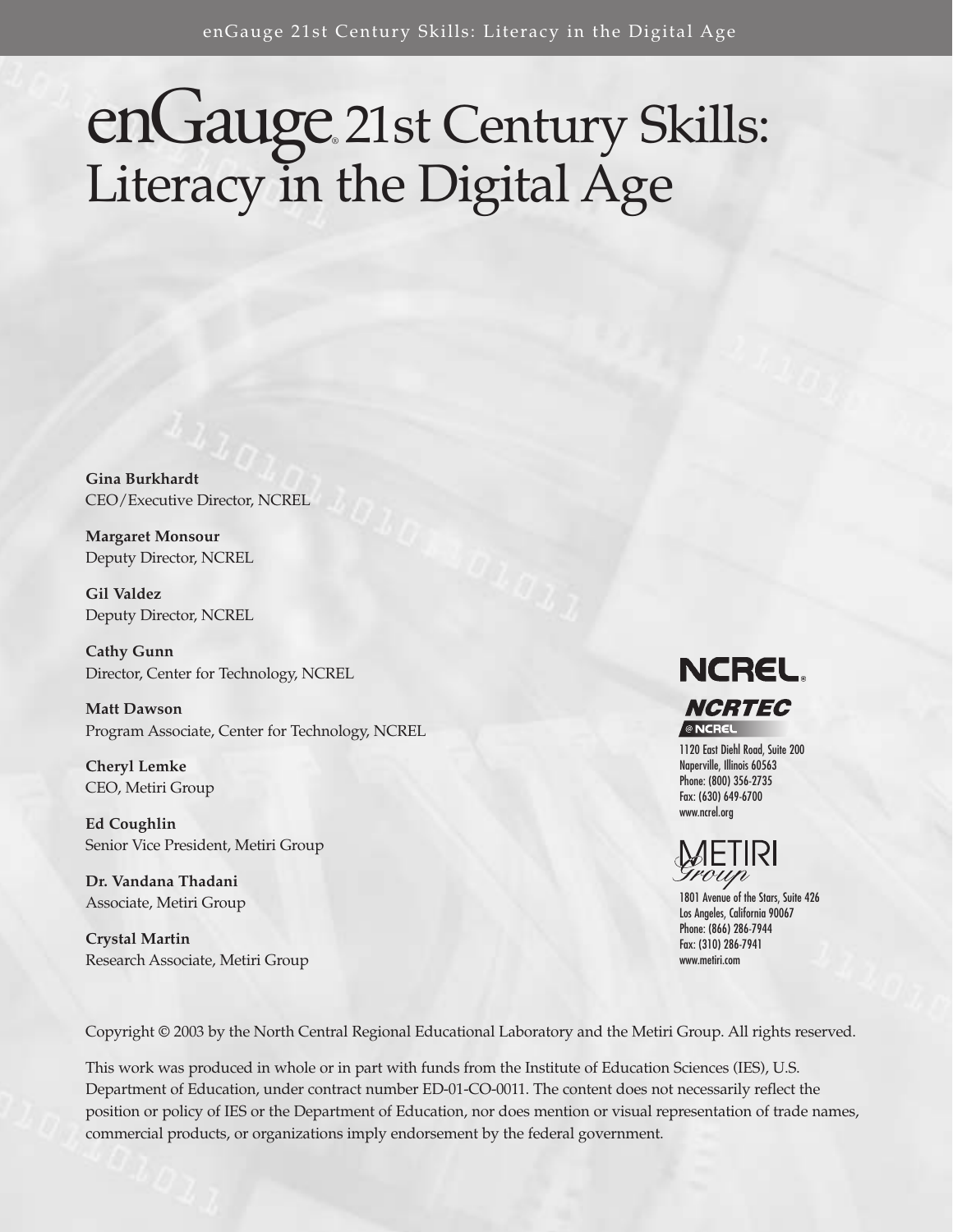|  |  | <b>Table of Contents</b> |
|--|--|--------------------------|
|--|--|--------------------------|

| Message to the Reader                                        | 2  |
|--------------------------------------------------------------|----|
| Extra! Extra! The World Is Different!                        |    |
| <b>Executive Summary</b>                                     | 4  |
| Growing Up Digital                                           |    |
| A Digital Divide                                             |    |
| A Digital-Age Economy                                        |    |
| Digital-Age Learning                                         | 10 |
| The enGauge 21st Century Skills                              | 12 |
| Methodology                                                  | 13 |
| Digital-Age Literacy                                         | 15 |
| <b>Inventive Thinking</b>                                    | 33 |
| <b>Effective Communication</b>                               | 47 |
| <b>High Productivity</b>                                     | 59 |
| <b>Glimpses Into 21st Century Classrooms</b>                 | 67 |
| <b>Getting There From Here</b>                               | 72 |
| A Process for Bringing 21st Century Skills Into Your Schools |    |
| <b>Cross-Match to National Models</b>                        | 74 |
| References                                                   | 80 |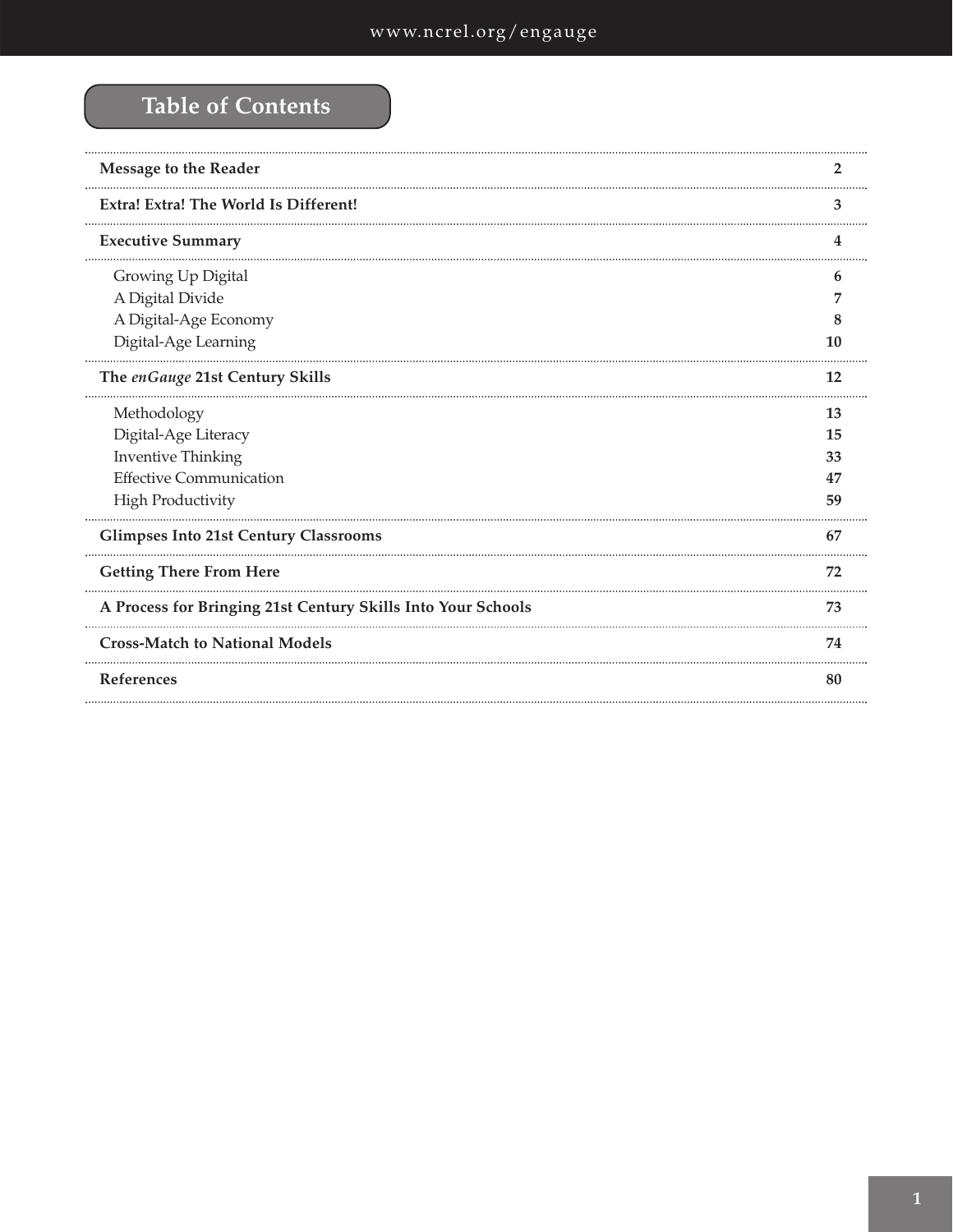## **Message to the Reader**

Today's school leaders face a serious dilemma: Communities expect their graduates to be ready to thrive in the Digital Age, but the 21st century skills required for such success are not well defined. Those skills are not included in many state learning standards or measured on most state and local assessments.

The current era of high-stakes testing will have a positive impact on students *only* if we get the metrics right. Without 21st century skills, students are being prepared to succeed in yesterday's world—not tomorrow's.

Schools must do more to keep pace with rapid technology, research, and societal changes. To ensure that students will be ready to thrive in today's knowledge-based, global society, three significant things need to occur:

- The public must acknowledge 21st century skills as essential to the education of today's learner.
- Schools must embrace new designs for learning based on emerging research about how people learn, effective uses of technology, and 21st century skills in the context of rigorous academic content.
- Policymakers must base school accountability on assessments that measure both academic achievement and 21st century skills.

This publication represents an important first step toward Digital Age readiness. Readers are invited to use the *enGauge* 21st Century Skills as a platform for the shifts in school policy and practices necessary to give our students the education they require in a knowledge-based, global society.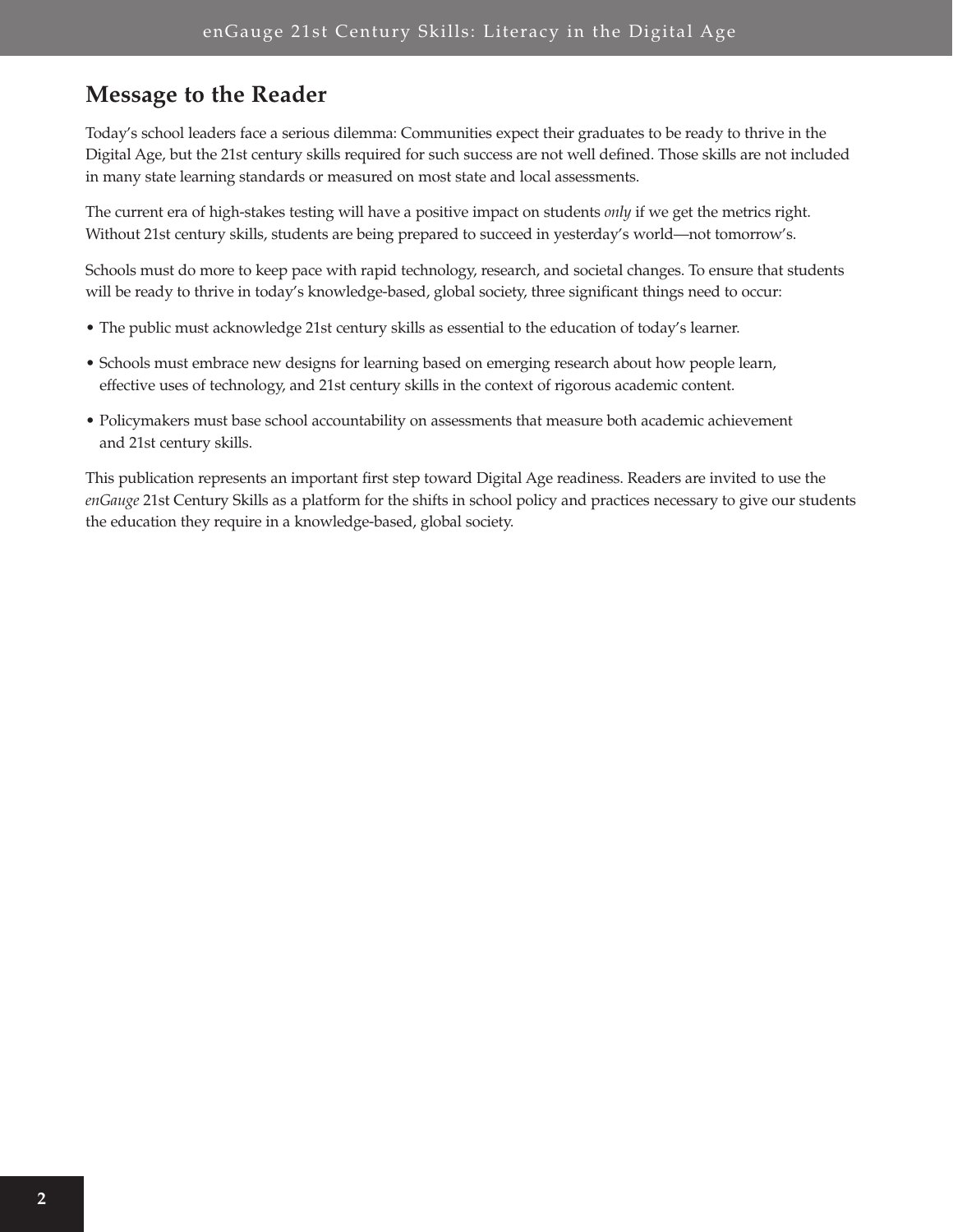# **Extra! Extra! The World Is Different!**

| The Workplace        | Farmers are checking soil moisture from their hand-held computers, and factory workers<br>are guiding robots.                                                                                               |
|----------------------|-------------------------------------------------------------------------------------------------------------------------------------------------------------------------------------------------------------|
| Education            | Teachers are serving as facilitators, exploring with their students the vast world of ideas<br>and information.                                                                                             |
| <b>Health Care</b>   | More efficient systems are linking together county, state, and federal facilities, accelerating<br>the study, diagnosis, and treatment of diseases through networked applications and medical<br>databases. |
| <b>Public Safety</b> | Officials are gaining access to instantaneous emergency-response information and<br>inter-operation of critical equipment regardless of jurisdiction.                                                       |
| Government           | Free and universal access to information is increasing for all citizens, whose informed<br>opinions are in turn shaping policy and fostering greater global democracy.                                      |
| <b>Ethics</b>        | Ethical issues are no longer just about right and wrong but also about informed choices<br>between two rights—such as doing all we can to save lives and allowing people to die<br>with dignity.            |

*Information presented in this table was found in two sources:*

Computer Systems Policy Project. (2000). *Building the foundation of the networked world* (p. 8). Washington, DC: Author.

Cornish, E. (Ed.). (1996). *Exploring your future: Living, learning, and working in the Information Age* (pp. 7-11). Bethesda, MA: World Future Society.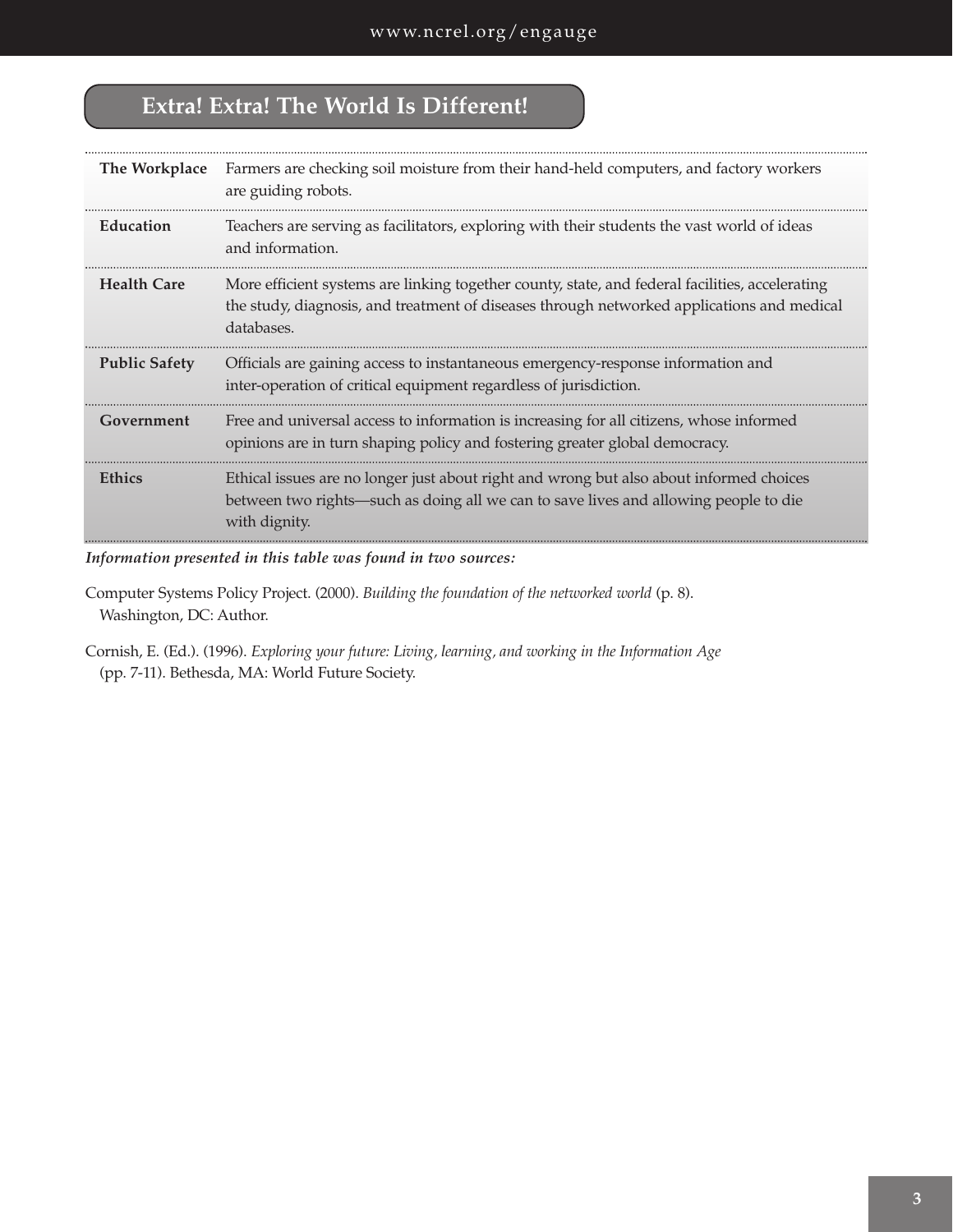## **Executive Summary**

Are your graduates ready to thrive in today's Digital Age? Upon serious reflection, most schools must answer with a resounding "no!" This publication is a guide for those interested in changing that answer to the affirmative. As the CEO Forum on Education and Technology (2001) concluded in *Key Building Blocks for Student Achievement in the 21st Century*, "The definition of student achievement must be broadened to include the 21st century skills that will be required for students to thrive in the future" (p. 1).

The world in which our children live is significantly different from that of yesterday. Today's youngsters use laptops, pagers, instant messaging, and cell phones to connect to friends, family, experts, and others in their community and around the globe. They are bombarded with visual messages from the media messages specifically targeted to tap into the billions in discretionary spending they control or influence. Members of this generation *expect* to actively participate in and through their media, hence the decrease in time spent by teens in viewing television and the corresponding increase in time spent on computers, gaming, and the Internet. (See "Media Trade-Offs" on page 4.) Our children now have at their fingertips a virtual world—with all its promises and pitfalls.

Hard as it is to believe, the Internet became available to the average American less than a decade ago. Today, we still find ourselves in the process of defining cultural and societal norms for Internet and Web usage. Our children are not looking to or waiting for adults to establish those norms—they are simply jumping into the fray, exploring the world of chat rooms, avatars, MP3s, and digital communication with aplomb.

As cyberculture analyst (and author of *Playing the Future*) Douglas Rushkoff (2001, personal communication) quips, "Children are native to cyberspace and we, as adults, are immigrants." And therein lies both a challenge and an opportunity: How do we, as adults, with the least experience in this milieu, provide leadership? How do we help children use their native intelligence about technology in sophisticated, responsible ways that serve them well as they make their way in the Digital Age?

The solution lies in public acknowledgment that yesterday's education is not sufficient for today's learner. Academic excellence must be acquired within the context of today's technological environment in order to fully prepare students to thrive in the Digital Age.

The 21st Century Workforce Commission's (2000) National Alliance of Business summed up the economic implications for us: "The current and future health of America's 21st century economy depends directly on how broadly and deeply Americans reach a new level of literacy—'21st Century Literacy' " (p. 4).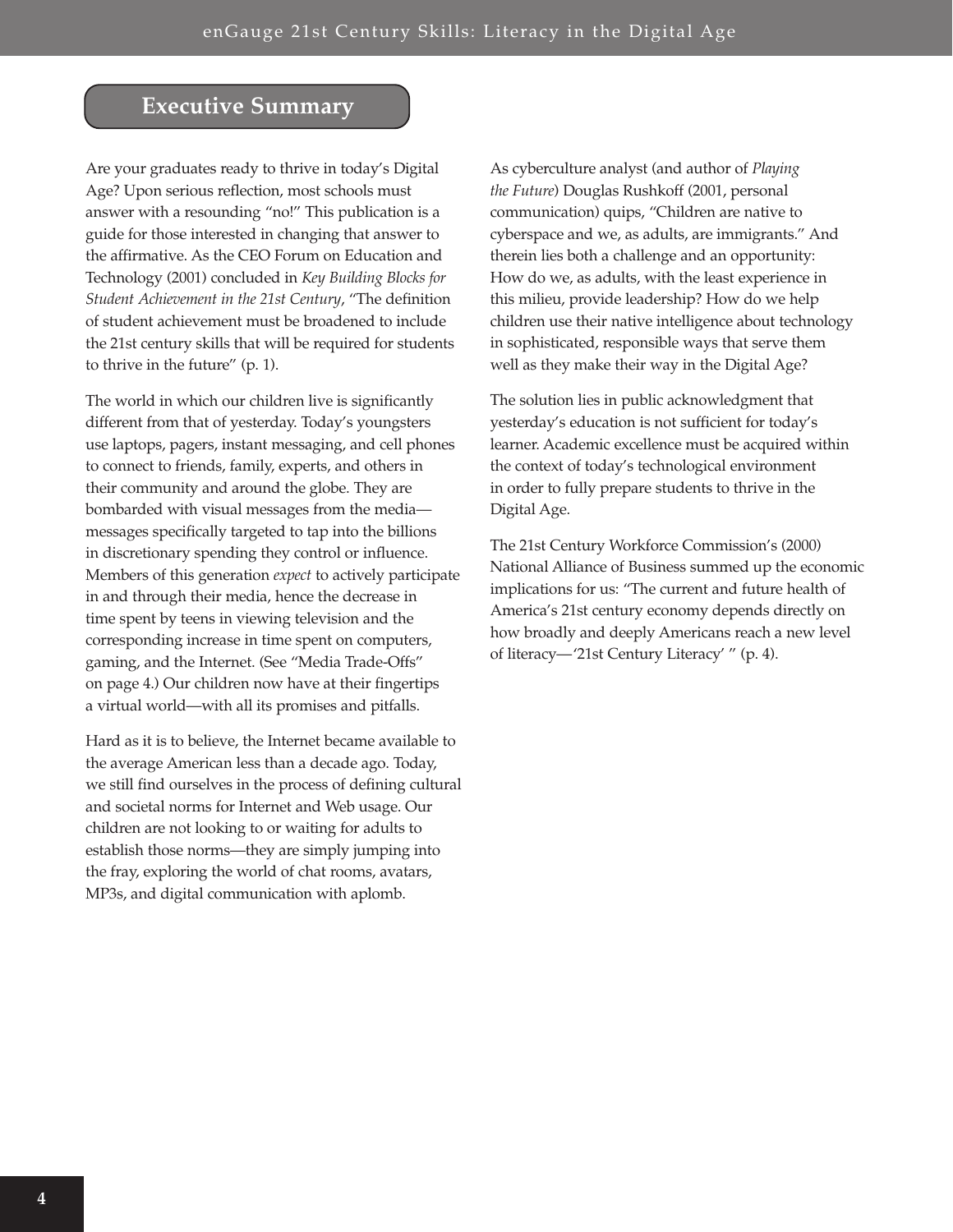A report from the 21st Century Literacy Summit (2002) contends that "the explosive growth of technology in every aspect of society offers us a unique opportunity to engage our citizens in economic and civic life" (p. 4). The report further states that to take advantage of this

*"Information and communication technologies are raising the bar on the competencies needed to succeed in the 21st century."*

**— 21st Century Literacy Summit**

opportunity, we must continually acquire and develop new knowledge and skills. Summit participants noted, "Information and communication technologies are raising the bar on the competencies needed to succeed in the

21st century, and they are compelling us to revisit many of our assumptions and beliefs" (p. 4).

The sheer magnitude of human knowledge, world globalization, and the accelerating rate of change due to technology necessitates a shift in our children's education—from plateaus of knowing to continuous cycles of learning. Therefore, policymakers and educators alike must define 21st century skills, highlighting the relationship of those skills to

conventional academic standards. As they do so, they must also recognize the need for multiple assessments to measure these skills within the context of academic standards, evaluating their application to today's technological, global society.

*The sheer magnitude of human knowledge, globalization, and the accelerating rate of change due to technology necessitates a shift in our children's education—from plateaus of knowing to continuous cycles of learning.*

## *enGauge* **21st Century Skills**

The *enGauge* 21st Century Skills should be considered within the context of rigorous academic standards. They are a bridge to authentic, intellectually challenging work by students.

# enGauge 21st Century Skills

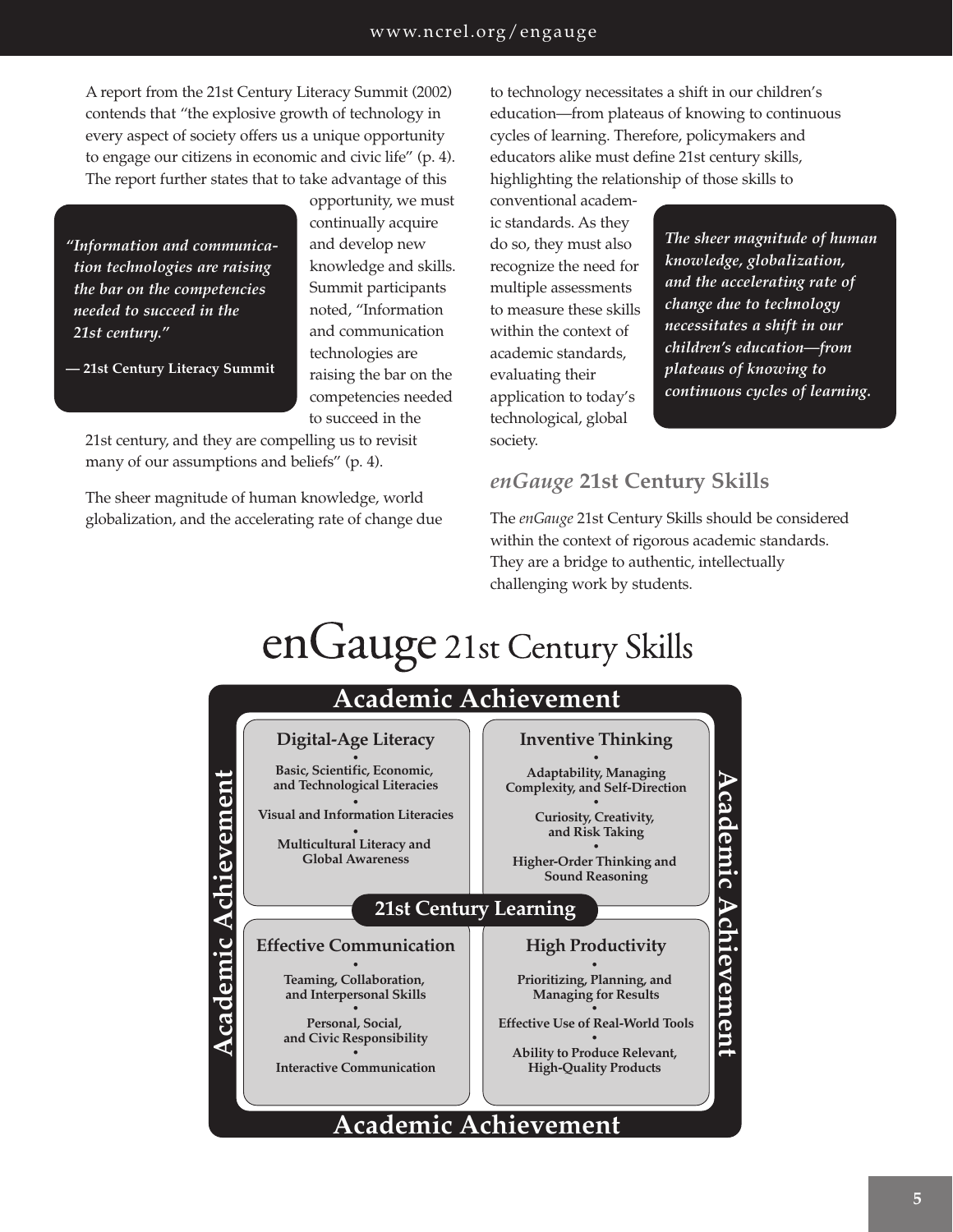# **Growing Up Digital**

Today's children are "growing up digital." Their view of the world is very different from that of adults, thanks to unprecedented access to information, people, and

*"Our children…are the latest model of human being. Looking at the world of children is not looking backward at our own past it's looking ahead. They are our evolutionary future."*

*— Rushkoff* 

ideas across highly interactive media. It is precisely this real-time, webbed interactivity, suggests Don Tapscott (1998) in *Growing Up Digital*, which has spurred societal changes in ways prior technologies did not.

Douglas Rushkoff (1999), in *Playing the Future*, agrees: "Our children…are the latest model of human being. Looking at the world of children is not looking backward at our own past—it's looking ahead. They are our evolutionary future" (p. 4).

"Consider any family of immigrants," Rushkoff continues. "Who learns the language first? Who adopts the aesthetic, cultural, and spiritual values of the new country? The children, of course….Well, welcome to the 21st century. We are all immigrants in a new territory" (p. 4).

More than half the people in our nation—and 65 percent of our children—are now online. The latest research from the U.S. Department of Commerce puts the current growth rate for Internet use at 2 million new users per month, with children and teens being the fastest growing group of new users (Economics and Statistics Administration, 2002). As a country, we now use the Internet for business transactions, shopping, entertainment, information searches, communication, and of course, learning. In January 2001, the Web-Based Education Commission reported that this increased use "is bringing rapid and radical change into our lives from the wonderfully beneficial to the terrifyingly difficult" (Kerry & Isakson, 2001, p. i). The challenge to educators is to help students develop the 21st century skills that enable them to fully realize technology's most positive effects.



#### *Information presented in the above exhibit was found in two sources:*

Corporation for Public Broadcasting. (2003). *Connected to the future: A report on children's Internet use*. Retrieved April 7, 2003, from http://www.cpb.org/ed/resources/connected/.

Grunwald Associates. (2000). *Children, families, and the Internet. Burlingame*, CA: Author.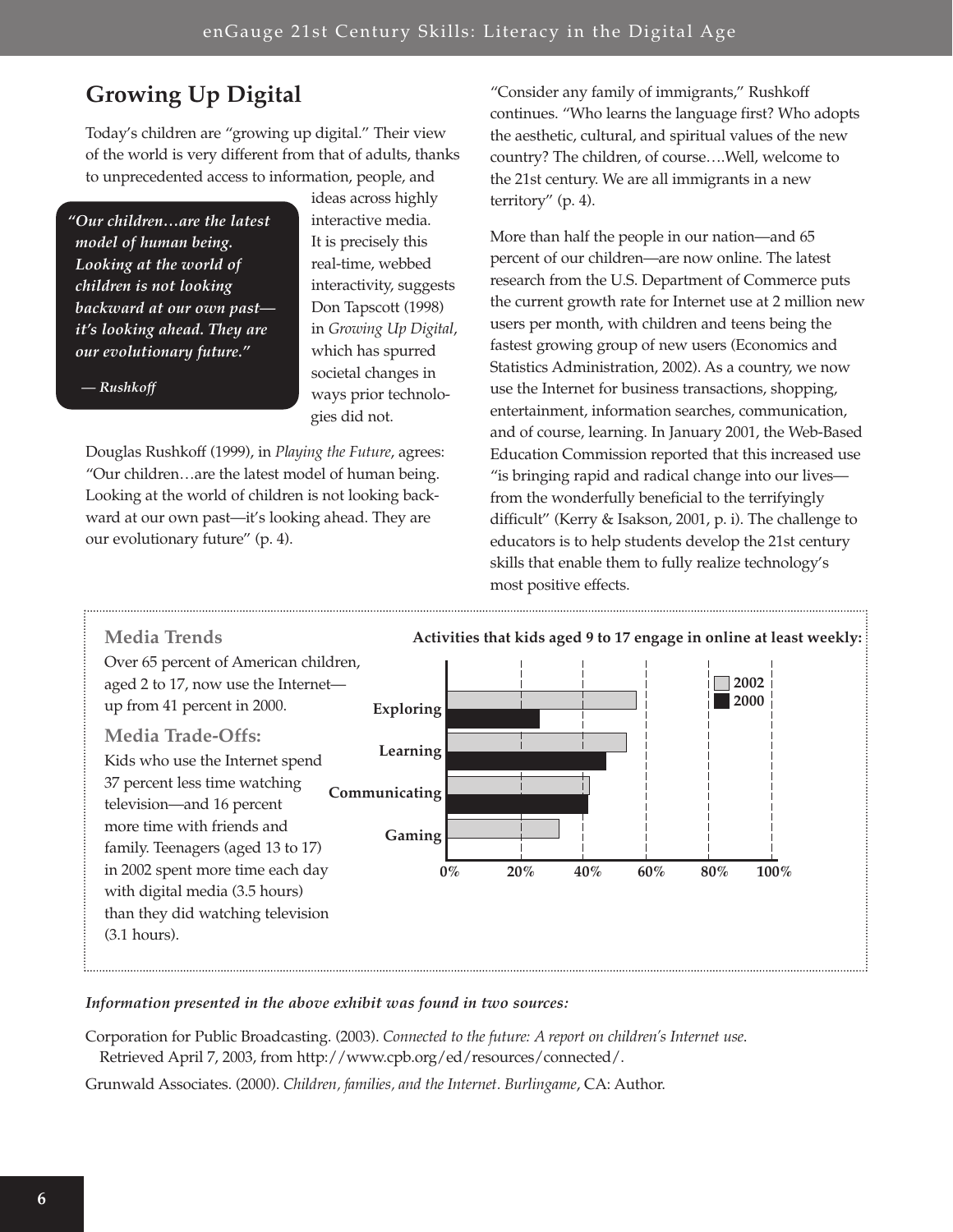# **A Digital Divide**

In the 1990s, the digital divide was characterized as a gap in technology access that translated into inequities in educational, economic, social, and civic opportunities among sectors of the population. Since then, education leaders have come to realize that access is simply the first step. Equally important are robust home access and the readiness of individuals to use technology, communication networks, and information efficiently, effectively, and productively.

According to the Corporation for Public Broadcasting's 2003 report, *Connected to the Future*, digital access today is more a factor of income than ethnicity. With children's home access to the Internet increasing, with life and school tasks becoming more and more Internet-dependent, and with quality content requiring higher and higher bandwidth, low-income students are at a potential disadvantage. This disparity is increasing the pressure on schools to provide robust Internet access for all children.

With quality, interactive content becoming increasingly bandwidth intensive, access to broadband is redefining the digital divide. The Corporation for Public Broadcasting (2003) also stated that children with broadband access at home report spending more time online (65 percent), watching less television (37percent), and getting better grades (23 percent) than children without access. While more cautious than their children, in general, parents confirm these findings.

If this situation were solely an issue of access, by all accounts we would be making good progress in closing the digital divide. *Children, Families, and the Internet* (Grunwald Associates, 2000), for example, found that "girls are on the Net in proportions equal to or greater than boys," and the U.S. Department of Commerce's study *A Nation Online: How Americans Are Expanding Their Use Of The Internet* (National Telecommunications Information Administration & Economics and Statistics Administration, 2002) reports that:

• Some 143 million Americans—regardless of income, race, age, gender, geographic location, or disability were online in September 2001, an increase of 26 million from just one year earlier.

- Between December 1998 and September 2001, Internet use in the lowest income households increased at a 25 percent annual growth rate. Internet use in the highest income households increased from a higher base but at a much slower 11 percent annual growth rate.
- Children and teenagers use computers and the Internet more than any other age group.
	- Ninety percent of children between the ages of 5 and 17 (or 48 million) now use computers.
	- Seventy-five percent of 14- to 17-year-olds and 65 percent of 10- to 13-year-olds use the Internet.
	- Computers at schools substantially narrow the gap in usage rates for children from high- and low-income families.

While this progress is certainly encouraging, access is just the first step. According to the U.S. Department of

Commerce study, *Falling Through the Net* (National Telecommunications and Information Administration, 1999), the digital divide also represents differences in the capacity to use technology tools efficiently and

*True equity will require high levels of technology proficiency to ensure broader, more meaningful, and increasingly innovative uses of technology by all segments of the population.*

effectively. True equity requires high levels of technology proficiency to ensure broader, more meaningful, and increasingly innovative uses of technology by all segments of the population. In turn, these heightened levels of technology proficiency so critical in the Digital Age—require higher levels of 21st century education.

In *Digital Transformation*, the International Information and Communication Technologies (ICT) Literacy Panel (2002), argues that our conception of the digital divide must be expanded: "A continued focus on building infrastructure should be complimented by an effort to identify those without an ability to manage, integrate, evaluate, and create information in a traditional sense and to provide them with the necessary tools to acquire these skills" (p. 1). Without these skills as a foundation, "all the hardware and access in the world will not… decrease the existing gaps currently defined by the digital divide" (Gonzalez, 2002).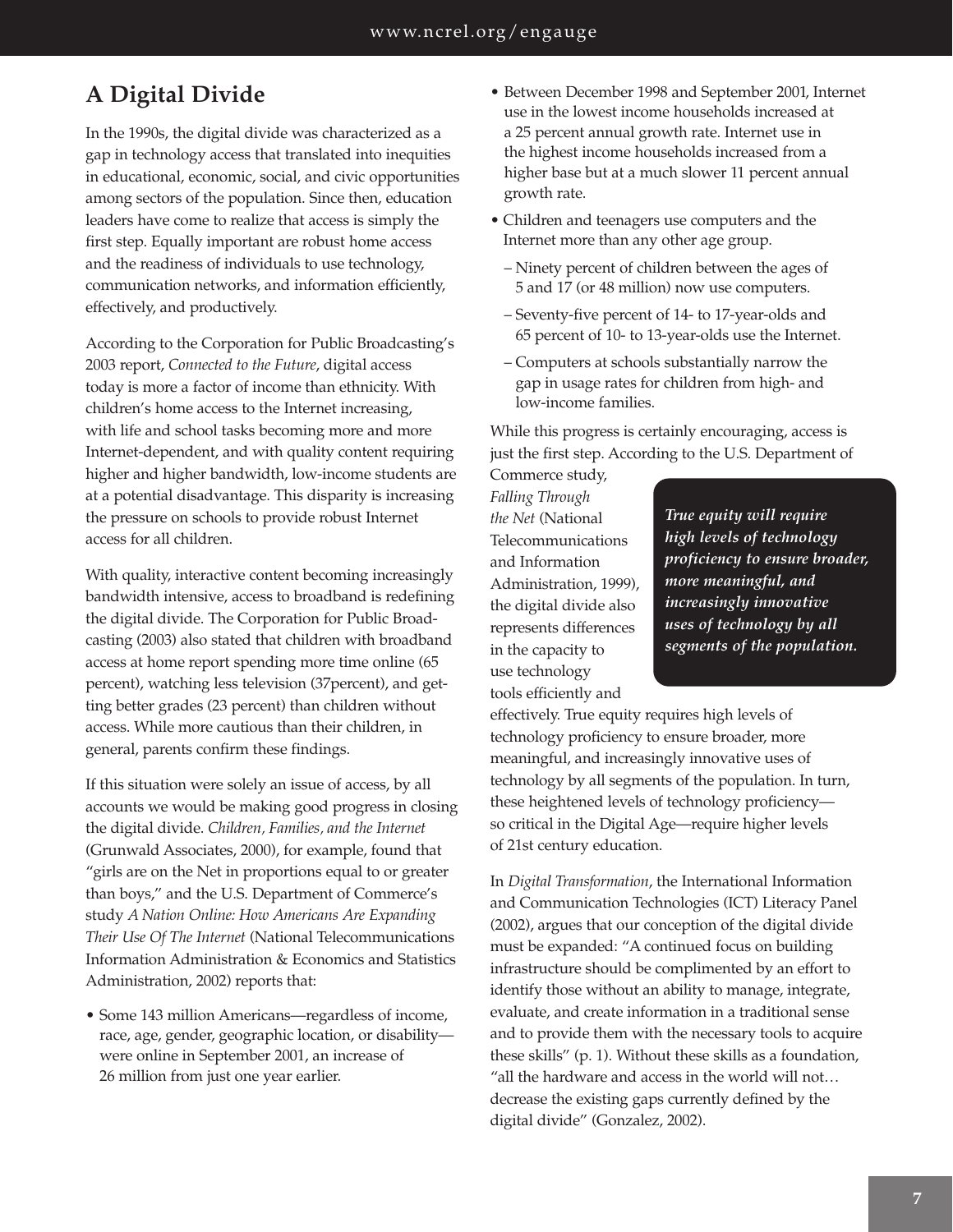In many schools and homes, students now have the access to technology that is the first step toward closing the digital divide. Now, says the CEO Forum (2001), we must shift our emphasis to "how [technology] should be applied to achieve educational objectives" (p. 3) for all. Students today are graduating from high school and attending college in record numbers. It's up to parents and educators to ensure that they're truly spending that time well, developing the skills necessary for successfully living, learning, and working in the 21st century.

# **A Digital-Age Economy**

Experts at the U.S. Department of Labor stated it best: "We are living in a new economy—powered by technology, fueled by information, and driven by knowledge" (Secretary's Commission on Achieving Necessary Skills, 1991, p. 1). Because of this, they assert, "The influence of technology will go beyond

*"We are living in a new economy—powered by technology, fueled by information, and driven by knowledge. The influence of technology will go beyond new equipment and faster communications, as work and skills will be redefined and reorganized."*

*— Secretary's Commission on Achieving Necessary Skills (SCANS), U.S. Department of Labor*

new equipment and faster communications, as work and skills will be redefined and reorganized" (p. 1).

Despite the boom and bust of the dot-com craze, a recent University of California–Berkeley study finds that "the adoption of Internet business solutions has already yielded a current, cumulative cost

savings of \$155.2 billion to U.S. organizations" (Varian, Litan, Elder, & Shutter, 2002, p. 5). *Digital Economy 2000*, a report by the U.S. Department of Commerce, attributes most productivity gains since 1995 to information technology (IT) and its resulting organizational change, despite the economic slowdown that began in 2000 and the economic repercussions of September 11 (Economics and Statistics Administration, 2002).

Given the rapid diffusion of technology during the past 30 years, many analysts have also considered technological change to be a major factor in determining wages (Mishel, Bernstein, & Boushey, 2003). Some studies estimate that, on average, IT jobs pay 85 percent more than other jobs (Pociask, 2002). *Digital Economy*

*2002* reports that the average wages per worker in IT industries are twice the national average (\$73,800 compared to \$35,000) for all workers engaged in private, nonfarm industries (Economics and Statistics Administration, 2002, p. 41). Even in non-IT industries, most analysts

*"Students require higher levels of education to succeed in the new, knowledge-based economy."*

*— CEO Forum on Education and Technology* 

agree that technologically skilled workers are likely to earn higher wages than those without such skills. The U.S. Department of Commerce also further reports that "workers who use a computer at work can earn 17 to 22 percent more than other workers" (Economics and Statistics Administration, 2002, p. 49). These same analysts note that rapid change and increased competition require that workers use their "soft skills" (e.g., interpersonal, management, and problem-solving skills) to adapt quickly to changing technologies and organizational structures (Economics and Statistics Administration, 2002, p. 49).

Even economists—such as the analysts at the Economic Policy Institute—who find it "difficult to identify the role of technological change in recent wage trends," (Mishel et al., 2003, p. 201) agree with the assertion regarding the need for soft skills. Mishel et al. (2003) cite a wage gap within groups of workers with similar education and experience as a sticking point to more cut-and-dried theories relating technology to increased wages. They do say, however, that this within-group wage inequality can be related to technological change "if it is interpreted as a reflection of growing economic returns to those worker skills (motivation, aptitudes for math, and others) that are not easily measured" (p. 203). In other words, simple technology proficiency is not enough.

So experts agree: Education—when it means developing the skills needed to live, learn, and work successfully in the Digital Age—does pay, especially in an information-based economy (Mandel, 2002). And it will continue to pay, according to others. The CEO Forum (2001) advises that "students require higher levels of education to succeed in the new knowledge-based economy. Today, 85 percent of jobs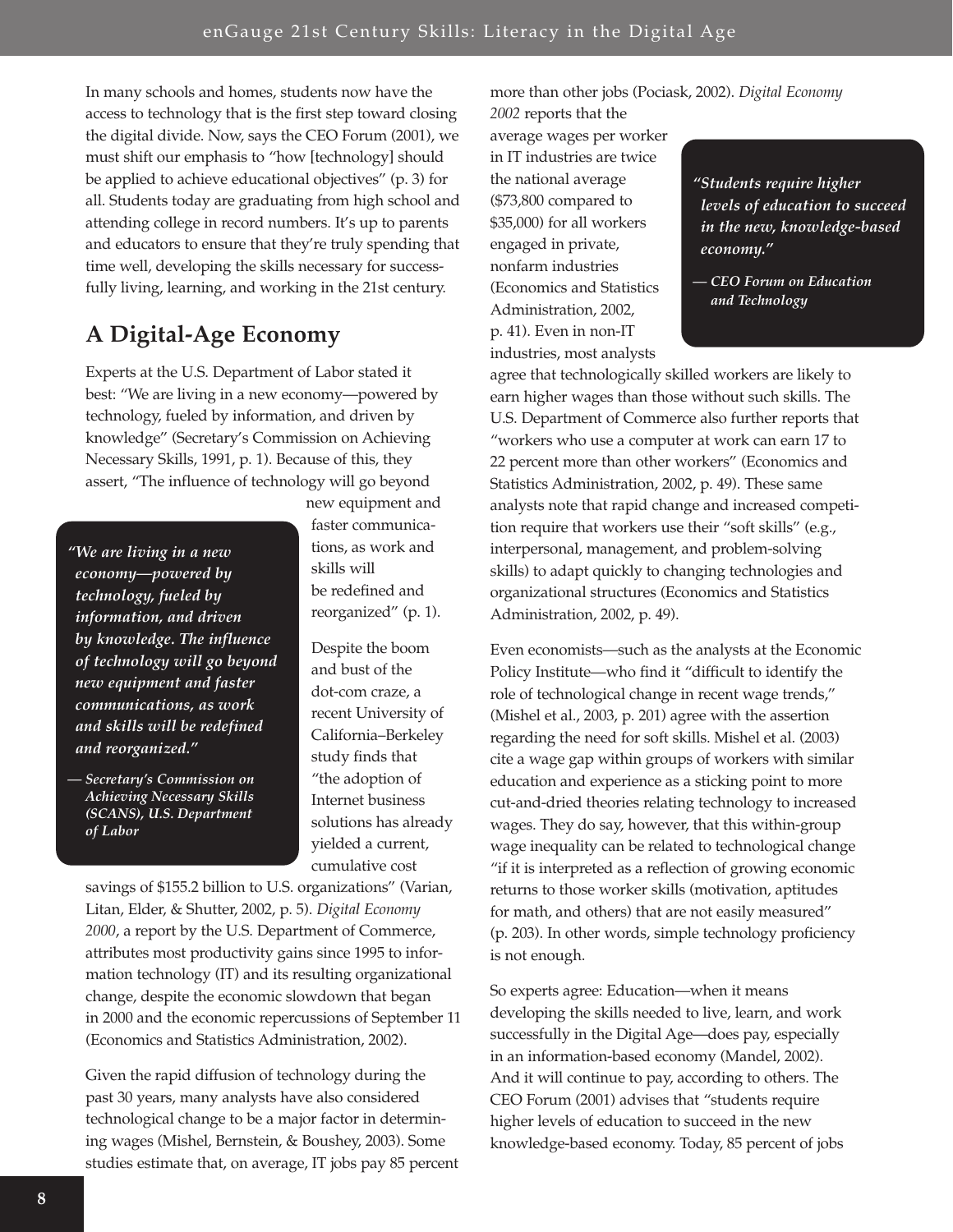require education beyond high school, compared to 61 percent in 1991" (p. 5).

Authors of the National Research Council's *Building A Workforce for the Information Economy* suggest that workforce preparation is dependent on the ability of schools to promote students' cognitive abilities, such as logical thinking, problem solving, analysis, careful observation, and data management. The authors contend that "these abilities are highly valued in the workplace" and vital to successful performance (Committee on Workforce Needs in Information Technology, 2001, p. 225).

Furthermore, according to *Technically Speaking*, a report by the National Academy of Engineering and the National Research Council, "Technologically literate workers are more likely than those lacking such literacy to have a broad range of knowledge and abilities, such

*"Look beyond the schoolhouse to the roles students will play when they leave to become workers, parents, and citizens."*

as the critical thinking skills identified by the Secretary's Commission on Achieving Necessary Skills (SCANS)" (Pearson & Young, 2002, pp. 40-41).

*– SCANS, 1992* 

SCANS encourages schools to "look

beyond the schoolhouse to the roles students will play when they leave to become workers, parents, and citizens" (SCANS, 1992, p. 10). These recommendations build upon the principles set forth in the 1991 SCANS report, *What Work Requires of Schools*. In its 1992 report, the commission links the economy, schools, and the need for continued renewal of workers' skills according to three key concepts:

- The qualities of high-performance that today characterize our most competitive companies must become the standard for the vast majority of employers, public and private, large and small, local and global.
- The nation's schools must be transformed into high-performance organizations.
- All Americans should be entitled to multiple opportunities to learn. (SCANS, 1992, p. xv)

Empirical research shows that small firms, in particular, contribute significantly to economic growth as measured by new job creation. Of these, the most innovative firms have been shown to "create a

disproportionately greater share of net new jobs than those firms with lesser innovative intensity," suggesting that "highly innovative new firms are a major source of economic growth" (BJK Associates, 2002, p. 2).

*Not providing students with opportunities to develop 21st century skills and proficiencies will create a disconnect between the innovative jobs being created and the skills of the workforce.*

Researchers Armington and Acs found that highly innovative firms are more likely to form in labor market areas (LMAs) with a higher percentage of educated and skilled workers. These researchers conclude that "a positive relationship may actually exist between the 'size' of a region's knowledge base and new firm formation" (BJK Associates, 2002, p. 3).

The Bureau of Labor Statistics sums it up: "Education is essential to getting a high-paying job" (Bureau of Labor Statistics, Office of Occupational Statistics and Employment Projections, 2003). With our economy making such an "unprecedented transition" into high-skilled, information-based industries, not providing students with opportunities to develop 21st century skills and proficiencies will create "a disconnect" between the innovative jobs being created and the skills of the workforce (Chao, 2001, p. 7).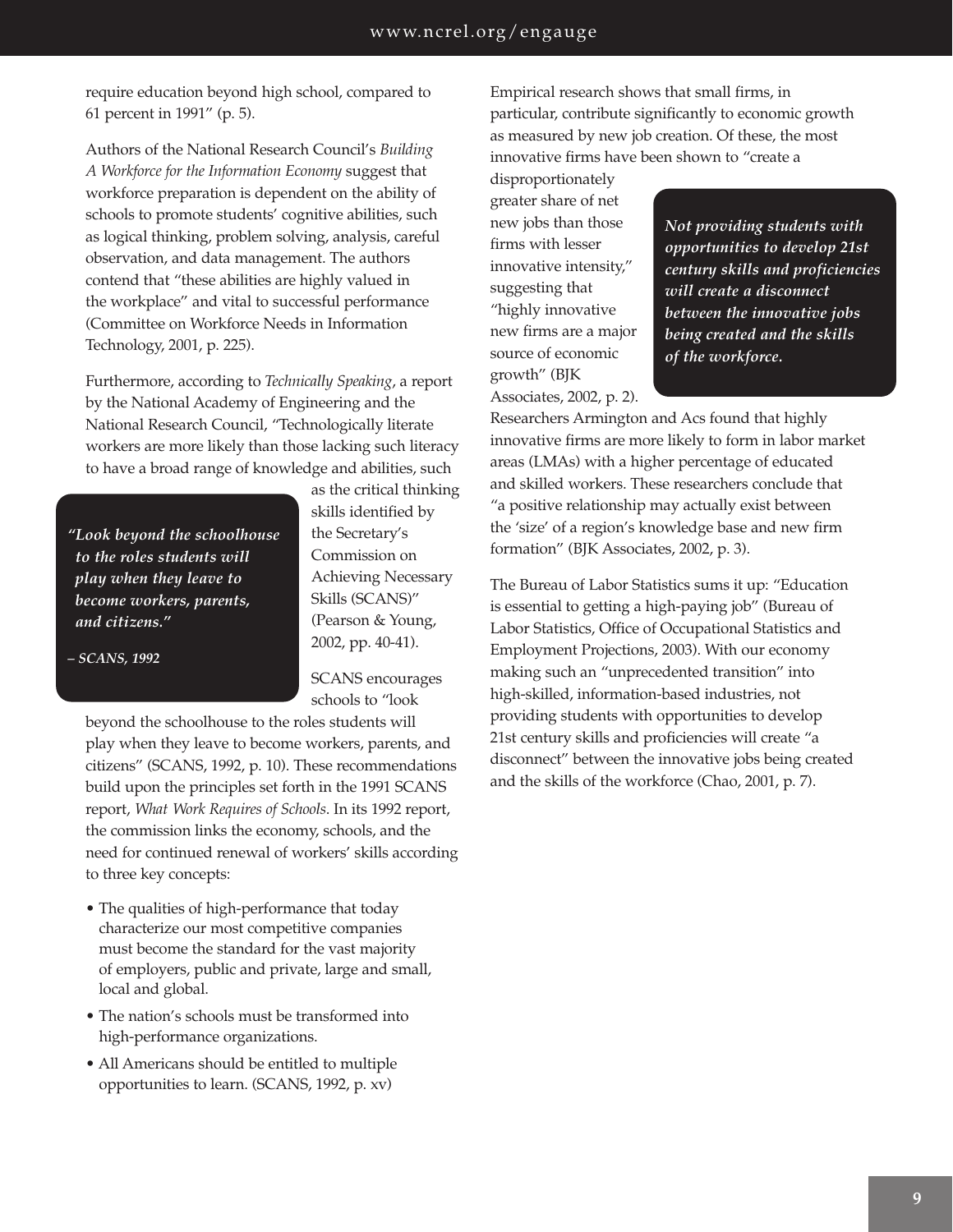# **Digital-Age Learning**

Given the realities of globalization, knowledge work, and accelerating societal change, it's obvious that *what* students learn—as well as *how* and *when* they learn is changing.

Over the last decade, there were tremendous advances in the science of learning, made possible by the convergence of research in the cognitive sciences, neuroscience, human development, and technology. As a result, we know more today about how people think and learn (Bransford, Brown, & Cocking, 1999).

For starters, the research clearly shows that students learn more when they are engaged in meaningful,

*There will be changes in* **what** *students learn. But it's just as important to recognize the ongoing shifts in* **how** *and* **when** *they learn.*

relevant, and intellectually stimulating work (Newmann, Bryk, & Nagaoka, 2001). While all learning is deeply personal, the frequency and relevance of such moments increase when technology

enables us to tap outside experts; visualize and analyze data; link to real-world contexts; and take advantage of opportunities for feedback, reflection, and analysis (Bransford et al., 1999).

Technology influences learning in three significant ways. A synthesis of recent research and national skill sets shows that technology can be a driver of change, a bridge to academic excellence, and a platform for informed decision making and accountability:

#### **1. A Driver for Change: The 21st Century Skills**

Technology has catapulted us into a knowledgebased, global society. It is clear that success in this society will require significantly different skills than in the past (CEO Forum, 2001; International ICT Literacy Panel, 2002). However, policymakers and educators have not yet clearly defined what it means to be "educated" in a Digital Age. The irony of a call for 21st century skills in this era of highstakes testing based on conventional metrics is not lost on teachers. To fully realize the educational opportunities that 21st century skills can bring to students, education leaders must formally incorporate them into the mainstream of school curriculum, instruction, and assessment.

#### **2. A Bridge to High Academic Achievement**

Technology serves as a bridge to more engaged, relevant, meaningful, and personalized learning all of which can lead to higher academic achievement. Research indicates that when technology is used appropriately, children learn more, even as measured by conventional tests (Newmann et al., 2001; Wenglinsky, 1998). It is important to demonstrate this research link to teachers, thereby encouraging them to incorporate technology into the mainstream of student learning.

#### **3. A Platform for Informed Decision Making and Accountability**

Technology provides a platform for more informed decision making using timely, meaningful data to shape learning opportunities. This situation translates into more personalized learning based on continuous feedback available to students, teachers, and parents. The challenge lies in building such accountability systems on the foundation of the right indicators indicators that lead to high academic standards and 21st century skills. Only this foundation will enable true Digital Age readiness.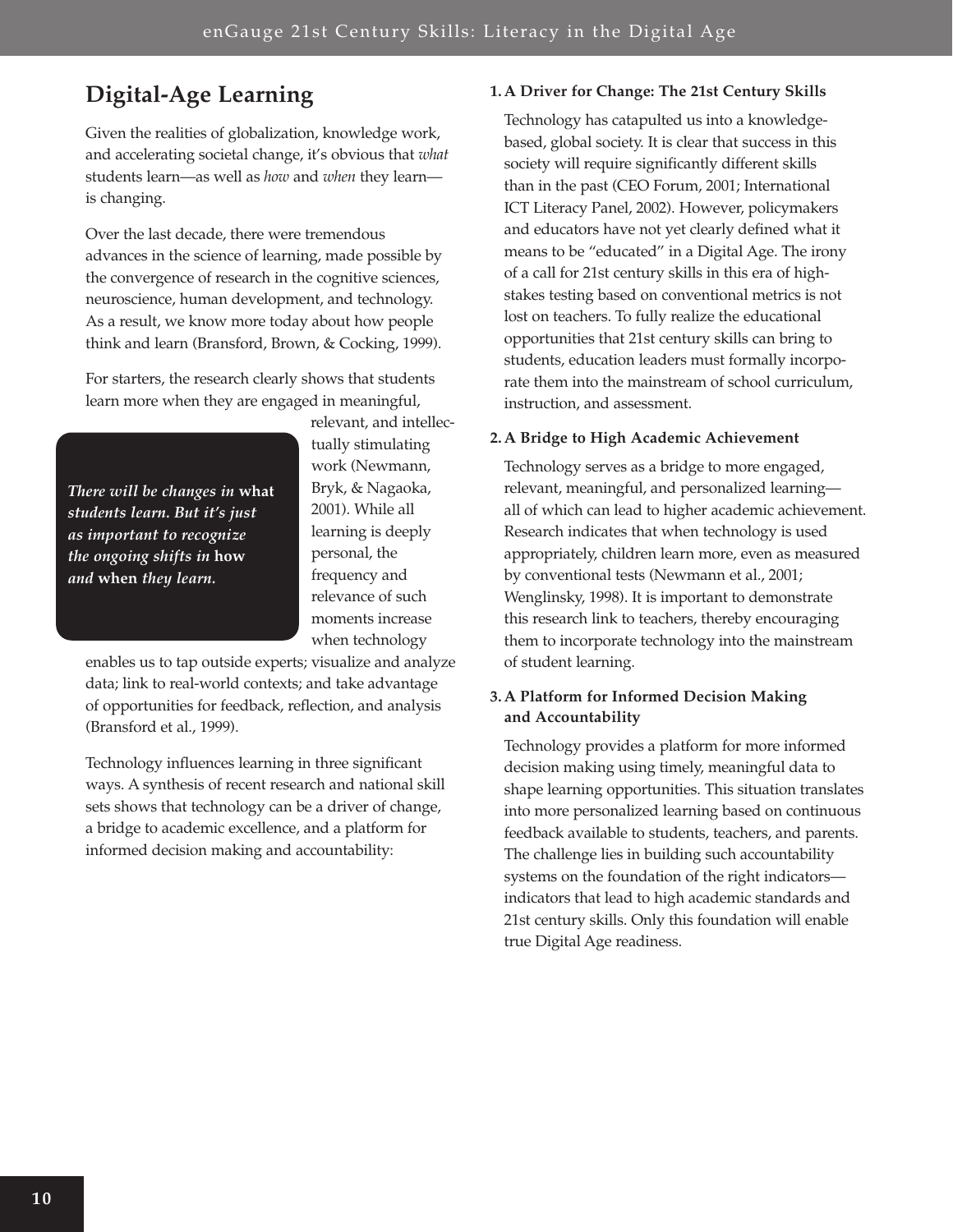Educators have no choice. The times require that schools change or become obsolete. Just as doctors must stay abreast of the latest medical research and lawyers

*It's time for the education of our children to shift from plateaus of knowing to continuous cycles of learning.* must keep up with case law, educators must stay current with practices that optimize student learning. While this practice may be happening in some schools and districts, all of our schools need to become

organizations that formally and systematically use research results to drive systemwide change. This approach is particularly important in the current era of high-stakes assessment.

Such a transition will require teachers and administrators themselves to become knowledge workers with 21st century skill sets. School leaders need to drive change, taking on new, collaborative roles and using inventive thinking to integrate the emerging "science of learning" into their school systems. All students should have the opportunity to attend dynamic, high-quality schools designed to meet the challenges

of the Digital Age. The implications for pedagogy, teacher and student roles, curriculum, assessment, infrastructure, and the community are significant.

In short, the 21st century skills should form a major part of the foundation of improvement processes in schools.

The 21st century skills identified in this publication

*The 21st century skills should form a major part of the foundation of improvement processes in schools.*

are meant to be considered in the context of academic content and standards-based reform. Examples of actual classroom practices follow the briefing pages describing each of the skills. These classrooms exemplify the ways in which 21st century skills can breathe new life into academic content, leveraging technology in ways that powerfully advance learning by strengthening student engagement in challenging, authentic, and intellectual work.

The research indicates that all children—regardless of age, gender, socioeconomic status, and academic status—can excel when immersed in such meaningful, challenging work (Newmann et al., 2001).

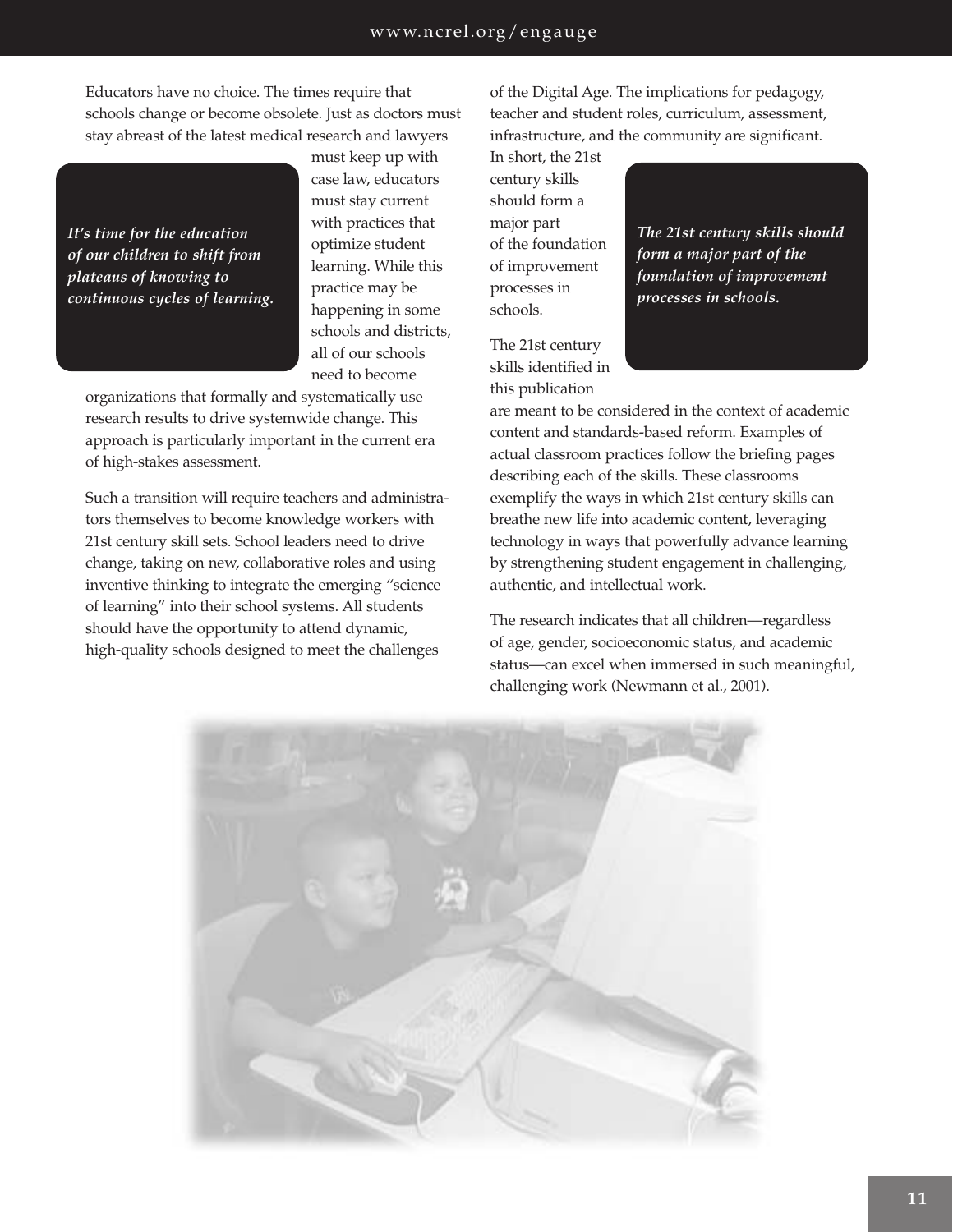# **The** *enGauge* **21st Century Skills**

Based on two years of study, the *enGauge* 21st Century Skills represent the fresh, serious, new perspective required in light of recent historical events, globalization, and the idiosyncrasies of the Digital Age. The following skill clusters, when considered within the context of rigorous academic standards, are intended to provide the public, business and industry, and educators with a common understanding of—and language for discussing—what is needed by students, citizens, and workers in the Digital Age.

or experimental

#### **Digital-Age Literacy**

- Basic, scientific, economic, and technological literacies
- Visual and information literacies
- Multicultural literacy and global awareness

#### **Inventive Thinking**

- Adaptability and managing complexity
- Self-direction
- Curiosity, creativity, and risk taking
- Higher-order thinking and sound reasoning

#### **Effective Communication**

- Teaming, collaboration, and interpersonal skills
- Personal, social, and civic responsibility
- Interactive communication

#### **High Productivity**

- Prioritizing, planning, and managing for results
- Effective use of real-world tools
- Ability to produce relevant, high-quality products

Each skill cluster is further broken down into representative skill sets, which offer guidance on recognizing student performance in developing the *enGauge* 21st Century Skills.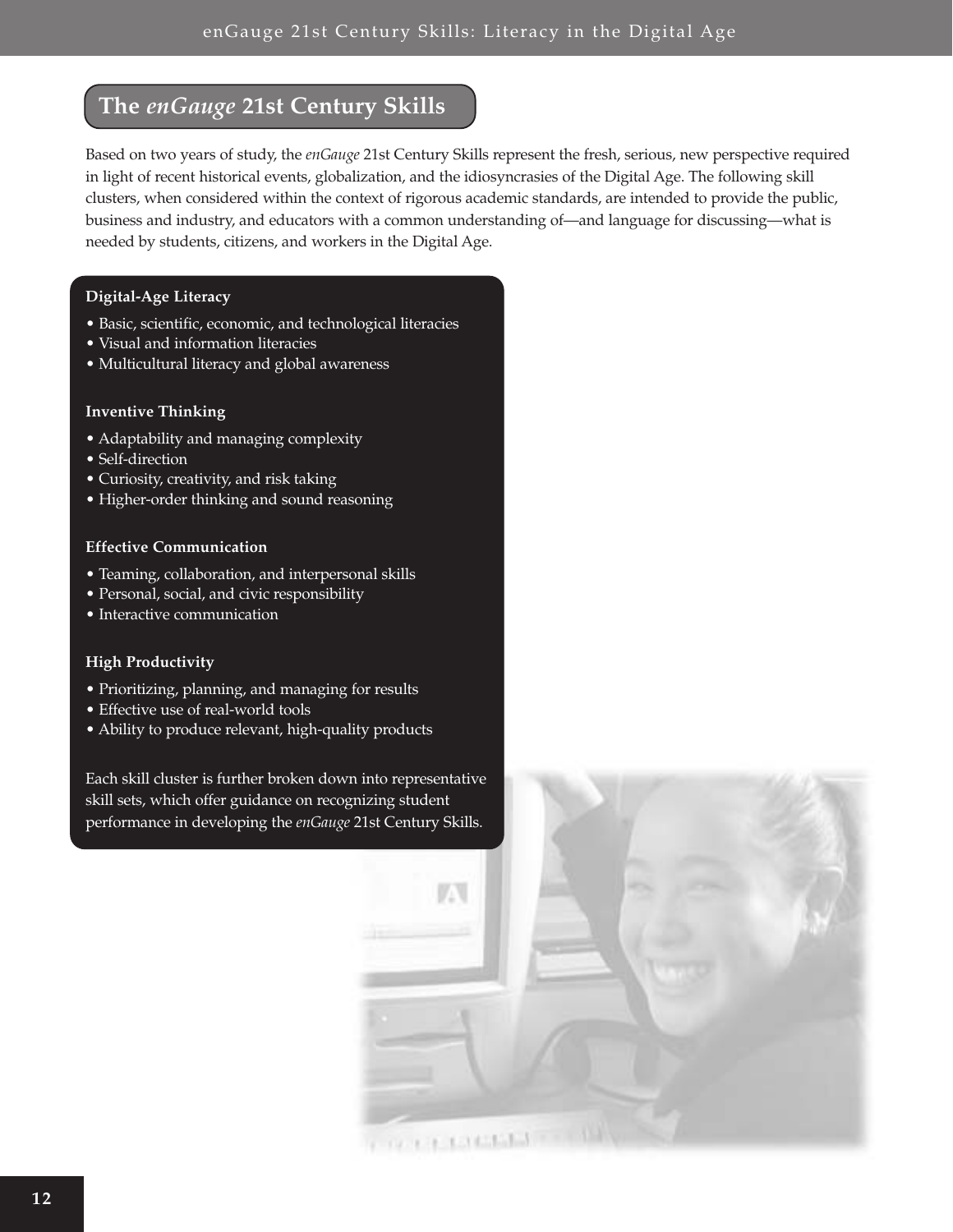# **Methodology**

The *enGauge* 21st Century Skills were developed through a process that included literature reviews, research on emerging characteristics of the Net Generation, a review of current reports on workforce trends from business and industry, analysis of nationally recognized skill sets, input from educators, data from educator surveys, and reactions from constituent groups. Many of these important works, in particular the nationally recognized skill sets, are cross-matched to the *enGauge* 21st Century Skills.

Some of these sources are listed below. A full list of sources and cross-matches to national skill sets are listed toward the end of this publication.

- *National Educational Technology Standards (NETS) for Students*, 2000, International Society for Technology in Education. Available at *cnets.iste.org/students/s\_book.html.*
- *What Work Requires of Schools*, 1991, Secretary's Commission on Achieving Necessary Skills, U.S. Department of Labor. Available at *wdr.doleta.gov/ SCANS/whatwork/whatwork.html.*
- *Standards for Technological Literacy: Content for the Study of Technology*, 2000, International Technology Education Association. Available at *www.iteawww.org/TAA/PDFs/xstnd.pdf.*
- *21st Century Literacy in a Convergent Media World*, 2002, 21st Century Literacy Summit. Available at *www.21stcenturyliteracy.org/white/ WhitePaperEnglish.pdf.*
- *Being Fluent With Information Technology*, 1999, Committee on Information Technology Literacy, National Research Council. Available at *www.nap.edu/html/beingfluent/*.
- *Information Literacy Standards for Student Learning*, 1998, American Association of School Librarians (AASL), Association of Educational Communications Technology (AECT), and American Library Association (ALA). Available at *www.ala.org/aasl/ip\_nine.html*.
- *Technically Speaking: Why All Americans Need to Know More About Technology*, 2002. National Academy of Engineering and National Research Council. Available at *www.nap.edu/books/ 0309082625/html/*.
- *Preparing Students for the 21st Century*, 1996, American Association of School Administrators.
- *Digital Transformation: A Framework for ICT Literacy*, 2002. Report by the International Information and Communication Technologies (ICT) Literacy Panel for the Educational Testing Service (ETS). Available at. *www.ets.org/research/ ictliteracy/ictreport.pdf*.
- *How People Learn: Brain, Mind, Experience, and School*, 1999. J. Bransford, A. Brown, & R. Cocking (Eds.). Available at *www.nap.edu/html/howpeople1/*.

In addition, data was gathered from educators at state-level conference sessions in 10 states, surveys, and focus groups in Chicago and Washington, D.C. Initial drafts of the *enGauge* 21st Century Skills were reviewed by experts in the field prior to inclusion in the *enGauge* list.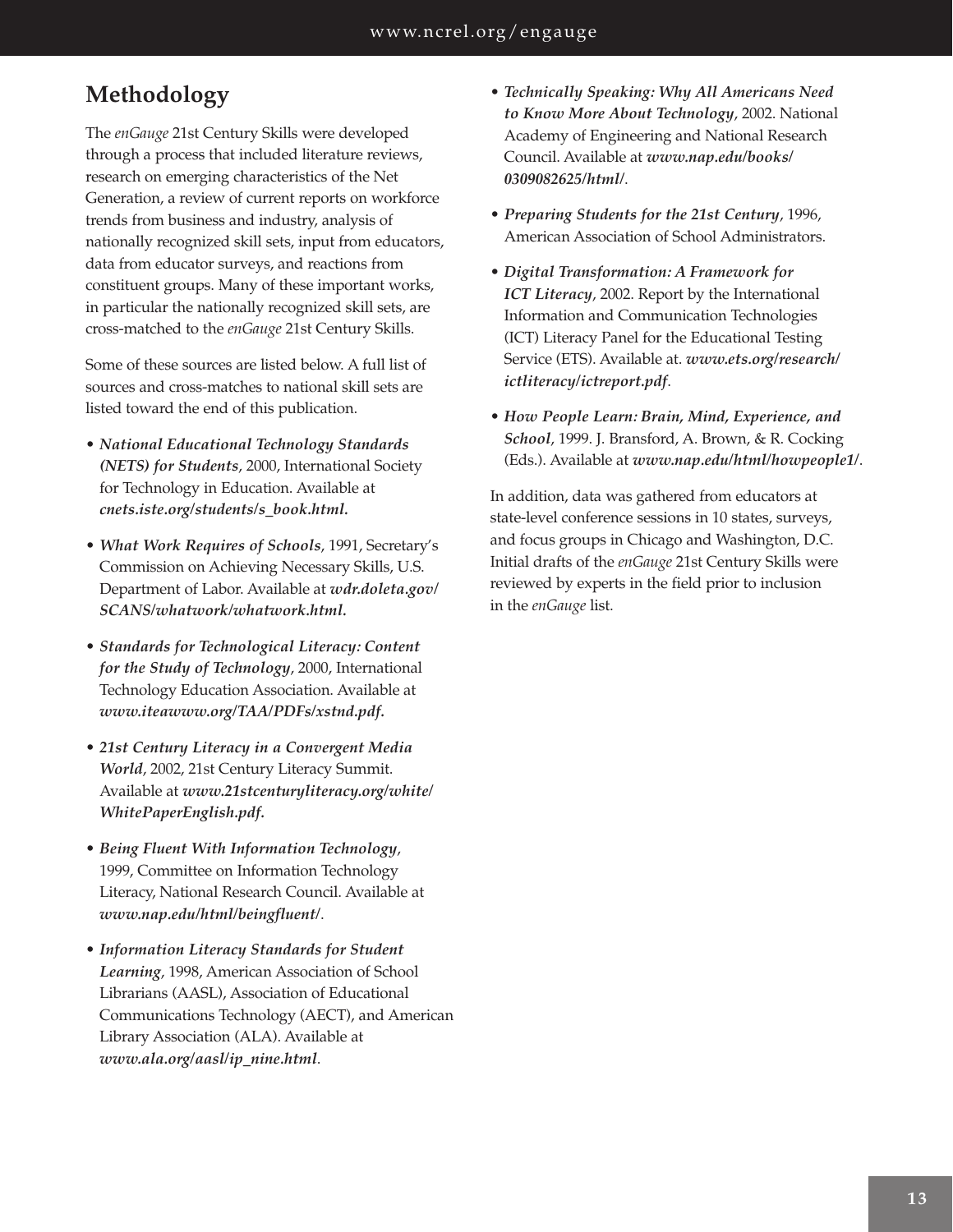#### **Development of Student Profiles**

After the skills were identified, a second wave of study was conducted that drew on a vast body of work dealing with each skill (see References). After analyzing and summarizing that work, we sought to develop profiles of students who have obtained the skills (see boxes in the pages that follow).

Early in the process, it became clear that many of the skills identified were not new constructs; existing research was able to substantially inform the qualities that make up those skills. What these sources typically did not address (with some exceptions) was the shape these skills can take, either in 21st century environments or in the context of the technology tools available today. Thus, the strategy for developing the profiles was twofold: We drew on existing work as much as possible to inform the content, and we supplemented this content with our own expertise on teaching and learning in Digital Age classrooms.

A wide range of sources was used in this process. When possible, empirical studies and theoretical work from psychology and education were used for generating specific facets of the skills. Sometimes this process itself involved repeated passes through the literature. Publications by organizations specializing in a skill (e.g., the American Library Association's work on information literacy, and the National Academy of Sciences' work on scientific literacy), as well as publications by experts in a field (e.g., Daniel Goleman's work on emotional intelligence), also were used to build both the profiles and the continua. These sources typically represented fieldbased expertise. Together, the three types of sources represent "best thinking" by researchers, theorists, and organizations about what qualities characterize an individual possessing each of the skills. (Specific resources used to generate each student profile are listed at the end of each skill section.)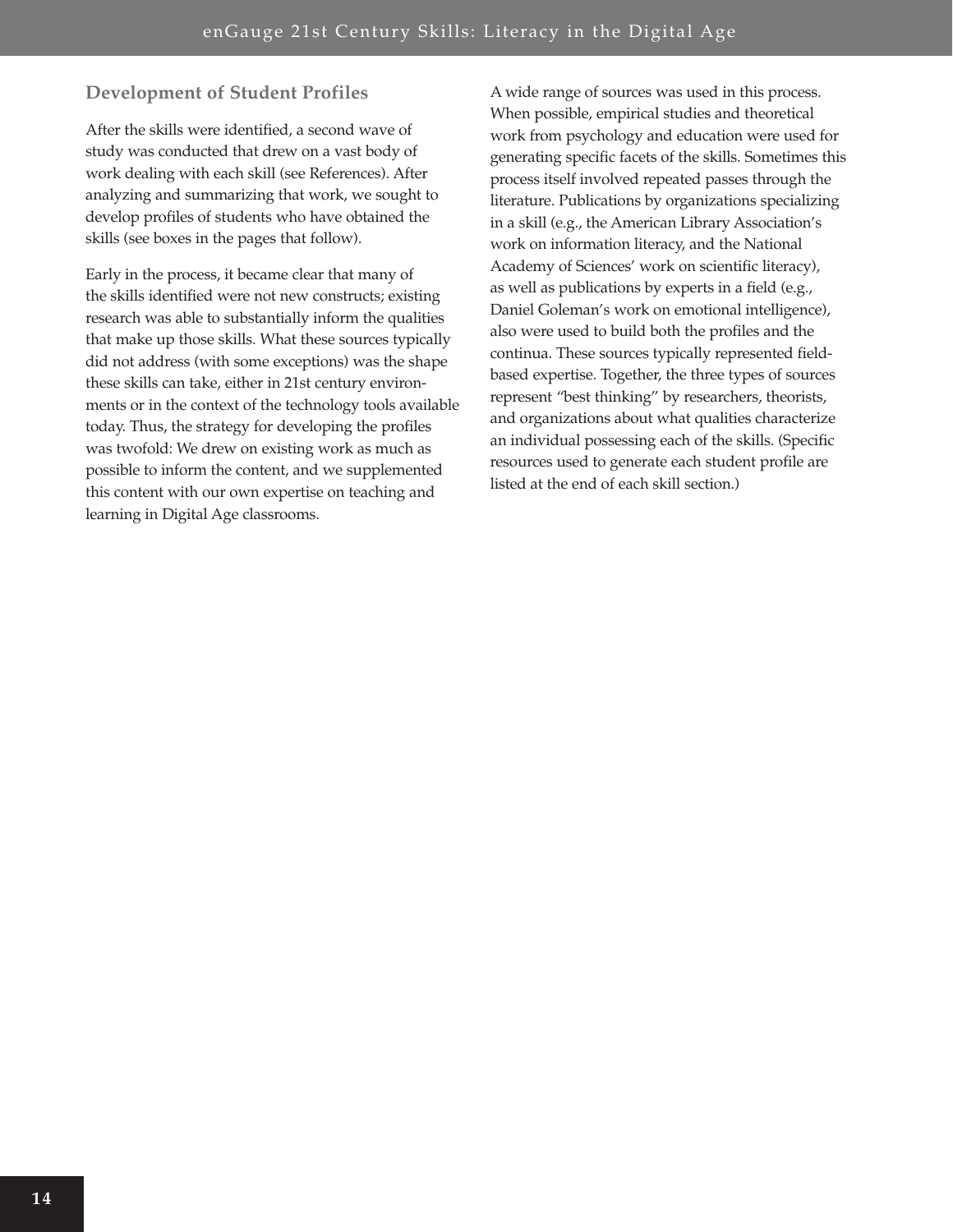# **Digital-Age Literacy**

As society changes, the skills needed to negotiate the complexities of life also change. In the early 1900s, a person who had acquired simple reading, writing, and calculating skills was considered literate. Only in recent years has the public education system expected all students to build on those basics, developing a broader range of literacies (International ICT Literacy Panel, 2002). To achieve success in the 21st century, students also need to attain proficiency in science, technology, and culture, as well as gain a thorough understanding of information in all its forms.

### *Digital-Age Literacy includes the following:*

- *Basic Literacy:* Language proficiency (in English) and numeracy at levels necessary to function on the job and in society to achieve one's goals and to develop one's knowledge and potential in this Digital Age.
- *Scientific Literacy:* Knowledge and understanding of the scientific concepts and processes required for personal decision making, participation in civic and cultural affairs, and economic productivity.
- *Economic Literacy:* The ability to identify economic problems, alternatives, costs, and benefits; analyze the incentives at work in economic situations; examine the consequences of changes in economic conditions and public policies; collect and organize economic evidence; and weigh costs against benefits.
- *Technological Literacy:* Knowledge about what technology is, how it works, what purposes it can serve, and how it can be used efficiently and effectively to achieve specific goals.
- *Visual Literacy:* The ability to interpret, use, appreciate, and create images and video using both conventional and 21st century media in ways that advance thinking, decision making, communication, and learning.
- *Information Literacy:* The ability to evaluate information across a range of media; recognize when information is needed; locate, synthesize, and use information effectively; and accomplish these functions using technology, communication networks, and electronic resources.
- *Multicultural Literacy:* The ability to understand and appreciate the similarities and differences in the customs, values, and beliefs of one's own culture and the cultures of others.
- *Global Awareness:* The recognition and understanding of interrelationships among international organizations, nation-states, public and private economic entities, sociocultural groups, and individuals across the globe.

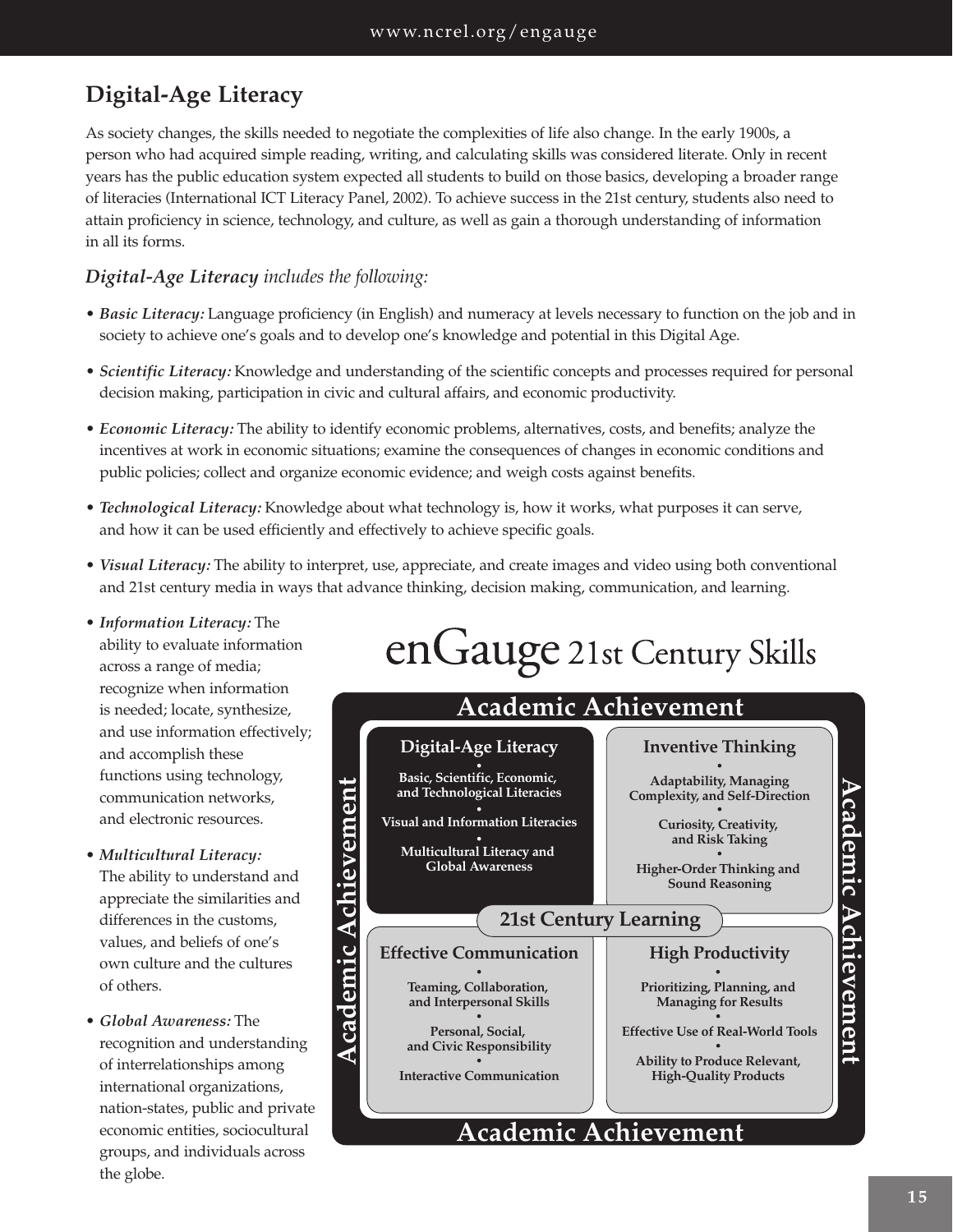## **Basic Literacy**

*Basic literacy is language proficiency (in English) and numeracy at levels of proficiency necessary to function on the job and in society to achieve one's goals and to develop one's knowledge and potential in this Digital Age.*

### *Students Who Have Basic Literacy Skills:*

#### **In Relation to Language Proficiency**

- Meet standards for the following areas in the context of traditional and media-based prose\*, documents\*\*, and communication venues encountered in everyday living:
	- Reading Writing
	- Listening Speaking

#### **In Relation to Numeracy (Quantitative Literacy)**

- Meet standards for the following areas in the context of traditional and media-based prose\*, documents\*\*, and communication venues encountered in everyday living:
	- Arithmetic computing
	- Mathematical reasoning and problem solving

#### **In Relation to Information and Technological Literacy**

- Meet standards for the following areas in the context of traditional and media-based prose\*, documents\*\*, and communication venues encountered in everyday living:
	- Recognizing when information is needed
	- Locating information
	- Evaluating all forms of information
	- Synthesizing and using information effectively
- *\* Prose includes (but is not limited to) literature, editorials, newspaper articles, poems, and stories*
- *\*\* Documents include print and media-based artifacts, such as job applications, bus schedules, maps, checks, tax forms, and tables.*

Digitization blurs the lines between text, voice, video, and data. Now they're all just packets of electronic information across global networks. The interpretation of such multimedia communiqués belies the question: What constitutes basic literacy in the Digital Age?

Basic literacy—the ability to read, write, listen, and speak—is more important than ever, and the definition of basic literacy has changed over time to reflect that increasing importance. In the early 1900s, basic literacy meant the ability to write one's name. That definition was later expanded to mean the decoding of text, and by the 1930s it had come to include reading and expressing oneself through writing (Bransford et al., 1999).

The National Literacy Act of 1991 defined *literacy* as "an individual's ability to read, write, and speak in English, and compute and solve problems at levels of proficiency necessary to function on the job and in society to achieve one's goals, and develop one's knowledge and potential" (National Literacy Act of 1991, Sec. 3).

The National Assessment of Adult Literacy measures basic adult literacy along three scales prose, document, and quantitative—composed of literacy tasks that simulate the types of demands that adults encounter in everyday life. Prose literacy tasks include understanding and using information from texts such as editorials, newspaper articles, poems, and stories. Document literacy tasks include locating and using information found in common artifacts such as job applications, bus schedules, maps, payroll forms, indexes, and tables. Quantitative literacy tasks include performing arithmetic operations required as prose and documents encountered in everyday life (e.g., bank deposit slips, checkbooks, order forms, loan applications) (National Center for Education Statistics, 2003).

The authors of *Digital Transformation*, a recent report published by the Educational Testing Service's Center for Global Assessment, define today's literacy as the ability to use "digital technology, communications tools, and/or networks to access, manage, integrate, evaluate, and create information in order to function in a knowledge society" (International ICT Literacy Panel, 2002, p. 2). In other words, although reading, writing, listening, and speaking are paramount, today's students must be able to decipher meaning and express ideas through a range of media.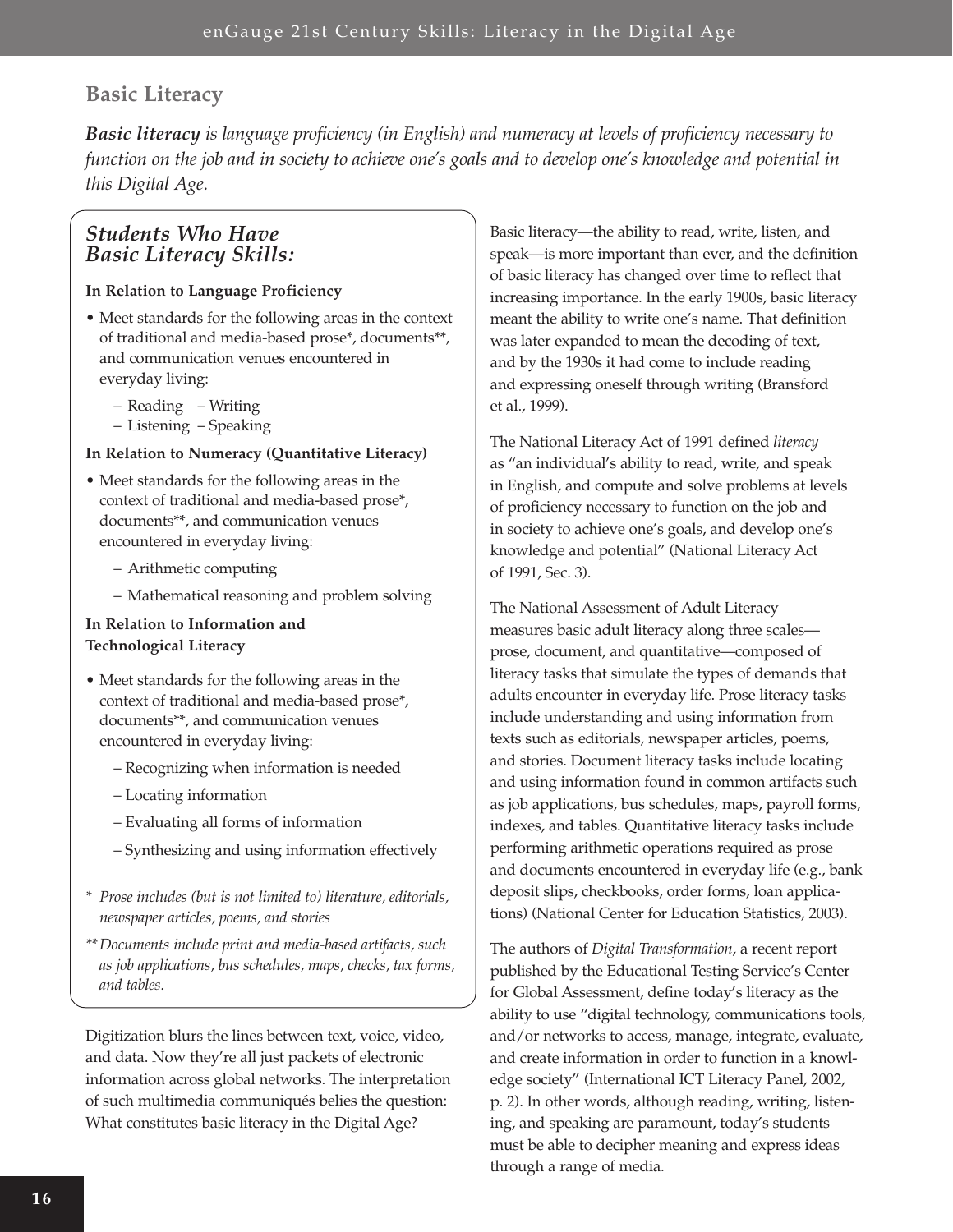#### **Resources Used to Develop the Content for Basic Literacy**

- Bransford, J., Brown, A., & Cocking, R. (Eds.) (1999). *How people learn: Brain, mind, experience, and school*. Washington, DC: National Academy Press.
- International Information and Communication Technologies (ICT) Literacy Panel. (2002). *Digital transformation: A framework for ICT Literacy*. Princeton, NJ: Educational Testing Services (ETS). Retrieved April 11, 2003, from http://www.ets.org/research/ictliteracy/ictreport.pdf
- International Society for Technology in Education. (2000). *National educational technology standards for students: Connecting curriculum and technology*. Eugene, OR: Author. Retrieved April 11, 2003, from http://cnets.iste.org/ students/s\_book.html
- National Center for Adult Literacy. (2002). *Defining and measuring literacy*. National Assessments of Adult Literacy (NAAL) Web site. Retrieved February 19, 2003, from http://nces.ed.gov/naal/defining/defining.asp
- National Literacy Act of 1991, Pub. L. No. 102-73, 105 Stat. 333 (1991). Retrieved February 17, 2003, from http://novel.nifl.gov/public-law.html
- 21st Century Literacy Summit. (2002). *21st century literacy in a convergent media world* [White paper]. Berlin, Germany: Author. Retrieved April 14, 2003, from http://www.21stcenturyliteracy.org/white/ WhitePaperEnglish.pdf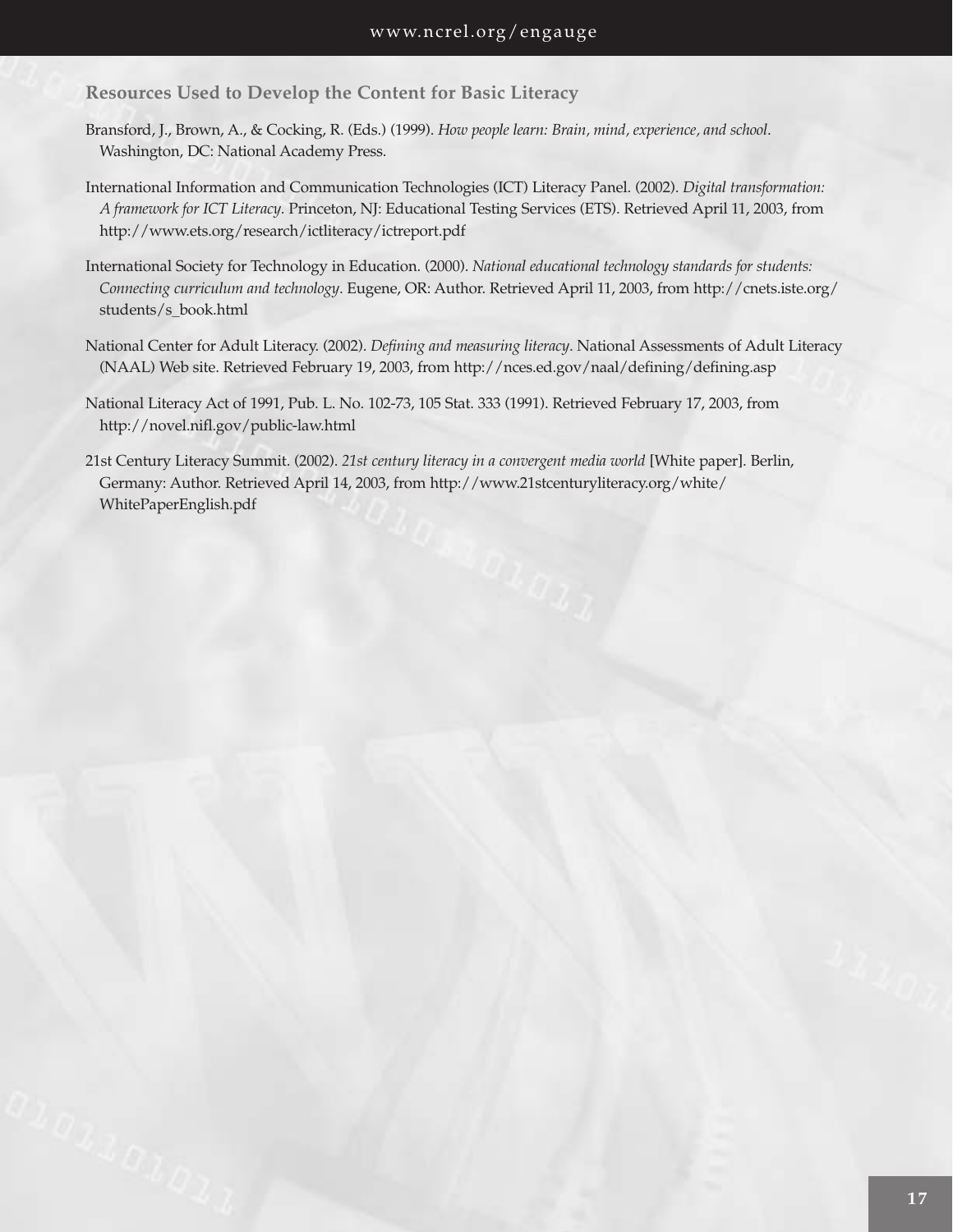## **Scientific Literacy**

*Scientific literacy is knowledge and understanding of the scientific concepts and processes required for personal decision making, participation in civic and cultural affairs, and economic productivity (National Academy of Sciences, 1995).*

#### *Students Who Are Scientifically Literate:*

- Have the knowledge and understanding of scientific concepts and processes required for participation in a Digital Age society.
- Can ask, find, or determine answers to questions derived from curiosity about everyday experiences.
- Have the ability to describe, explain, and predict natural phenomena.
- Are able to read with understanding articles about science in the popular press and to engage in social conversation about the validity of the conclusions.
- Can identify scientific issues underlying national and local decisions and express positions that are scientifically and technologically informed.
- Are able to evaluate the quality of scientific information on the basis of its source and the methods used to generate it.
- Have the capacity to pose and evaluate arguments based on evidence and to apply conclusions from such arguments appropriately.



Technology and science are tightly interwoven, and breakthroughs are occurring in both at astounding rates. In the past decade alone, scientists have mapped the genome, discovered how to clone animals, and sent probes past the outer edges of the solar system advances that were possible only through accelerating advances in technology.

Many of the social and political issues that have come to the forefront in the past decade have a strong scientific component. Issues related to reproductive technologies, the environment, and energy, for example, require a scientifically literate population for wise decision making in the coming years. Yet the current scientific literacy of the American people is a bit suspect. In a survey of American adults conducted by the National Science Foundation, less than a quarter of the adults surveyed could define the word *molecul*e, and only about a third could describe what it means to study something "scientifically" (National Science Board & National Science Foundation, 2002).

To address this issue, prominent national groups such as the National Research Council, the American Association for the Advancement of Science, and the National Council of Teachers of Mathematics have revolutionized thinking about science and mathematics education by setting standards that emphasize scientific inquiry, scientific process, problem-based learning, and the integration of science and mathematics (Linn, Kessel, Lee, Levenson, Spitulnik, & Slotta, 2000). These groups are calling for new approaches to science, numeracy (quantitative literacy), and the use of mathematics to investigate, explore, estimate, systematize, and visualize phenomena across the curriculum.

Scientific literacy is important throughout students' lives as they participate in public policy issues related to technology; as they stay current with advances in areas such as biotechnology, medicine, and space exploration; and especially as they enter an increasingly scientifically based workforce (National Academy of Sciences, 1995).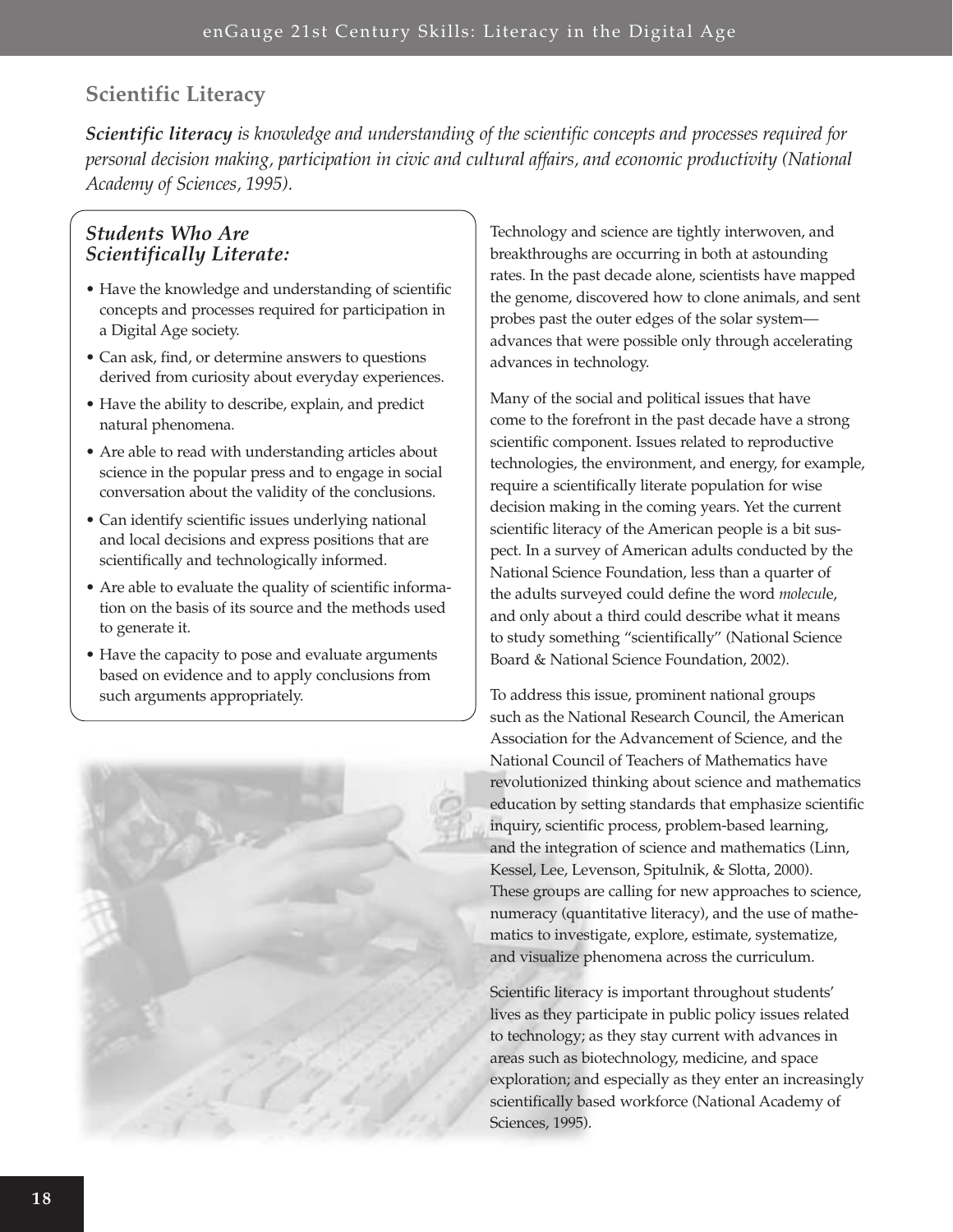#### **Resources Used to Develop the Content for Scientific Literacy**

- American Association for the Advancement of Science. (1989). *Science for all Americans: Project 2061*. Retrieved April 11, 2003, from http://www.project2061.org/tools/sfaaol/sfaatoc.htm
- Curtis, D. (1996). *RiverWebSM: Building a program framework for watershed science education*. Online presentation for University of Illinois at Urbana-Champaign Education Division. Retrieved April 11, 2003, from http://archive.ncsa.uiuc.edu/Cyberia/RiverWeb/ppt/tsld001.htm
- Gallagher, J. J. (1996, September). *Educating teachers of science to improve scientific literacy of high school students*. Paper presented at IPN Symposium on Scientific Literacy, Hamburg, Germany. Retrieved April 11, 2003, from http://www.ipn.uni-kiel.de/aktuell/buecher/ipn154.htm
- Illinois Scientific Literacy Network. (1997). *Illinois state goals for learning: Science and mathematics*. Retrieved April 11, 2003, from http://www.imsa.edu/project/isln/about/State\_Goals\_Sci\_Math.html
- Larsen, T. (Ed.) (2001). *Entertaining science: A forum for the promotion of science and scientific literacy in popular culture*. Retrieved April 11, 2003, from http://www.scientificliteracy.org/newsletter.htm
- National Academy of Sciences. (1995). *National science education standards*. Retrieved April 11, 2003, from http://www.nap.edu/readingroom/books/nses/
- National Science Board & National Science Foundation. (2002). *Science and engineering indicators*. Arlington, VA: Author.
- Saskatchewan Learning. (1992). *Science: A curriculum guide for the secondary-level biology*. Regina, Saskatchewan, Canada: Government of Saskatchewan. Retrieved April 11, 2003, from http://www.sasked.gov.sk.ca/docs/ biology/index.html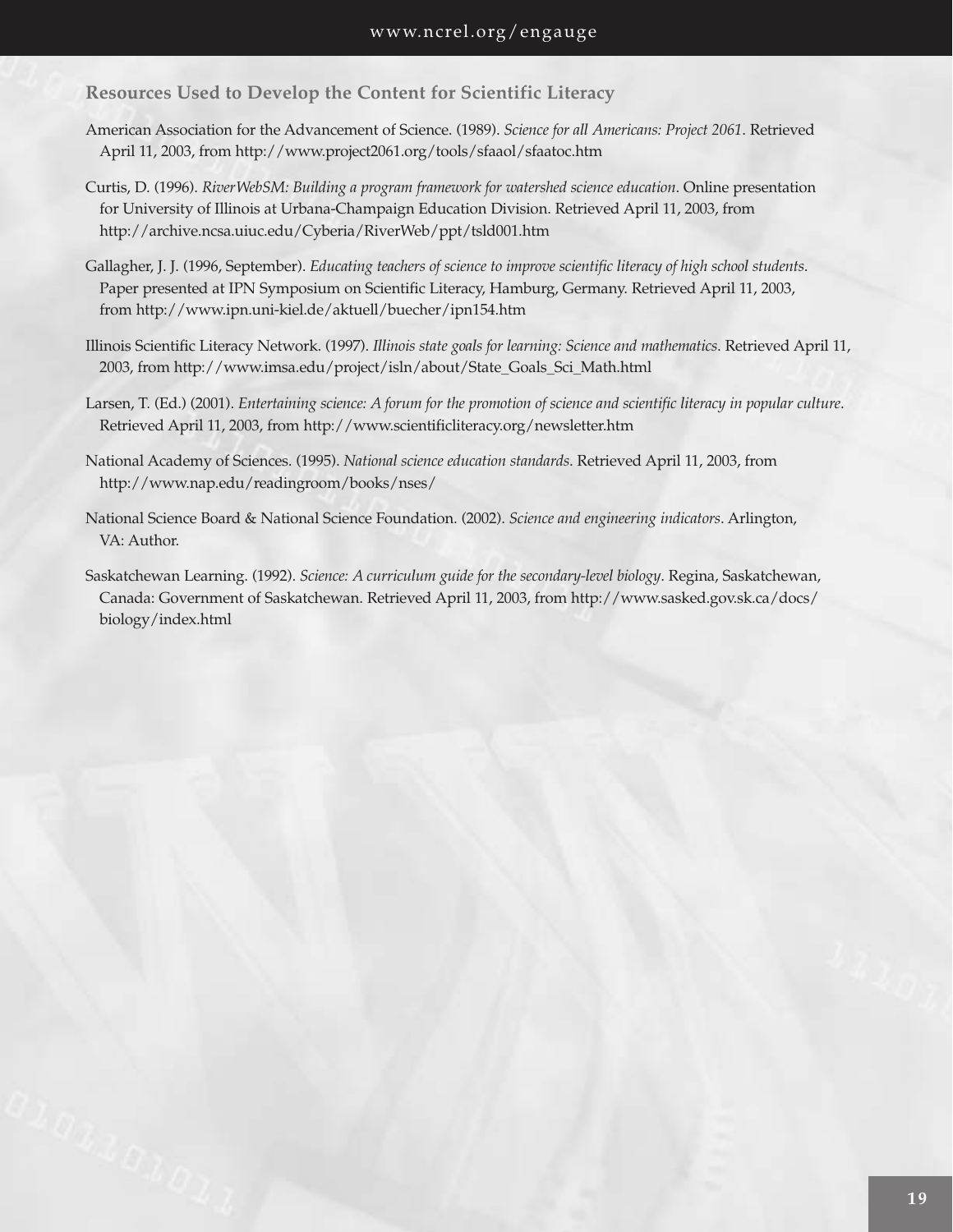## **Economic Literacy**

*Economic literacy is the ability to identify economic problems, alternatives, costs, and benefits; analyze the incentives at work in economic situations; examine the consequences of changes in economic conditions and public policies; collect and organize economic evidence; and weigh costs against benefits.* 

#### *Students Who Are Economically Literate:*

- Can evaluate costs, benefits, and the limitations of resources, using this knowledge to make informed choices as consumers, producers, savers, investors, and citizens.
- Are able to evaluate different methods for allocating goods and services by comparing the costs and benefits of each method.
- Can identify economic incentives that affect people's behavior and explain how incentives affect their own behavior.
- Understand how competition, trade barriers, shortages and surpluses, and the interaction between buyers and sellers can influence prices.
- Are able to describe the roles of various public and private economic institutions, including the Federal Reserve.
- Understand the basics of income and its distribution, interest rates, inflation, unemployment, investment, and risk.
- Can identify and evaluate the benefits and costs of alternative public policies, and assess who enjoys the benefits and who bears the costs.
- Understand the value of entrepreneurialism and the roles of small and large businesses in the U.S. economy.

Thanks in part to technological and communications advances, ordinary people are wearing more economic hats than ever before. In their roles as consumers, producers, workers, and investors, productive citizens need a level of economic literacy that will help them better comprehend the world and make good decisions for the future. Furthermore, because economic issues play an important role in local, state, national, and international policymaking, they frequently influence voter choices. A better understanding of economic issues, including the role businesses play in society, can enable citizens to recognize the forces that affect them every day, helping them identify and evaluate the consequences of private decision making and public

policies. It is only when citizens are articulate and well informed that the institutions of a democratic market economy will function effectively (National Council on Economic Education [NCEE], 2003).

By the time they graduate, students should have developed a high degree of economic literacy. According to NCEE and its corporate sponsors, students should understand basic concepts and be able to reason logically about key economic issues that affect their lives as workers, consumers, and citizens. They should know some pertinent facts about the American economy—including its size and the current rates of unemployment, inflation, and interest—and they should have an understanding of what those facts mean. Last, students should understand that economists often hold differing views on economic issues. This last understanding is especially important for topics such as the appropriate size of government in a market economy, how and when a government should deal with unemployment and inflation, and how and when it should promote economic growth (NCEE, 2003).

To foster this knowledge, NCEE, in partnership with the National Association of Economic Educators and the Foundation for Teaching Economics (1996), developed a list of 20 *Voluntary National Content Standards in Economics* (see profile at left for eight of these standards). The full version—developed by a panel of economists and economic educators and supported by business leaders—includes rationale, benchmarks for students, samples of what students can do to enhance or demonstrate their understanding of economic issues, resources, and more (see http://www.ncee.net/ea/standards/). Another rich source of technology-based, economic lesson materials for K–12 students and educators is EconEdLink (http://www.econedlink.org/index.cfm), a program of NCEE and a member of the MarcoPolo consortium.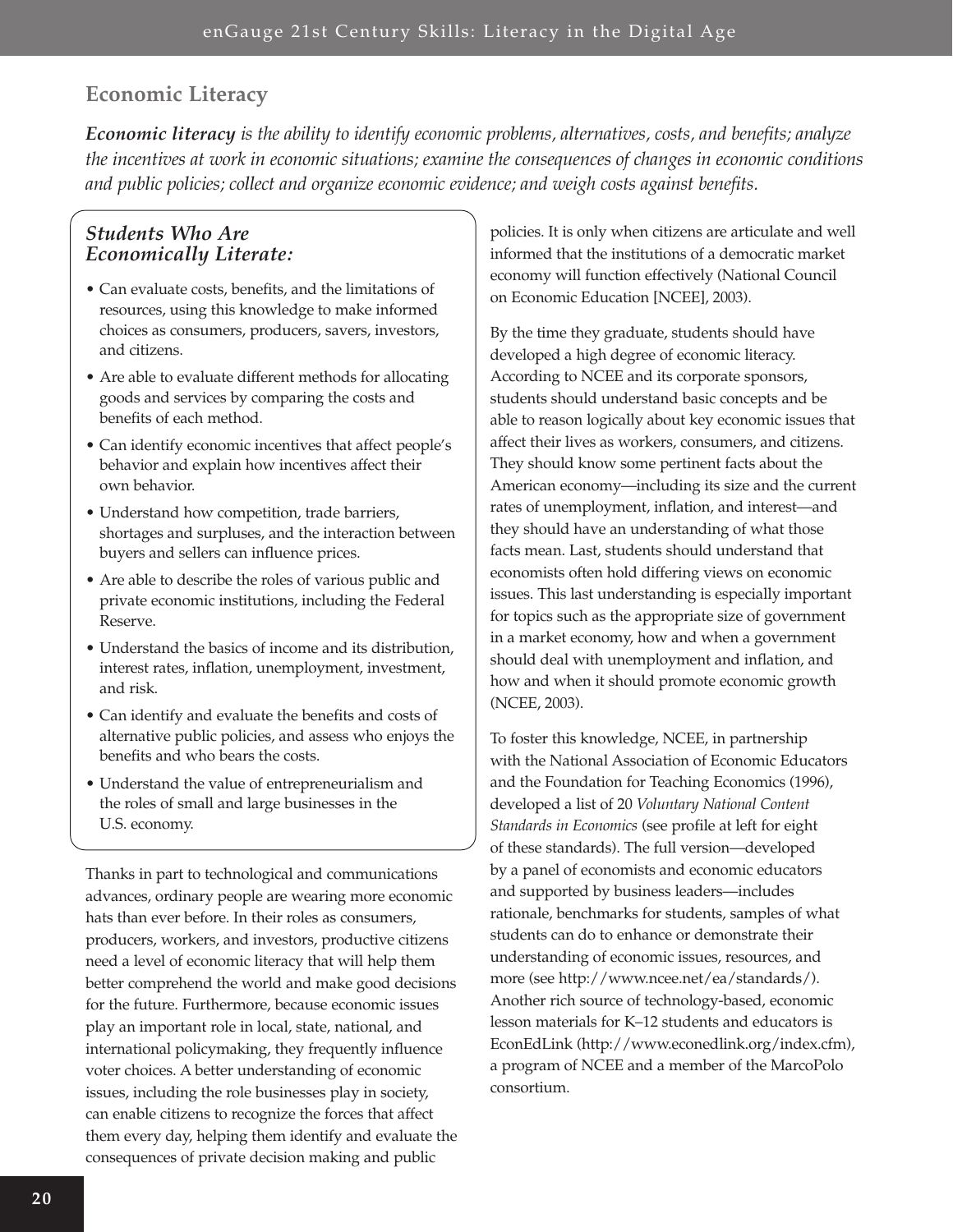**Resources Used to Develop the Content for Economic Literacy**

- Foundation for Teaching Economics. (n.d.). *Introducing young individuals to an economic way of thinking*. Retrieved February 19, 2003, from http://www.fte.org
- Foundation for Teaching Economics. (1996). *Voluntary national content standards in economics*. New York: Author. Retrieved April 21, 2003, from http://www.fte.org/teachers/nvcs/nvcs.htm
- Louis Harris and Associates & National Council on Economic Education. (1999). *Literacy survey: Results from the standards in economics survey*. Youngstown, OH: Author. Retrieved February 19, 2003, from http://www.ncee.net/cel/results.html
- MarcoPolo Education Foundation. (n.d.). *Internet content for the classroom*. Retrieved April 11, 2003, from http://www.marcopolo-education.org/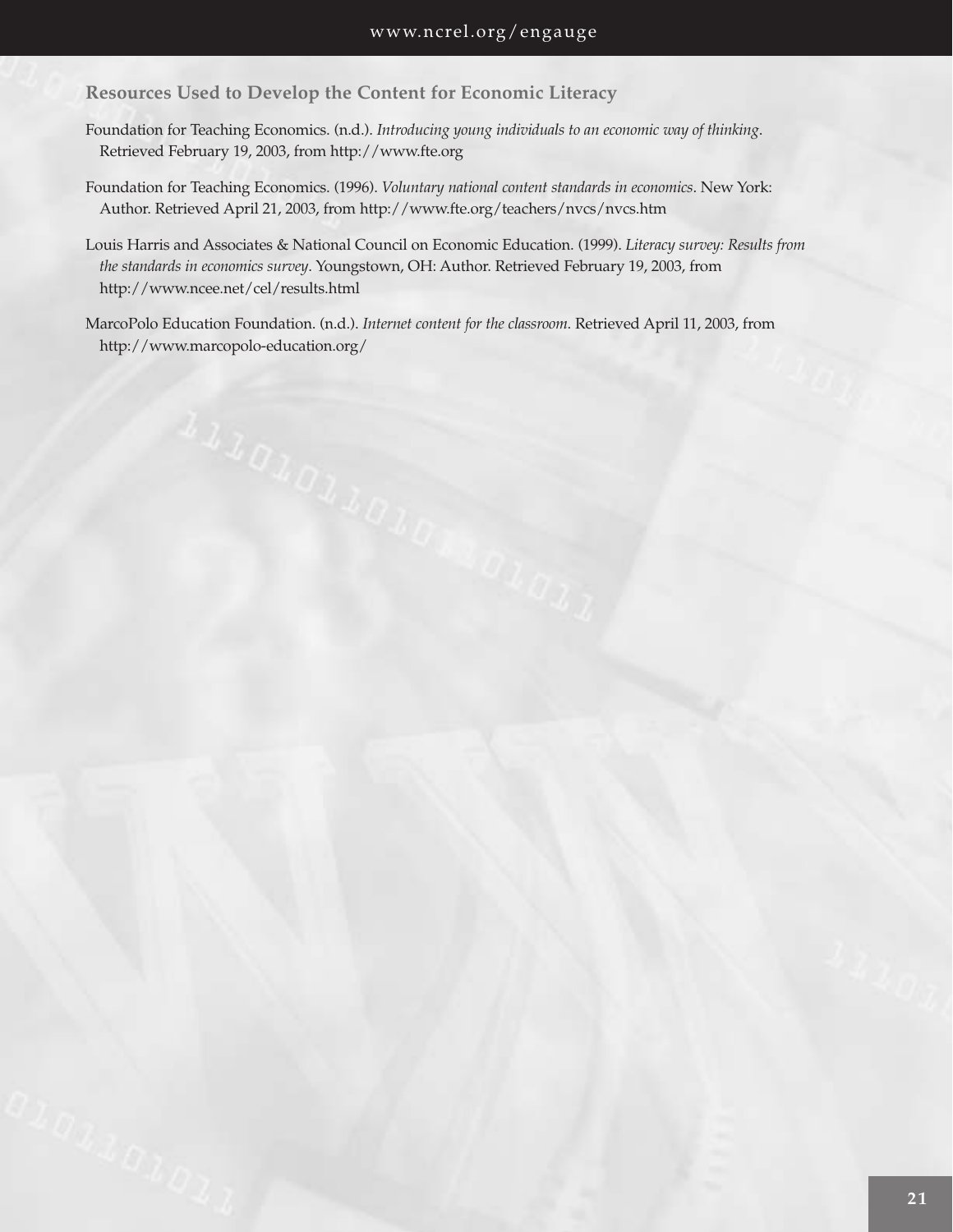## **Technological Literacy**

*Technological literacy is knowledge about what technology is, how it works, what purposes it can serve, and how it can be used efficiently and effectively to achieve specific goals.*

#### *Students Who Are Technologically Literate:*

- Demonstrate a sound conceptual understanding of the nature of technology systems and view themselves as proficient users of these systems.
- Understand and model positive, ethical use of technology in both social and personal contexts.
- Use a variety of technology tools in effective ways to increase creative productivity.
- Use communication tools to reach out to the world beyond the classroom and communicate ideas in powerful ways.
- Use technology effectively to access, evaluate, process and synthesize information from a variety of sources.
- Use technology to identify and solve complex problems in real-world contexts.

Just 20 years ago, cell phones, laptops, pagers, and fax machines were in the realm of scientists and science fiction. Today, those technologies and the Internet have gained widespread public acceptance and use. It is clear that, in today's Digital Age, students must be technologically literate to live, learn, and work successfully. The No Child Left Behind Act requires participating states to strive for technological literacy by all eighth graders (No Child Left Behind Act of 2001, Part D, Sec. 2402).

Most schools acknowledge the importance of technology to their students' futures, but to date few have successfully incorporated technology into the mainstream of academic learning (Pearson & Young, 2002, pp. 104-105). While E-Rate (federal discounts for school infrastructure) monies have enabled schools to make significant gains in building the technical infrastructure required, the shifts in policy and practice needed to ensure that all students learn to use technology effectively have been more difficult to achieve.

National standards and guidelines have been developed for K–12 students' technological literacy. The National Educational Technology Standards (NETS) for students, developed by the International Society for Technology in Education's (ISTE, 2000), are widely accepted by K–12 schools. The profile on the left includes the six categories into which the 14 NETS standards are classified.

In addition to the NETS standards for students, the Secretary's Commission on Achieving Necessary Skills (SCANS) report and the American Association of School Administrators include competency in the use of computers and other technologies as an essential skill for students in the 21st century (SCANS, 1992; Uchida, Cetron, & McKenzie, 1996).

These reports assert that technological literacy is an essential component of job readiness, citizenry, and life skills. Students must not only become competent in the use of technology and associated applications, they also must be able to apply their skills to practical situations. Most experts agree that students should develop technological skills in the context of learning and solving problems related to academic content (Baker & O'Neil, 2003).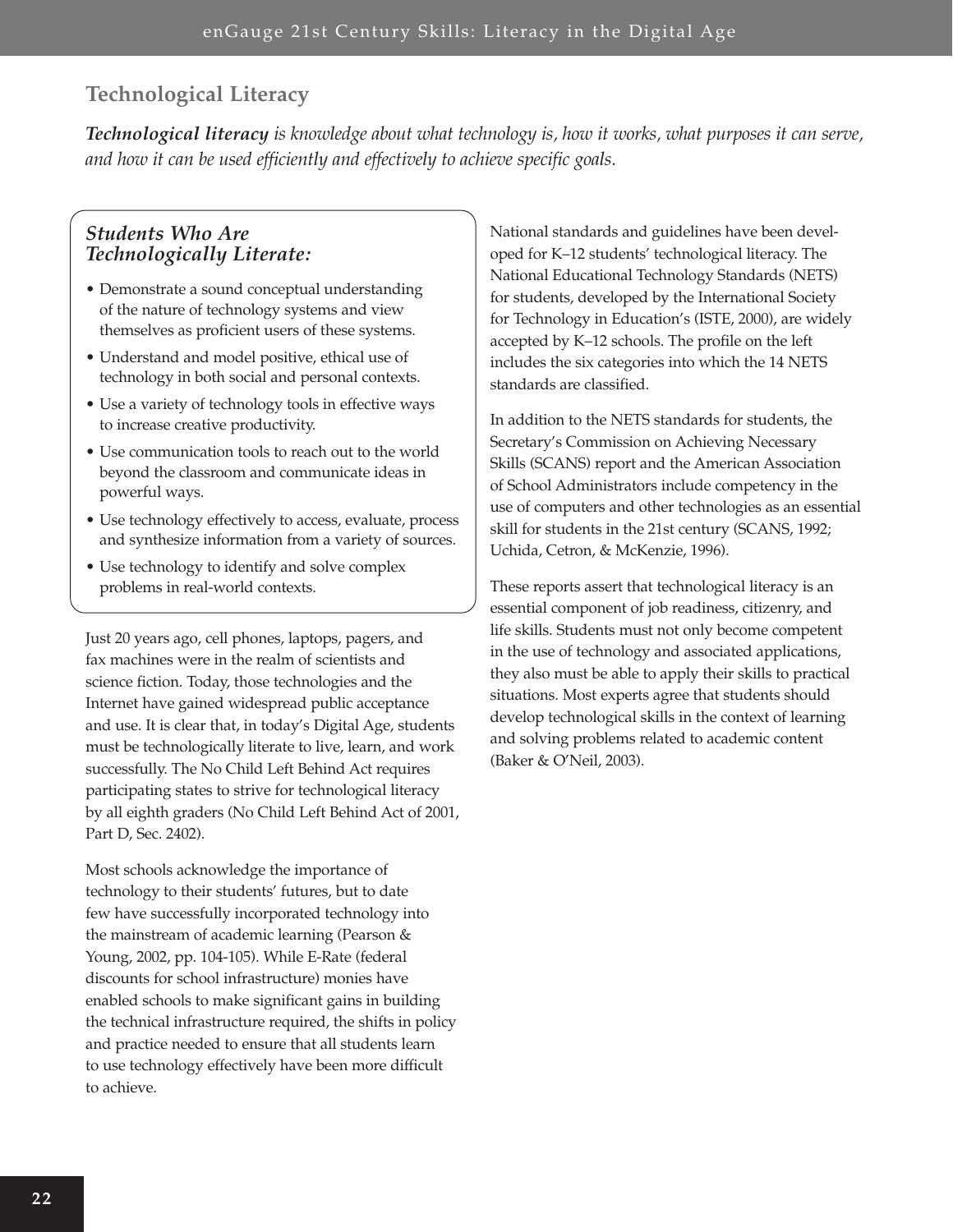**Resources Used to Develop the Content for Technological Literacy**

- Akira Toki Middle School. (n.d.). *Technology education at Akira Toki Middle School in Madison, Wisconsin*. Retrieved April 11, 2003, from http://www.madison.k12.wi.us/toki/tecliter.htm
- Alaska Department of Education and Early Development. (2001). *Content standards for Alaska students*. Retrieved April 11, 2003, from http://www.educ.state.ak.us/ContentStandards/Technology.html
- Arizona Department of Education. (2001). *Academic standards and accountability*. Retrieved April 11, 2003, from http://www.ade.state.az.us/standards/technology/default.asp
- Baker, E. L., & O'Neil, H. F., Jr. (2003). Technological fluency: Needed skills for the future. In H. F. O'Neil, Jr. & R. Perez (Eds.), *Technology applications in education: A learning view*. Mahwah, NJ: Erlbaum.
- Bugliarello, G. (n.d.) Reflections on technological literacy. *Bulletin of Science, Technology, and Society*. Retrieved April 11, 2003, from http://web.poly.edu/administration/articles/reflect\_on\_technol\_liter.cfm
- Bugliarello, G. (1997, Spring). Technological literacy. *The Bridge*, *27*(1). Retrieved April 11, 2003, from http://www.nae.edu/NAE/naehome.nsf/weblinks/NAEW-4NHML6?Opendocument
- Committee on Information Technology Literacy. (1999). *Being fluent with information technology*. Washington, DC: National Academy Press. Retrieved April 11, 2003, from http://www.nap.edu/html/beingfluent/
- Dugger, W. E. (2001). Standards for technological literacy. *Phi Delta Kappan*, *82(7)*, 513-517. Retrieved April 11, 2003, from http://www.pdkintl.org/kappan/kdug0103.htm
- Fanning, J. (1995). Expanding the definition of technological literacy in schools. In S. C. Berger & D. M. Wilber (Eds.), *What's noteworthy on learners, learning, and schooling*. Aurora, CO: Mid-continent Research for Education and Learning. Retrieved April 11, 2003, from http://www.mcrel.org/PDFConversion/Noteworthy/ Learners\_Learning\_Schooling/jimf.asp
- International Society for Technology in Education. (2000). *National educational technology standards for students: Connecting curriculum and technology*. Eugene, OR: Author. Retrieved April 11, 2003, from http://cnets.iste.org/ students/s\_book.html
- International Technology Education Association. (2000). *Executive summary of standards for technological literacy*. Reston, VA: Author. Retrieved April 11, 2003, from http://www.iteawww.org/TAA/STLexesum.htm
- Mid-continent Research for Education and Learning. (n.d.). *Technology standards and benchmarks*. Retrieved April 11, 2003, from http://www.mcrel.org/compendium/benchmark.asp
- Saskatchewan Education. (n.d.). *Understanding the common essential learnings*. Regina, Saskatchewan, Canada: Government of Saskatchewan. Retrieved April 11, 2003, from http://www.sasked.gov.sk.ca/docs/policy/ cels/index.html
- Trilling, B., & Hood, P. (1999). Learning, technology, and education reform in the knowledge age, or "we're wired, Webbed, and windowed, now what?" *Educational Technology*, *39*(3), 5-18.
- Waetjen, W. (1993). Technological literacy reconsidered. *Journal of Technology Education*, *4*(2). Retrieved April 11, 2003, from http://scholar.lib.vt.edu/ejournals/JTE/v4n2/waetjen.jte-v4n2.html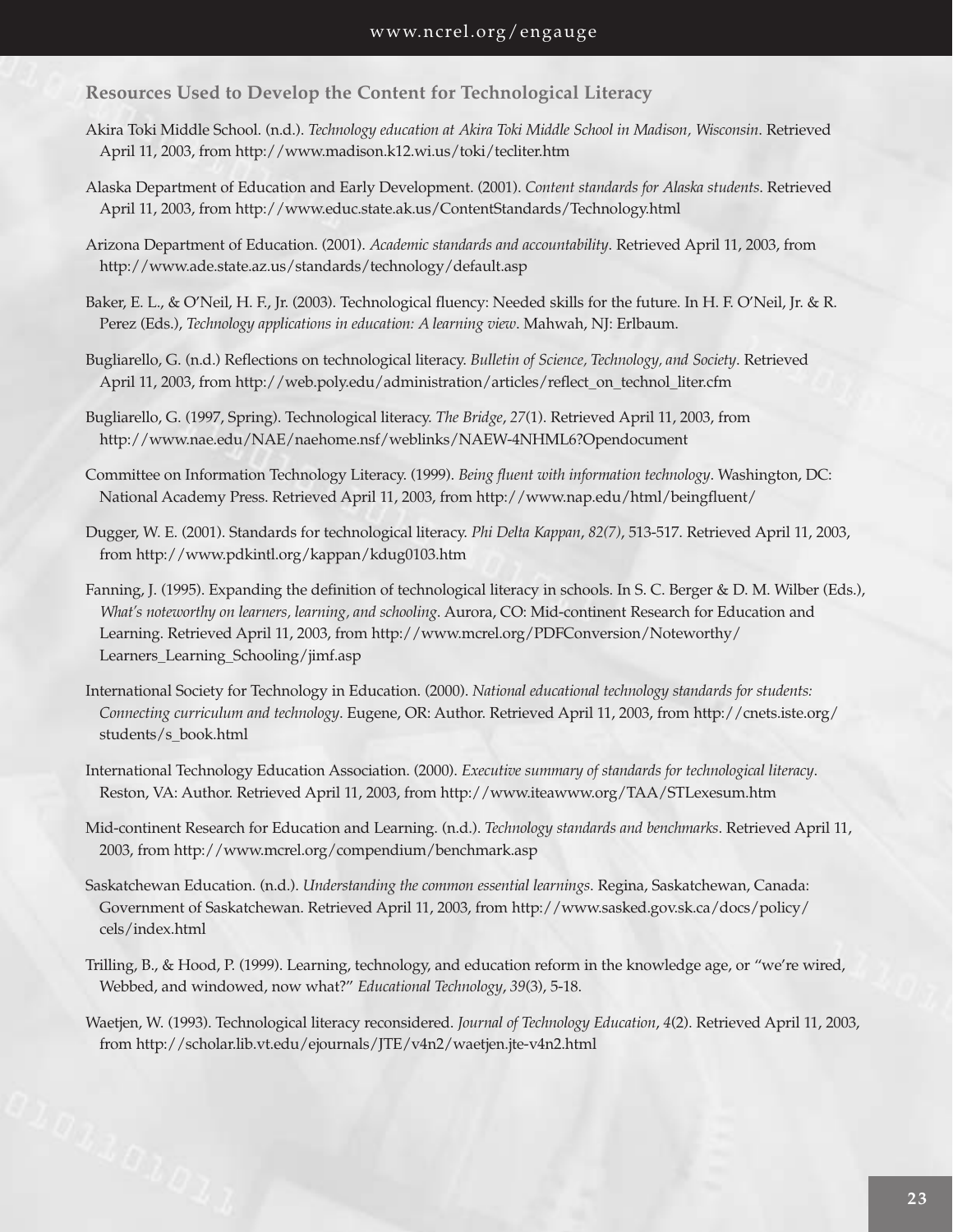## **Visual Literacy**

*Visual literacy is the ability to interpret, use, appreciate, and create images and video using both conventional and 21st century media in ways that advance thinking, decision making, communication, and learning.*

#### *Students Who Are Visually Literate:*

*Have Working Knowledge of Visuals Produced or Displayed through Electronic Media*

- Understand basic elements of visual design, technique, and media.
- Are aware of emotional, psychological, physiological, and cognitive influences in perceptions of visuals.
- Comprehend representational, explanatory, abstract, and symbolic images.

#### *Apply Knowledge of Visuals in Electronic Media*

- Are informed viewers, critics, and consumers of visual information.
- Are knowledgeable designers, composers, and producers of visual information.
- Are effective visual communicators.
- Are expressive, innovative visual thinkers and successful problem solvers.



The graphic user interface of the World Wide Web and the convergence of voice, video, and data into a common digital format have increased the use of visual imagery dramatically. Through advances such as digital cameras, graphics packages, streaming video, and common standards for imagery, visual imagery is now routinely used in communication. Experts in many fields—from architecture, to medicine, to farming are now using visualization tools to represent data in ways never before possible. (For example, visuals are used to model phenomena such as population growth, weather and traffic patterns, and the spread of disease.) From three-dimensional representations of data, to geographic information systems, to representation icons, a picture is truly worth a thousand words. Students need good visualization skills to be able to decipher, interpret, detect patterns, and communicate using imagery—especially given the ease with which digitized visuals can be manipulated.

Computer-based visualization and analysis tools have fundamentally changed the nature of inquiry in mathematics and science. Scientists use these powerful modeling tools to detect patterns and understand data using colors, time-sequenced series, three-dimensional rotations in real-time, and graphic representation of complex correlations (Bransford et al., 1999).

Visualization tools enable students to make their thinking visible in all academic areas. Students are able to build interactive models to test theories in real time and use graphics to display results. Graphic organizers and visual mapping tools enable students to make sense of complex subjects by exploring linkages, relationships, similarities, and differences between phenomena, and visually representing interplay among system components. The software packages Inspiration, STELLA, and SemNet are three excellent examples of such tools (Linn & Hsi, 2000).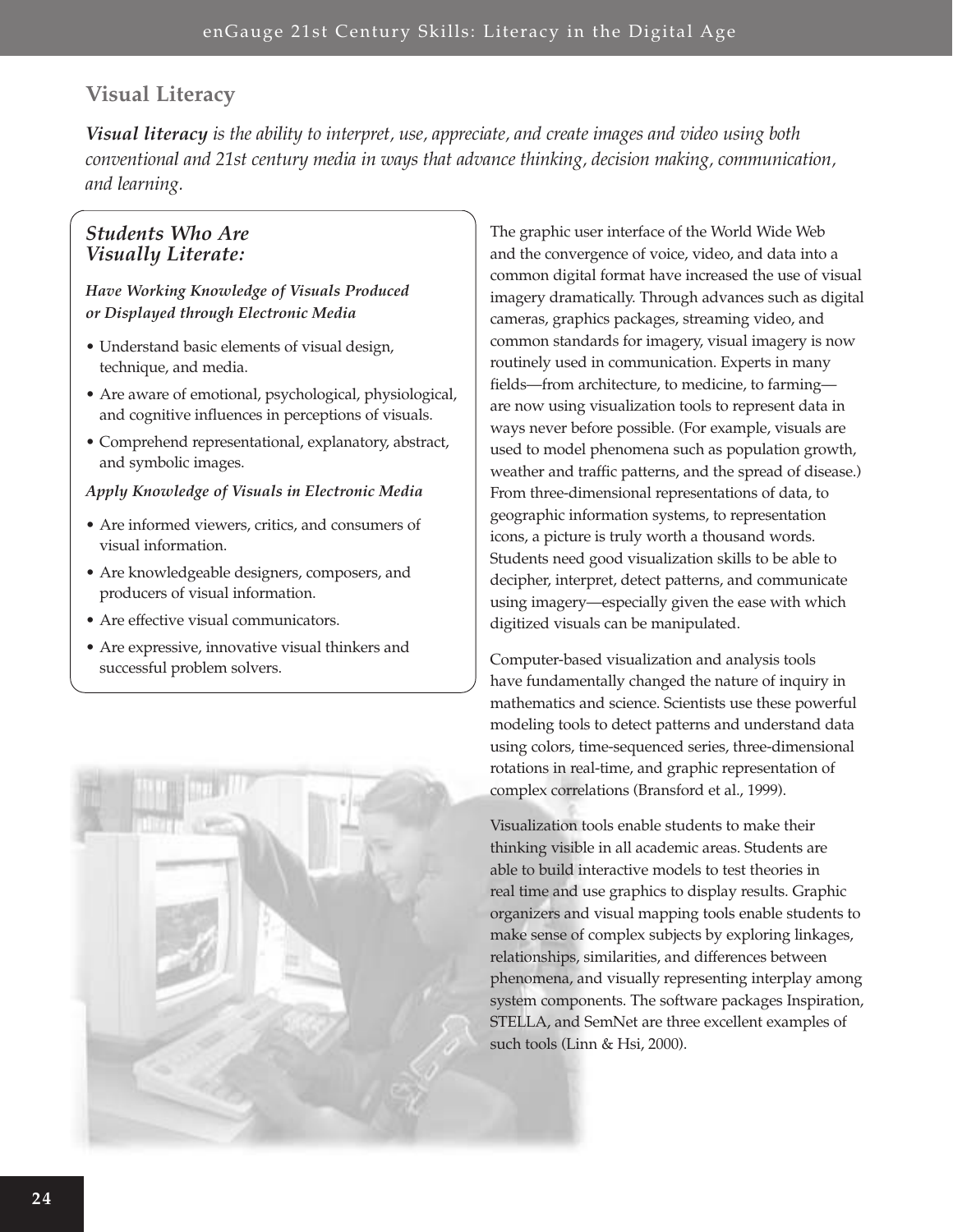#### **Resources Used to Develop the Content for Visual Literacy**

- Barry, A. (1997). *Visual intelligence: Perception, image, and manipulation in visual communication*. Albany, NY: State University of New York Press.
- Bransford, J., Brown, A., & Cocking, R. (Eds.). (1999). *How people learn: Brain, mind, experience, and school.* Washington, DC: National Academy Press.
- Burmark, L. (2002). *Visual literacy: Learn to see, see to learn*. Alexandria, VA: Association for Supervision and Curriculum Development.
- Center for Media Literacy. (n.d.). *Center for Media Literacy* Web site. Retrieved April 11, 2003, from http://www.medialit.org
- Dickinson, D. (1998). Technology that enhances visual-spatial intelligence. *New Horizons for Learning*. Retrieved April 21, 2003, from http://www.america-tomorrow.com/ati/mi4.htm

Dondis, D. A. (1970). *A primer of visual literacy*. Cambridge, MA: MIT Press.

- Hoffman, D. D. (1998). *Visual intelligence: How we create what we see*. New York: W. W. Norton.
- Hyerle, D. (1996). *Visual tools for constructing knowledge*. Alexandria, VA: Association for Supervision and Curriculum Development.
- Hyerle, D. (2000). *A field guide to using visual tools*. Alexandria, VA: Association for Supervision and Curriculum Development. Retrieved April 11, 2003, from http://www.ascd.org/readingroom/books/hyerle00book.html

Innovative Learning Group. (n.d.). *Thinking maps*. Retrieved April 11, 2003, from http://www.thinkingmaps.com/

- International Visual Literacy Association. (n.d.). *International Visual Literacy Association Web Site*. Retrieved April 11, 2003, from http://www.ivla.org/index.htm
- Iowa State University. (n.d.). *Brain-based visual education*. Retrieved April 11, 2003, from http://www.public.iastate.edu/~design/ART/NAB/bbased.html
- Lester, P. M. (1988). Faking images in photojournalism. *Media Development, 1*, 41-42. Retrieved April 11, 2003, from http://commfaculty.fullerton.edu/lester/writings/faking.html
- Linn, M. C., & Hsi, S. (2000). C*omputers, teachers, peers: Science learning partners*. Mahwah, NJ: Erlbaum.
- Media Awareness Network. (n.d.). *Media Awareness Network* Web site. Retrieved April 11, 2003, from http://www.media-awareness.ca/english/index.cfm
- Messaris, P. (1994). *Visual "literacy": Image, mind, and reality*. Boulder, CO: Westview Press.
- Pomona College. (n.d.). *The online visual literacy project*. Retrieved April 11, 2003, from http://www.pomona.edu/Academics/courserelated/classprojects/Visual-lit/intro/intro.html
- Tufte, E. R. (1983). *The visual display of quantitative information*. Cheshire, CT: Graphics Press.
- Tufte, E. R. (1990). *Envisioning information*. Cheshire, CT: Graphics Press.
- Tufte, E. R. (1997). *Visual explanations: Images and quantities, evidence and narrative*. Cheshire, CT: Graphics Press.
- Wilde, J. (1991). *Visual literacy*. New York: Watson-Guptill.
- Williams, R. (1994). *Non-designer's design book*. New York: Peachpit Press.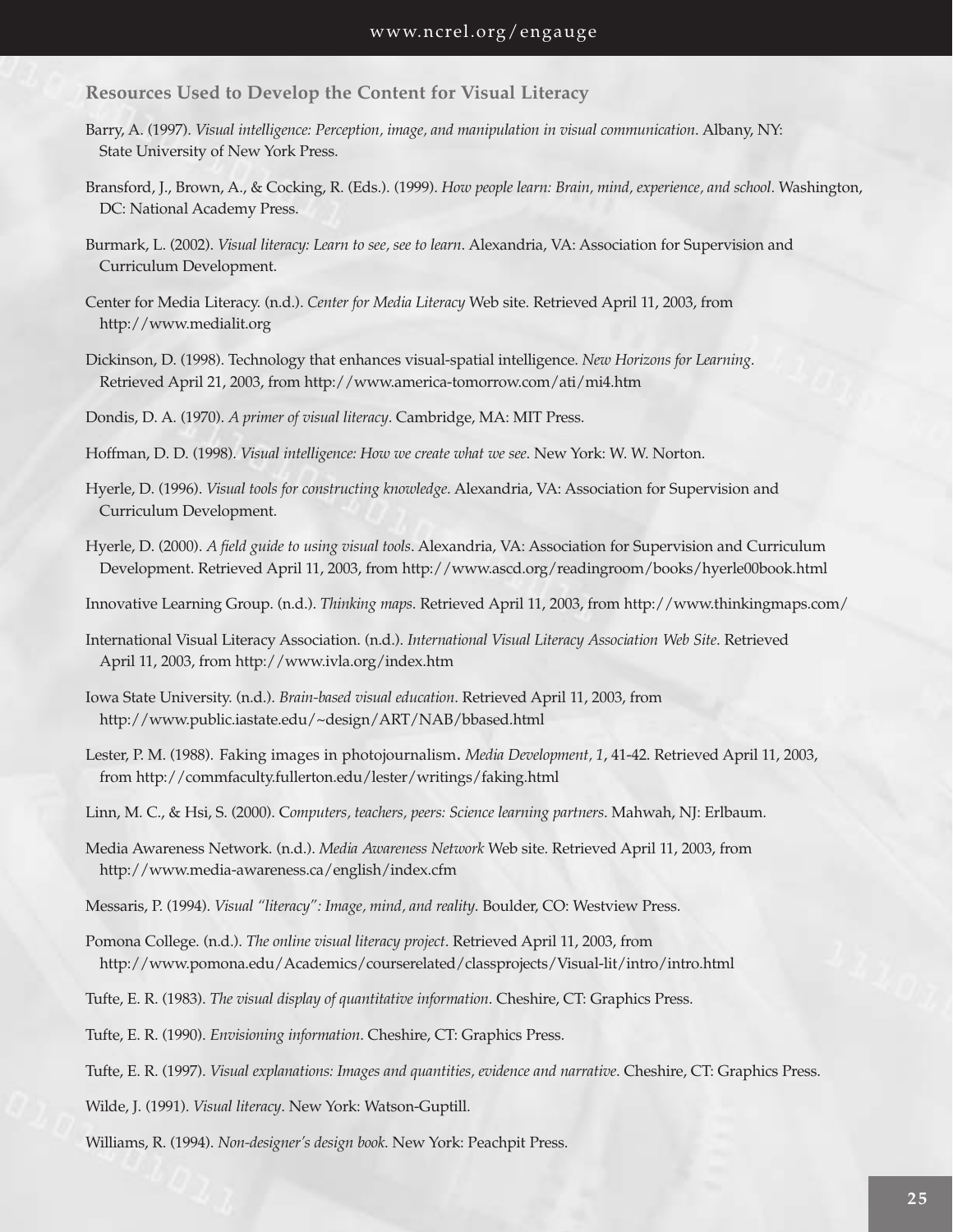## **Information Literacy**

*Information literacy is the ability to evaluate information across a range of media; recognize when information is needed; locate, synthesize, and use information effectively; and accomplish these functions using technology, communication networks, and electronic resources.*

#### *Students Who Are Information Literate:*

#### *Before Accessing Information*

- Determine what is known and what is needed for problem solving.
- Identify different sources of information, including text, people, video, audio, and databases.
- Prioritize sources based on credibility and relevance.

#### *When Accessing Information*

- Identify and retrieve relevant information from sources; use technology to enhance searching.
- Revise information-gathering strategies that prove to be ineffective.
- Understand how information retrieved does or does not address original problem.
- Evaluate information in terms of credibility and social, economic, political, legal, and ethical issues that may impact it; use technology to facilitate evaluation.

#### *After Information Is Extracted*

- Use retrieved information to accomplish a specific purpose.
- Present information clearly and persuasively using a range of technology tools and media.
- Evaluate the processes and products of these activities, including resulting social consequences.

In their publication I*nformation Power: Building Partnerships for Learning*, the American Association of School Librarians and the Association for Educational Communications and Technology (1998) called *information literacy* "a keystone of lifelong learning" (p. 1). The publication also lists 12 key standards under three umbrella areas: information literacy, independent learning, and social responsibility. Information literacy includes accessing information efficiently and effectively, evaluating it critically and competently, and using it accurately and creatively.

Accessing information has become increasingly important as databases previously accessible only to library media specialists are now available to students directly. Browsing, searching, and navigating online have become essential skills for all students, as has recognition of the limitations of digital archives. (Some things remain unavailable electronically.) Familiarity with natural inquiry, Boolean search strategies, and organizational systems (cataloging, abstracting, indexing, rating) is extremely important as students locate information from sources across the globe (Brem & Boyes, 2000).

The digitizing of resources raises new issues of analysis and evaluation. The International ICT Literacy Panel (2002) asks us to consider a student who is asked to prepare a presentation based on information from the Web. That student can access vast quantities of information without a lot of understanding, because search engines make accessing information so simple. But the panel cautions:

Using search engines well requires an increased skill level. Evaluating and synthesizing information found in a variety of sources requires even more advanced skills, representing a literacy that is far beyond what is needed in a more constrained environment, such as with textbooks where all the information is contained within one source. In effect, because technology makes the simple tasks easier, it places a greater burden on higher-level skills (p. 6).

Ultimately, students need to understand the interrelationships between library collections, proprietary databases, and other Internet documents to ensure appropriate, effective searching and accurate evaluation of sources. Furthermore, as students access electronic resources, it is critical that they recognize the importance of honoring the intellectual property of others by strictly adhering to copyright and fair-use laws.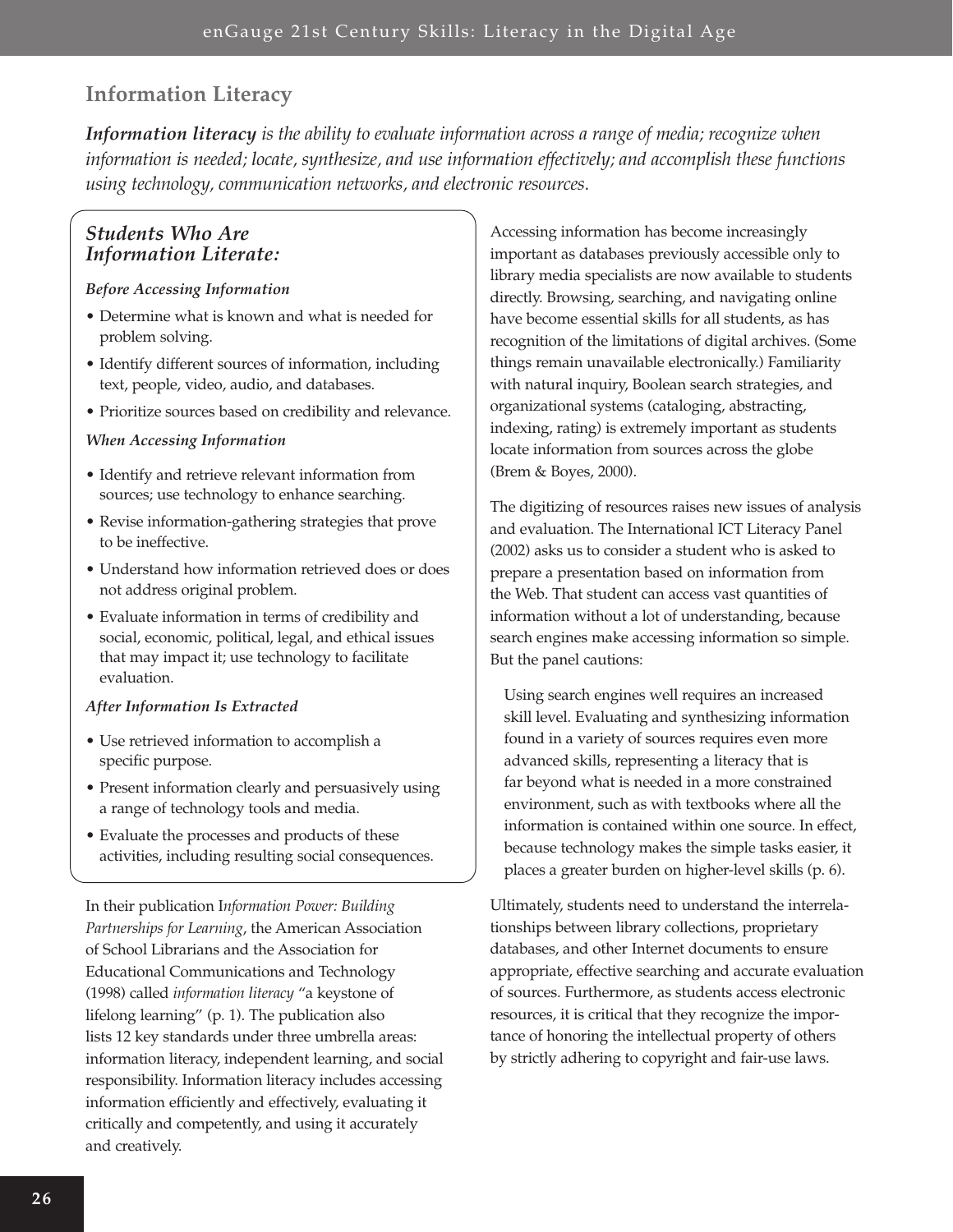#### **Resources Used to Develop the Content for Information Literacy**

- American Library Association Presidential Committee on Information Literacy. (1989). *Final report*. Chicago: American Library Association. Retrieved April 11, 2003, from http://www.infolit.org/documents/89Report.htm
- Association of College and Research Libraries. (2000). *Information literacy competency standards for higher education*. Retrieved April 11, 2003, from http://www.ala.org/Content/NavigationMenu/Our\_Association/Divisions/ ACRL/Standards\_and\_Guidelines/Information\_Literacy\_Competency\_Standards\_for\_Higher\_Education.htm
- Eisenber, M. B., & Berkowitz, R. E. (n.d.). *Big 6 skills overview*. Retrieved April 11, 2003, from http://www.big6.com/ showcategory.php?cid=6
- Brem, S. K., & Boyes, A. J. (2000). Using critical thinking to conduct effective searches of online resources. *Practical Assessment, Research, and Evaluation, 7*(7). Retrieved April 11, 2003, from http://ericae.net/pare/ getvn.asp?v=7&n=7
- Ercegovac, Z. (1998). *Information literacy: Search strategies, tools, and resources*. Los Angeles: InfoEN.
- Hancock, V. E. (1993). Information literacy for lifelong learning. *ERIC Digest*. College Park, MD: ERIC Clearinghouse on Assessment and Evaluation. (ERIC Document Reproduction Service No. ED358870). Retrieved April 11, 2003, from http://ericae.net/edo/ED358870.htm
- Hertzberg, S. (1999). The quality of researchers' searches of the ERIC database. *Education Policy Analysis Archives*, *7*(25). Retrieved April 11, 2003, from http://olam.ed.asu.edu/epaa/v7n25.html
- Hubbard, S. (1987). Information skills for an information society: A review of research. *ERIC Digest*. College Park, MD: ERIC Clearinghouse on Assessment and Evaluation. (ERIC Document Reproduction Service No. ED327216). Retrieved April 11, 2003 from http://ericae.net/edo/ED327216.htm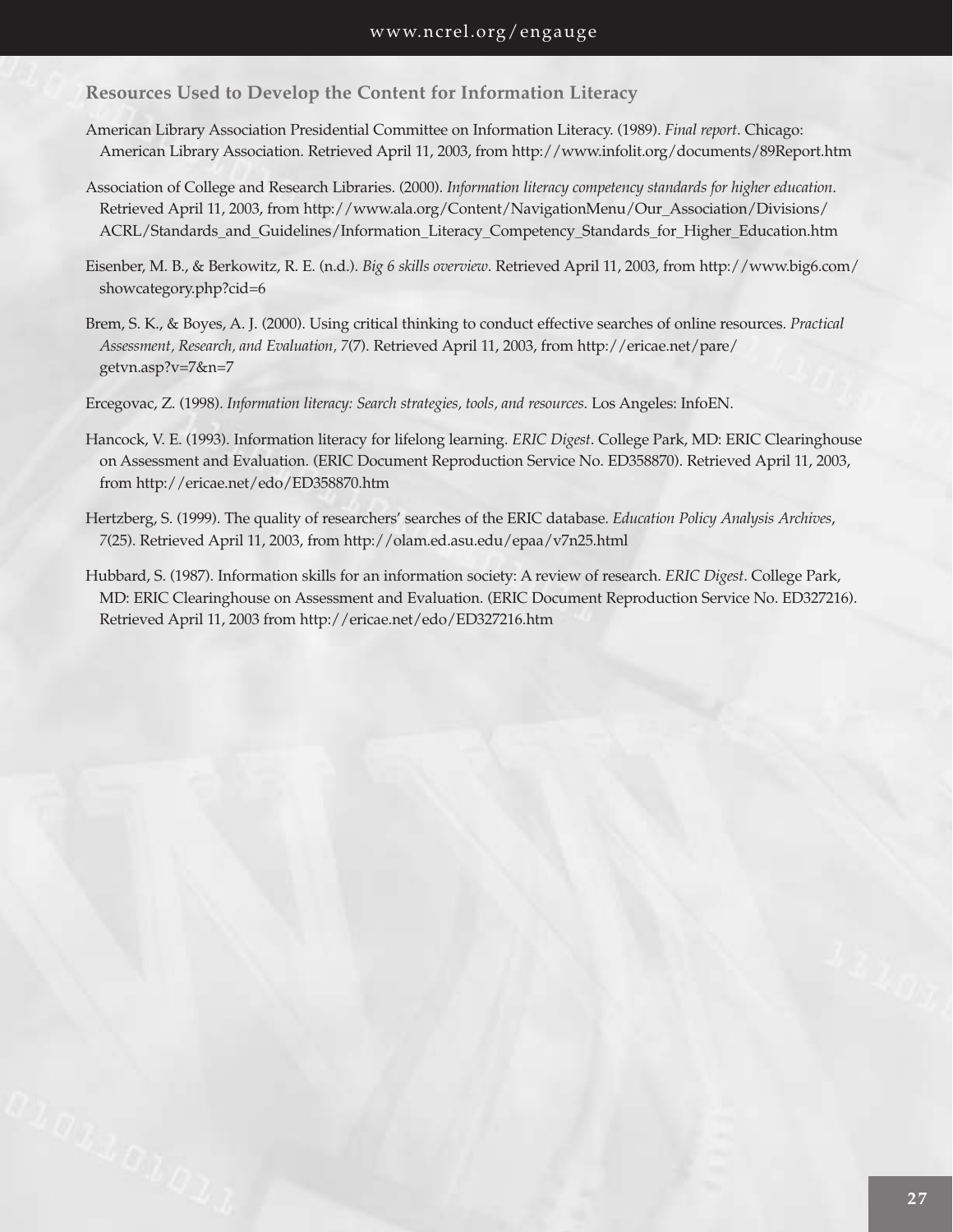## **Multicultural Literacy**

*Multicultural literacy is the ability to understand and appreciate the similarities and differences in the customs, values, and beliefs of one's own culture and the cultures of others.*

#### *Students Who Are Multiculturally Literate:*

#### *Value Diversity*

- Are aware of how cultural beliefs, values, and sensibilities affect the way they and others think and behave.
- Appreciate and accept similarities and differences in beliefs, appearances, and lifestyles.
- Understand how technology impacts culture.

#### *Exhibit an Informed Sensitivity*

- Know the history of both mainstream and nonmainstream American cultures.
- Can take the perspectives of other cultural groups.
- Are sensitive to issues of bias, racism, prejudice, and stereotyping.

#### *Actively Engage with/in Other Cultures*

- Are bilingual/multilingual or are working toward becoming bilingual/multilingual.
- Communicate, interact, and work with individuals from other cultural groups, using technology where appropriate.
- Are familiar with cultural norms of technology environments and are able to interact successfully in such environments.



Within the virtual worlds of e-mail, chat rooms, virtual classrooms, and even multiplayer gaming environments, individuals from cultures and societies are interacting with a frequency that was unimaginable even a decade ago. As e-commerce, e-communication, and advances in transportation bring the people of the world closer together, it is increasingly important for students to understand and appreciate diversity and other cultures.

In order to work cooperatively with individuals from vastly different backgrounds, students must have opportunities to learn about, appreciate, and understand the beliefs and values that drive them. These qualities must reflect a notion of multicultural literacy that is broader than it has been in the past. First, it must be sensitive to the many subcultures that exist within the larger American society. Second, it must include newly developing technological cultures such as virtual workspaces and chat-room environments. Third, it must recognize the evolutionary nature of culture and the impact that technology has—and will continue to have—on cultures worldwide (Banks et al., 2001).

Every student should have the opportunity to interact cross-culturally in meaningful ways. Such interaction might include, for example, communicating via e-mail or videoconference with peers in other countries to enhance language proficiency; participating in an shared environmental science project; or sharing viewpoints on international events via moderated, online exchanges. Whether across town or across the globe, the learning that takes place from both formal and informal dialogues can serve as a bridge to openness and appreciation of diversity and other cultures.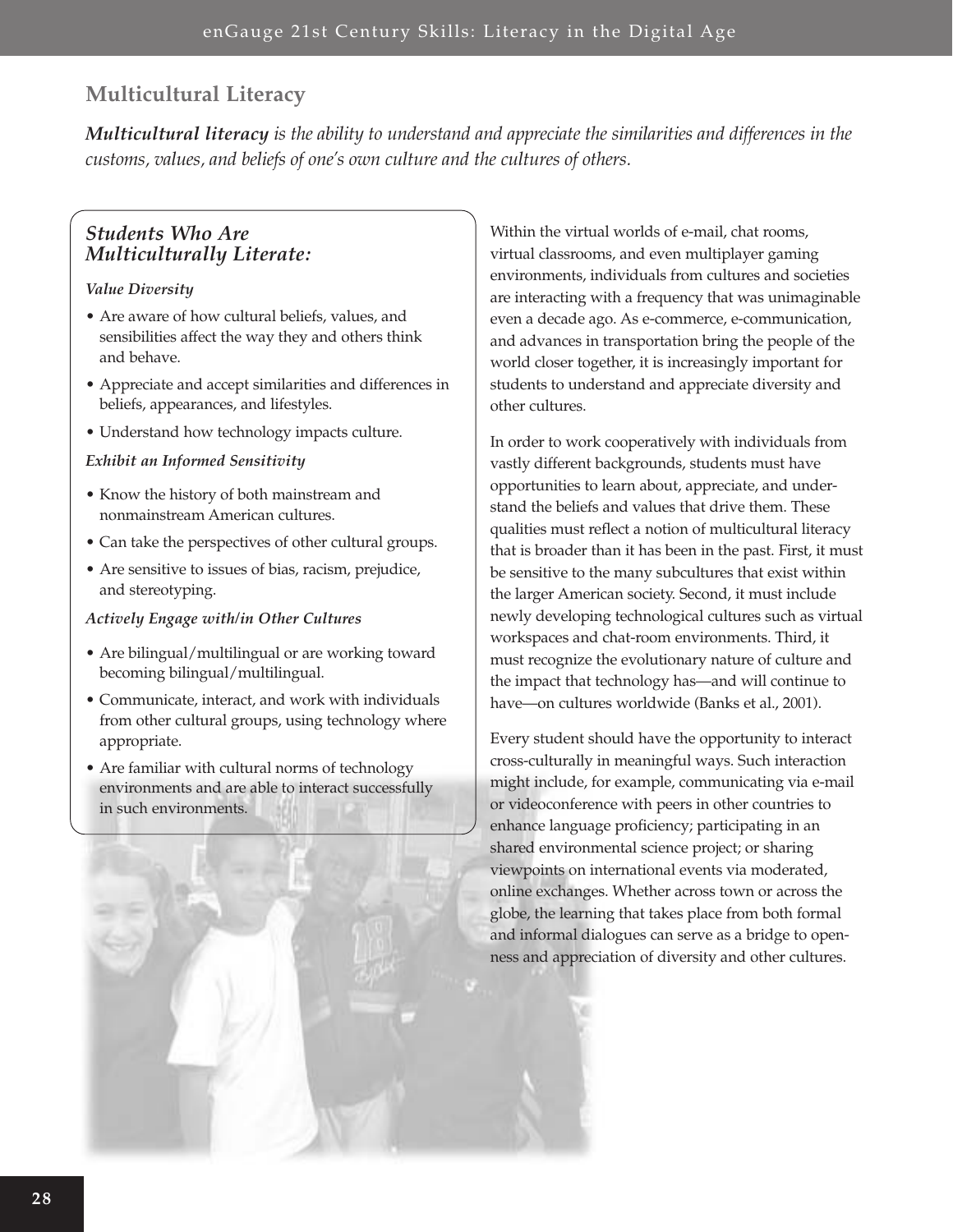#### **Resources Used to Develop the Content for Multicultural Literacy**

- Anicich, M., & Kirk, R. (1999, March). *Cultural awareness education in early childhood education*. Paper presented at the 54th annual conference of the Association for Supervision and Curriculum Development, San Francisco. (ERIC Document Reproduction Service No. ED433928)
- Arvizu, S., & Saravia-Shore, M. (1990). Cross-cultural literacy: An anthropological approach to dealing with diversity. *Education and Urban Society*, *22*(4), 364-376.
- Banks, J. A., Cookson, P., Gay, G., Hawley, W., Irvine, J. J., Nieto, et al. (2001). *Diversity within unity: Essential principles for teaching and learning in a multicultural society*. Seattle, WA: University of Seattle. Retrieved April 11, 2003, from http://www.educ.washington.edu/COEWebSite/programs/ci/publications/dwu.htm
- Beaupre, B. (2000, November). Blending cultural, academic, and technological communication: Literacy for the new millennium. *Research in Education*. (ERIC Document Reproduction Service No. ED441234)
- Brandt, R. (1994). On educating for diversity: A conversation with James A. Banks. *Educational Leadership*, *51*(8), 28-31.
- Burnette, J. (1999). Critical behaviors and strategies for teaching culturally diverse students. *ERIC Digest*. New York: ERIC Clearinghouse on Disabilities and Gifted Education. (ERIC Document Reproduction Service No. ED435147)
- Gay, G. (1994). *A synthesis of scholarship in multicultural education*. Retrieved April 11, 2003, from http://www.ncrel.org/sdrs/areas/issues/educatrs/leadrshp/le0gay.htm
- Gura, M. (1994). The human mosaic project. *Educational Leadership, 51*(8), 40-1.
- Hirsch, E. D., Kett, J. F., & Trefil, J. S. (1987). *Cultural literacy: What every American needs to know*. Boston: Houghton Mifflin.
- Janzen, R. (1994). Melting pot or mosaic? *Educational Leadership, 51*(8), 9-11.
- Ladson-Billings, G. (1994). What we can learn from multicultural education research. *Educational Leadership*, *51*(8), 22-26.
- Parkinson, W., & Saunders, S. (1999, September). *Cultural literacy and languages: Enabling students to learn to live together*. Paper presented at the 30th World Congress of the International Society for Education through Art (InSEA), Brisbane, Australia. (ERIC Document Reproduction Service No. ED449058)
- Petropoulou, Z. (1992, March). *Cross-cultural awareness in teaching business French courses in an academic environment: Problems and difficulties*. Paper presented at the 11th Annual Eastern Michigan University Conference on Languages and Communication for World Business and the Professions, Ypsilanti, MI. (ERIC Document Reproduction Service No. ED357599)
- Stigler, J. W., Gallimore, R., & Hiebert, J. (2000). Using video surveys to compare classrooms and teaching across cultures: Examples and lessons from the TIMSS Video Studies. *Educational Psychologist, 35*(2), 87.
- Taylor, P. (1999, October). *Cultural literacy: Are practically average knowledge levels enough?* Paper presented at the annual meeting of the American Educational Studies Association, Detroit, MI. (ERIC Document Reproduction Service No. ED448148).
- Uchida, D., Cetron, M., & McKenzie, F. (1996, July/August). What students must know to succeed in the 21st Century. *The Futurist*, *30*(4), 27-34. Retrieved February 19, 2003, from http://www.grossmont.net/musgrave2/ teach/students.htm
- Van Ausdell, B. W. (1994). Books offer entry into understanding cultures. *Educational Leadership*, *51*(8), 32-5.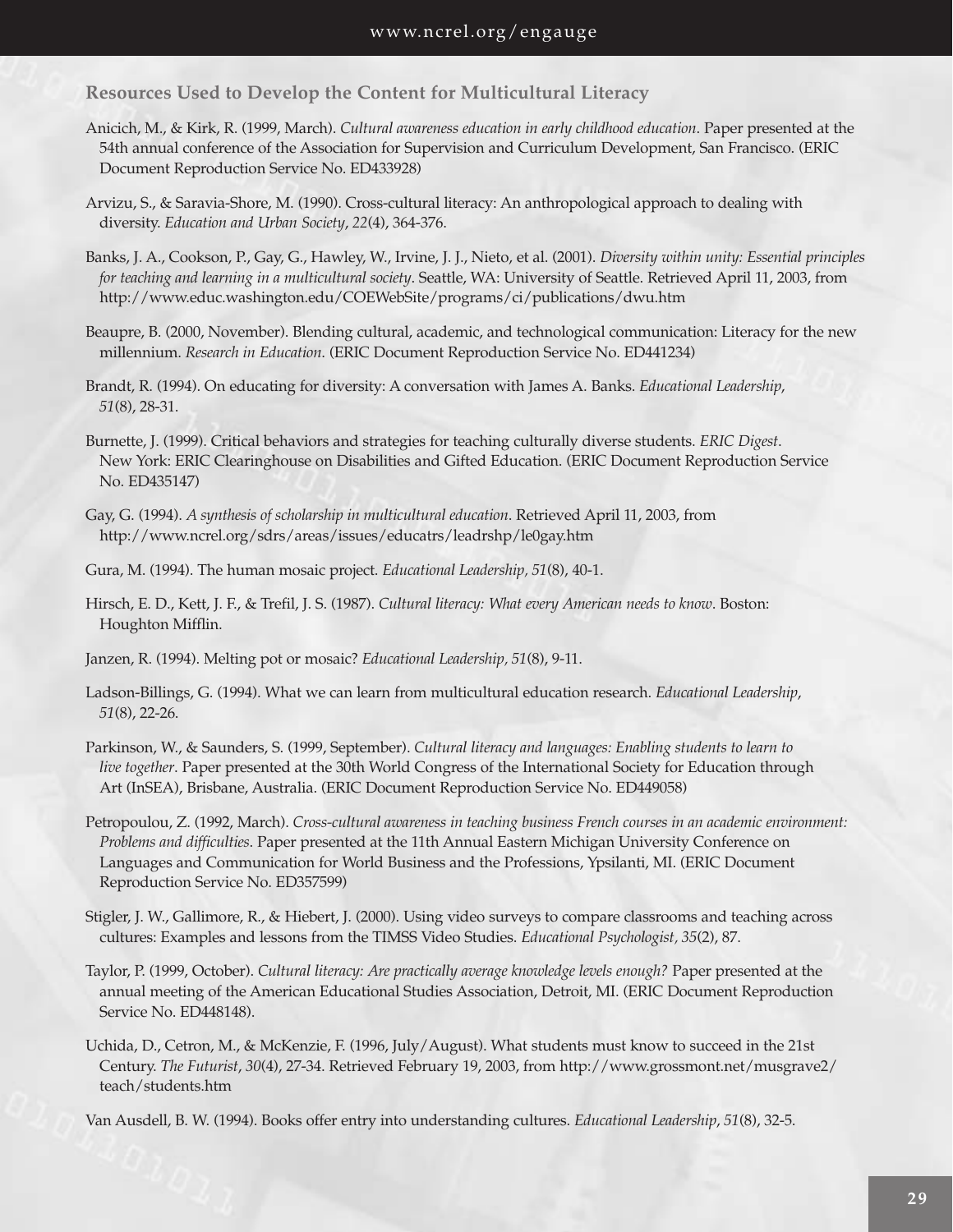## **Global Awareness**

*Global awareness is the recognition and understanding of interrelationships among international organizations, nation-states, public and private economic entities, sociocultural groups, and individuals across the globe.*

#### *Students Who Are Globally Aware:*

- Are knowledgeable about the connectedness of the nations of the world historically, politically, economically, technologically, socially, linguistically, and ecologically.
- Understand that these interconnections can have both positive benefits and negative consequences.
- Understand the role of the United States in international policies and international relations.
- Are able to recognize, analyze, and evaluate major trends in global relations and the interconnections of these trends with both their local and national communities.
- Understand how national cultural differences impact the interpretation of events at the global level.
- Understand the impact of ideology and culture on national decisions about access to and use of technology.
- Participate in the global society by staying current with international news and by participating in the democratic process.

In *The Lexus and the Olive Tree*, author Thomas Friedman (1999) says that globalization has replaced the Cold War in defining international relationships. Access to telecommunications and technology has caused shifts in power from nation-states to multinational corporations, public and private economic entities, sociocultural groups, and even individuals.

Today, international commerce accounts for nearly a quarter of the American economy. A third of U.S. economic growth and a quarter of new job creations are due to exports (Foreign Policy Association, 2000). But as U.N. Secretary-General Kofi Annan (1998) reminds us: "Unless the basic principles of equity and liberty are defended in the political arena and advanced as critical conditions for economic growth," the rewards reaped from a global economy will be limited. Indeed, informed citizens worldwide are beginning to articulate wider principles, policies, and politics of global awareness.

As recent events have demonstrated, the need to maintain a broad and accurate perspective on global trends and events has never been more pressing. As virtually every decision in our society—political, social, ecological, and technological—has a rippling effect on our world, participation in a democratic decisionmaking process requires a level of sophisticated understanding and analysis for which our current educational system may leave students unprepared.

Communications technology, of course, is a tremendously important component of global awareness. According to John Naisbitt (1994),

With the activities of the world being replayed for us in our living rooms each night, none of us can feign ignorance about affronts to society's ethical standards. We have all become our brother's keepers—at least in this sense. Communications technology has empowered individuals and communities through instant access to information of all kinds. Responsibility comes with that access. Are we up to the task? (p. 193)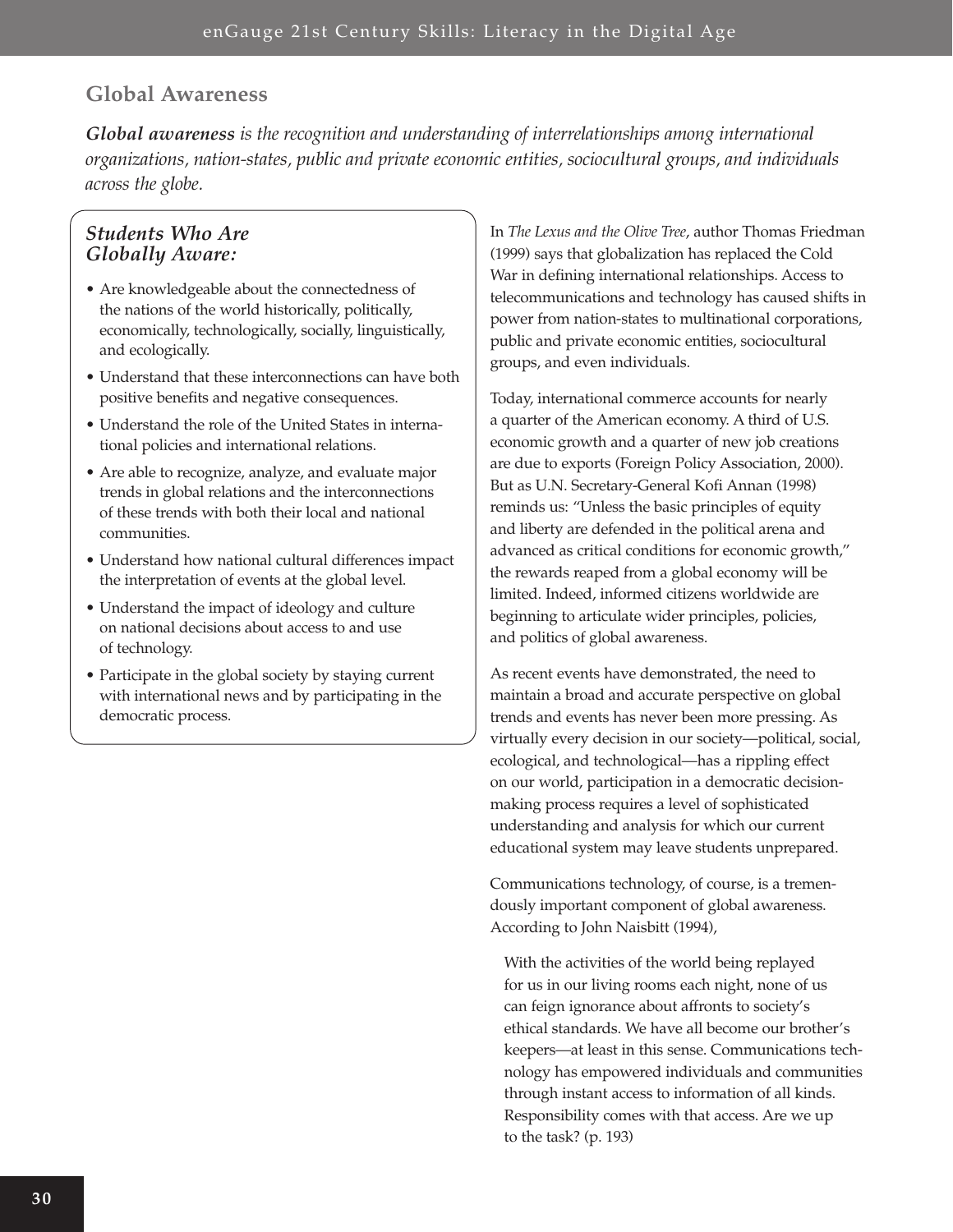**Resources Used to Develop the Content for Global Awareness**

Anderson, S., Cavanagh, J., Lee, L., & Ehrenreich, B. (2000). *Field guide to the global economy*. New York: New Press.

Annan, K. (1998). *The laureate 1998: Commemorative lecture*. Retrieved April 14, 2003, from http://www.seoulpeaceprize.or.kr/english/prize\_speech\_02.shtml

Castells, M. l. (1996). *The rise of the network society*. Oxford, England: Blackwell.

Czarra, F. R. (2002-03). *Global education checklist for teachers, schools, school systems, and state education agencies* (Occasional Paper from the American Forum for Global Education, 173). New York: American Forum for Global Education. Retrieved April 11, 2003, from http://www.globaled.org/issues/

Drucker, P. (2001, November 3). The next society. *The Economist* (Special Supplement), 3-20.

Economist. (2001). *Pocket world in figures* (2001 ed.) London, England: Profile Books.

Foreign Policy Association. (2000). *Citizen's guide to U.S. foreign policy: Election 2000*. New York: Author. Retrieved April 14, 2003, from http://www.fpa.org/topics\_info2414/topics\_info\_show.htm?doc\_id=38476

Friedman, T. L. (1999). *The lexus and the olive tree: Understanding globalization*. New York: Farrar, Straus, and Giroux.

Naisbitt, J. (1994). *Global paradox*. New York: Avon Books.

Sassen, S. (1988). *The mobility of labour and capital.* Cambridge, England: Cambridge University Press.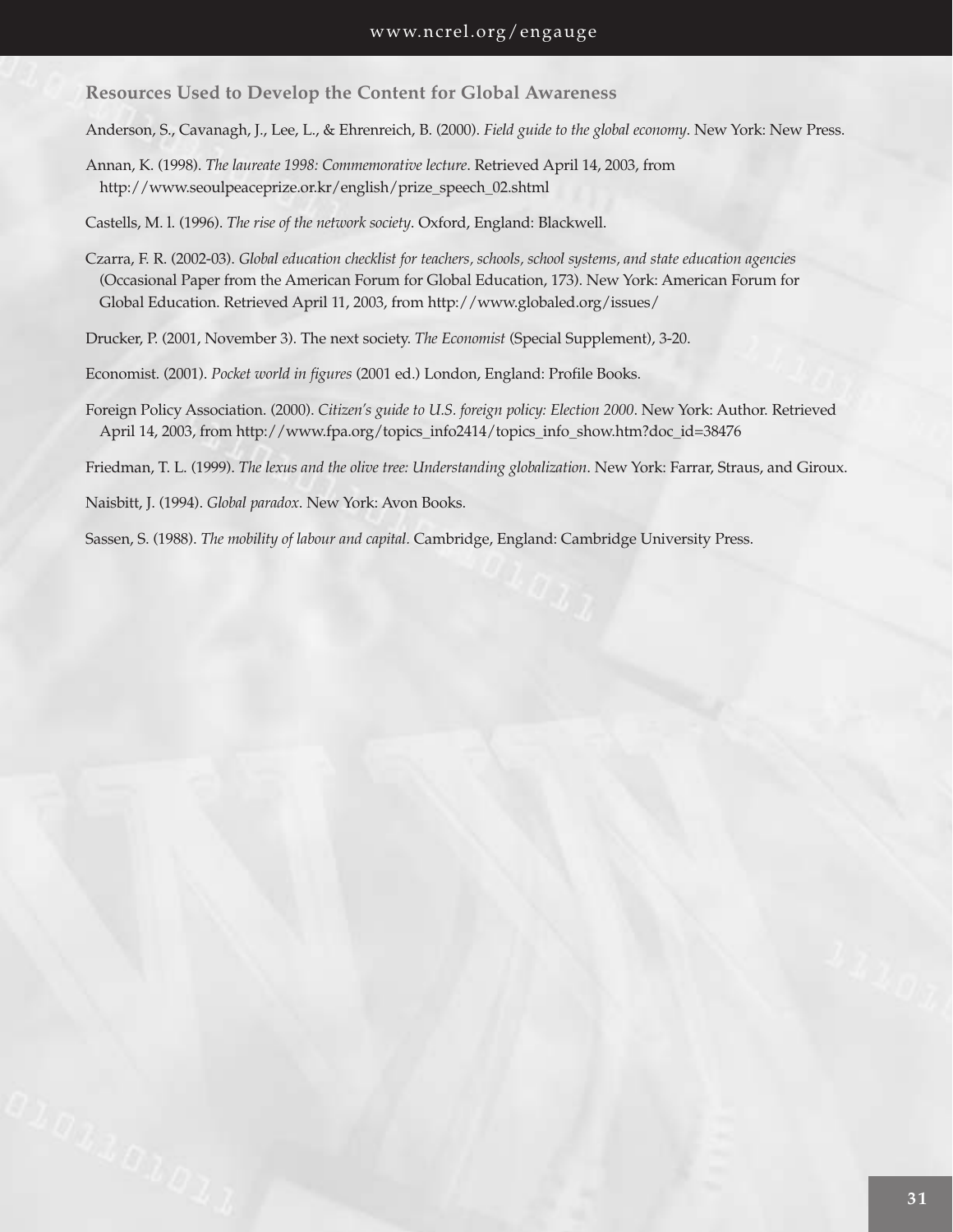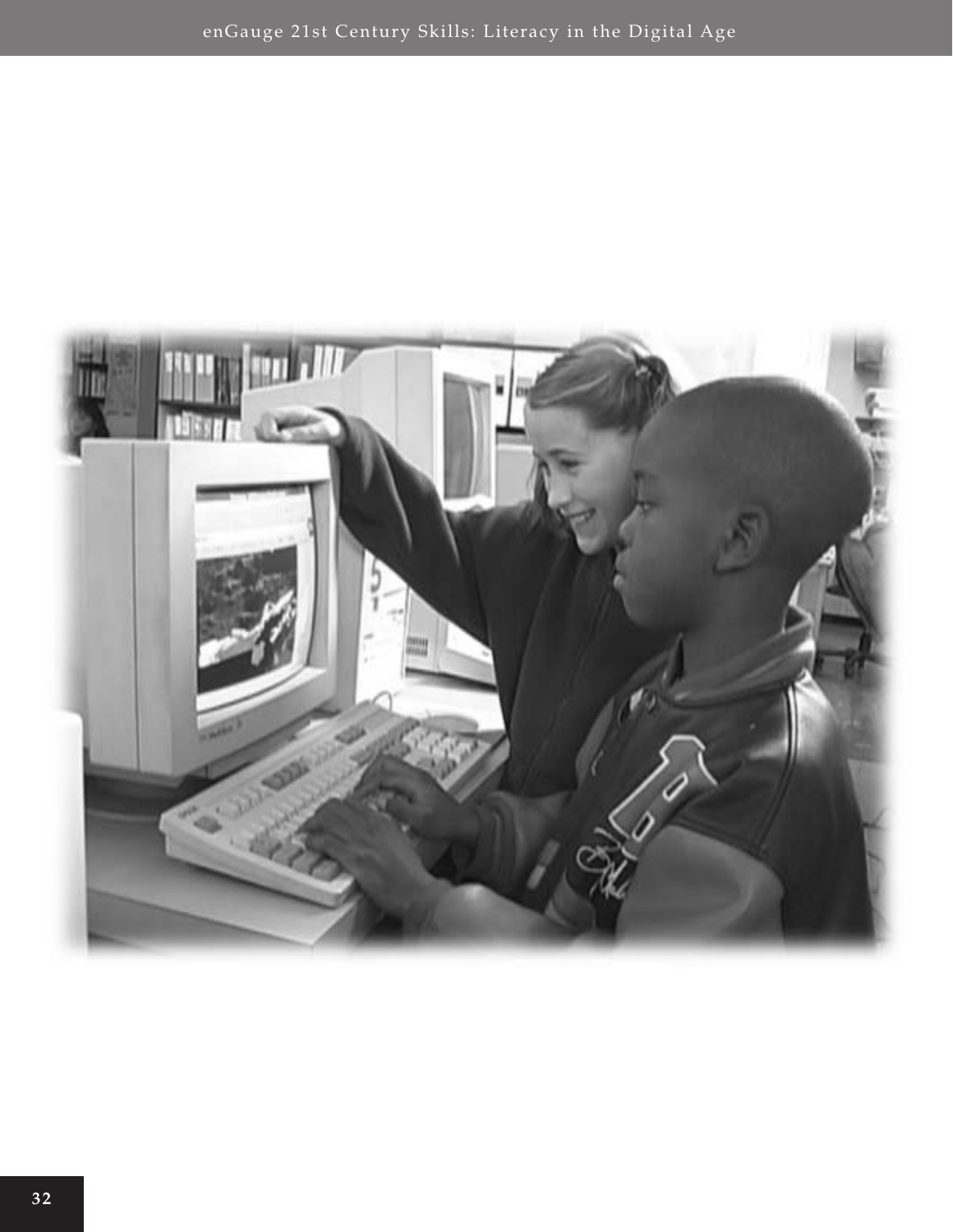# **Inventive Thinking**

Experts agree: As technology becomes more prevalent in our everyday lives, cognitive skills become increasingly critical. "In effect, because technology makes the simple tasks easier, it places a greater burden on higher-level skills" (International ICT Literacy Panel, 2002, p. 6). The Committee on Workforce Needs in Information Technology (2001) defines *intellectual capabilities* as "one's ability to apply information technology in complex and sustained situations and to understand the consequences of doing so" (p. 18). These capabilities are "life skills" formulated in the context of Digital Age technologies.

#### *Inventive Thinking is comprised of the following "life skills":*

- *Adaptability and Managing Complexity:* The ability to modify one's thinking, attitude, or behavior to be better suited to current or future environments; and the ability to handle multiple goals, tasks, and inputs, while understanding and adhering to constraints of time, resources, and systems (e.g., organizational, technological).
- *Self-Direction:* The ability to set goals related to learning, plan for the achievement of those goals, independently manage time and effort, and independently assess the quality of learning and any products that result from the learning experience.
- *Curiosity:* The desire to know or the spark of interest that leads to inquiry.
- *Creativity:* The act of bringing something into existence that is genuinely new and original, whether personally (original only to the individual) or culturally (where the work adds significantly to a domain of culture as recognized by experts).
- *Risk Taking:* The willingness to make mistakes, advocate unconventional or unpopular positions, or tackle extremely challenging problems without obvious solutions, such that one's personal growth, integrity, or accomplishments are enhanced.
- *Higher-Order Thinking and Sound Reasoning:* The cognitive processes of analysis, comparison, inference and interpretation, evaluation, and synthesis applied to a range of academic domains and problem-solving contexts.

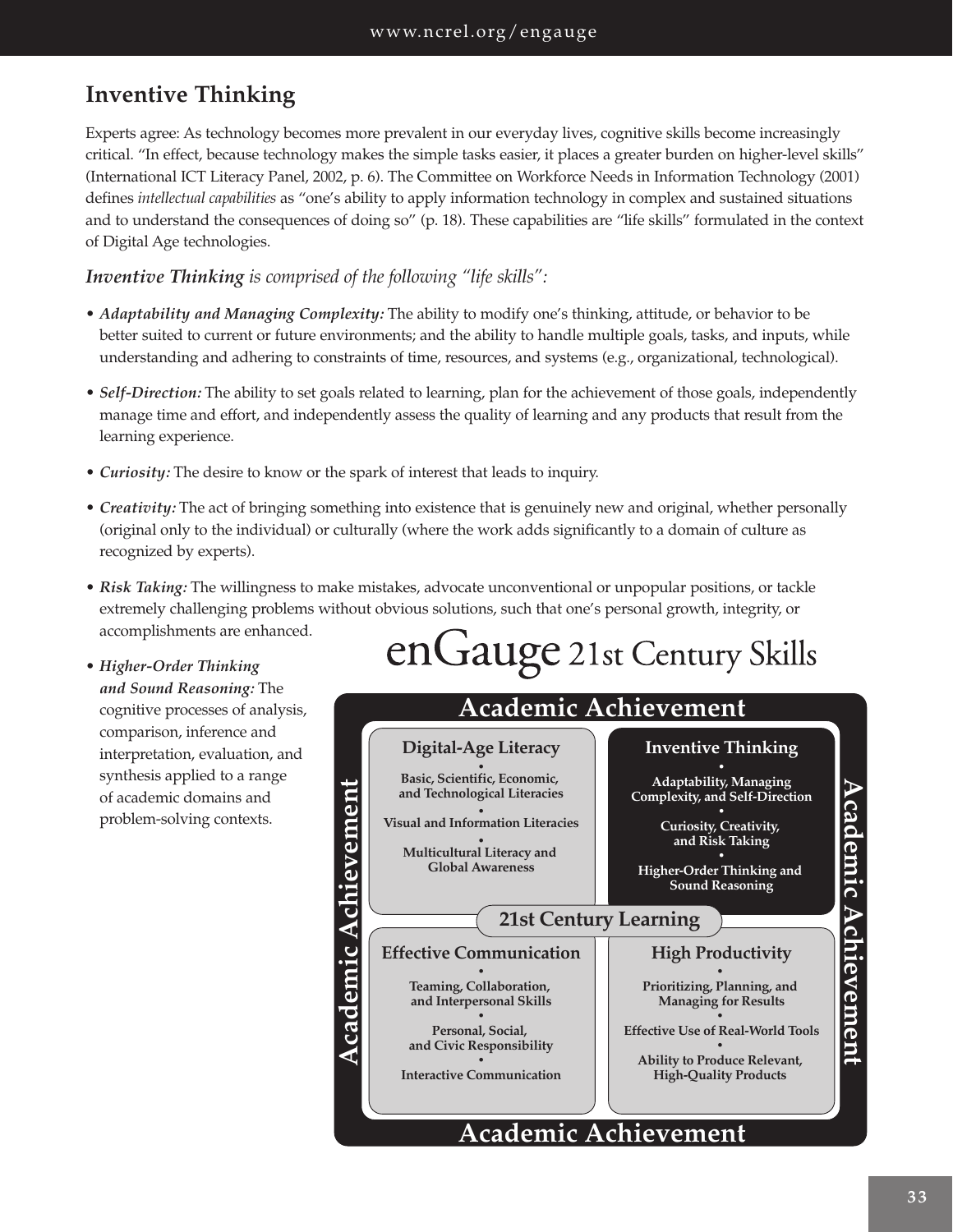# **Adaptability and Managing Complexity**

*Adaptability and managing complexity is the ability to modify one's thinking, attitudes, or behaviors to be better suited to current or future environments; and the ability to handle multiple goals, tasks, and inputs while understanding and adhering to constraints of time, resources, and systems (e.g., organizational, technological).*

#### *Students Who Are Adaptable and Able to Manage Complexity:*

*When Dealing With Change*

- Are positive about change and recognize the gains that might result from it.
- Adapt to change quickly and calmly, without idealizing earlier methods and ideas.

#### *When Faced with Complex Problems or Multiple Goals*

- Think about problems from multiple perspectives; understand they can be solved using different strategies and can involve more than one solution.
- Anticipate contingencies and handle them with confidence.
- Look for and correct problems as they occur; abandon strategies that prove to be ineffective.
- Manage multiple goals and set subgoals in service of larger ones; stay focused under pressure; and keep sight of "the big picture."
- Use self-management strategies to:
	- Allocate time and resources.
	- Remain organized.
	- Be accountable for meeting goals.
- Strive towards goals despite obstacles.
- Understand the components of relevant systems.
- Reflect on lessons learned from past behaviors, and use these insights to help plan future endeavors.

The Digital Age is inherently complex. In the past, multitasking was called for periodically. In this era of accelerating change, however, multitasking often is a requirement.

Many of today's students have grown up multitasking. They listen to CDs and MP3s on earphones while completing homework and interacting in online chat rooms.

Such complexity requires individuals to plan, think, design, and manage in new ways—taking into account contingencies, anticipating changes, and understanding interdependencies within systems (Goleman, 1998; Committee on Information Technology Literacy & National Research Council. 1999). In doing so, resource management (time, space, materials) is increasingly required to execute a plan successfully. Any such approach often will result in components of a system interacting in complex, unexpected ways. As projects are executed, it is important to trace interdependencies among information systems to look for, understand, and monitor cause and effect (Committee on Information Technology Literacy & National Research Council, 1999).

As a variety of solutions become apparent, their attendant trade-offs, advantages, and disadvantages must be examined to determine differing levels of appropriateness. Although the complexity of issues in today's global economy is self-evident, how this complexity is to be managed is not as obvious.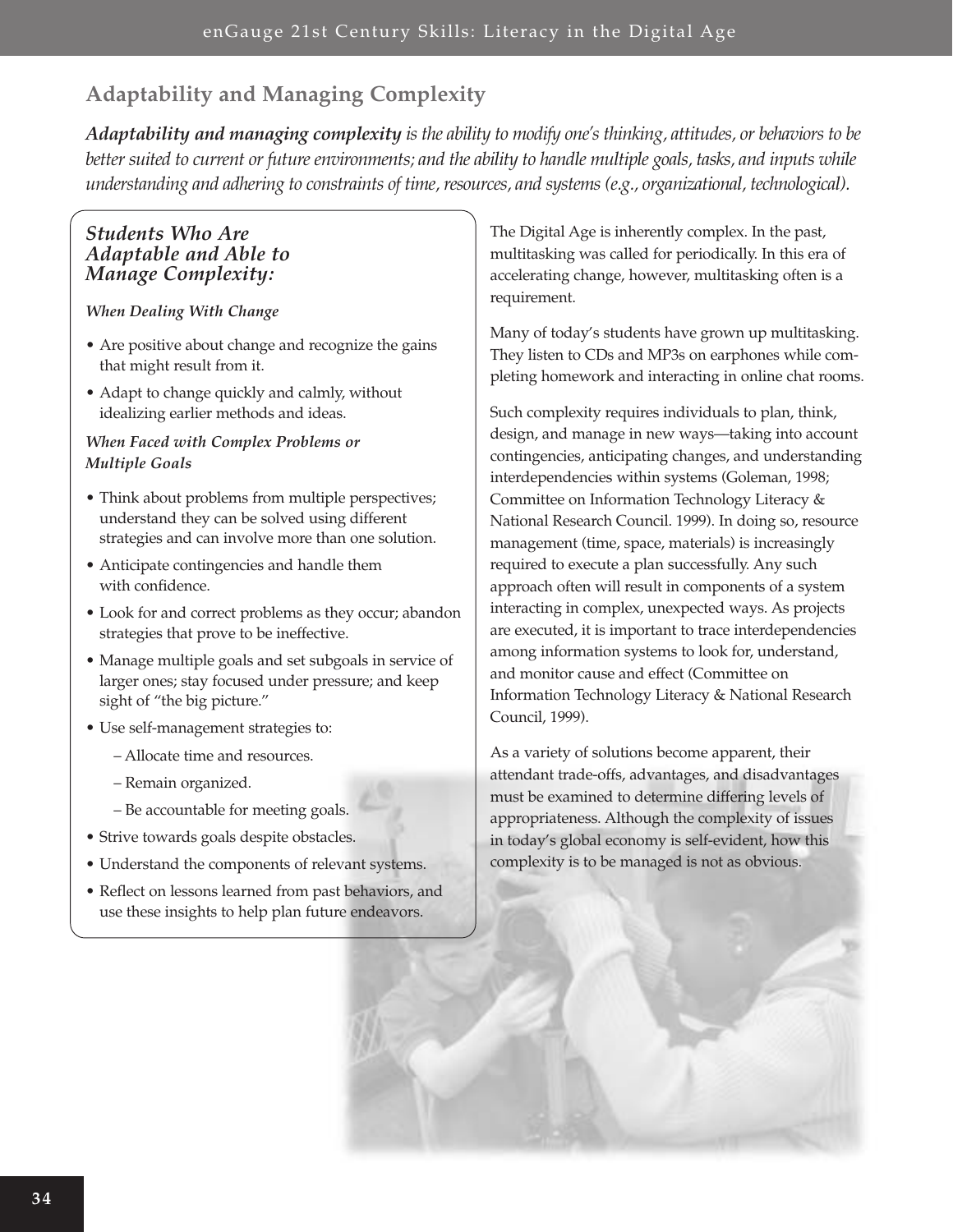**Resources Used to Develop the Content for Adaptability and Managing Complexity**

- Arizona Department of Education. (1997). *Arizona standards: Workplace skills standards*. Retrieved April 11, 2003, from http://seamonkey.ed.asu.edu/emc300/azstandards/wprationale.htm
- Dunbar, K. (1998). Problem solving. In W. Bechtel, & G. Graham (Eds.), *A companion to cognitive science*. London, England: Blackwell.
- Goleman, D. (1998). *Working with emotional intelligence*. New York: Bantam Books.
- Johnson, S. (1998). *Who moved my cheese?* New York: G. P. Putnam.
- Liedtke, W. W. (1998, May). *Teacher-centered projects: Confidence, risk taking, and flexible thinking (mathematics)*. Paper presented at Connections '98, the Fourth University of Victoria Faculty of Education Research Conference, Victoria, British Columbia, Canada. Retrieved April 11, 2003, from http://www.educ.uvic.ca/connections/ Conn98/contents98.html
- O'Neil, H. F., Chung, G. K., & Brown, R. S. (1995). *Measurement of teamwork processes using computer simulation* (CSE Technical Report 399). Los Angeles: National Center for Research on Evaluation, Standards, and Student Testing. Retrieved April 11, 2003, from http://www.cresst.org/Reports/TECH399.pdf
- Pulakos, E. D., Arad, S., Donovan, M. A., & Plamondon, K. E. (1999, June). *Adaptability in the workplace: Development of taxonomy of adaptive performance*. Paper presented at 23rd Annual International Personnel Management–Assessment Council (IPMAC) Conference on Professional Personnel Assessment, St. Petersberg, FL. Retrieved April 11, 2003, from http://www.ipmaac.org/conf99/pulakos.pdf
- Usuki, M. (2000). *Promoting learner autonomy: Learning from the Japanese language learners' perspectives*. (ERIC Document Reproduction Service No. ED450588)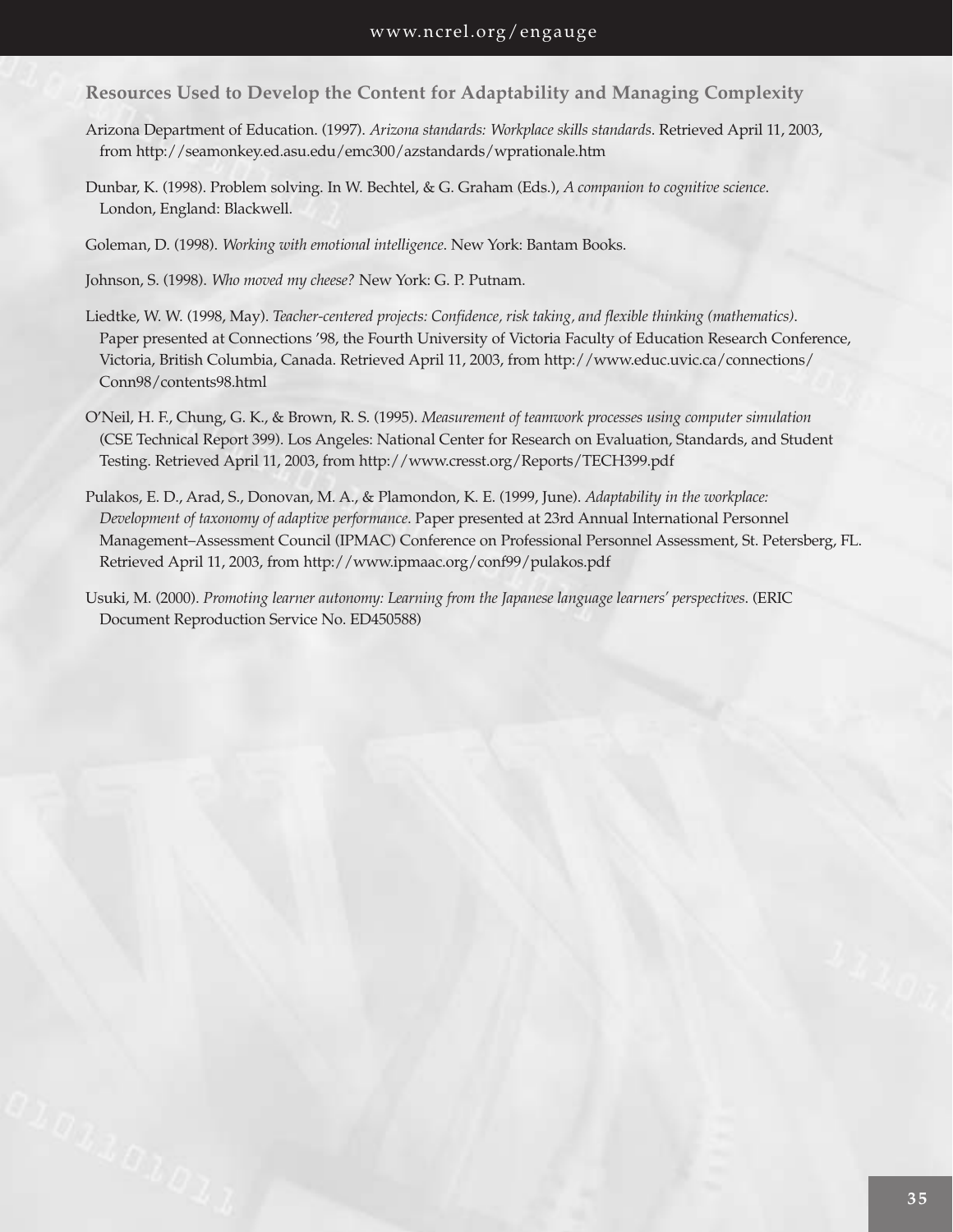# **Self-Direction**

*Self-direction is the ability to set goals related to learning, plan for the achievement of those goals, independently manage time and effort, and independently assess the quality of learning and any products that result from the learning experience.*

### *Students Who Are Self-Directed:*

*In the Planning Phase*

- Set goals.
- Plan strategically.
- Believe in their abilities.

*During Learning Activities*

- Work to reach goals.
- Develop interest in their work.
- Focus and maintain their attention.
- Constantly teach themselves.
- Monitor their own performance.
- Seek help when needed.

#### *Upon Completion*

- Evaluate their work.
- Understand that hard work and perseverance breed success.
- Have positive self-images of themselves as learners.
- Use what they have learned to adapt to new situations.



Because change occurs constantly in our informationrich society, self-directed, continuous learning is no longer seen as an option for successful workers in the Digital Age (Chao, 2001). According to the U.S. Department of Labor (SCANS, 1992), today's workers are participating in more out-of-school learning to improve their job skills than at any time in the past, and they must continue to do so. The complexity of today's workplace makes competence with new literacies and new skills imperative.

Technology can serve as a causal agent in this process; the rate of technological change drives the rate of workplace change. The self-directed learner who can anticipate these changes and is constantly upgrading his or her skill set is extremely valuable in the 21st century (BJK Associates, 2002; CEO Forum, 2001). Conversely, those who lack the ability to learn and adapt will find themselves in jeopardy in the modern workplace.

In addition to contributing to the need for lifelong learning, technology also can provide support for learners in ways that were unrealistic 10 years ago. Access to knowledge resources, opportunities for collaboration, online courses, and just-in-time learning environments have caused an exponential growth in the resources that are available to support self-directed learning. For the learner who has internalized the processes that support self-directed learning, this profusion of resources makes learning more readily available today than at any time in history.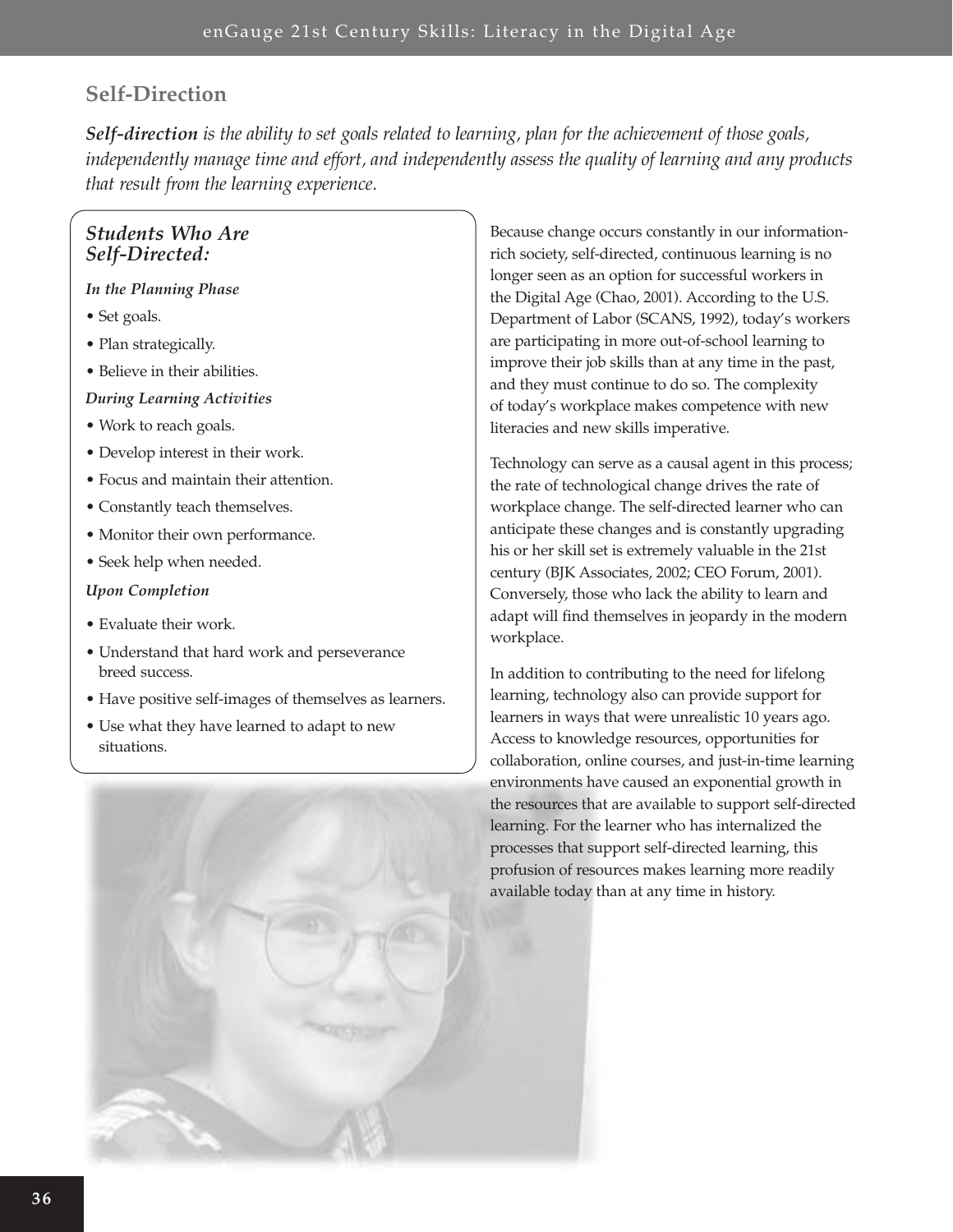**Resources Used to Develop the Content for Self-Direction**

Bandura, A. (2001). *Guide for constructing self-efficacy scales*. Unpublished manuscript.

Covey, S. (1990). *The seven habits of highly effective people*. New York: Simon and Schuster.

- Deci, E., & Ryan, R. (n.d.). *Self-determination theory: The self-regulation questionnaires*. Retrieved April 11, 2003, from http://psych.rochester.edu/SDT/measures/selfreg.html
- Graham, S., Harris, K., & Troia, G. (1998). *Writing and self-regulation: A case*. In D. Schunk & B. Zimmerman, *Self-regulated learning: From teaching practice to self-reflective practice*. New York: Guilford Press.
- Harris, K., Graham, S., & Schmidt, T. (n.d.). *Every child can write: Strategies for composition and self-regulation in the writing process*. Retrieved April 11, 2003, from http://www.ldonline.org/ld\_indepth/writing/harris\_writing.html
- Hogan, K., & Pressley, M. (Eds.) (1997). *Scaffolding student learning: Instructional approaches and issues*. Cambridge, MA: Brookline Books.
- Keirns, J. (1998). *Designs for self-instruction*. Boston: Allyn and Bacon.
- Meichenbaum, D., & Biemiller, A. (1998). *Nurturing independent learners*. Cambridge, MA: Brookline Books.
- Newmann, F. (1996). *Authentic achievement: Restructuring schools for intellectual quality*. San Francisco: Jossey-Bass.
- Newmann, F. M., Bryk, A. S., & Nagaoka, J. K. (2001). *Authentic intellectual work and standardized tests: Conflict or coexistence?* Retrieved April 11, 2003, from http://www.consortium-chicago.org/publications/p0a02.html
- Schunk, D., & Zimmerman, B. (1998). *Self-regulated learning: From teaching to self-reflective practice*. New York: Guilford Press.
- U.S. Department of Labor. (1999). *Futurework: Trends and challenges for work in the 21st century*. Retrieved April 13, 2003, from http://www.bls.gov/opub/ooq/2000/summer/art04.htm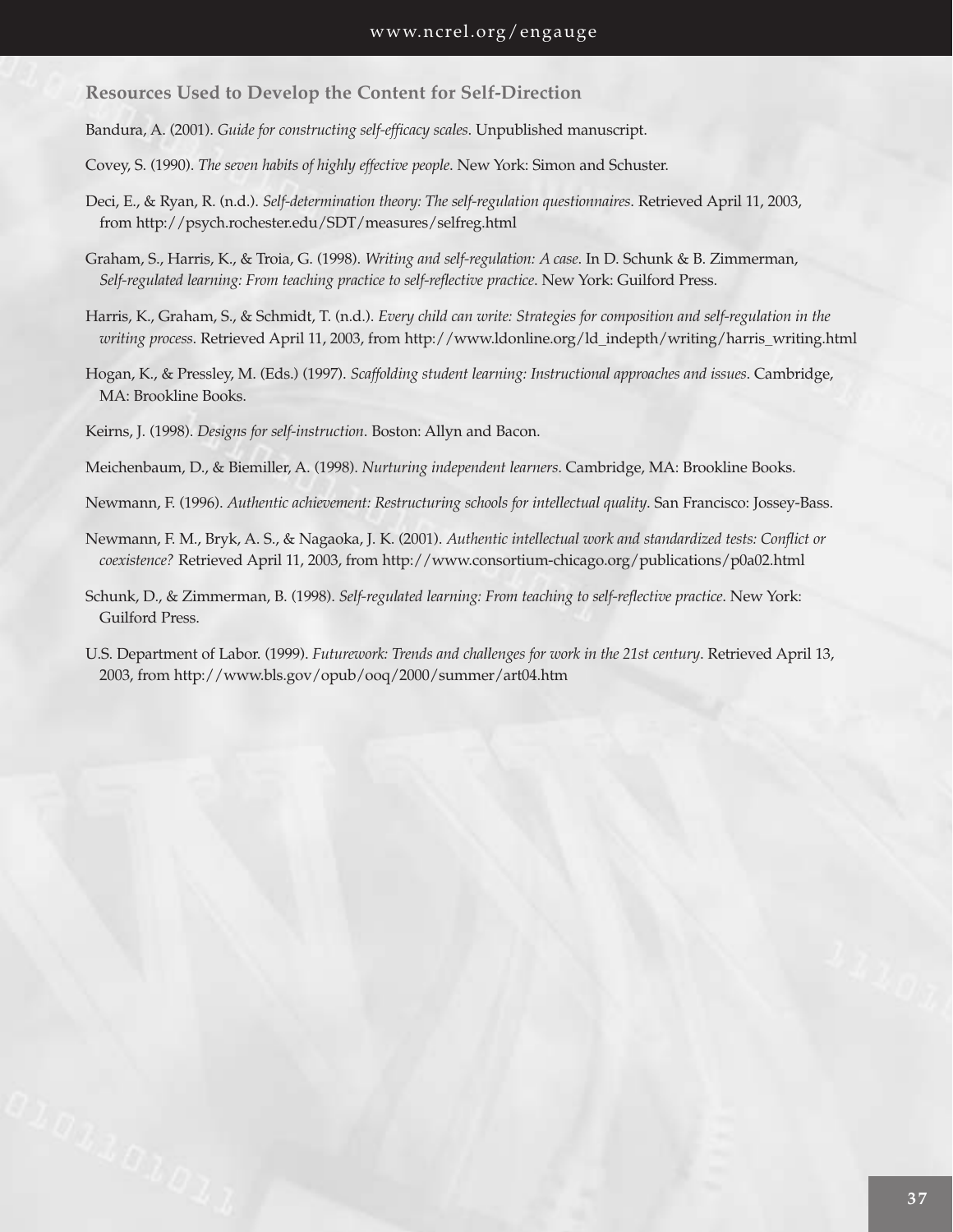# **Curiosity**

*Curiosity is the desire to know or the spark of interest that leads to inquiry.*

### *Students Who Are Curious:*

#### *Display Personal Characteristics*

- React positively to novel elements in the environment and often seek new experiences.
- Are more tolerant of ambiguity and less anxious in uncertain situations than students who are not curious.
- Explore novel elements in the environment by moving toward, manipulating, or asking questions about those elements.
- Persist in examining new elements in order to know more about them.

#### *Approach Learning in Unique Ways*

- Often learn more than is required.
- Are more likely to look for patterns or engage in hypothesis testing.
- Stumble upon topics that prompt spontaneous inquiry.
- Make an active attempt to learn about and keep abreast of novel ideas and current events.
- Are intrinsically rather than extrinsically motivated to learn.

Curiosity has never been more important than in this Digital Age of entrepreneurship, innovation, and accelerated change. During the Industrial Age, students and workers were expected to follow explicit orders and procedures. Today, knowledge workers are expected to adjust and adapt to changing environments (Cline, 1997; Pearson & Young, 2002). To do so, they must maintain their curiosity and drive, thereby staying current and informed (BJK Associates, 2002). Curiosity fuels lifelong learning as it contributes to the quality of life and to the intellectual capital of the country.

Just as business and industry have redefined the types of workers they need, the science of learning is beginning to unlock the secrets of how people learn. Researchers such as Bransford et al. (1999) now understand how the thinking of the expert differs from that of the novice, enabling educators to develop learning strategies that teach students to become expert learners. In fact, the very structure of the brain can be changed through intellectual pursuits. Bransford et al. (1999) explain that there is "a relationship between the amount of experience in a complex environment and the amount of structural change" in the brain (p. 113). In other words, learning organizes and reorganizes the brain. But just being in such environments is not enough. Students who are curious about the world around them have the intrinsic motivation to seek out answers to perplexing, complex questions. Today that propensity to maintain a high level of curiosity is truly an attribute.

Curiosity can fuel lifelong learning as it contributes to quality of life and to the intellectual capital of the country.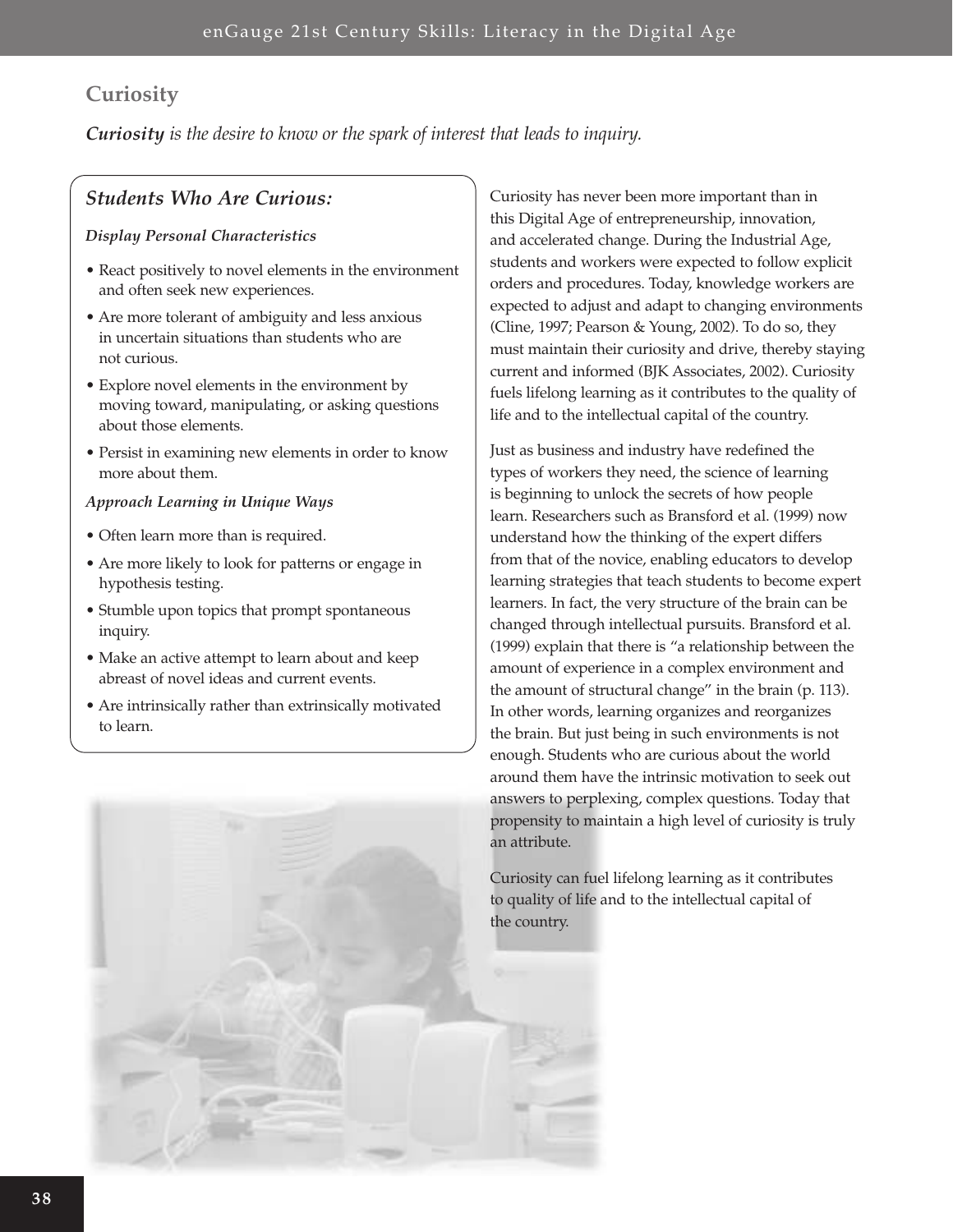#### **Resources Used to Develop the Content for Curiosity**

- Bradbard, M. R., & Endsley, R. C. (1980). How can teachers develop young children's curiosity? What current research says to teachers. *Young Children*, *35*(5), 21-32.
- Bransford, J., Brown, A., & Cocking, R. (Eds.) (1999). *How people learn: Brain, mind, experience, and school*. Washington, DC: National Academy Press.
- Cline, W. (1997). *Trade and income distribution*. Washington, DC: Institute for International Economics.
- Day, H. (1968). Role of specific curiosity in school achievement. *Journal of Educational Psychology*, *59*(1), 37-43.
- Day, R. I., & Langevin. (1968). *Two necessary conditions for creativity*. (ERIC Document Reproduction Service No. 026673)
- Deci, E. L., & Ryan, R. M. (1982). Curiosity and self-directed learning: The role of motivation in education. In L. Katz, *Current Topics in Early Childhood Education*, *4*. Norwood, NJ: Ablex.
- Hawkins, V. J. (1982). Curiosity: A prerequisite for the attainment of formal operations? *Education, 103*(1), 100-102.
- Loewenstein, G. (1994). The psychology of curiosity: A review and reinterpretation. *Psychological Bulletin*, *116*(1), 75-98.
- Maw, W. H., & Magoon, A. J. (1971). The curiosity dimension of fifth-grade children: A factorial discriminant analysis. *Child Development, 42*, 2023-2031.
- Orbach, E. (1979). Simulation games and motivation for learning: A theoretical framework. *Simulation and Games*, *10*(1), 3-40.
- Pearson, G., & Young, A. T. (Eds.), (2002). *Technically speaking: Why all Americans need to know more about technology*. Washington, DC: National Academies Press.
- Peterson, R. W. (1979). Changes in curiosity behavior from childhood to adolescence. *Journal of Research in Science Teaching*, *16*(3), 185-192.
- Small, R. V., & Samijo. (1997, February). *How information affects intrinsic motivation: Two exploratory pilot studies*. Proceedings of selected research and development presentations at the 1997 National Convention of the Association for Educational Communications and Technology, Albuquerque, NM. (ERIC Document Reproduction Service No. ED409872)
- Torrance, P. E. (1969). Curiosity of gifted children and performance on timed and untimed tests of creativity. *Gifted Child Quarterly*, *13*(3).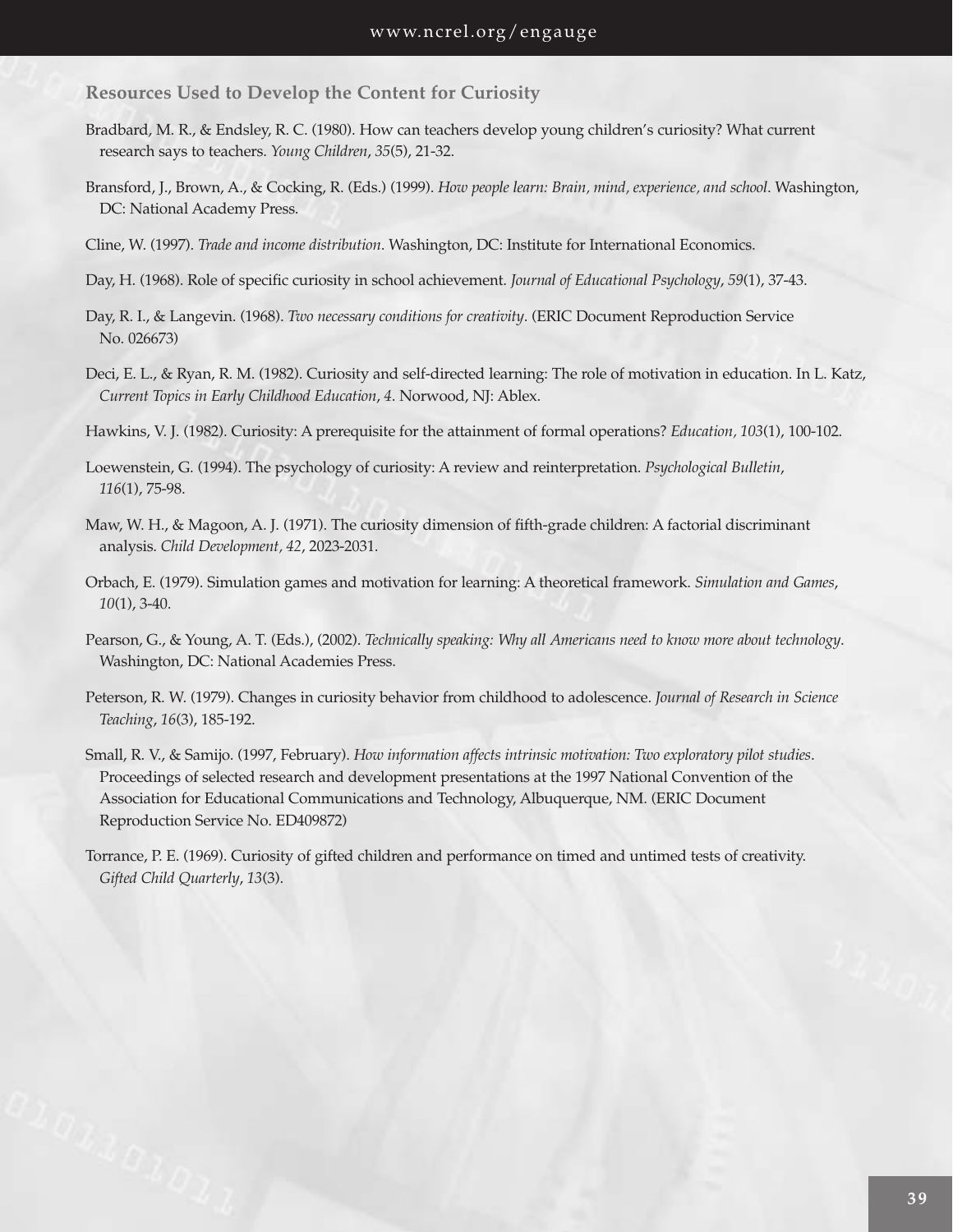# **Creativity**

*Creativity is the act of bringing something into existence that is genuinely new, original, and of value either personally (of significance only to the individual or organization) or culturally (adds significantly to a domain of culture as recognized by experts).*

### *Students Who Are Personally Creative:*

#### *Exhibit Innovation and Risk Taking*

- Produce original, unique, and cogent ideas, phrases, and products.
- Exhibit expertise in at least one domain.
- Take risks and excel despite mistakes.

#### *Are Intrinsically Motivated*

- Exhibit curiosity, inquisitiveness, wonder, and excitement.
- Are flexible and adaptable.
- Become immersed in challenging learning for intrinsic reasons.
- Tolerate ambiguity well and respond with spontaneity and ingenuity.

#### *Exhibit Complex Personalities*

These students are often:

- Energetic, yet able to quietly contemplate ideas.
- Divergent thinkers, yet able to think convergently at appropriate times.
- Playful, yet disciplined and able to persevere.
- Imaginative, yet rooted in reality.
- Extroverted, yet able to be introspective.
- Passionate and committed to learning, yet analytical and objective.
- Driven and aggressive, yet sensitive.
- Rebellious, yet able to operate within traditions.

**Caveat:** Although a student may be personally creative, that is no guarantee that the student will be able to be creative within a group or organization. Creativity within a group requires a learning environment that promotes creativity within strong teaming and collaboration. Creativity within an organization requires a learning environment that promotes and encourages creativity among individuals as valued members of the organization (Williams & Yang, 1999).

Creativity is defined here at two important levels: that which is culturally significant, and that which is personally or organizationally significant. Both hold great value.

Human social, emotional, and intellectual development has been driven by creativity. Perhaps more than any other human quality, creativity has left permanent and lasting marks on cultures worldwide—and it is at the very heart of the knowledge-based age. According to the Progressive Policy Institute (2002), "The New Economy is all about economic dynamism…and is epitomized by fast-growing, entrepreneurial companies, one of its hallmarks. The ability of firms to innovate…is becoming a more important determinant of competitive advantage" (p. 1). President George W. Bush (2002) believes "the strength of our economy is built on the creativity and entrepreneurship of our people" (p. 1).

Many individuals and teams of individuals have creatively influenced our culture through emerging technologies (e.g., breakthroughs such as the silicon chip, laser surgery, and the Internet). The literature confirms that such cultural creativity requires not only originality and a deep understanding of a given field but also widespread societal acceptance of the cultural breakthrough or invention in order to be considered creative (Csikszentmihalyi, 1996; Weisberg, 1999).

Today, the creative individual potentially has more to offer—and gain—from society, than ever before. Our knowledge-based age has shifted power from those who own raw physical materials to those who have *intellectual capacity*—the capacity to create and produce knowledge. At an economic level, creative, knowledge-producing individuals and organizations are highly likely to be economically solvent. At a personal level, the lives of persons who are personally creative can be richer, more interesting and, possibly, more fulfilled (Collins & Amabile, 1999; Nickerson, 1999). In addition, technology has provided individuals and communities with the time to spend in creative pursuits, resulting in extraordinary extensions and expansion of domains as well as the establishment of new ones such as biotechnology (Csikszentmihalyi, 1996). To that end, the current federal administration is aggressively promoting innovation and entrepreneurship—encouraging creativity in the worlds of science, business, and industry.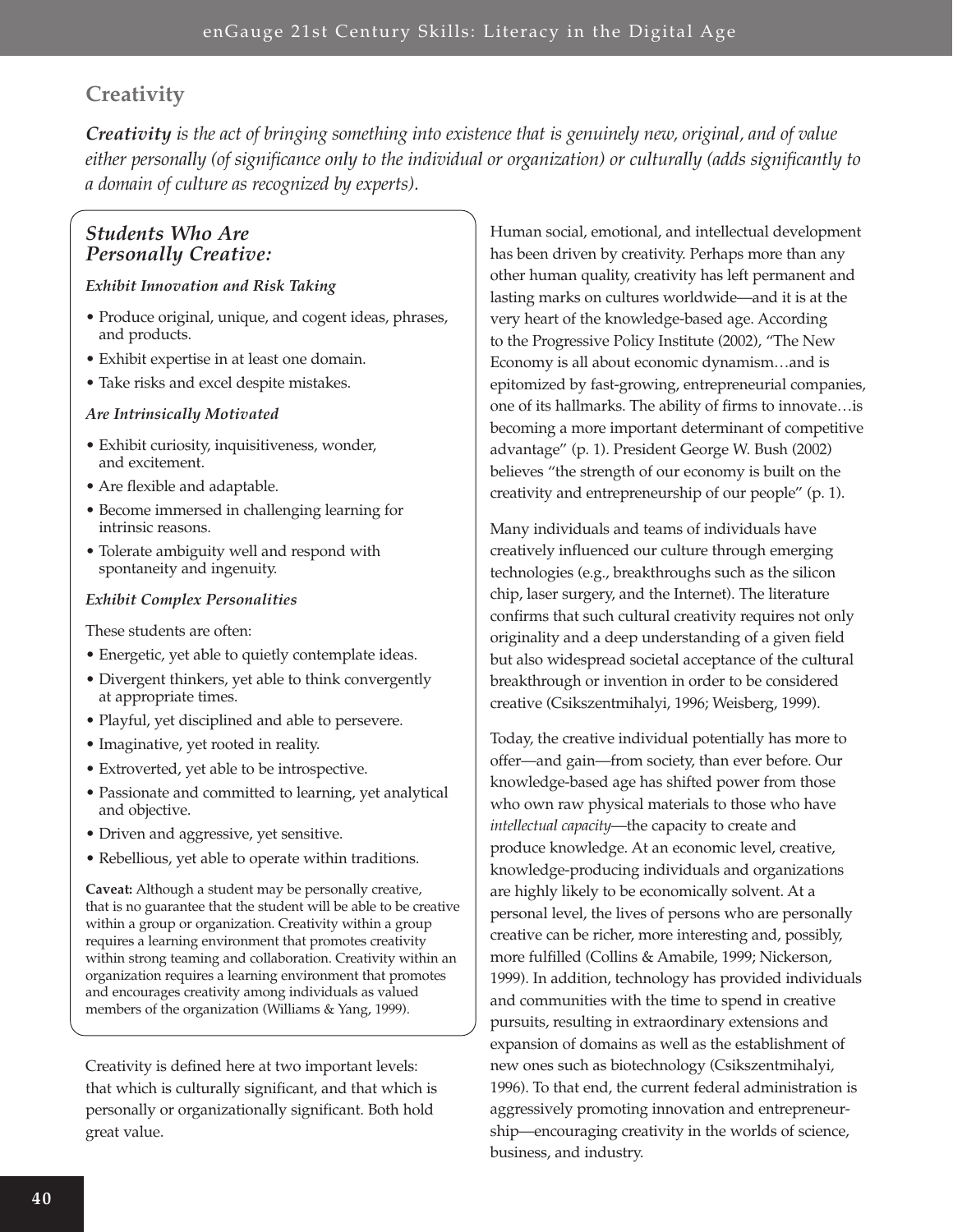**Resources Used to Develop the Content for Creativity**

Abdulezer, S. (2001). The state of the arts: Curating the digital classroom. *Converge Magazine*, *4*(6).

- Albert, R. S., & Runco, M. A. (1999). A history of research on creativity. In R. Sternberg (Ed.), *Handbook of creativity* (pp. 16-31). Cambridge, MA: Cambridge University Press.
- Bush, G. W. (2002, May 6). A proclamation. *Small Business Week*. Retrieved April 13, 2003, from http://www.whitehouse.gov/news/releases/2002/05/20020506-2.html
- Collins, M. A., & Amabile, T. M. (1999). Motivation and creativity. In R. Sternberg (Ed.), *Handbook of creativity* (pp. 297-312). Cambridge, MA: Cambridge University Press.

Csikszentmihalyi, M. (1996). *Creativity: Flow and the psychology of discovery and invention*. New York: HarperCollins.

- Csikszentmihalyi, M. (1999). Implications of a systems perspective for the study of creativity. In R. Sternberg (Ed.), *Handbook of creativity* (pp. 312-335). Cambridge, MA: Cambridge University Press.
- Dyson, E. (1998). *Release 2.1: A design for living in the digital age*. New York: Broadway Books.
- International Society for Technology in Education. (2000). *National educational technology standards for students: Connecting curriculum and technology*. Eugene, OR: Author.
- Miele, F. (1995). Skeptic magazine interview with Robert Sternberg on *The Bell Curve*. *Skeptic, 3*(3), 72-80. Retrieved April 11, 2003, from http://www.skeptic.com/03.3.fm-sternberg-interview.html
- Nickerson, R. S. (1999). Enhancing creativity. In R. Sternberg (Ed.), *Handbook of creativity* (pp. 392-430). Cambridge, MA: Cambridge University Press.
- Plucker, J. A., & Renzulli, J. S. (1999). Psychometric approaches to the study of human creativity. In R. Sternberg (Ed.), *Handbook of creativity* (pp. 35-61). Cambridge, MA: Cambridge University Press.
- Progressive Policy Institute. (2002). *The 2002 state new economy index*. Washington, DC: Author. Retrieved April 13, 2003, from http://www.neweconomyindex.org/states/2002/index.html
- Secretary's Commission on Achieving the Necessary Skills, U.S. Department of Labor. (1992). *Learning a living: A blueprint for high performance*. Baltimore, MD: Johns Hopkins University Institute for Policy Studies. Retrieved April 11, 2003, from http://wdr.doleta.gov/SCANS/lal/LAL.HTM
- Sternberg, R. J. (Ed.). (1999). *Handbook of creativity*. Cambridge, MA: Cambridge University Press.
- Sternberg, R. J., & Lubart, T. I. (1991). Creating creative minds. *Phi Delta Kappan, 72*(8), 608-614.
- Weisberg, R. W. (1999). Creativity and knowledge: A challenge to theories. In R. Sternberg (Ed.), *Handbook of creativity* (pp. 226-250). Cambridge, MA: Cambridge University Press.
- Williams, M., & Yang, L. T. (1999). Organizational creativity. In R. Sternberg (Ed.), *Handbook of creativity* (pp. 373- 391). Cambridge, MA: Cambridge University Press.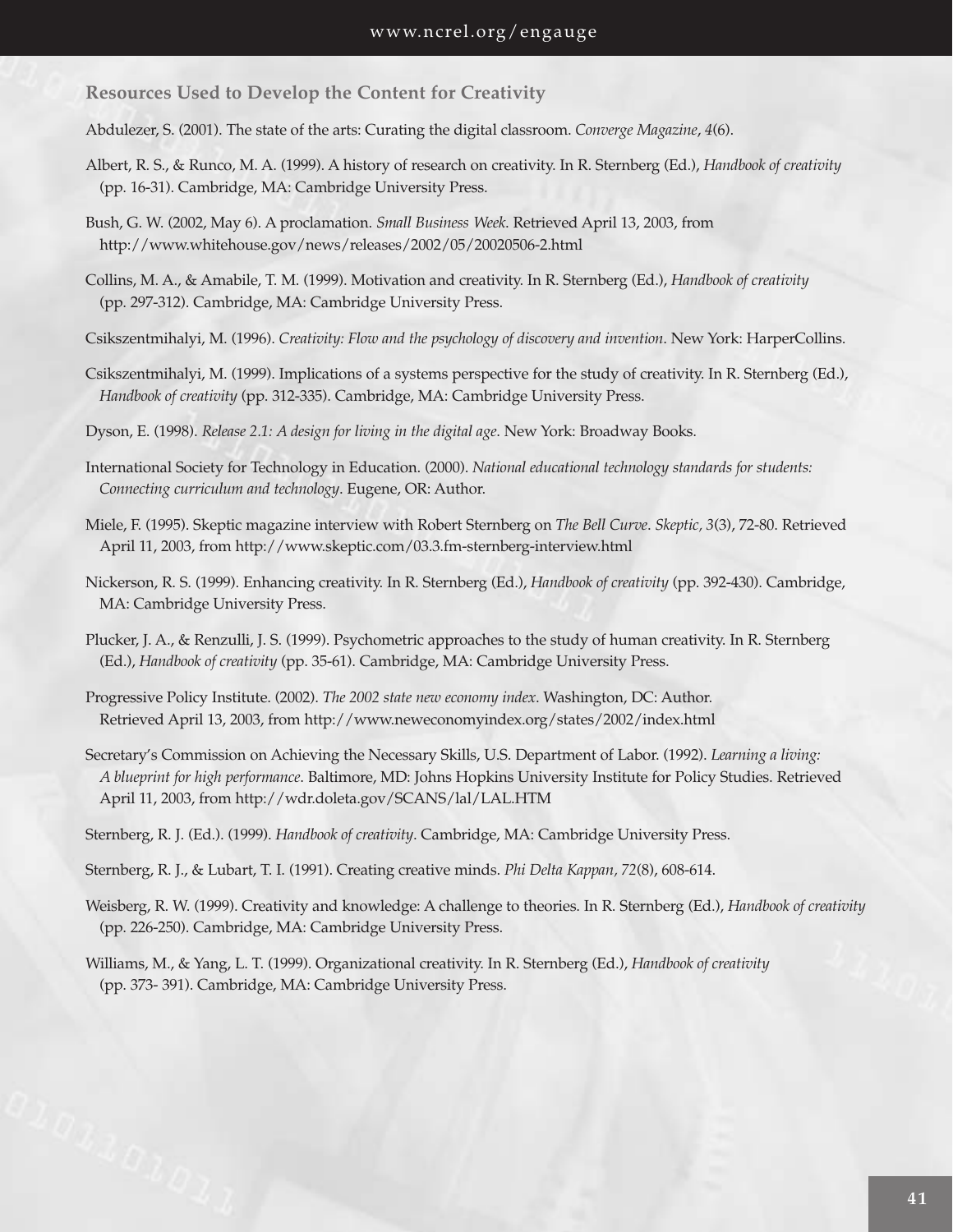### **Risk Taking**

*Risk taking is the willingness to make mistakes, advocate unconventional or unpopular positions, or tackle extremely challenging problems without obvious solutions, such that one's personal growth, integrity, or accomplishments are enhanced.*

### *Students Who Are Risk Takers:*

- Are willing to tackle challenging tasks, even when success is uncertain.
- Choose tasks involving reasonable or intermediate risk rather than excessive risk.
- Share and advocate ideas they believe in, even when those ideas are unconventional.
- Are willing to hold their work or thinking up to critical appraisal and amend thinking when successfully challenged.
- Are willing to be incorrect and willingly take on tasks that might result in errors.

The very nature of learning requires risk taking. A small child would never learn to walk, talk, or socially interact without taking risks, experiencing successes and failures, and then monitoring and adjusting accordingly.

Quantum leaps in learning, solving problems, inventing new products, and discovering new phenomena require risk taking. Risk taking within the learning environment requires a willingness to think deeply about a subject or problem, share that thinking with others to hear their perspectives, listen to their critiques, and then build on those experiences toward a solution or solutions (Dweck, 2000; Weiner, 1994). Too often, students are engaged in learning activities that focus on the 'right answers.' Instead, students should be encouraged to engage in discussions about numerous approaches—and potential solutions—to a problem (Brophy, 1998; Vispoel & Austin, 1995).

In order to take risks that lead to intellectual growth, students must be in environments that they perceive to be safe—places in which to share ideas, reflect on and discuss perspectives, and learn new things. Research shows that students learn more when they are engaged in intellectually stimulating assignments where they engage in meaningful, intellectually stimulating work in which they construct knowledge (Newmann, 1996; Newmann et al., 2001). This research applies to all students regardless of socioeconomic status or prior academic achievement.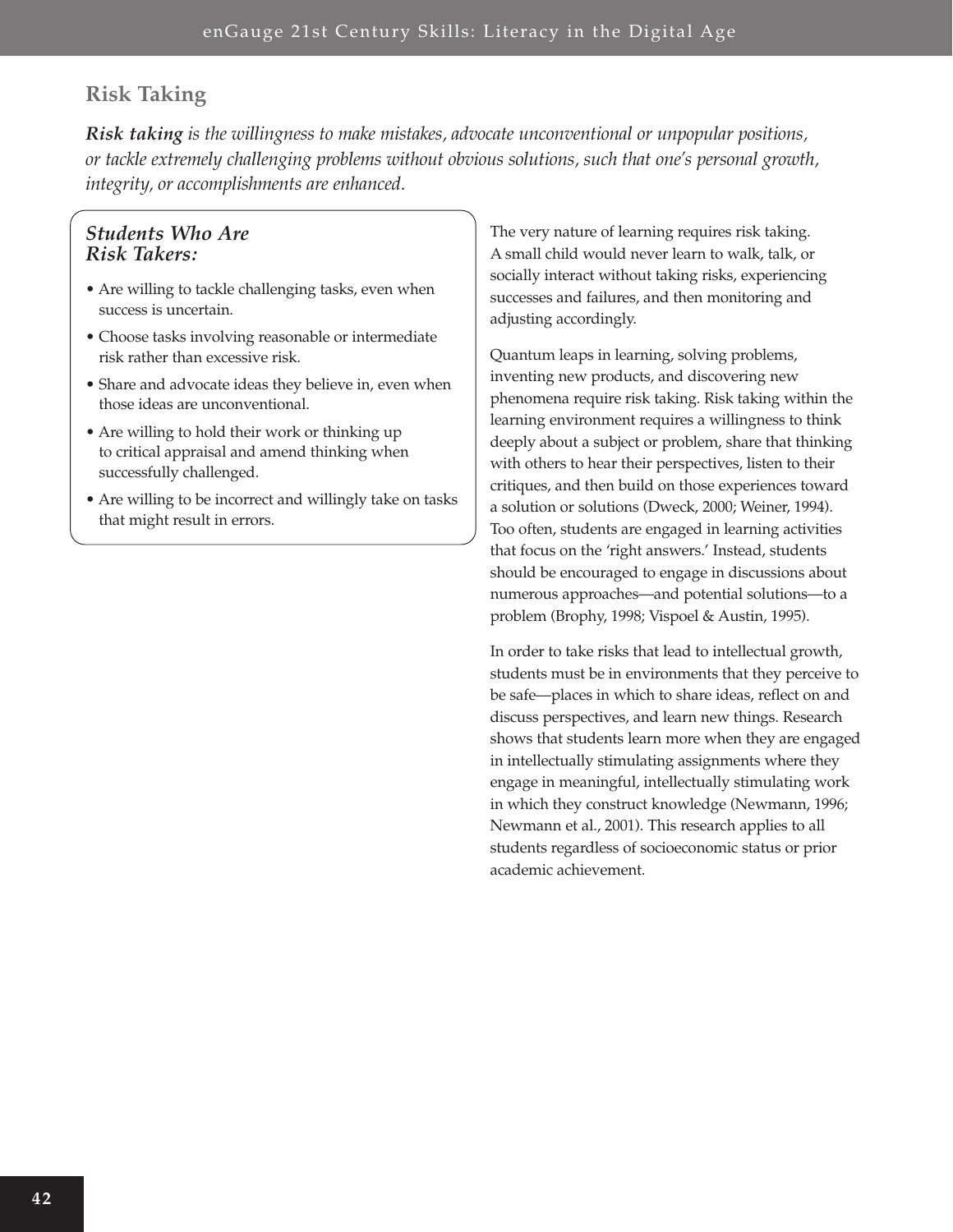**Resources Used to Develop the Content for Risk Taking**

- Atkins, W. J., Leder, G. C., O'Halloran, P. J., Pollard, G. H., & Taylor, P. (1991). Measuring risk taking. E*ducational Studies in Mathematics, 22*, 297-308.
- Atkinson, J. W. (1957). Motivational determinants of risk-taking behavior. *Psychological Review, 64*(6), 359-372.
- Brophy, J. (1998). Failure syndrome students. *ERIC Digest*. Champaign, IL: ERIC Clearinghouse on Elementary and Early Childhood Education. (ERIC Document Reproduction Service No. ED419625)
- Clifford, M., Chou, F. C., Mao, K., Lan, W. Y., & Kuo, S. (1990). Academic risk taking, development, and external constraint. *Journal of Experimental Education, 59*(1), 45-64.
- Dweck, C. (2000). *Self-theories: Their role in motivation, personality, and development*. Philadelphia: Psychology Press.
- Newmann, F. (1996). *Authentic achievement: Restructuring schools for intellectual quality*. San Francisco: Jossey-Bass.
- Newmann, F. M., Bryk, A. S., & Nagaoka, J. K. (2001). *Authentic intellectual work and standardized tests: Conflict or coexistence?* Retrieved April 11, 2003, from http://www.consortium-chicago.org/publications/p0a02.html
- Stipek, D., Recchia, S., & McClintic, S. (1992). Self-evaluation in young children. *Monographs of the Society for Research in Child Development, 57*(1).
- Vispoel, W. P., & Austin, J. R. (1995). Success and failure in junior high school: A critical incident approach to understanding students' attributional beliefs. *American Educational Research Journal, 32*(2), 377-412.
- Weiner, B. (1994). Integrating social and personal theories of achievement striving. *Review of Educational Research*, *64*(4), 557-573.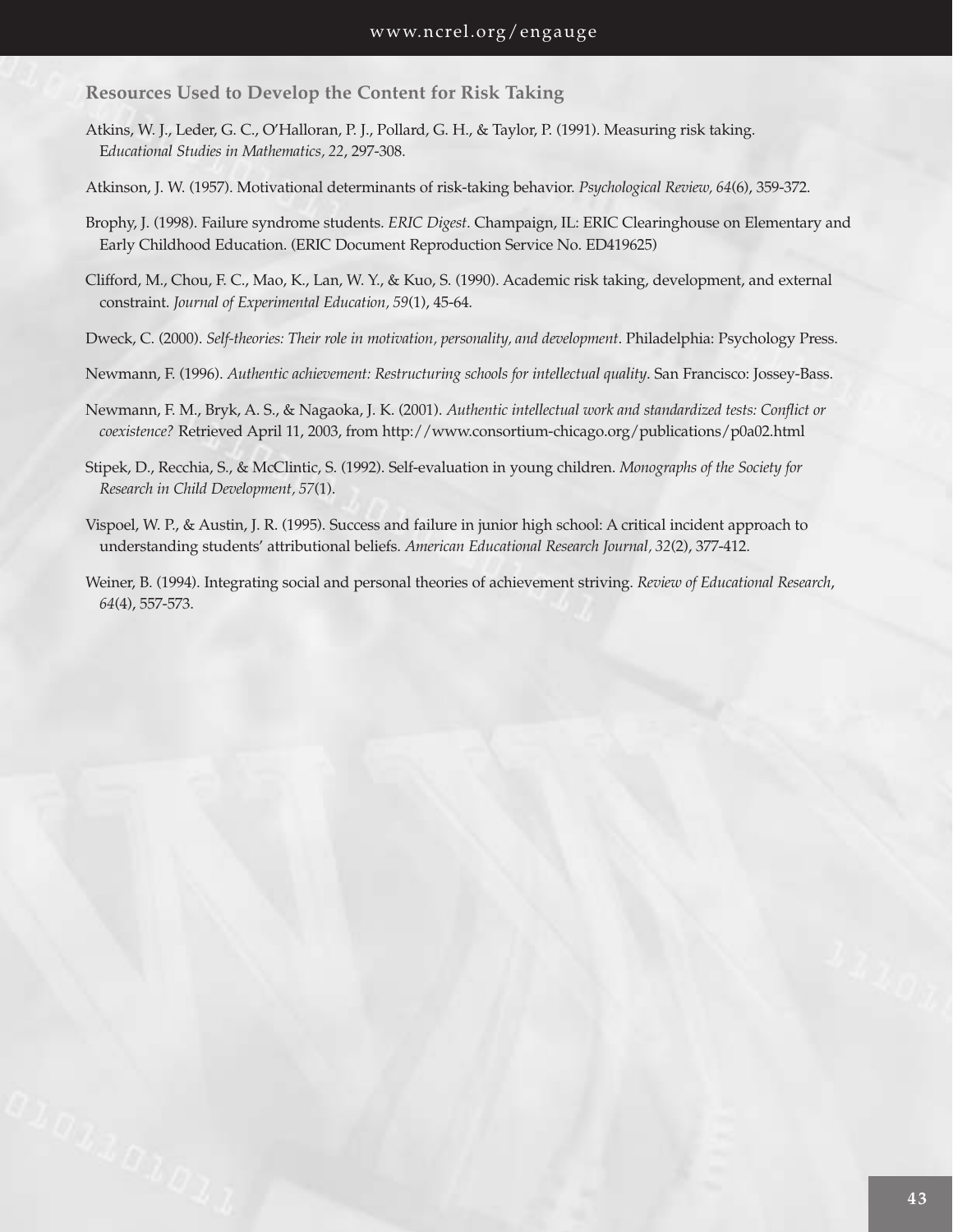# **Higher-Order Thinking and Sound Reasoning**

*Higher-order thinking and sound reasoning includes the cognitive processes of analysis, comparison, inference and interpretation, evaluation, and synthesis applied to a range of academic domains and problem-solving contexts.*

#### *Students Who Are Higher-Order Thinkers and Sound Reasoners:*

- Identify the essential elements in a problem as well as the interaction between those elements; use electronic tools to facilitate analysis.
- Assign relative values to essential elements of a problem and use those values to rank elements in meaningful ways; assess similarities and differences in problems and their elements.
- Construct relationships between the essential elements of a problem that provide insight into it; extract implications and conclusions from facts, premises, or data.
- Create and apply criteria to gauge the strengths, limitations, and value of information, data, and solutions in productive ways.
- Build new solutions through novel combinations of existing information.

For decades, researchers have been calling for higher-order thinking and sound reasoning in K–12 curricula. The 1991 SCANS report included thinking skills in the foundation competencies necessary for solid job performance. In this report, the authors define thinking skills as "thinking creatively, making decisions, solving problems, seeing things in the mind's eye, knowing how to learn, and reasoning" (SCANS, 1991, p. 13). The International Society for Technology in Education (2000), in its release of the National Education Technology Standards (NETS) for students, included critical thinking, informed decision-making, and real-world problem solving through technology. The National Research Council's Committee on Information Technology Literacy (1999) included "intellectual capabilities" as being critical to technological fluency, citing "engagement in sustained reasoning" and "expecting the unexpected" as two of the 10 key elements that enable students to plan, design, execute, and evaluate a solution. All of these are critical aspects of higher-order thinking and sound reasoning

Higher-order thinking in the context of a fast-paced, knowledge-based society requires both divergent and convergent thinking. Divergent thinking uses the creativity to play "what if," establishing multiple scenarios and ideas to consider as hypotheses. Convergent thinking enables students to use sound reasoning and common sense to analyze those possibilities to select the hypothesis with the most potential based on a set of criteria for expected outcomes.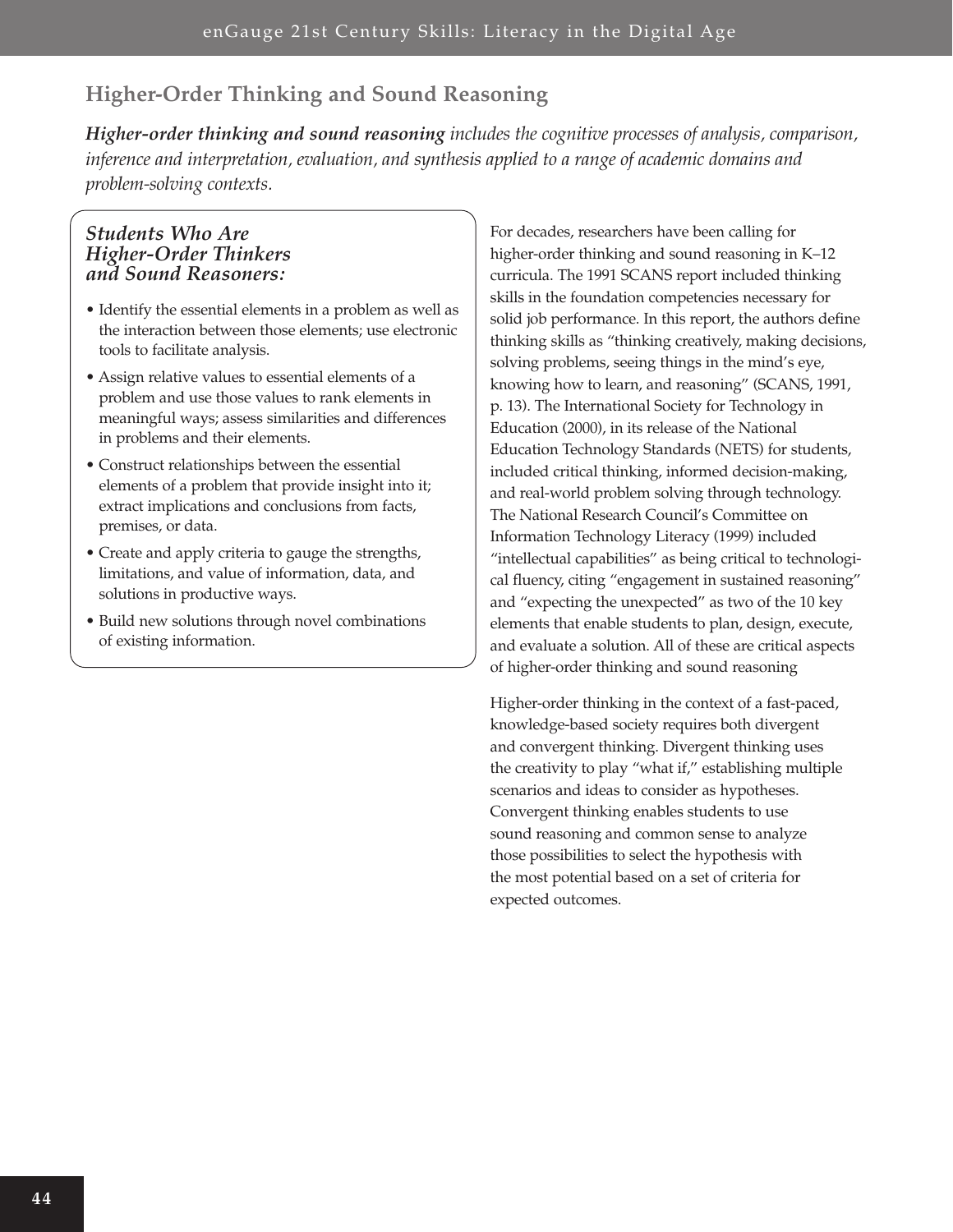**Resources Used to Develop the Content for Higher-Order Thinking and Sound Reasoning**

- Anderson, L. M. (1999). *Rethinking Bloom's taxonomy: Implications for testing and assessment*. (ERIC Document Reproduction Service No. ED435630)
- Educational Testing Service. (1993). *Learning by doing: A manual for teaching and assessing higher-order thinking in science and mathematics*. Princeton, NJ: Author.

Ennis, R. H. (1985). A logical basis for measuring critical thinking skills. *Educational Leadership, 43*(2), 44-48.

- Ennis, R. H. (1992). Assessing higher order thinking for accountability. In J. W. Keefe & J. H. Walberg (Eds.), *Teaching for thinking* (pp. 73-91). Reston, VA: National Association of Secondary School Principals.
- Quellmalz, E. S. (1985). Needed: Better methods for testing higher-order thinking skills. *Educational Leadership*, *43*(2), 29-35.

Schlechty, P. C. (1997). *Inventing better schools: An action plan for educational change*. San Francisco: Jossey-Bass.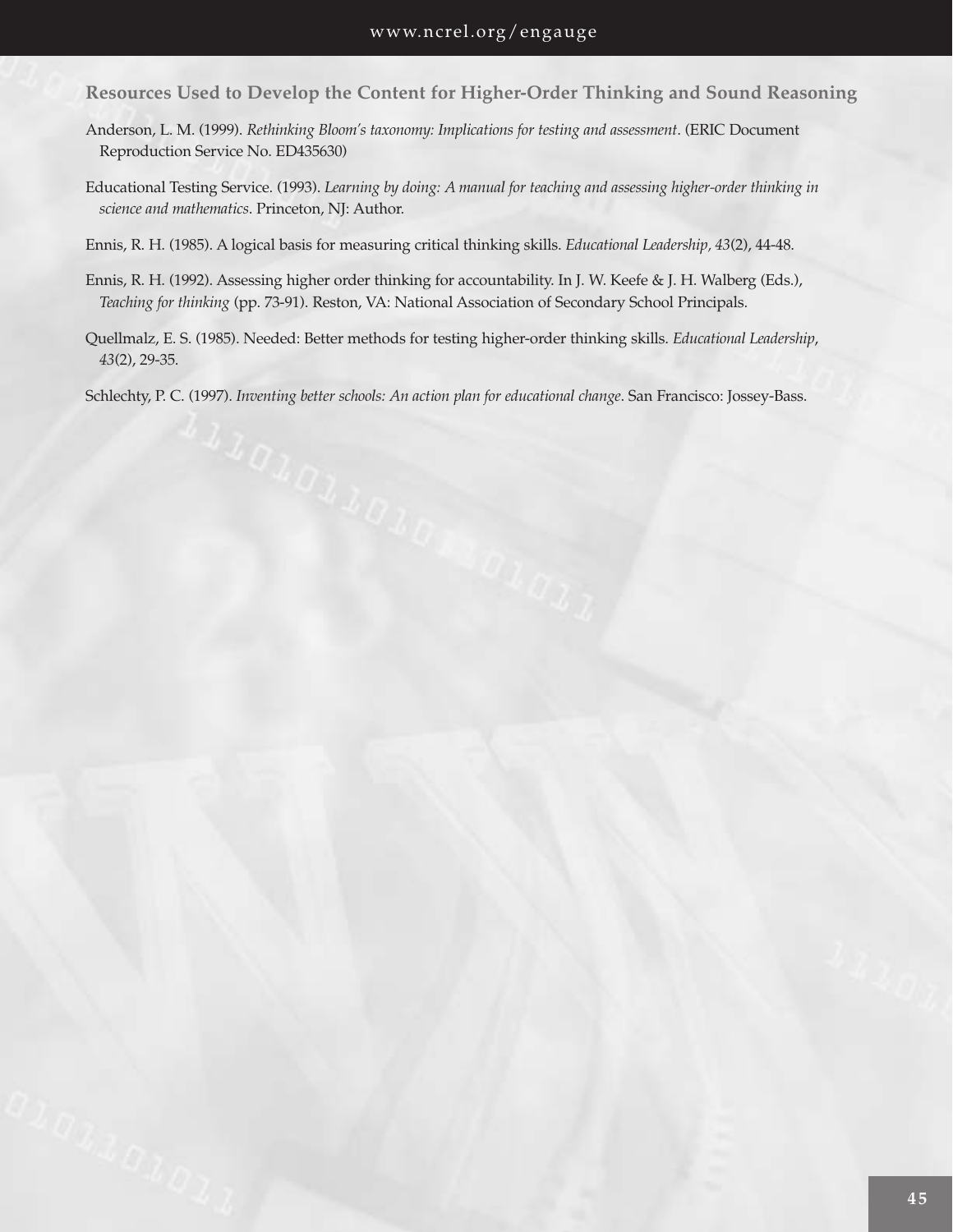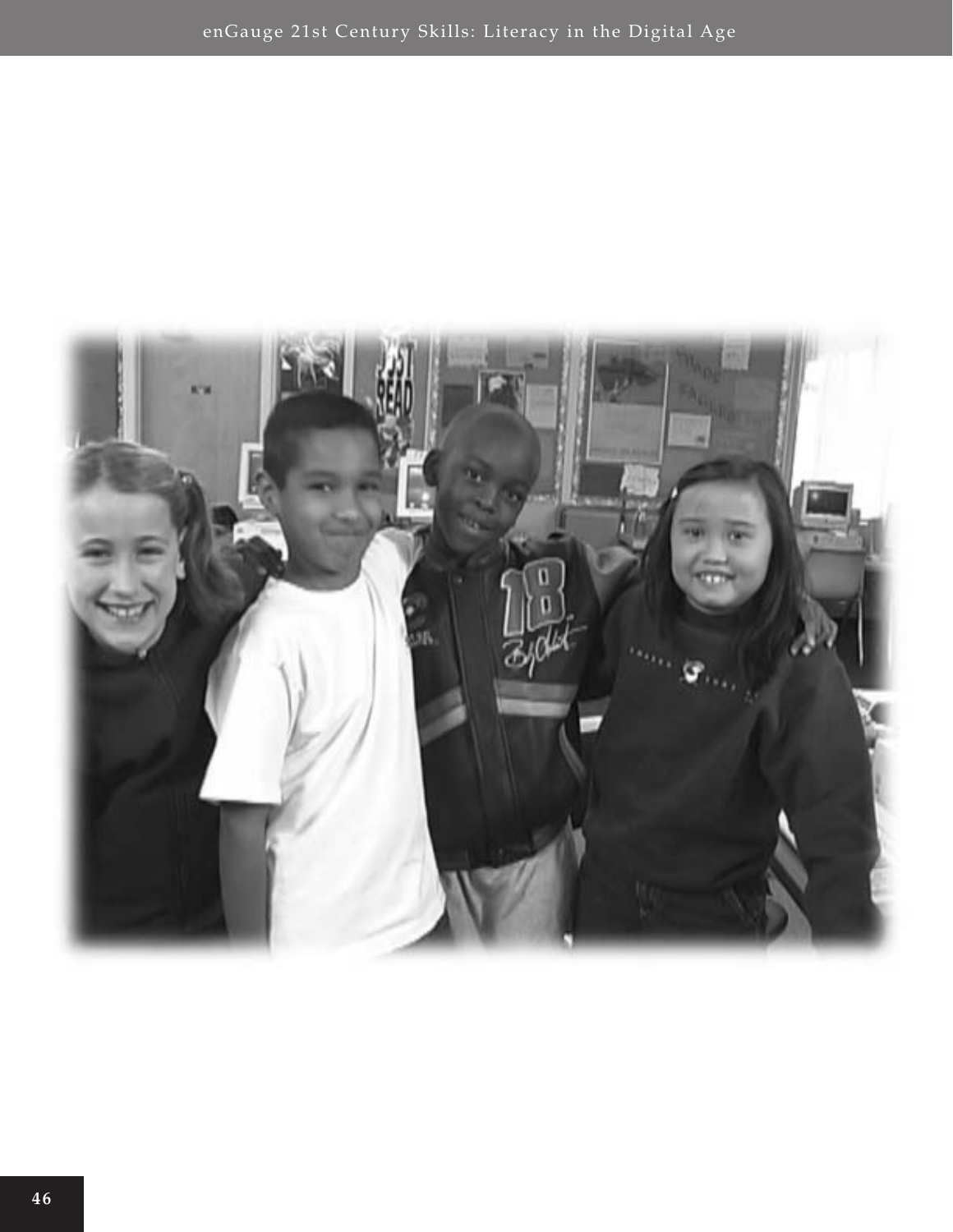# **Effective Communication**

According to the 21st Century Literacy Summit (2002), "Information and communications technologies are raising the bar on the competencies needed to succeed in the 21st century" (p. 4). Both researchers and the business community agree: Effective communication skills are essential for success in today's knowledge-based society. The 1991 SCANS report, for example, lists the following as necessary for success in this area: participating in a team, teaching others new skills, serving clients and customers, exercising leadership, negotiating, and working with diverse groups of people (SCANS, 1991, p. 81). Information technology can play a facilitative role in effective communication, but emerging technologies also can present ethical dilemmas. As information and communication technologies become more pervasive in society, citizens will need to manage the impact on their social, personal, professional, and civic lives.

### *Effective Communication involves:*

- *Teaming and Collaboration:* Cooperative interaction between two or more individuals working together to solve problems, create novel products, or learn and master content.
- *Interpersonal Skills:* The ability to read and manage the emotions, motivations, and behaviors of oneself and others during social interactions or in a social-interactive context.
- *Personal Responsibility:* Depth and currency of knowledge about legal and ethical issues related to technology, combined with one's ability to apply this knowledge to achieve balance, integrity, and quality of life as a citizen, a family and community member, a learner, and a worker.
- *Social and Civic Responsibility:* The ability to manage technology and govern its use in a way that promotes public good and protects society, the environment, and democratic ideals.
- *Interactive Communication:* The generation of meaning through exchanges using a range of contemporary tools, transmissions, and processes.

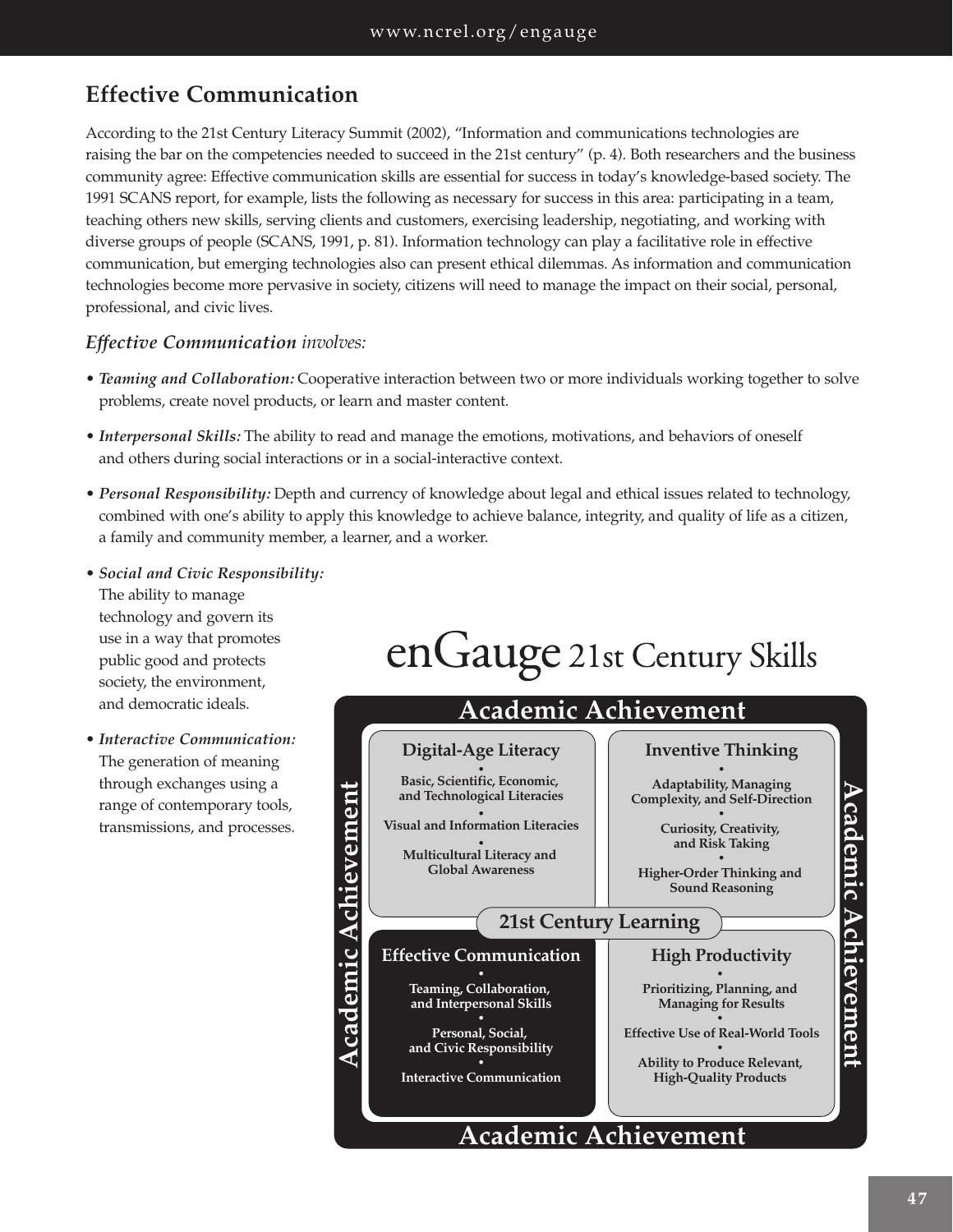# **Teaming and Collaboration**

*Teaming and collaboration means cooperative interaction between two or more individuals working together to solve problems, create novel products, or learn and master content.*

### *Students Who Are Adept at Teaming and Collaboration:*

#### *Personally*

- Are willing and able to take on different roles and tasks within the group to accomplish shared ends.
- Are open and honest with ideas, concerns, and values.
- Are leaders as well as followers.
- Apply collaborative skills to a variety of situations.
- Reflect on group interactions after collaborative activities; use experiences to make future collaboration more productive.

#### *Interpersonally*

- Commit to a shared goal and accept responsibility for group work toward that goal.
- Work to match tasks to team member abilities, expanding team membership when necessary.
- Share personal understandings and resources with other group members.
- Listen respectfully and objectively; offer constructive feedback.
- Iteratively design and redesign solutions through honest debate, disagreement, discussion, research, and development.



Why collaborate and team? Because cooperative interaction is essential for survival in today's fast-paced, complex world.

Increasing levels of complexity require expertise in highly specialized fields. Time itself has become a commodity, and the net result is a flattening of organizational structures—the transfer of high-stakes decision making from high-level executives into the hands of workers on the front lines.

The adage "the whole is greater than the sum of the parts" has never been more true than when applied to a highly functional team operating within the complexity of today's world—whether in the fields of education, medicine, transportation, finance, politics, or any other.

Despite the high stakes, teaming and collaboration are not well understood—in the classroom or in the boardroom. Simply tasking people to work together does not constitute teaming and may not result in collaboration. Highly effective teams have four key elements: (1) a compelling, shared goal or goals; (2) team members with unique competencies that will contribute to successful outcomes; (3) members that operate within a formal structure, with defined roles that facilitate collective/collaborative work; and (4) mutual respect, tolerance, and trust (Schrage, 1989).

Successful collaboration and teaming begins with collective energy and a shared drive among team members to accomplish a shared goal (Schrage, 1989). To help ensure a team's success, organizations including schools—must pose problems that inspire collaboration and teaming and then create the workplace or classroom norms that both facilitate and reward such work.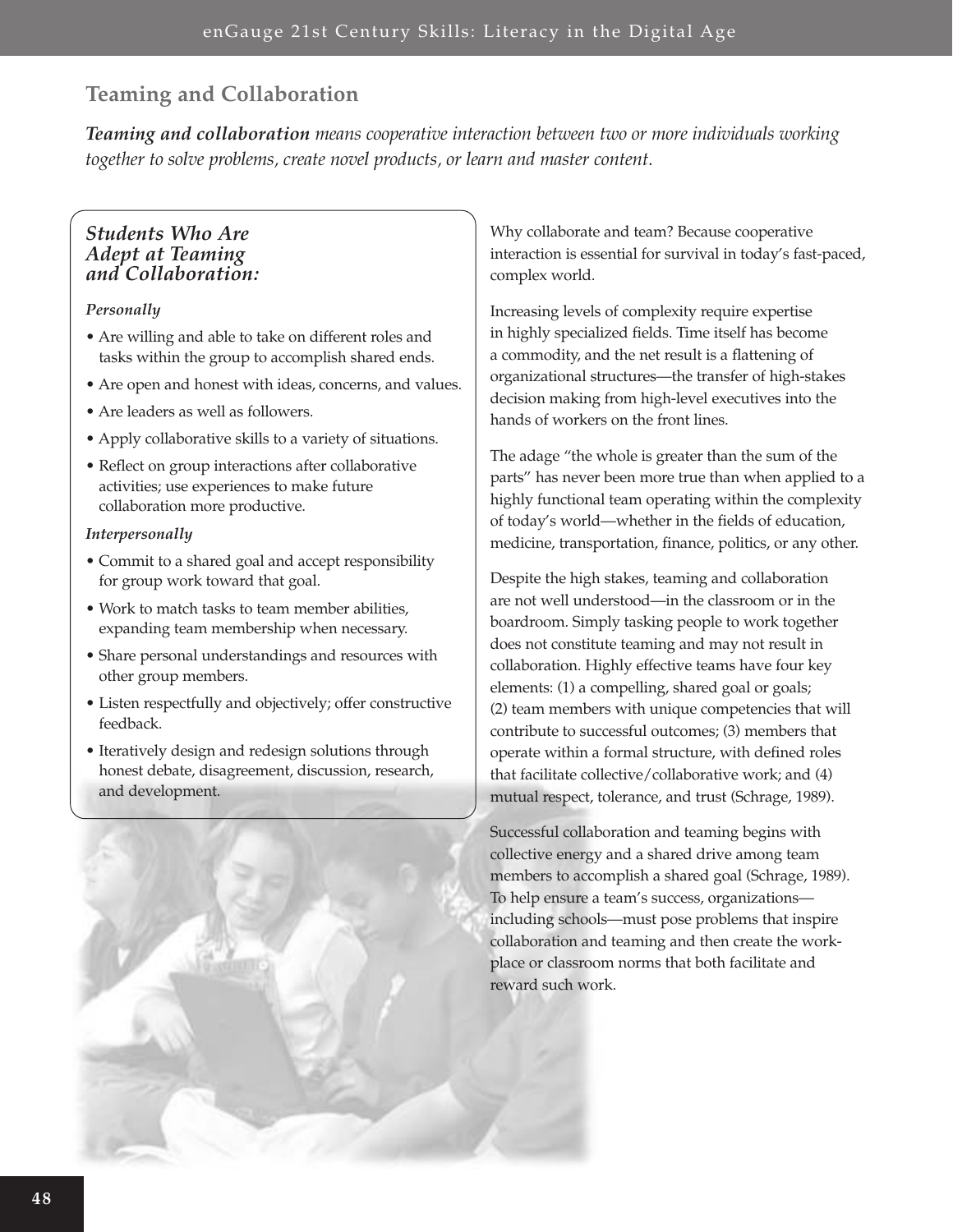**Resources Used to Develop the Content for Teaming and Collaboration**

- Davis, B. D., & Miller, T. R. (1996). Job preparation for the 21st century: A group project learning model to teach basic workplace skills. *Journal of Education for Business, 72*(2), 69-73.
- Denton, H. G. (1990). The role of teamwork in technology education: Observations from an action research program. *Journal of Technology Education, 1*(2).
- Gokhale, A. A. (1995). Collaborative learning enhances critical thinking. *Journal of Technology Education, 7*(1).
- Howard, S. A. (1999). Guiding collaborative teamwork in the classroom. *Effective Teaching, 3*(1). Retrieved April 11, 2003, from http://cte.uncwil.edu/et/articles.htm
- Johnson, D., & Johnson, R. (1989). *Cooperation and competition: Theory and research*. Edina, MN: Interaction Book Company.
- Johnson, R. T., & David, W. (n.d.). *An overview of cooperative learning*. Retrieved April 11, 2003, from http://www.clcrc.com/pages/overviewpaper.html
- Peterson, K. (1995). Building a committed team. *Pathways to School Improvement*. Retrieved April 11, 2003, from http://www.ncrel.org/sdrs/areas/issues/educatrs/leadrshp/le200.htm
- Peterson, K. (1995). Skills, knowledge, and capacities for effective teamwork. *Pathways to School Improvement*. Retrieved April 11, 2003, from http://www.ncrel.org/sdrs/areas/issues/educatrs/leadrshp/le2skill.htm
- Peterson, K. (1995). Teams have many advantages. *Pathways to School Improvement*. Retrieved April 11, 2003, from http://www.ncrel.org/sdrs/areas/issues/educatrs/leadrshp/le2advan.htm
- Schrage, M. (1989). *No more teams! Mastering the dynamics of creative collaboration*. New York: Currency/Doubleday.
- University of Virginia Teaching Resource Center. (1992). U*sing groups effectively: Teaching concerns*. Retrieved April 11, 2003, from http://trc.virginia.edu/tc/Cooperative.htm
- Webb, N. (1994). *Group collaboration in assessment: Competing objectives, processes, and outcomes* (CRESST Report 386). Los Angeles: National Center for Research on Evaluation, Standards, and Student Testing.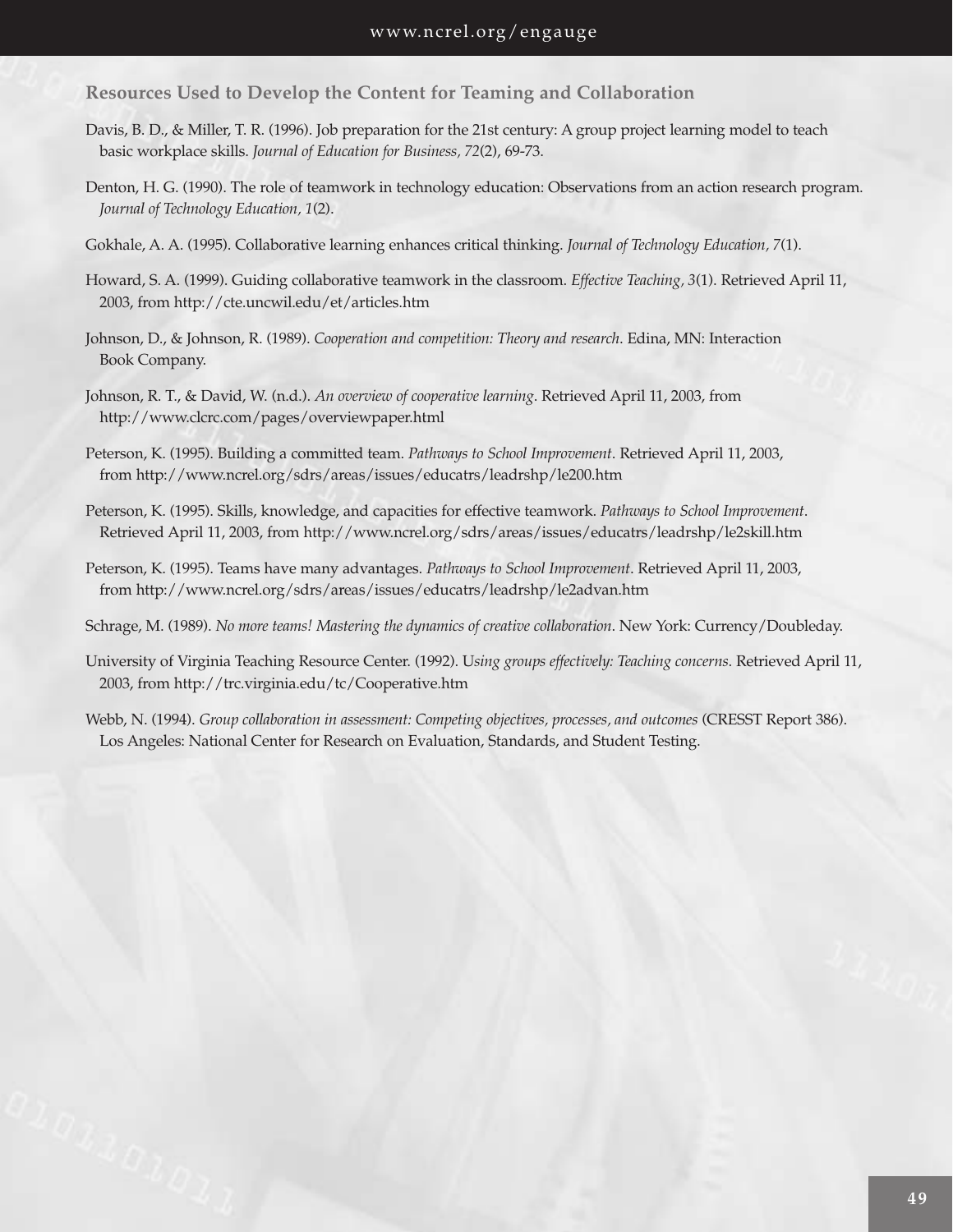# **Interpersonal Skills**

*Interpersonal skills include the ability to read and manage the emotions, motivations, and behaviors of oneself and others during social interactions or in a social-interactive context.*

### *Students Who Have Interpersonal Skills:*

- Are aware of and able to manage their own emotions, strengths, and limits during both face-to-face and virtual interactions.
- Are able to manage their behavior during social interactions.
- Are able to align their goals to the goals of others during collaborative activities.
- Understand and positively manage the emotions of others in both face-to-face and virtual environments; empathize with others; are sensitive to the needs of others and to the forces that shape the way that others feel and behave; enhance the strengths and abilities of others.
- Manage conflict effectively by devising win-win solutions; constructively influence the behavior of others; use effective communication and persuasive strategies; listen well.

Many have wondered how it happens that persons with high IQs don't always land the top jobs. The answer often lies in interpersonal skills. In fact, emotional intelligence—the capacity to manage emotions well—is twice as important to success in the workplace as IQ and expertise (Goleman, 1998).

The teamwork necessitated by the complexity of today's workplace has placed increased importance on a worker's interpersonal skills. Such teaming often brings together individuals from diverse groups who may not share common norms, values, or vocabularies but who do offer unique expertise, insights, and perspectives.

Interpersonal skills in the Digital Age are somewhat more complex than they have been in the past. E-mail, voice mail, audioconferencing and videoconferencing, and the myriad of other technologies that enable individuals to communicate with each other not only increase the ways in which individuals can interact but also require a heightened sensitivity to the nuances of interpersonal interactions. This idea is particularly true in the worlds of virtual learning and virtual communication, where one cannot yet use hand gestures, facial expressions, or body language to fully express ideas. The challenge to students is to perfect interpersonal skills not only in face-to-face interactions but in virtual interactions as well.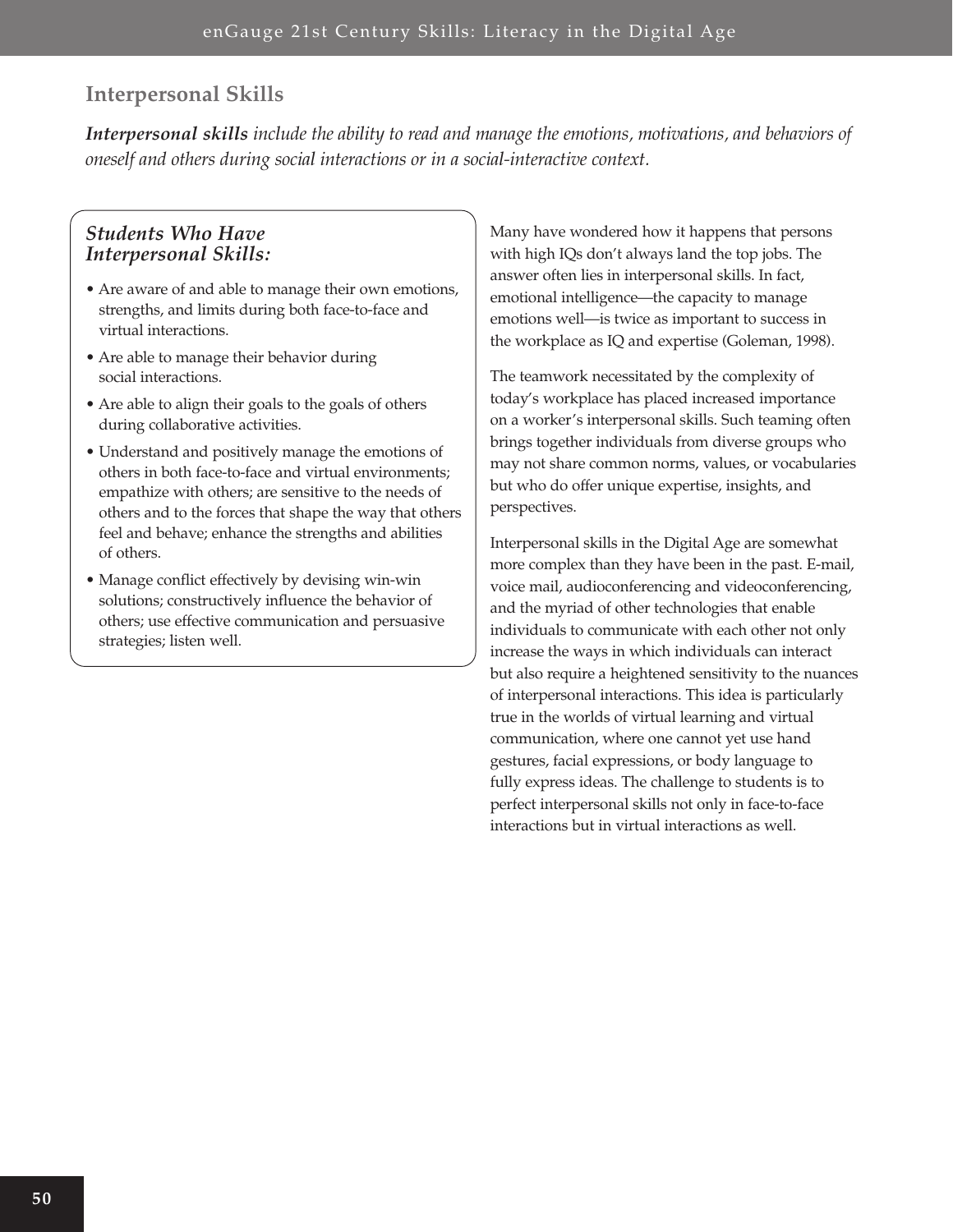#### **Resources Used to Develop the Content for Interpersonal Skills**

- Billikopf, G. (1994). Conflict management skills. *Labor management in agriculture: Cultivating personnel productivity*. Berkeley, CA: Regents of the University of California Agricultural Issues Center. Retrieved April 11, 2003, from http://www.cnr.berkeley.edu/ucce50/ag-labor/7labor/13.htm
- Cherniss, C. (2000, April 15). *Emotional intelligence: What it is and why it matters*. Paper presented at the annual meeting of the Society for Industrial and Organizational Psychology, New Orleans, LA. Retrieved April 11, 2003, from http://www.eiconsortium.org/research/what\_is\_emotional\_intelligence.htm
- Finegan, J. (1998, November). *Measuring emotional intelligence: Where we are today*. Paper presented at the annual meeting of the Mid-South Educational Research Association, New Orleans, LA.
- Finley, D., Pettinger, A., Rutherford, T., & Timmes, V. (2000). *Developing emotional intelligence in a multiage classroom*. (ERIC Document Reproduction Service No. ED 442 571)
- Goleman, D. (1998). *Working with emotional intelligence*. New York: Bantam Books.
- Jones, K., & Day, J. D. (1996). Cognitive similarities between academically and socially gifted students. R*oeper Review, 18*(4), 270-273.
- Mayer, J. D., Caruso, D. R., & Salovey, P. (1999). Emotional intelligence meets traditional standards for an intelligence. *Intelligence, 27*(4), 267-298.
- Murray, B. (1998). Does "emotional intelligence" matter in the workplace? *APA Monitor, 29*(7). Retrieved April 11, 2003, from http://www.apa.org/monitor/jul98/emot.html
- Secretary's Commission on Achieving Necessary Skills. (1991). *What work requires of schools*. Washington, DC: U.S. Department of Labor. Retrieved April 14, 2003, from http://wdr.doleta.gov/SCANS/whatwork/whatwork.html
- Young, C. (1996). *Emotions and emotional intelligence*. Retrieved April 11, 2003, from http://trochim.human.cornell.edu/gallery/young/emotion.htm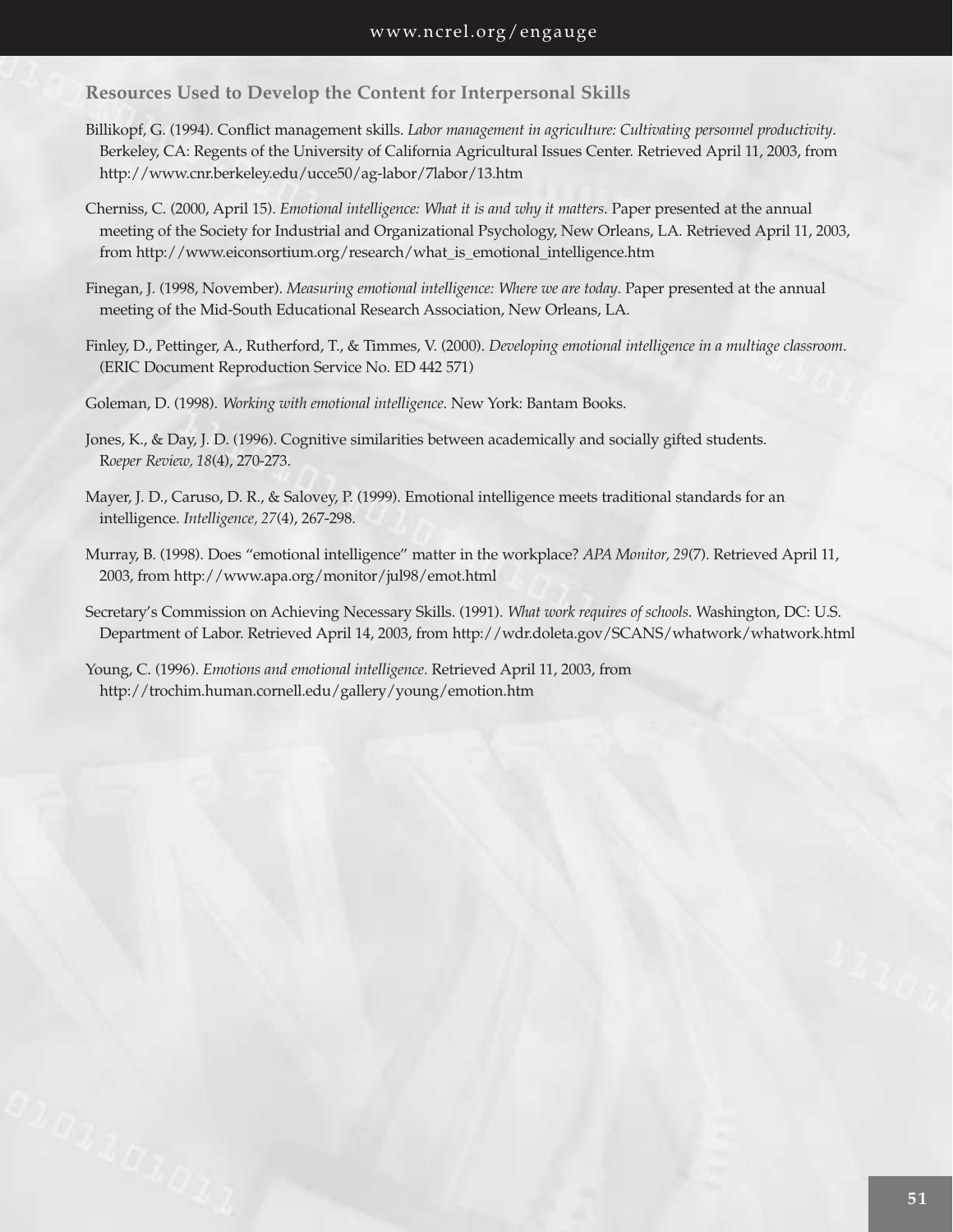# **Personal Responsibility**

*Personal responsibility is the ability of an individual to manage and use technology to achieve balance, integrity, and quality of life as a citizen, a family and community member, a learner, and a worker.*

### *Students Who Are Personally Responsible:*

- Acknowledge that access to technology is a privilege, not a right, and as such warrants adherence to protocols and ethics.
- Practice responsible use of technology systems, information, and technology.
- Understand the global implications of personal actions within the World Wide Web system.
- Set, prioritize, and meet personal as well as civic, family, and work-related goals; maintain a focus on important goals in spite of obstacles.
- Balance personal, civic, family, and work demands.

Emerging technologies present individuals with challenges, opportunities—and yes, temptations—like never before. Once the exclusive domain of industry, electronic data is now at our fingertips and on our desktops in the form of digital music, digital video, digital text, digital images, statistics, and business and personal correspondence.

An important component of personal responsibility with electronic media and information is staying current with emergent laws, policy, and practice in this realm (Willard, 2001). The International Society for Technology in Education (2000) defines standards for such decision making in the following areas: (1) the understanding of the ethical and societal issues related to technology; and (2) the practice of responsible use of technology systems, information, and software. Technology can drive values; for that reason, ethics and values must be developed to guide the application of science and technology in society (Uchida et al., 1996).

A further challenge that has arisen as a result of the availability of new communications technology and new levels of global competition is the maintenance of balance between one's professional and personal lives. E-mail, cell phones, and wireless networks have created a level of personal access that, while convenient, also can become intrusive. Although overall hours worked in the United States have declined slightly in the last 25 years, the proportion of those people working more than 49 hours per week has spiked. This proportion approaches 60 percent in higher income brackets (Rones, Gardner, & Ilg, 1997). As a result, the ability to establish priorities that place civic and family responsibilities in a proper perspective may be a key skill in the 21st century.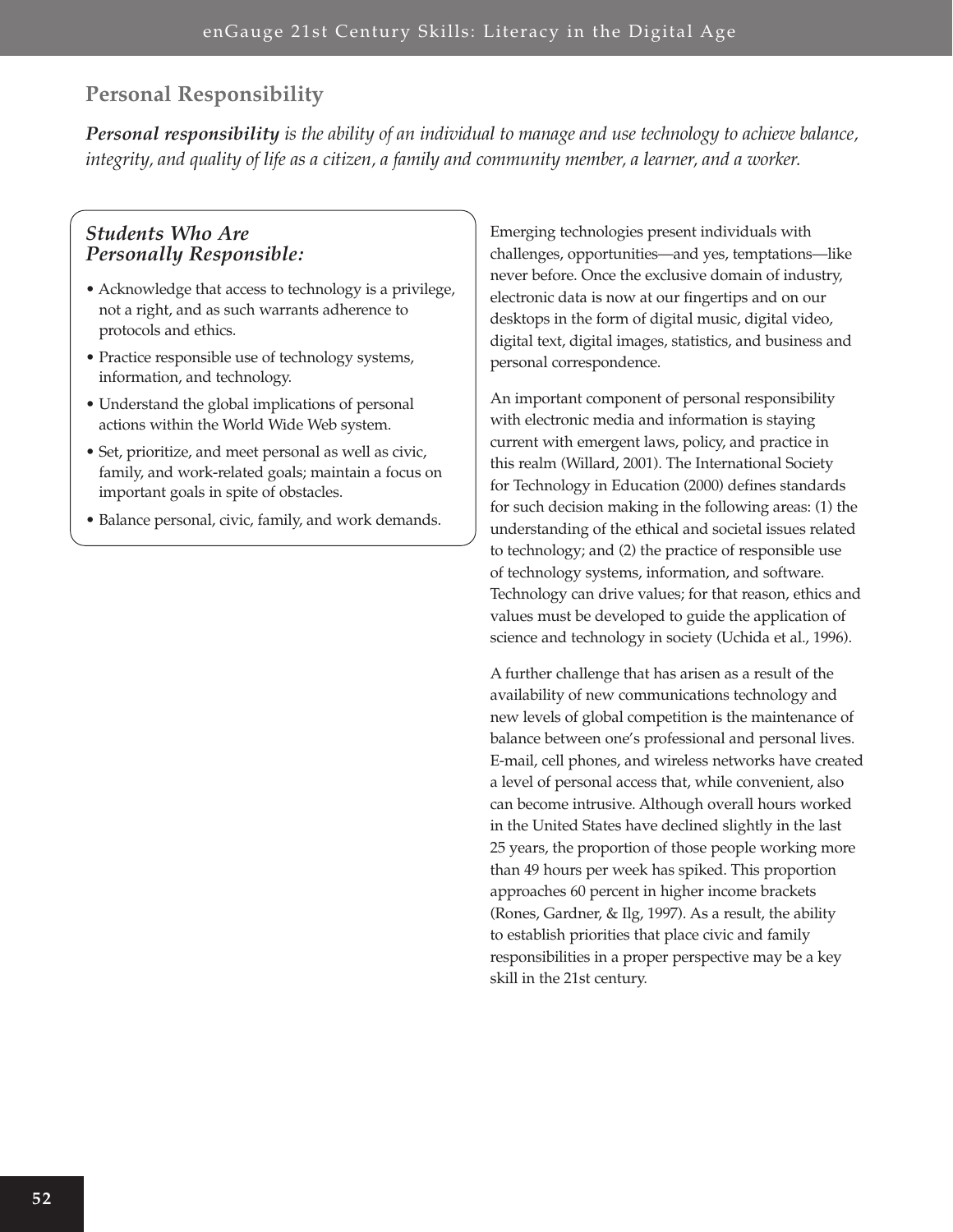#### **Resources Used to Develop the Content for Personal Responsibility**

- Arizona Department of Education. (2001). *Technology education standards: Academic standards and accountability*. Retrieved April 11, 2003, from http://www.ade.state.az.us/standards/technology/default.asp
- Bandura, A. (1997). *Self-efficacy: The exercise of self-control*. New York: W. H. Freeman.
- Elias, M. J., Tobias, S. E., Friedlander, B. S., & Chopra, G. (2000). *Raising emotionally intelligent teenagers: Parenting with love, laughter, and limits*. New York: Harmony Books.
- Elliott, E., & Dweck, C. (1988). Goals: An approach to motivation and achievement. *Journal of Personality and Social Psychology, 54*, 5-12.
- Huitt, W. (1997, April 18). *The SCANS report revisited*. Paper delivered at the Fifth Annual Gulf South Business and Vocational Education Conference, Valdosta State University, Valdosta, GA. Retrieved April 11, 2003, from http://chiron.valdosta.edu/whuitt/
- Kesar, S., & Rogerson, S. (1998). Developing ethical practices to minimize computer misuse. *Social Science Computer Review, 16*(3), 240-251.
- International Society for Technology in Education. (2000). *National educational technology standards for students: Connecting curriculum and technology*. Retrieved April 11, 2003, from http://cnets.iste.org/students/s\_book.html
- Madison Metropolitan School District. (2001). *Technology standards: Technology and learning*. Retrieved April 11, 2003, from http://www.madison.k12.wi.us/tnl/tech/techlearn/techstandards.htm
- National Association of Secondary School Principals. (2001). Easing transitions with social-emotional learning. *Principal Leadership*. Retrieved April 11, 2003, from http://www.nassp.org/news/pl\_soc\_emo\_lrng\_301.htm
- New York City Board of Education. (n.d.). *Performance standards for applied learning*. Retrieved April 11, 2003, from http://www.nycenet.edu/dis/standards/applied/
- North Central Regional Educational Laboratory. (n.d.). *Indicator: Social, ethical, and legal issues.* Retrieved April 11, 2003, from http://www.ncrel.org/engauge/framewk/pro/issues/proissra.htm
- Pajares, F. (1996). Self-efficacy beliefs in academic settings. *Review of Educational Research, 66*(4), 543-578.
- Percy, B., & Leight, M. (2001). Side by side. *Converge Magazine.* Retrieved April 11, 2003, from http://www.convergemag.com/magazine/story.phtml?id=3030000000002918.0
- Rones, P., Gardner, J., & Ilg. (1997). Trends in hours of work since the mid-1970s. *Monthly Labor Review, 120*(4). Retrieved April 11, 2003, from http://www.bls.gov/opub/mlr/1997/04/art1exc.htm
- Schunk, D. (1991). Self-efficacy and academic motivation. *Educational Psychologist*, *26*(3 & 4), 207-231.
- Secretary's Commission on Achieving Necessary Skills. (1991). *What work requires of schools*. Washington, DC: U.S. Department of Labor. Retrieved April 14, 2003 from http://wdr.doleta.gov/SCANS/whatwork/whatwork.html
- Stewart, M. (2000). The classroom, board room, chat room, and court room: School computers at the crossroads. *School Business Affairs, 66*(9), 23-28.
- Willard, N. E. (2002). *Computer ethics, etiquette, & safety for the 21st century student*. Eugene, OR: International Society for Technology in Education.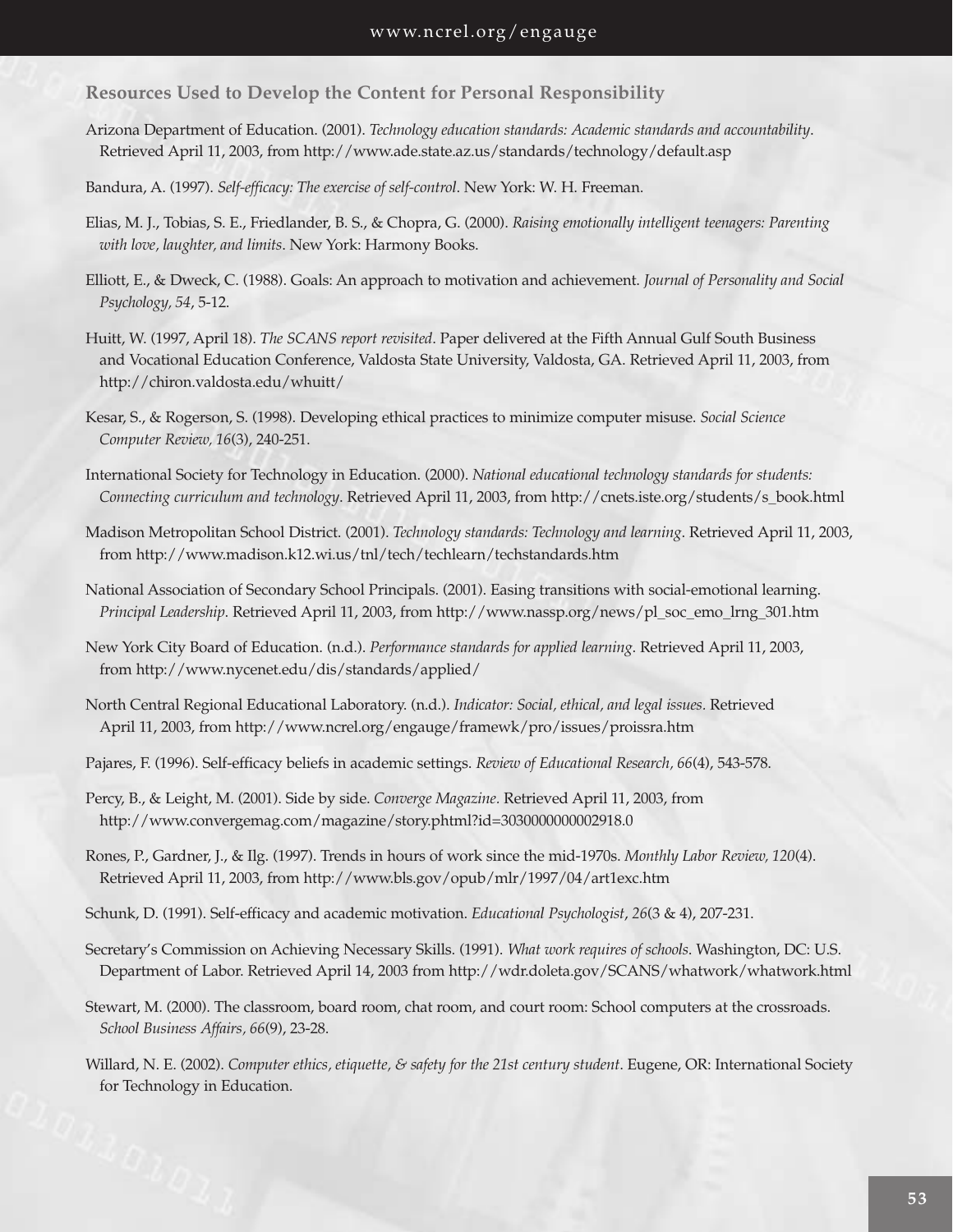# **Social and Civic Responsibility**

*Social and civic responsibility is the ability to manage technology and govern its use in a way that promotes public good and protects society, the environment, and democratic ideals.*

### *Students Who Are Socially and Civically Responsible:*

- Recognize the importance of citizens' access to and use of information in a democratic society.
- Pursue technology-related public policy that promotes ethical behavior, maintains personal privacy, and protects intellectual property as it recognizes and manages the inherent risks and ethical dilemmas raised by innovation.
- Actively engage in public discourse and raise public awareness on ethical issues raised by new, emerging technologies.
- Promote positive technological changes that advance the public good.

Given today's rapid rate of change, technological advances often precede public agreement on the social and civic implications of those advances. People require significant time to discover and evaluate emerging technologies, discarding some and adopting others. In a democratic society, all citizens have a right to access and use information, but they also have a responsibility to use it in ethical ways, weighing such issues as privacy versus security, freedom of electronic speech versus intellectual property, and the impact of particular technologies on current and future generations.

The relative infancy of the World Wide Web is one example of our open window of opportunity for shaping socially and civically responsible norms of technology use. Agreement on what such norms should consist of requires public discourse by informed citizens. Schools, therefore, share a responsibility for ensuring that students have a deep understanding of technology, the historical impact of technology on society, and the roles of individuals and democratic institutions in shaping and maintaining responsible uses of technology.

Besides being socially and civically responsible as individuals, children also need to understand their role in shaping public policy. One policy action aimed at social responsibility is the Children's Internet Protection Act of 2000, which requires all schools and libraries given federal funds for connectivity to use filters that block objectionable materials (Miscellaneous Appropriations Act, 2001). While the need for Internet safety is generally agreed upon, this method of achieving such safety remains controversial.

Truly informed action can come only from knowledgeable, insightful, and shared reflections on practices, policies, and public law. Berson (1996) writes that schools should "promote the development of competent citizens who possess the critical thinking skills necessary to function in a democratic society" (p. 486). Likewise, the National Council for the Social Studies (2002) identifies "citizenship education" as a primary purpose of K–12 education. Even the current No Child Left Behind legislation suggests it is necessary for our education system to "improve the quality of civics and government education," as well as to "foster civic competence and responsibility" (No Child Left Behind Act, Sec. 2342).

In short, students must learn to be informed and active in public policy debates that arise out of technological change.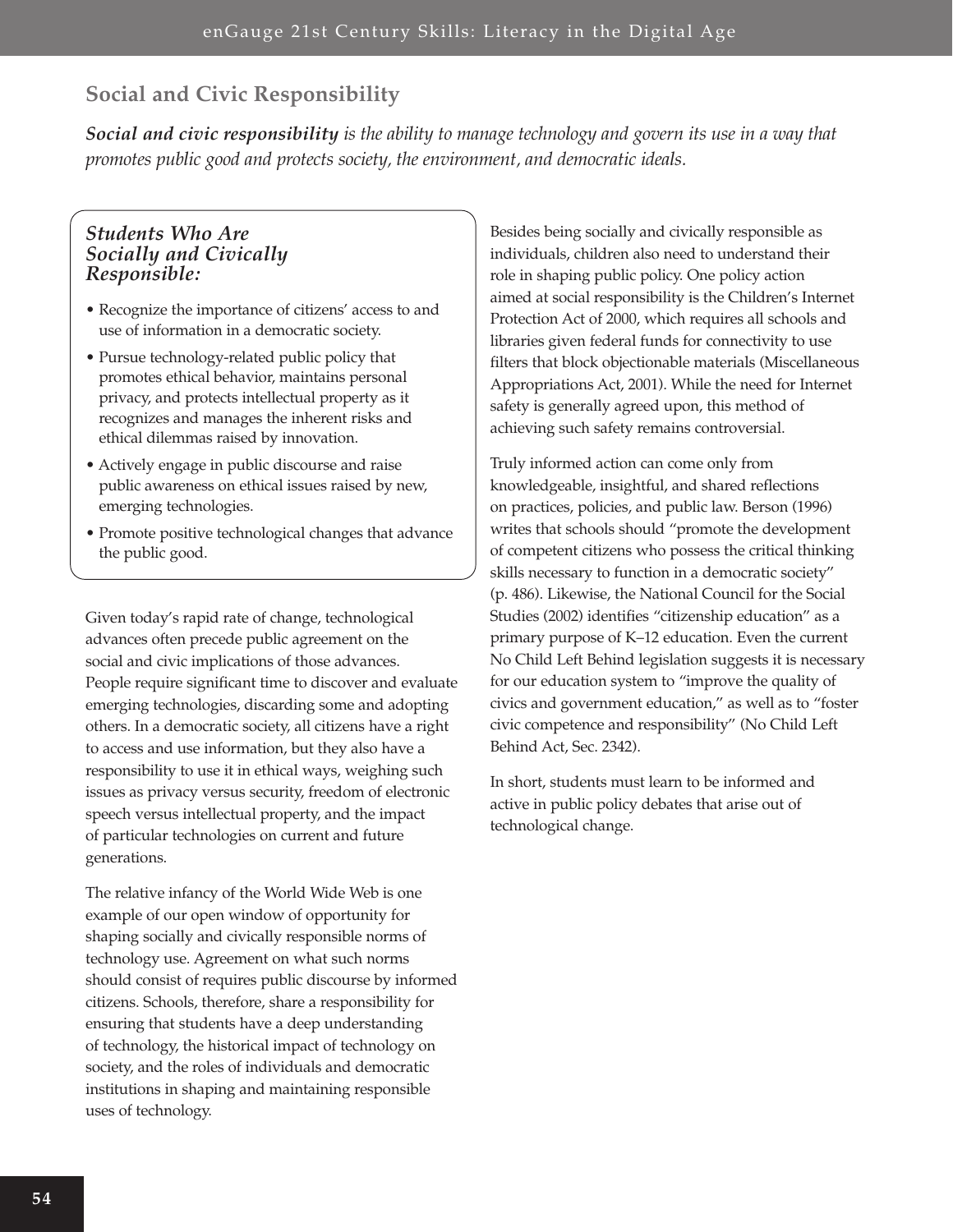**Resources Used to Develop the Content for Social and Civic Responsibility**

- American Association of School Librarians. (1999). *Information literacy: A position paper on information problem solving*. Chicago: Author.
- Berson, M. J. (1996). Effectiveness of computer technology in social studies: A review of the literature. *Journal of Research on Computing in Education, 28*(4), 486-98.
- Committee on Information Technology Literacy & National Research Council. (1999). *Being fluent with information technology*. Washington, DC: National Academy Press. Retrieved April 14, 2003, from http://www.nap.edu/html/ beingfluent/.
- Debuono, B. A. (April 29, 1998). Quote of the day. *New York Times*, p. A2. Retrieved April 11, 2003, from http://query.nytimes.com/search/full-page?res=9505E4DC173EF93AA15757C0A96E958260
- International Technology Education Association. (2000). *Standards for technological literacy: Content for the study of technology*. Reston, VA: Author. Retrieved April 11, 2003, from http://www.iteawww.org/TAA/PDFs/ xstnd.pdf.
- National Council for the Social Studies. (2002). *A vision of powerful teaching and learning in the social studies: Building social understanding and civic efficacy*. Washington, DC: Author. Retrieved April 11, 2003, from http://databank.ncss.org/article.php?story=20020402115147994
- No Child Left Behind Act of 2001, Pub. L. No. 107-110, 115 Stat. 1425 (2002). Retrieved April 15, 2003, from http://www.ed.gov/legislation/ESEA02/pg31.html
- 21st Century Literacy Summit. (2002). *21st century literacy in a convergent media world* [White paper]. Berlin, Germany: Author. Retrieved April 14, 2003 from http://www.21stcenturyliteracy.org/white/WhitePaperEnglish.pdf
- Web-Based Inquiry Science Environment. (n.d.). *Standards and learning goals for genetically modified foods in perspective project*. Retrieved April 11, 2003, from http://wise.berkeley.edu/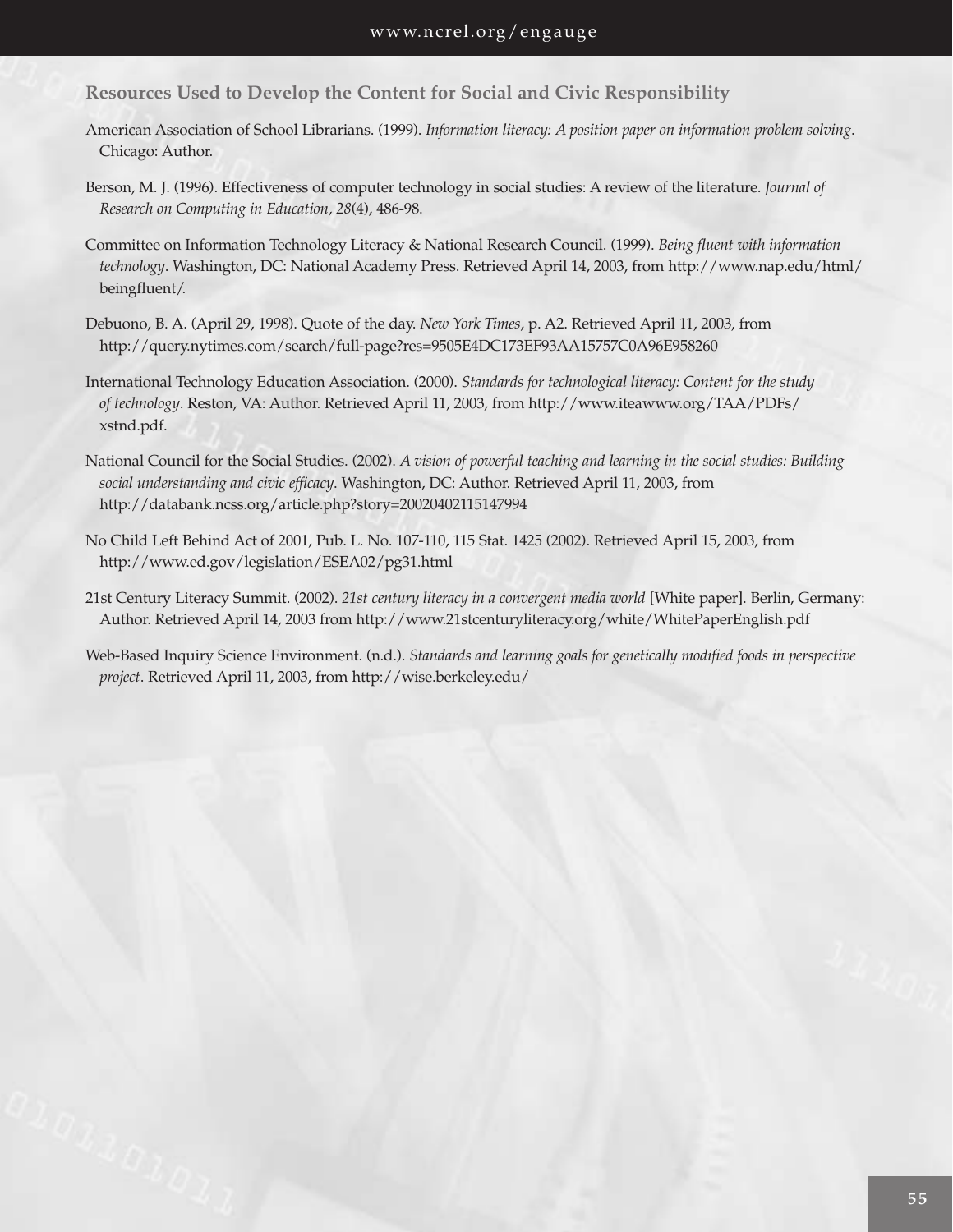## **Interactive Communication**

*Interactive communication is the generation of meaning through exchanges using a range of contemporary tools, transmissions, and processes.*

### *Students Who Are Interactive Communicators:*

*When Selecting Modes of Interaction*

- Consider features, conventions, and etiquette of interactive electronic environments.
- Choose media and processes appropriate to purpose and audience.
- Seek out and interact with virtual communities of interest (formal and informal learning).

#### *During Interaction*

- Use a range of expression (such as voice, video, text, and image) to maximize the impact of a medium or online environment.
- In synchronous modes, are comfortable with immediacy of interaction, engaging in appropriate give-and-take, and effectively interpreting and providing emotional cues to enhance electronic communications.
- Manage high-volume electronic communication efficiently and effectively.
- Listen well, seek mutual understanding, welcome full sharing of information, and consider others' views before commenting.
- Exhibit personally responsible behavior, especially in situations of anonymity.

Electronic media create new venues for communication. These new venues change with whom, how, and when communication occurs. They give voice to those formerly silent and breaks the monopolies of those previously in exclusive control. A startling example of these shifts occurred in 1989 at Tiananmen Square, when the government's media repression was thwarted by the electronic communications of individuals with pagers, cell phones, and ham radios.

In today's wired, networked society, it is imperative that students learn to communicate effectively using a range of media, technology, and environments. This includes both asynchronous and synchronous communication, such as person-to-person e-mail correspondence, electronic mailing lists, group interactions in virtual learning spaces, chat rooms, MOOs, MUDs, interactive videoconferencing, phone or audio communications, and interactions through simulations and models. Several of these require knowledge of etiquette unique to their particular environment.

While technology does not alter the fundamental principles of high-quality, interactive communication, it does add new dimensions for enhanced communication through the use of expressive digital visuals, online learning environments, chat rooms, threaded discussions, and e-mail. Expertise in the use of these new interactive communication conventions is as essential to students as expertise with phones was a decade ago (Rushkoff, 1999; Tapscott, 1998).

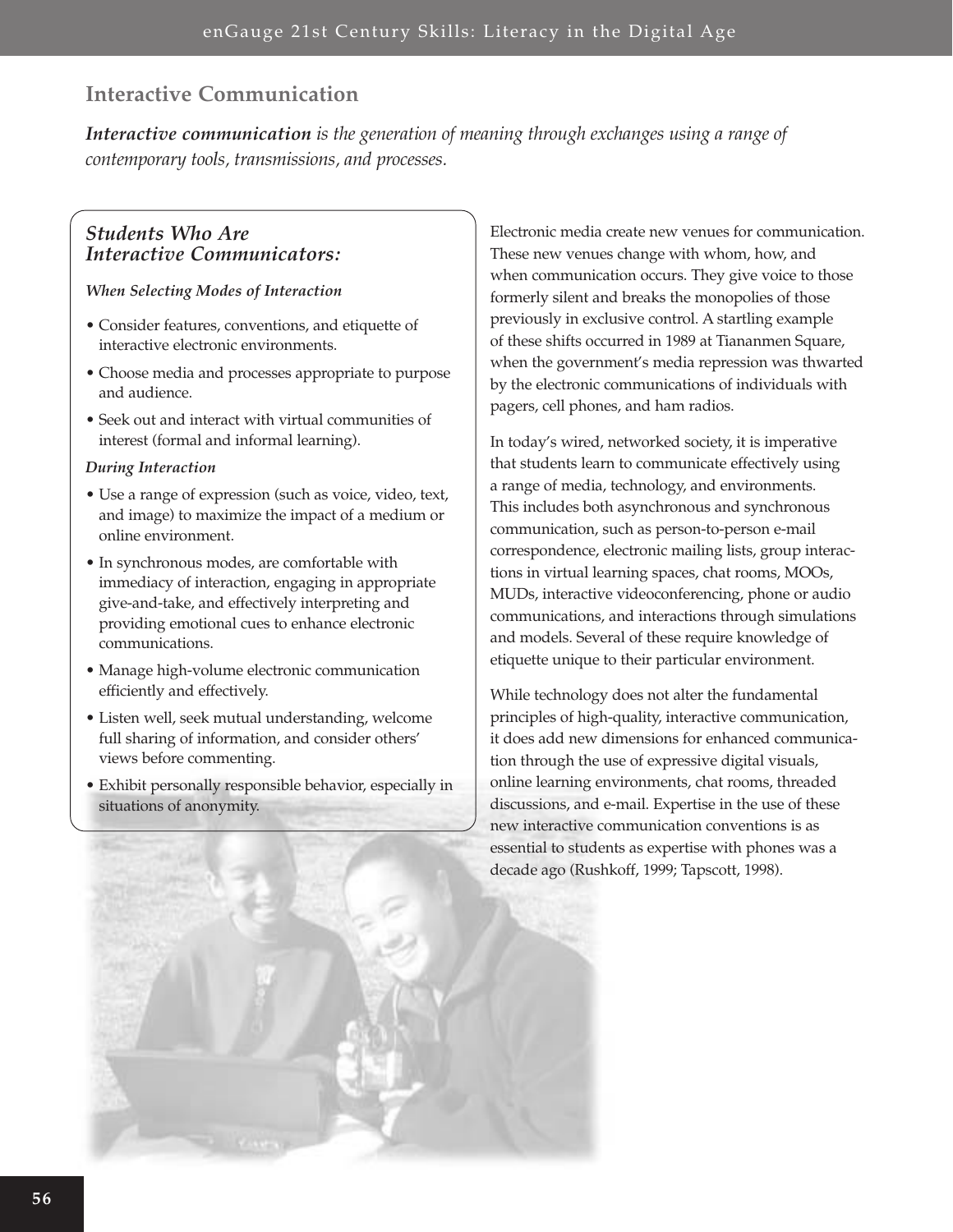**Resources Used to Develop the Content for Interactive Communication**

Dyson, E. (1998). Release 2.1: *A design for living in the digital age*. New York: Broadway Books.

- Goleman, D. (1998). *Working with emotional intelligence*. New York: Bantam Books.
- Kamp, D. (1999). *The 21st century manager: Future-focused skills for the next millennium*. Dover, NH: Kogan Page.
- Negroponte, N. (1996). *Being digital*. New York: Vintage Books.
- Rifkin, J. (2000). *Age of access*. New York: J. P. Tarcher.

Rushkoff, D. (1996). *Media virus*. New York: Ballantine Books.

Rushkoff, D. (1999). *Playing the future*. New York: Riverhead Books.

- Senge, P. (Ed.). (2000). *Schools that learn.* New York: Doubleday.
- Tapscott, D. (1997). *Growing up digital: The rise of the net generation*. New York: McGraw-Hill.
- Washington State Office of Superintendent of Public Instruction. (2001). *Essential academic learning requirements*. Retrieved April 11, 2003, from http://www.k12.wa.us/curriculuminstruct/ealrs.asp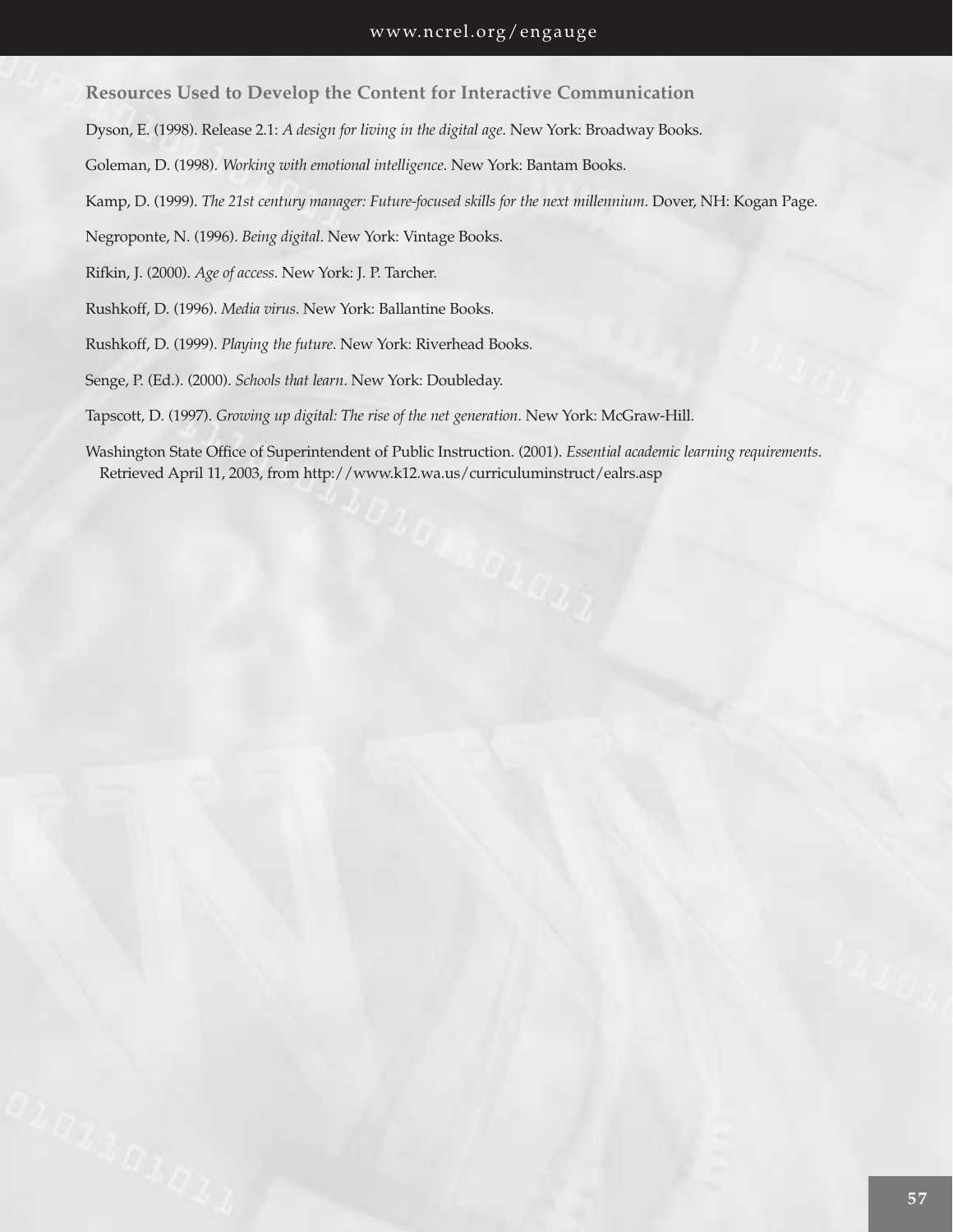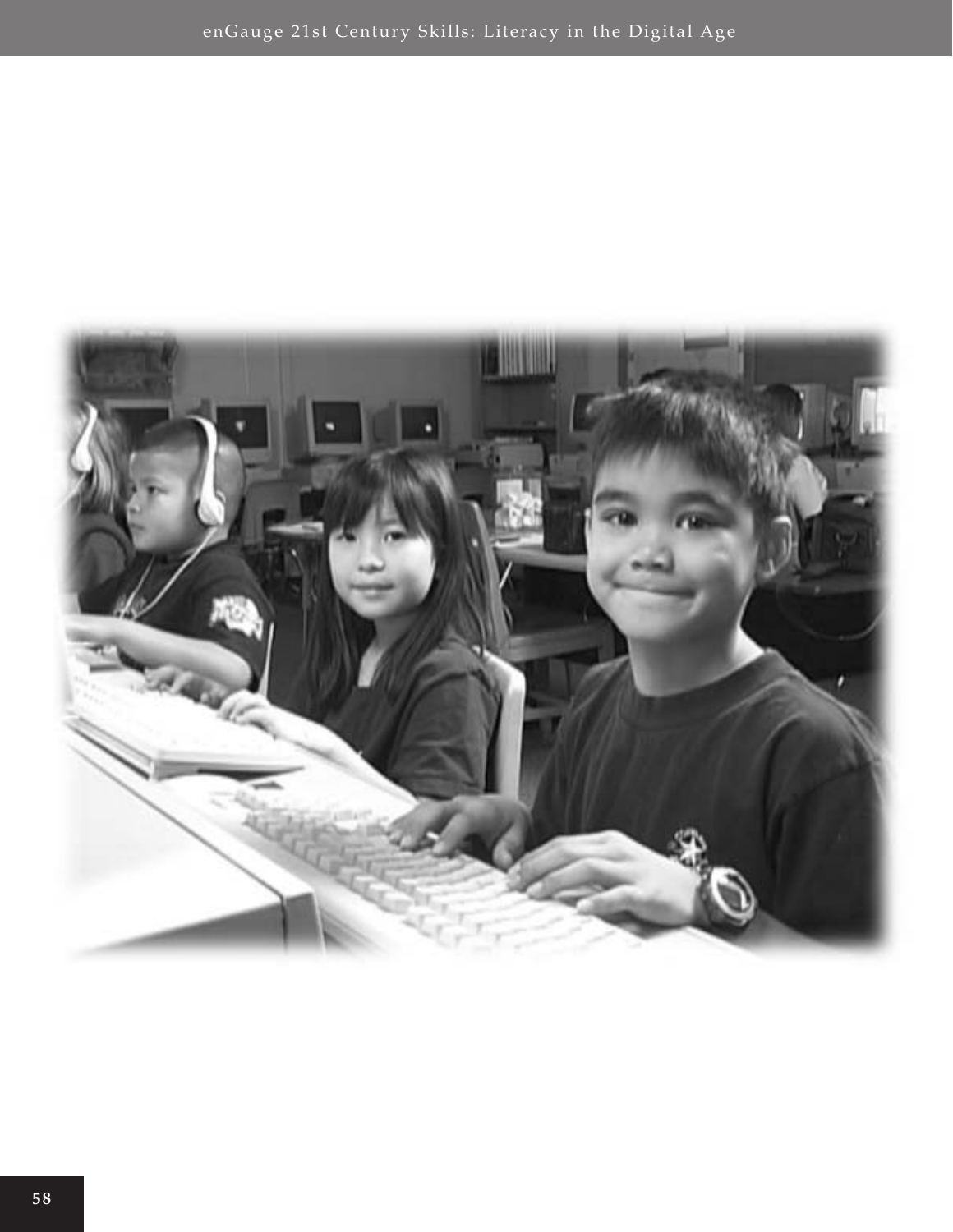# **High Productivity**

According to leading researchers, caution should be exercised when attempting to link high-stakes testing and high standards to the creation of a productive workforce (Levin, 2001). Levin's studies in the 1990s led him to conclude that how well students do on current tests in no way correlates to how productive they will be in the workforce.

*High productivity currently is not a high-stakes focus of schools, yet the skills involved in this cluster often determine whether a person succeeds or fails in the workforce:*

- *Prioritizing, Planning, and Managing for Results:* The ability to organize to efficiently achieve the goals of a specific project or problem.
- *Effective Use of Real-World Tools:* The ability to use real-world tools—the hardware, software, networking, and peripheral devices used by information technology (IT) workers to accomplish 21st century work—to communicate, collaborate, solve problems, and accomplish tasks.
- *Ability to Produce Relevant, High-Quality Products:* The ability to produce intellectual, informational, or material products that serve authentic purposes and occur as a result of students using real-world tools to solve or communicate about real-world problems. These products include persuasive communications in any media (print, video, the Web, verbal presentation), synthesis of resources into more useable forms (databases, graphics, simulations), or refinement of questions that build upon what is known to advance one's own and others' understanding.

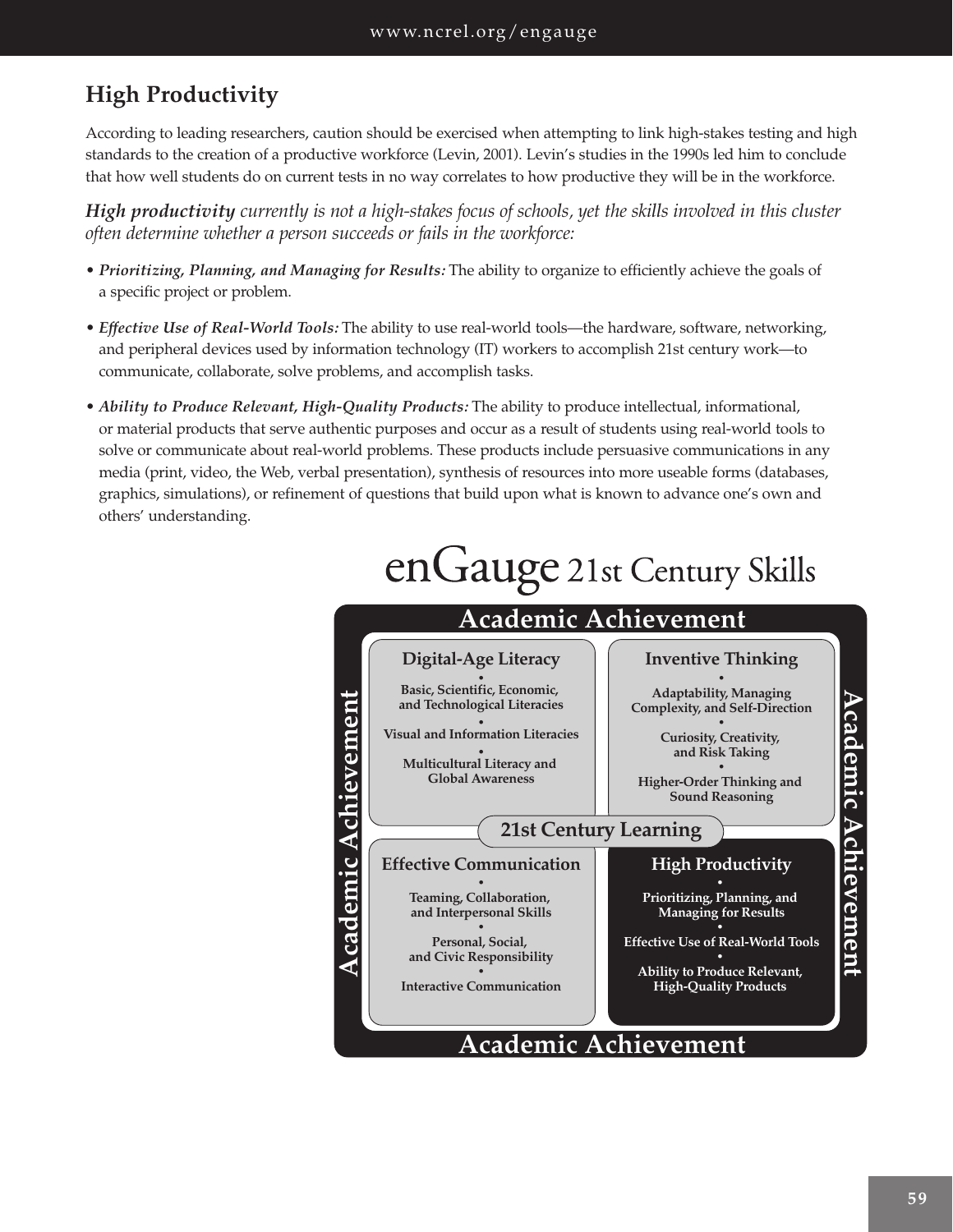# **Prioritizing, Planning, and Managing for Results**

*Prioritizing, planning, and managing for results involves the ability to organize to achieve the goals of a specific project or problem efficiently and effectively.*

### *Students Who Prioritize, Plan, and Manage for Results:*

- Are able to frame meaningful questions that provide clear direction to planning processes.
- Spend a considerable amount of "up-front" time reflecting on these questions and developing a specific plan that is likely to lead to a solution.
- Anticipate obstacles and plan accordingly, sustaining interest and effort in the face of complexity.
- Exhibit positive leadership traits; cause others to act in accordance with a plan.
- Utilize time and resources efficiently and effectively.
- Monitor progress effectively throughout the implementation of the plan.
- Self-evaluate.

The level of complexity often present in today's society requires workers—and students—to carefully plan and manage their work and to anticipate contingencies. In addition, it requires concentration on the main goals of a project—an ability to keep an eye on the outcomes so as to guide and align all facets of the project toward those goals.

Although this work was the responsibility of managers in the Industrial Age, it is now a basic requirement for the typical knowledge worker of the 21st century.

The 1991 SCANS report supports this concept by including "systems" as one of its five competencies. In that report, *systems* are defined as the understanding of complex interrelationships and the ability to monitor and correct performance. The 1991 SCANS report also includes a fifth competency—"technology"—that emphasizes the selection and application of technology to ensure desired results. In the "personal qualities" section of the foundation, SCANS lists self-management as a desired and necessary trait (SCANS, 1991).

In a recent summary of research on project-based learning, the lack of ability to create and systematically carry out systematic plans to address complex questions was identified as one of the key obstacles to successful implementation (Thomas, 2000). Explicit instruction in planning processes; scaffolds that support planning; and significant opportunities to prioritize, plan, and manage in the course of learning will be needed to build these skills in all students.

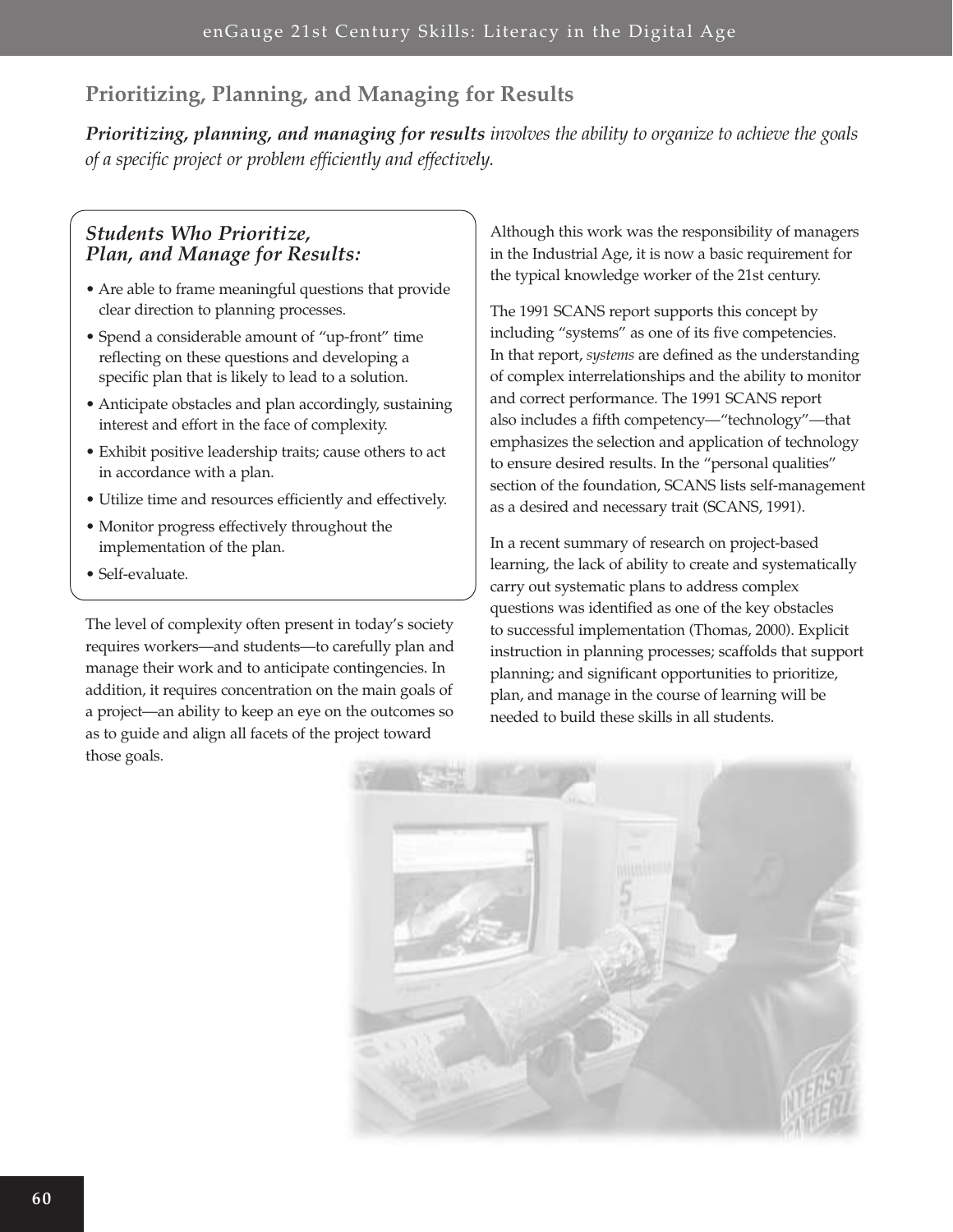**Resources Used to Develop the Content for Prioritizing, Planning, and Managing for Results**

Huitt, W. (1997, April 18). *The SCANS report revisited*. Paper delivered at the Fifth Annual Gulf South Business and Vocational Education Conference, Valdosta State University, Valdosta, GA.

Rohn, J. (2001, September 25). *Jim Rohn's weekly e-zine*, No. 101. Retrieved April 11, 2003, from http://www.jimrohn.com/ps.dll?s=jimrohn&a=&b=1343951&p=0&@ses\_ID=1560 0414125269&@msg\_2779900\_415178521=1&@obj\_ ID=124987

Thomas, J. (2000). Executive summary. *A review of research on project-based learning*. San Rafael, CA: Autodesk Foundation. Retrieved April 11, 2003, from http://www.k12reform.org/foundation/pbl/research/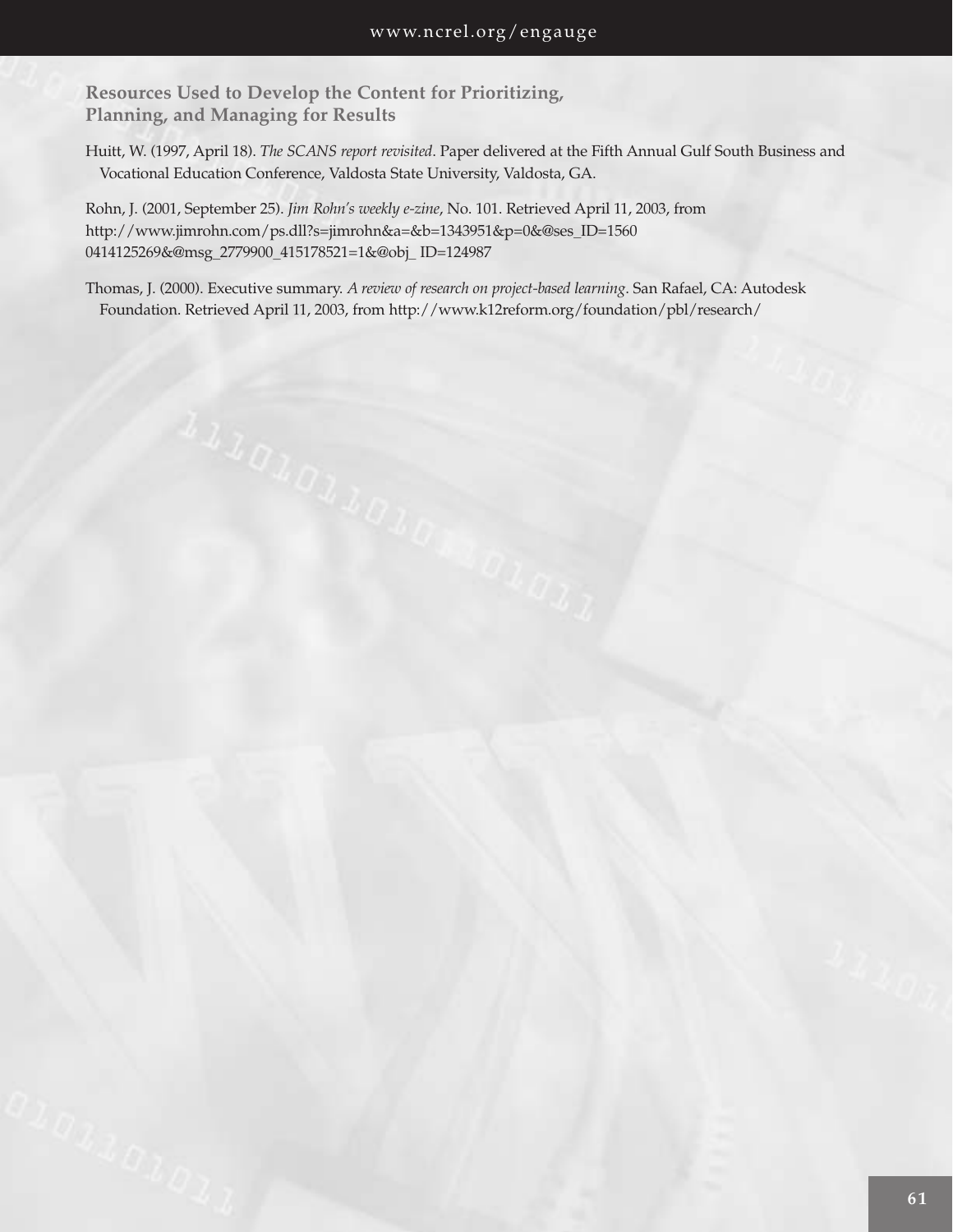# **Effective Use of Real-World Tools**

*Effective use of real-world tools (e.g., the hardware, software, networking, and peripheral devices used by information technology workers to accomplish 21st century work) is using these tools to communicate, collaborate, solve problems, and accomplish tasks.*

### *Students Who Effectively Use Real-World Tools:*

- Understand the value of tools for a particular field and are comfortable using these tools.
- Enhance their learning about content areas through both general technology tools and those specific to a field of study.
- Use the real-world tools of field practitioners as a bridge between the theory and practice.
- Document their resultant products and, when appropriate, write technical manuals to guide use and possibly continued development of the work by others.

Bill Gates' 12th rule for "business at the speed of thought" is to "use digital tools to help customers solve problems for themselves" (Gates, 1999, p. 82). This idea is dependent on ubiquitous, networked communication.

According to the standard for "technology productivity tools" of the International Society for Technology in Education (2000), choosing appropriate tools for the task and applying them to real-world situations in ways that add significant value results in increased collaboration, promotion of creativity, construction of models, and the preparation of publications and other creative works.

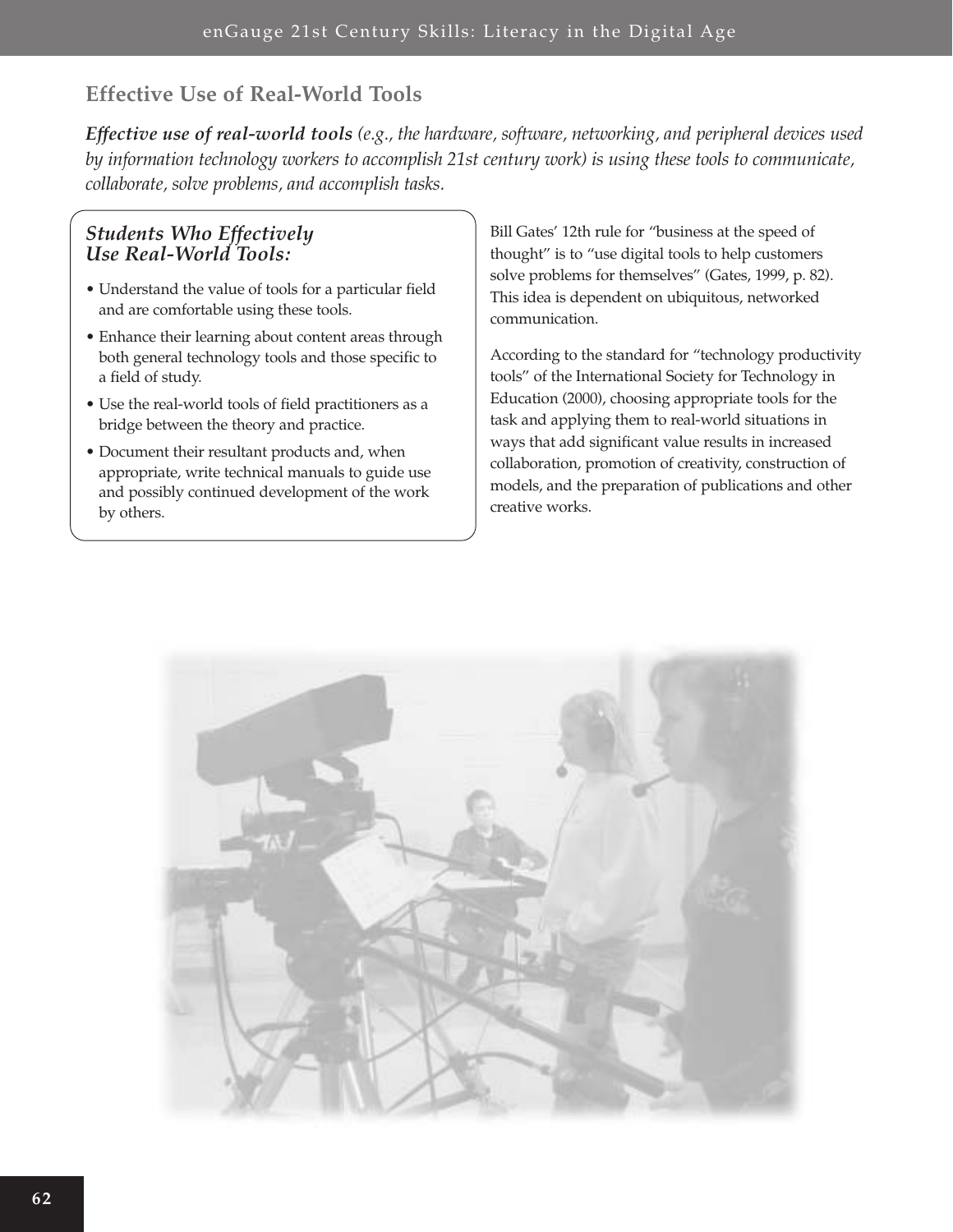**Resources Used to Develop the Content for Effective Use of Real-World Tools**

- International Society for Technology in Education. (2000). *National educational technology standards for students: Connecting curriculum and technology*. Eugene, OR: Author. Retrieved April 11, 2003, from http://cnets.iste.org/ students/s\_book.html
- National Workforce Center for Emerging Technologies. (n.d.). *National Workforce Center for Emerging Technologies Web Site*. Retrieved April 11, 2003, from http://www.nwcet.org/
- Online Internet Institute. (2002). *Online Internet Institute* Web site. Retrieved April 11, 2003, from http://oii.org/index.html
- Serim, F. (2001). *From computers to community: Unlocking the potential of the wired classroom*. New York: Centrinity.
- Thurow, L. (1999). Building wealth: The new rules for individuals, companies, and nations. *The Atlantic Monthly*, *283*(6), 57-69. Retrieved April 11, 2003, from http://www.theatlantic.com/issues/99jun/9906thurow.htm
- 21st Century Workforce Commission. (2000). *A nation of opportunity: Strategies for building tomorrow's 21st century workforce*. Washington, DC: U.S. Department of Labor.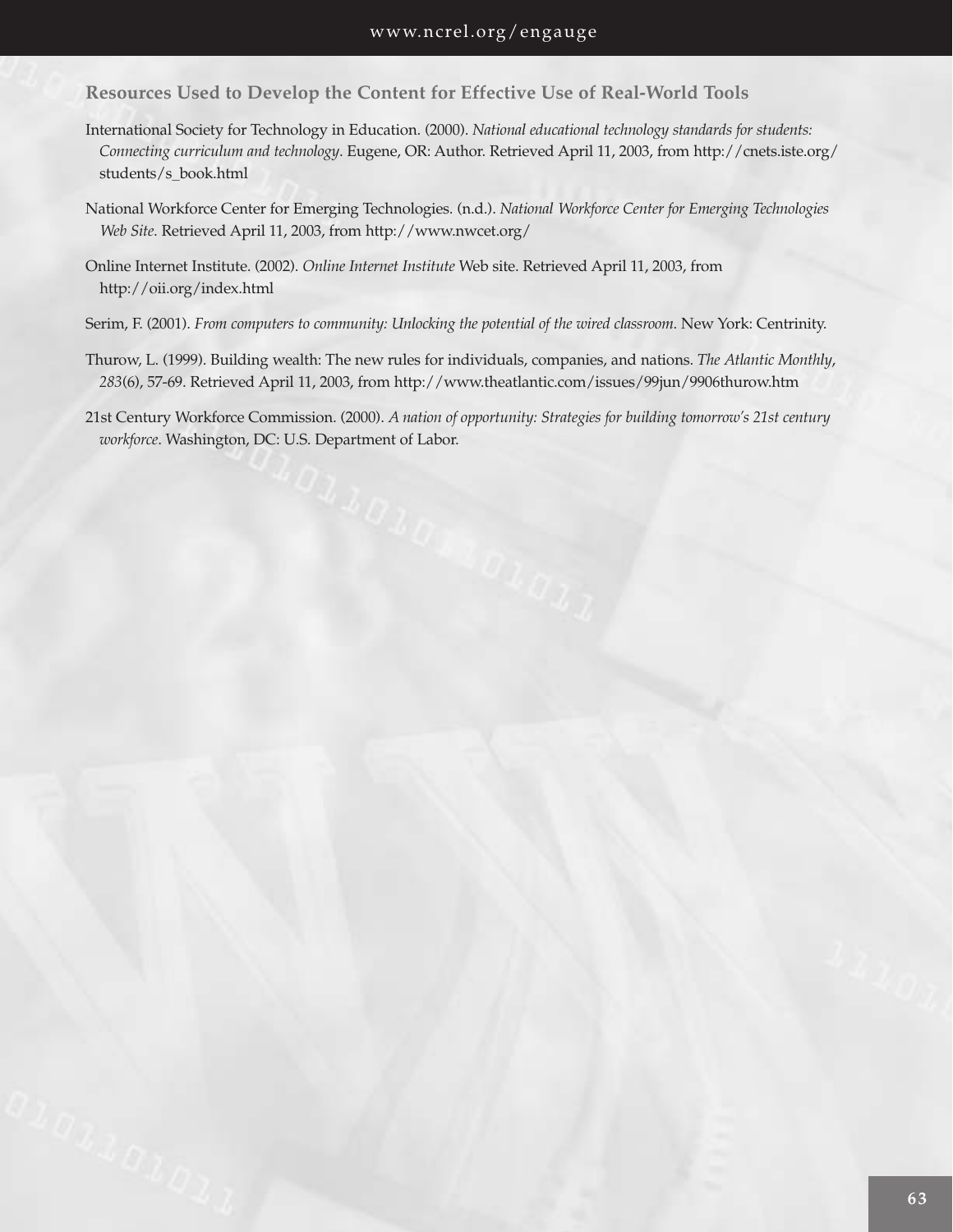# **Ability to Produce Relevant, High-Quality Products**

*The ability to produce relevant, high-quality products relates to intellectual, informational, or material products that serve authentic purposes and result from student use of real-world tools to solve or communicate about real-world problems.*

### *Students Who Generate Relevant, High-Quality Products:*

- Ensure that content is accurate, balanced, carefully researched, and well-documented (application of information literacy).
- Strategically use a variety of media (text, video, audio) and technology tools to add value to their products.
- Skillfully integrate and apply technological, information, and visual literacies to generate "knowledge products."
- Create "knowledge products" that have significance beyond the classroom walls.
- Understand both the utility of the products created and the way they meet the needs or demands of the original problem.
- Have internal standards for high-quality products, and routinely use these standards to test and evaluate products and the processes that led to them.

Heart<sub>Rate</sub>

Research by Newmann (1996) suggests that students who engage in intellectually stimulating work learn more. Newmann's three criteria include knowledge construction, disciplined inquiry, and value beyond the school. Effective use of real-world tools can advance each of these criteria to bring excitement, motivation, and real-world value to the study of the academics. Such work can provide a bridge between the theoretical, conceptual study of academics and the application of theory into practice in the field.

Under the heading "technology problem-solving and decision-making tools," the International Society for Technology in Education (2000) includes the use of technology for making informed decisions and for problem solving in the real world. Likewise, the National Research Council's Committee on Information Technology Literacy (1999) identified a tripartite approach to being fluent with technology a combination of capabilities, concepts, and skills. This combination is critical, for without the practical aspect of the skills, the capabilities and concepts would remain abstract, unable to exert influence the real world.

Researchers are finding learning benefits for students who build authentic products involving the creation of meaningful products (Newmann et al., 2001). Such experiences can provide students with deep insights into whatever domain of knowledge they pursue and whatever tools they use.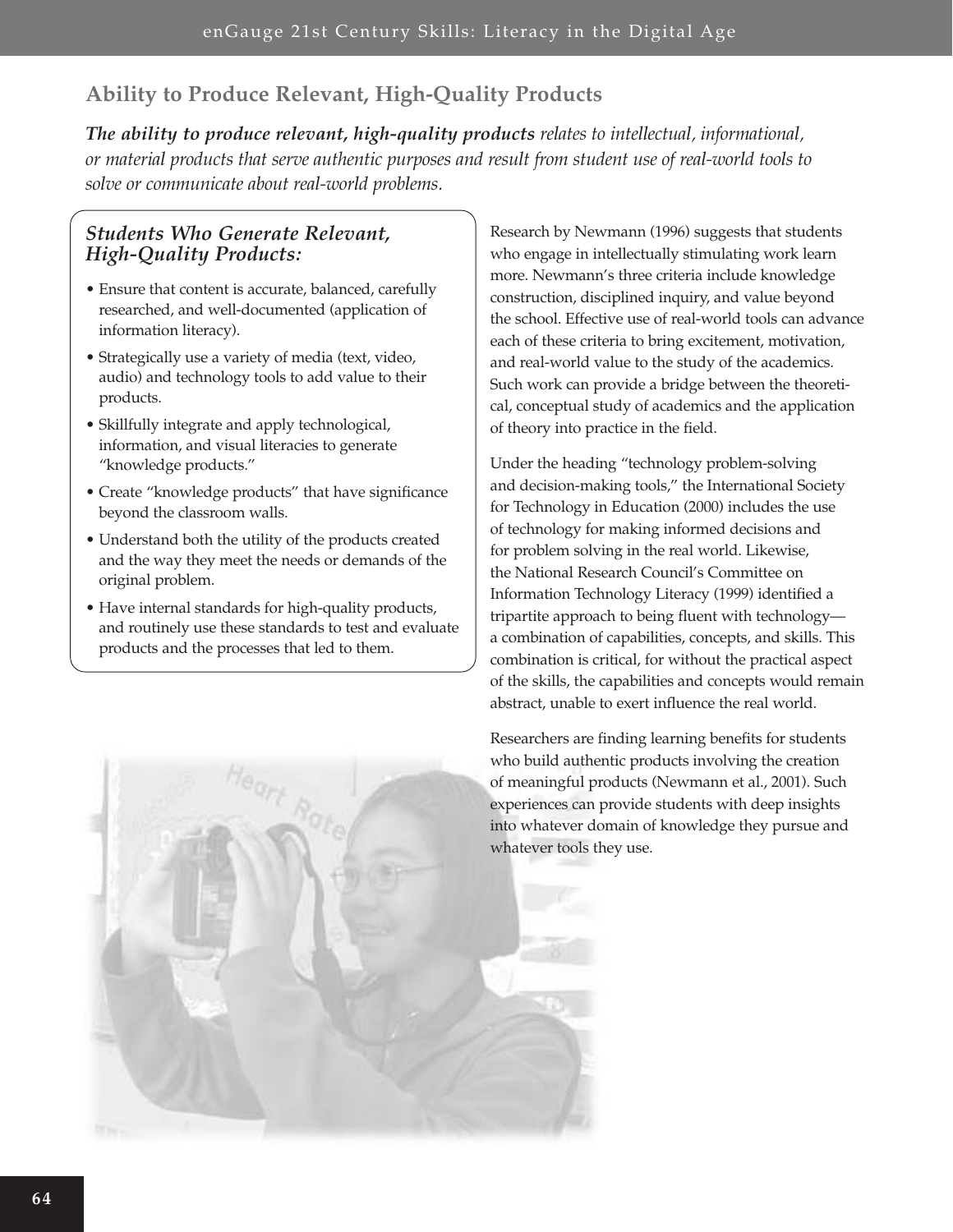#### **Resources Used to Develop the Content for Ability to Produce Relevant, High-Quality Products**

- Committee on Information Technology Literacy & National Research Council. (1999). *Being fluent with information technology*. Washington, DC: National Academy Press. Retrieved April 11, 2003, from http://www.nap.edu/html/beingfluent
- International Society for Technology in Education. (2000). *National educational technology standards for students: Connecting curriculum and technology*. Eugene, OR: Author. Retrieved April 11, 2003, from http://cnets.iste.org/ students/s\_book.html
- Newmann, F. (1996). *Authentic achievement: Restructuring schools for intellectual quality*. San Francisco: Jossey-Bass.
- Newmann, F. M., Bryk, A. S., & Nagaoka, J. K. (2001). *Authentic intellectual work and standardized tests: Conflict or coexistence*. Retrieved April 11, 2003, from http://www.consortium-chicago.org/publications/p0a02.html
- North Central Regional Technology in Educational Consortium, Porter, B., & Education Technology Planners. (2000). *Scoring guide for student products*. Retrieved April 11, 2003, from http://www.ncrtec.org/tl/sgsp/index.html
- National Workforce Center for Emerging Technologies. (2001). *National Workforce Center for Emerging Technologies* Web site. Retrieved April 11, 2003, from http://www.nwcet.org/
- Online Internet Institute. (2001). *Online Internet Institute* Web site. Retrieved April 11, 2003, from http://oii.org/index.html
- Schlechty, P. (1997). *Inventing better schools: An action plan for educational reform*. San Francisco: Jossey-Bass.
- Serim, F. (2001). *From computers to community: Unlocking the potential of the wired classroom*. New York: Centrinity.
- Thurow, L. (1999). Building wealth: The new rules for individuals, companies, and nations. *The Atlantic Monthly*, *283*(6), 57-69. Retrieved April 11, 2003, from http://www.theatlantic.com/issues/99jun/9906thurow.htm
- 21st Century Workforce Commission. (2000). *A nation of opportunity: Strategies for building tomorrow's 21st century workforce*. Washington, DC: U.S. Department of Labor.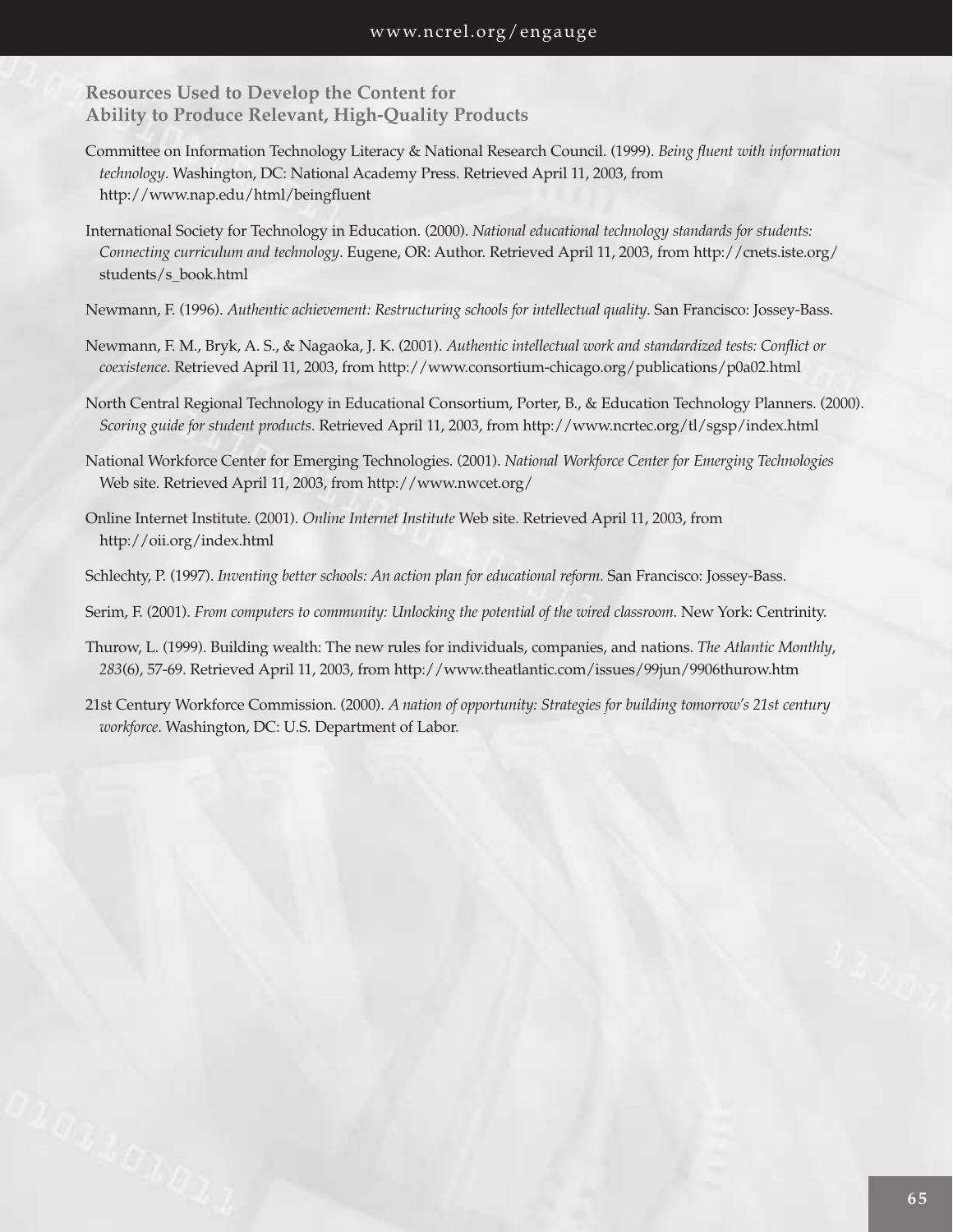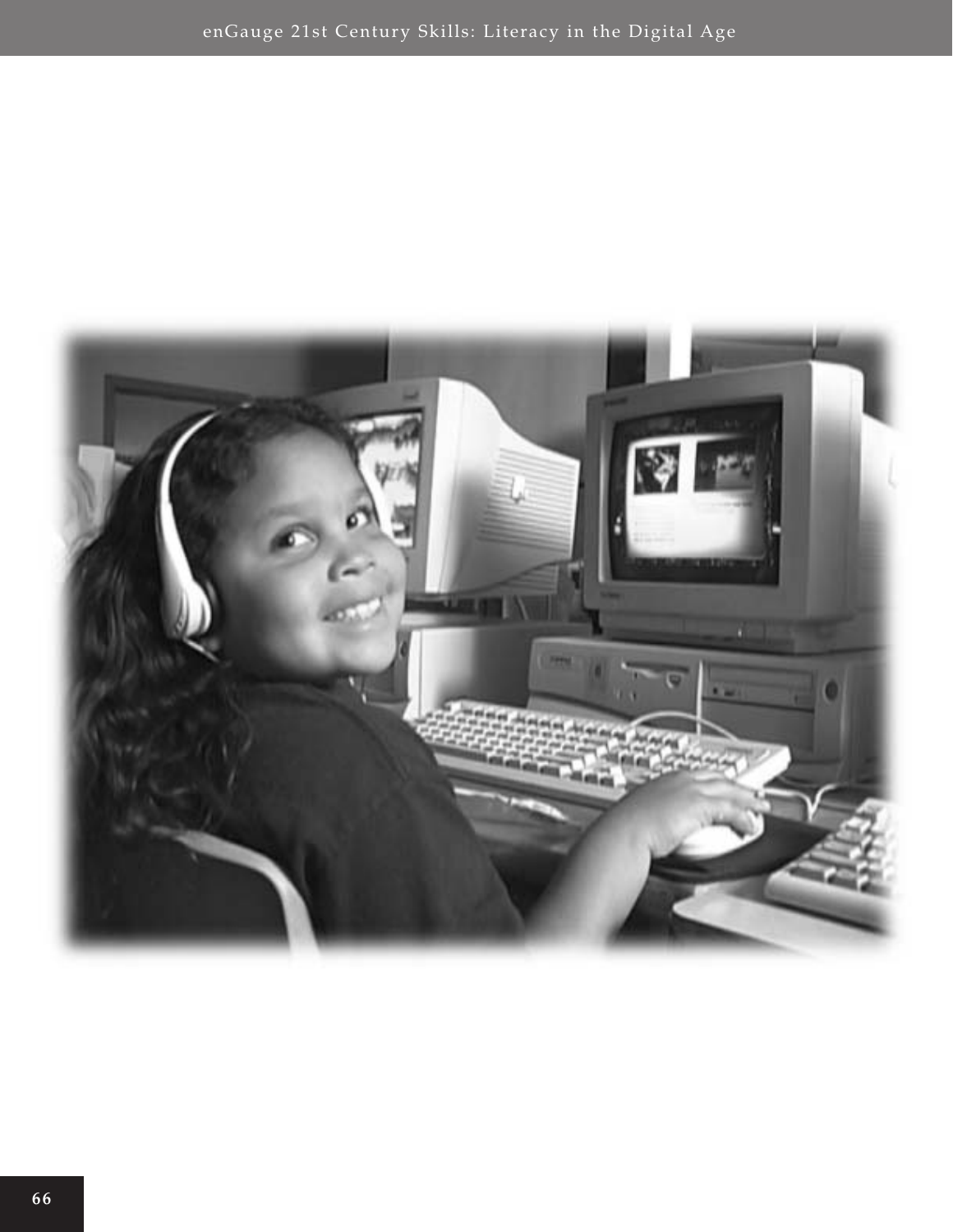# **Glimpses Into 21st Century Classrooms**

The programs highlighted on the following pages tell the stories of real students who are developing 21st century skills in the context of rigorous, content-based, academic study. Learn how these teachers are engaging their students in authentic, intellectually stimulating and challenging work that motivates them to work hard, collaborate in meaningful ways, build a variety of skills, and conduct research to accomplish their goals.

Each of the four examples addresses multiple 21st century skills:

|                                                                | Grades 1-2<br>Kristi Rennebohm<br>Franz's Classroom | Grades 4-12<br>WISE Science | Grades 9-12<br>Geometry in<br>the Real World | Grades 9-12<br><b>Electric Soup</b> |
|----------------------------------------------------------------|-----------------------------------------------------|-----------------------------|----------------------------------------------|-------------------------------------|
| Digital-Age Literacy                                           |                                                     |                             |                                              |                                     |
| • Basic Literacy                                               | $X^*$                                               |                             |                                              | X                                   |
| • Scientific Literacy                                          |                                                     | $X^*$                       |                                              |                                     |
| • Economic Literacy                                            |                                                     | $\boldsymbol{\chi}$         | х                                            |                                     |
| · Technological Literacy                                       | X                                                   | X                           | X                                            |                                     |
| • Visual Literacy                                              |                                                     |                             | X                                            | X                                   |
| • Information Literacy                                         |                                                     | X                           |                                              |                                     |
| • Multicultural Literacy                                       | X                                                   |                             |                                              |                                     |
| • Global Awareness                                             | $X^*$                                               |                             |                                              |                                     |
| <b>Inventive Thinking</b>                                      |                                                     |                             |                                              |                                     |
| · Adaptability and<br>Managing Complexity                      |                                                     | X                           | X                                            |                                     |
| • Self-Direction                                               |                                                     | X                           | х                                            | $\mathbf{X}^*$                      |
| • Curiosity                                                    | X                                                   | X                           |                                              |                                     |
| • Creativity                                                   |                                                     |                             | $X^*$                                        | X                                   |
| • Risk Taking                                                  | X                                                   | X                           | x                                            | $\mathbf{X}^*$                      |
| • Higher-Order Thinking<br>and Sound Reasoning                 |                                                     | $X^*$                       | X                                            |                                     |
| <b>Effective Communication</b>                                 |                                                     |                             |                                              |                                     |
| • Teaming and Collaboration                                    | X                                                   | X                           | $\mathbf{X}^*$                               |                                     |
| • Interpersonal Skills                                         | X                                                   | X                           | X                                            |                                     |
| · Personal Responsibility                                      |                                                     |                             |                                              |                                     |
| · Social and Civic<br>Responsibility                           | X                                                   | Х                           |                                              |                                     |
| • Interactive Communication                                    |                                                     |                             | x                                            |                                     |
| <b>High Productivity</b>                                       |                                                     |                             |                                              |                                     |
| · Prioritizing, Planning,<br>and Managing for Results          |                                                     | $X^*$                       | X                                            | X                                   |
| • Effective Use of Real-World Tools                            |                                                     | X                           | X                                            | $\mathbf{X}^*$                      |
| • Ability to Produce Relevant,<br><b>High-Quality Products</b> |                                                     |                             | $X^*$                                        |                                     |

*\*Indicates a primary 21st century skill addressed by this project.*

As you peruse the classroom stories, note how naturally these teachers have incorporated the 21st century skills into their student learning activities. **<sup>67</sup>**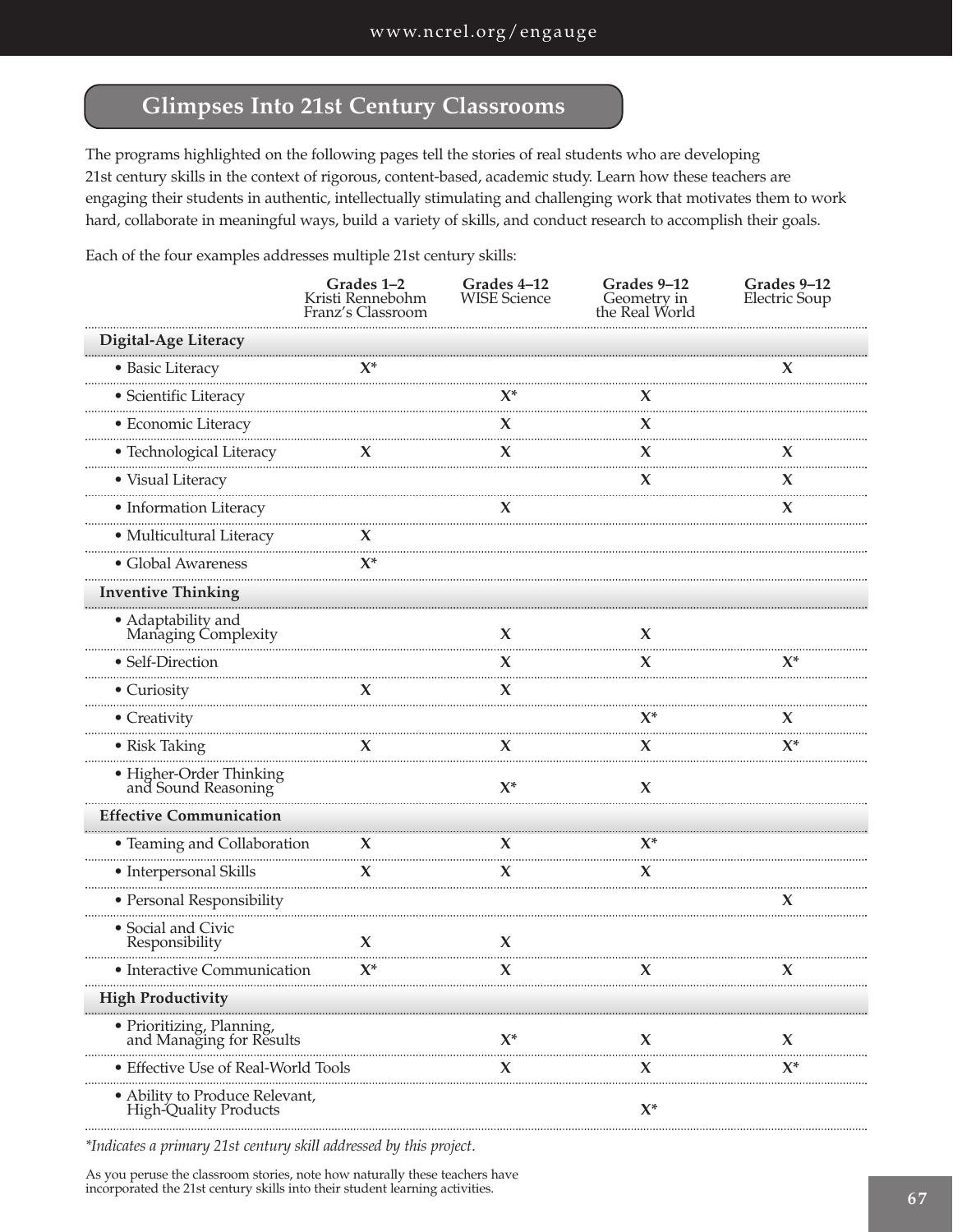## **Kristi Rennebohm Franz's Primary Classroom**

*Printed with permission from Dr. Rennebohm Franz, Sunnyside Elementary, Pullman, WA*

**Level:** Primary, Grades 1–2

**Content Areas:** Reading, Writing, and Social Studies

**Article:** (*enGauge*)

**Web site:** www.psd267.wednet.edu/~kfranz/index.htm

When Jane McLane first mentioned her upcoming sabbatical to bicycle around the world to Kristi Rennebohm Franz, a fellow teacher at Sunnyside Elementary in Pullman, Washington, she never dreamed she'd end up with 25 virtual companions. But somehow she did—Kristi's first and second graders! By carrying a digital camera and a small computer, Jane was able to communicate on a daily basis with Kristi and her students. Along the way, Kristi's students leaned to write, read, and communicate as they interacted with Jane about world languages, cultures, geography, art, time zones, and architecture.

The 6- and 7-year-olds in Kristi's class are energized by these kinds of learning activities. While technology takes up only a minor part of their day, it adds tremendous value to their learning. Kristi is a master teacher and a technology risk-taker. She likes—and builds upon—her children's energy levels, suggesting that "the tempo learning at this age matches the current tempo of technology." She respects her children's ingenuity, intelligence, and curiosity, and uses technology in ways that extend and enrich their learning.

In 1993, she started using the Internet by reading and writing simple text e-mail messages with local to global I\*EARN students and teachers. Today, she and her students have added Web site publishing, videotape production, and live video conferencing—all focused on exploring curricular topics. Kristi discovered early in this journey that by having children share their classroom curricular experiences through local to global telecommunications, their learning took on energy and inquiry beyond what she had ever imagined. The classroom became a place of "turbocharged" teaching and learning due to being connected to the real-world experiences of others who shared a passion for learning.

Using e-mail, Web sites, video, and video conferencing, Kristi's students learn to write, read, and communicate with global peers about water habitats, world languages, culture, art, and much more. The kids not only build critical thinking and problems solving skills, they build friendships as well. Their interaction allows them to identify and share their cultures with one another in ways that both affirm commonalties and uncover a world of diversity, giving them positive opportunities to comprehend the world in new ways. They use new technologies as tools for knowing themselves in the process of knowing and understanding others.

The immediacy of e-mail and Web site publishing enables Kristi's students to gain a cognitive hold on the connection between the ideas they send and the ideas embedded in other students' replies. Learning to read and write in this social context enables them to share what they think and know with global peers, just as it provides the essential ingredients for developing literacy skills. These students write for a purpose and with the expectation of learning more through collaborative communication.

The simultaneous use of text and digital images in both e-mail and Web site publishing provide powerful, developmentally appropriate realms for building technology, visual, and information literacies. Videoconferencing uses real-world tools to bring students face to face with distant peers, building multicultural literacy and global awareness, and promoting a vision for taking positive action with what they learn from one another.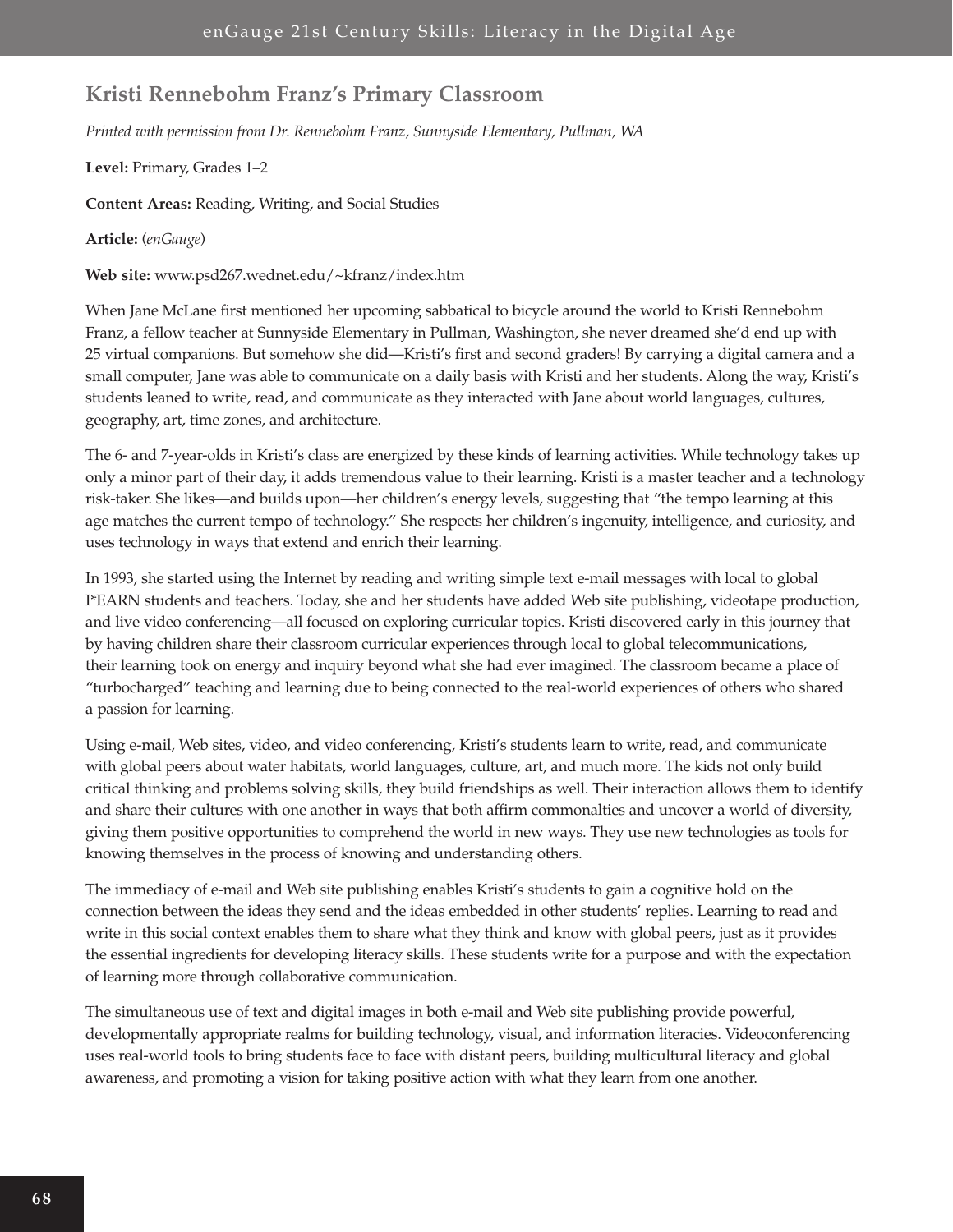# **WISE: Web-based Integrated Science Environment**

*Printed with permission from the College of Education, University of California, Berkeley.*

#### **Level:** Grades 4–12

**Content Areas:** Science, Mathematics, and Social Sciences

**Web site:** http://wise.berkeley.edu

The Web-based Inquiry Science Environment (WISE) is a free, online, project-based learning environment supported by the National Science Foundation for students in Grades 4–12. In WISE, students work collaboratively on real-world topics like malaria, genetically modified foods, earthquakes, water quality, and the mystery of deformed frogs. They learn about and respond in socially responsible ways to contemporary scientific controversies through designing, debating, and critiquing solutions using "evidence" Web pages that promote information literacy, as well as other real-world tools that support data visualization, causal modeling, simulations, online discussions, and assessment.

In the real world, problem solving requires specific skills: collaboration, risk-taking, the ability to manage complexity when evaluating conflicting evidence, using data to back up a point of view, prioritizing, planning, and managing for results. WISE software includes a large—and growing—suite of special features that help develop exactly these skills.

Additional offline activities, such as experiments or class debates, also play an integral role. In the Plants in Space Project, for example, students (Grades 4–8) construct a small hydroponic garden in their classroom, analyze factors responsible for plant growth (e.g., light, water, and soil), compare earth plants and Wisconsin Fast Plants (referred to as "NASA space plants"), and analyze what factors are important for plant growth in a space station environment. The Plants in Space Project was designed by a partnership that included NASA scientists, research biologists, teachers, educational researchers, and technology specialists. Web-based materials bring the space station to life and raise questions relevant to students (e.g., Can we grow plants with no dirt whatsoever?).

WISE projects are centered on the following four key goals, all aimed at developing scientific literacy:

- **1. Making Science Accessible:** Science is made accessible when students are given opportunities to explore a personally relevant problem and investigate their own ideas about it (e.g., "Do plants eat dirt?"). Effective instruction provides opportunities for students to evaluate scientific evidence according to their own personal understanding, to articulate their own theories and explanations, and participate actively in science learning.
- **2. Making Thinking Visible:** To help students connect science instruction to their own understanding, their thinking needs to be made visible. The Plants in Space project, for example, includes online graphing so students can represent plant growth.
- **3. Learning from Each Other:** Science learning is rarely performed in isolation from one's peers; rather, peer exchange is often vital to learning. This is true of real-world scientists and should also be true of classroom learning. WISE technology is designed to capitalize on the social nature of learning. Students work in pairs, and activities often call upon students to explain evidence to one another. Finally, online communities have been developed to link to additional resources, peers, and mentors in the field.
- **4. Promoting Autonomy:** Science instruction should prepare students for self-directed, lifelong learning. To do this, WISE presents students with accessible, independent activities that require sustained reasoning. WISE activities like critique, comparison, and design are chosen because they will be important to students throughout their lives.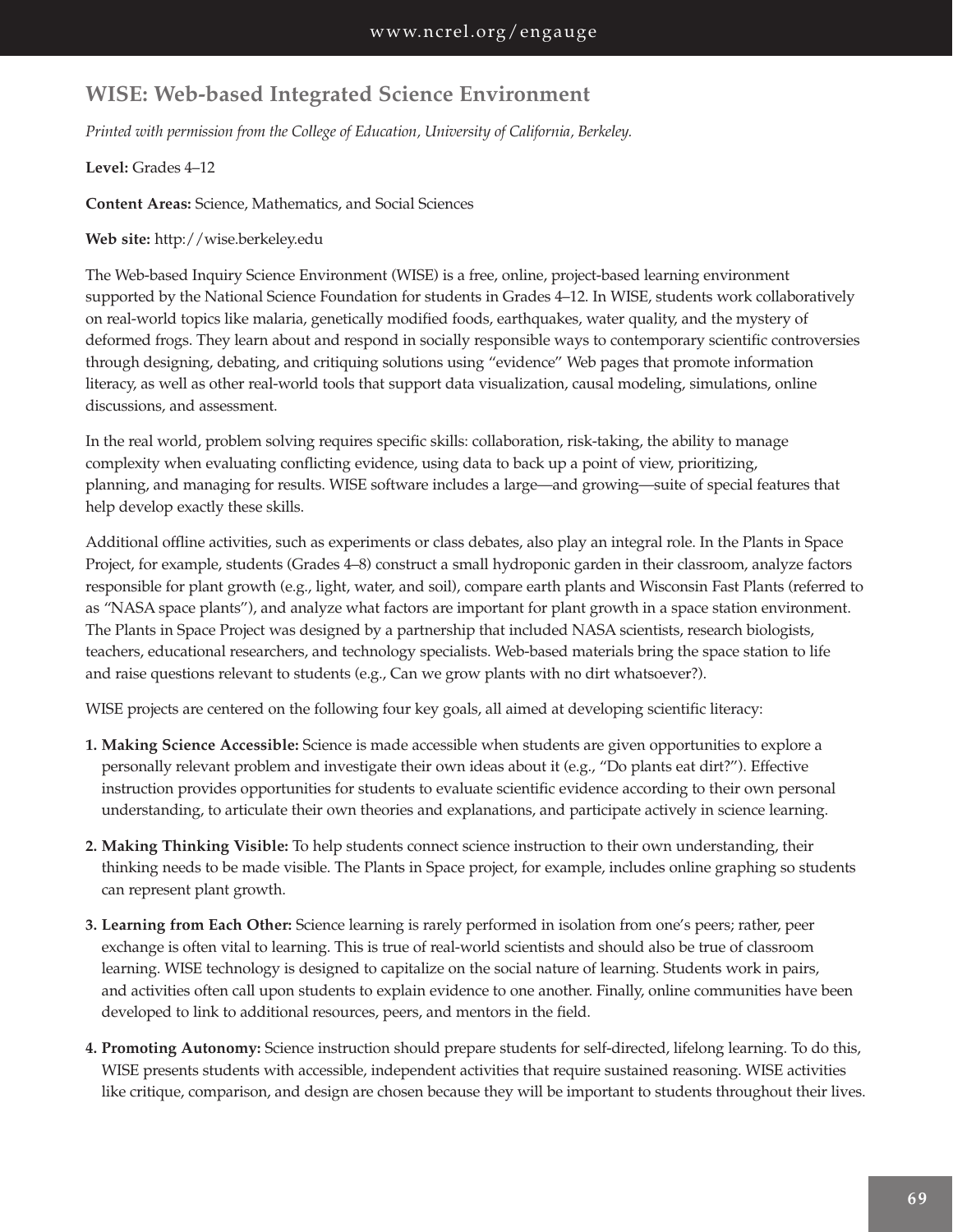# **Geometry in the Real World**

*Printed with permission from the George Lucas Educational Foundation.* 

#### **Level:** Grades 9–12

**Content Areas:** Mathematics, Science, and Social Sciences

**Article:** George Lucas Foundation: http://www.glef.org/EdutopiaPDF/Fall01.pdf (pp. 10-11).

Each spring at Mountlake Terrace High School in Washington, Eeva Reeder presents her geometry students with both a challenge and an opportunity: Become members of two- to four-person architectural teams from the year 2050, competing for a contract to design a state-of-the-art high school. The designs must meet the learning needs of students in the year 2050, must accommodate 2,000 students, and must make use of the natural benefits of the given site, preserving at least half of its existing wetland. One team will be awarded the contract based upon presentations of the designs to a panel of professional architects.

Over a frenzied—and exciting—six-week period, the teams research architectural design elements on the Web and through interactions with professionals in the field. They then develop site plans (using CAD), scale models, floor plans, perspective drawings, cost estimates, and written proposals that model those of existing companies—all while making use of mathematical and technological concepts. They maintain design files of all their working drawings, notes, and group contracts, such as the Team Operating Agreement (adapted from a similar form at the Boeing Company), in which team members come to consensus on items such as expectations of themselves and each other, how decisions will be made, how misunderstandings will be prevented, and how conflicts will be resolved.

Eeva Reeder is passionate about the importance of this sort of hands-on, real-life application of abstract mathematical concepts, as well as the value of working as a team to produce relevant, high-quality products. "The ability to work collaboratively is a learned skill," she says. "Students need repeated opportunities to practice it within a complex, high-stakes context—similar to the one they'll encounter in the workplace and in the world."

For students, she continues, having an audience other than the teacher is a powerful motivator to produce work of the highest possible quality. Students seem to care more about their work and take it upon themselves to revise and edit it in ways they rarely do for traditional classroom assignments. The external audience also enables them to celebrate and value learning in ways that a single grade from a teacher cannot.

This problem-solving process provides students with plenty of opportunity for learning and improving life skills. Beyond teaming and collaboration, this includes interactive communication, self-direction, sound reasoning, the ability to manage complexity, and using real-world tools to develop high-quality products. Learning like this blurs the distinction between schoolwork and life outside the classroom, blending academic rigor with real-life relevance.

Assessments of the projects are also grounded in real life. During the project's initial phase, students are given a scoring rubric by which their work will be measured; each project artifact is evaluated on quality and accuracy, clarity and presentation, and concept. Teamwork (participation, level of involvement, and quality of work as a team member) is assessed during the course of the project and at the end.

When their designs are complete, the teams present to a panel of architects, who also formally assess the work. Students and professionals discuss the evaluations during a follow-up field trip to the architects' offices. They work together to identify the projects' strengths based on concept, site planning, educational vision, technology use, environmental impact, and teamwork during the presentation. Finally, students have the opportunity to ask specific questions of these field-based professionals, often developing lasting and interactive relationships with them. In some cases, the architects have even incorporated student ideas into their own school designs!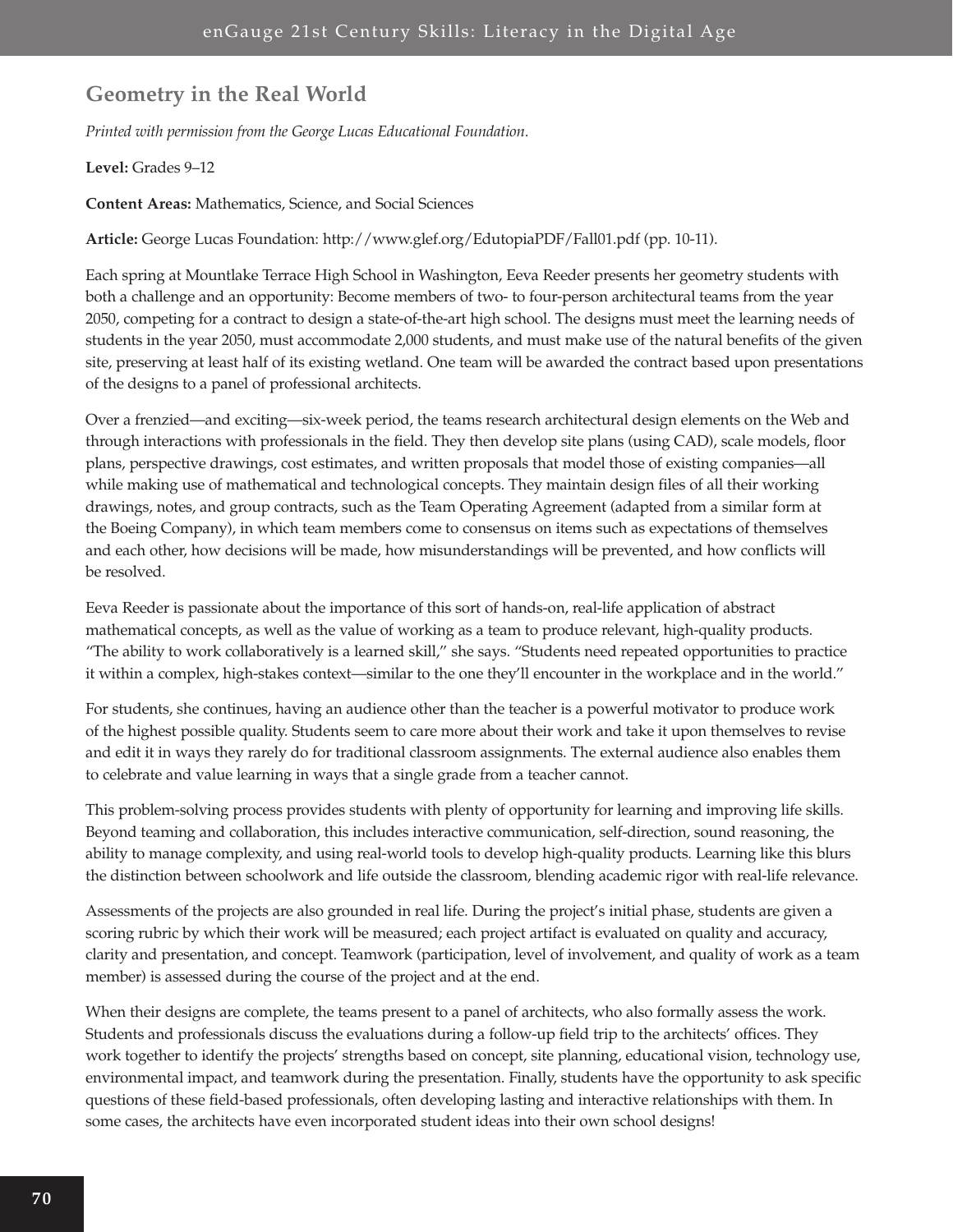# **Electric Soup**

*Printed with permission from Electric Soup, National Edition Project: Grant supported by SchoolCity.com*

**Level:** Grades 7–12

C**ontent Areas:** English Language Arts and Visual Arts

**Article:** *Education Week:* www.edweek.org/sreports/tc99/articles/t-profile.htm

**Web site:** http://homer.hcrhs.k12.nj.us/esoup/

In Florence McGinn's 11th and 12th grade Imaginative Process class at Hunterdon Central Regional High School (HCRHS) in New Jersey, students reflect on artistic creativity through literary classics like *Oedipus Rex* and the stories of Henry James.

But it's the students' own creative projects—visual imagery, poems, and "free writes"—that really make the course resonate. In fact, these projects almost never stop at the classroom door; students add their best work to class

Web sites, electronic portfolios, and the Web-based *Electric Soup*, a highly acclaimed, student-run literary magazine now receiving international offers of peer-level partnerships. "Fascination is the key," the Chinese-American high school teacher says of her teaching philosophy. "You can establish the wonder, and once you do that, everything else follows." In addition, giving students the tools to create and publish their work, said McGinn in an interview with *Education Week*, "intensifies the learning process. Learning is not isolated and that's very important to me."

Just as important is exploring technology to enhance that learning. For that reason, *Electric Soup* is multifaceted. On one part of the site, students practice literary skills of observation and description by digitizing pictures of themselves, writing stories and poems based on interviews with family members,

and creating multimedia collages about their childhoods. In another, Microsoft® PowerPoint®, Multimedia® Flash®, and other software applications are used to maximum effect by student writers to create artistic images representing their emotions. *Virtual Art* explores a world of creative possibility that arises when students combine technology with artistic imagery in the 21st century, while in *Interviews*, students interact with accomplished professionals from an exciting range of fields, gaining insight into the lesser-known aspects of the world of work. *Young Writers* invites elementary and middle school students to experience seeing their names in print, at the same time giving high school editors the chance to practice and refine valuable, real-world skills while collaborating across time and distance.

*Electric Soup* and Florence McGinn's award-winning educational concepts have been part of presentations and demonstrations for groups as diverse as PBS, the Smithsonian Institute, China's President Jiang Zemin, Disney's Celebration Team, the New Jersey Commission on Holocaust Education, and many others in the United States and abroad. There's even a new National Edition—a collaboration between HCRHS and SchoolCity.com that redefines the original material into thematic editions in an interpretative, student-designed Web format. The National Edition is selected, collated, and designed by student editors from Hunterdon Central.

*When you go to sleep, your subconscious enters the wild world of Dreamland. What the dreamer sees at night can be put into words. So why not turn your dream into a poem? Or a story?*

*(From Dreams, on the Electric Soup Web site)*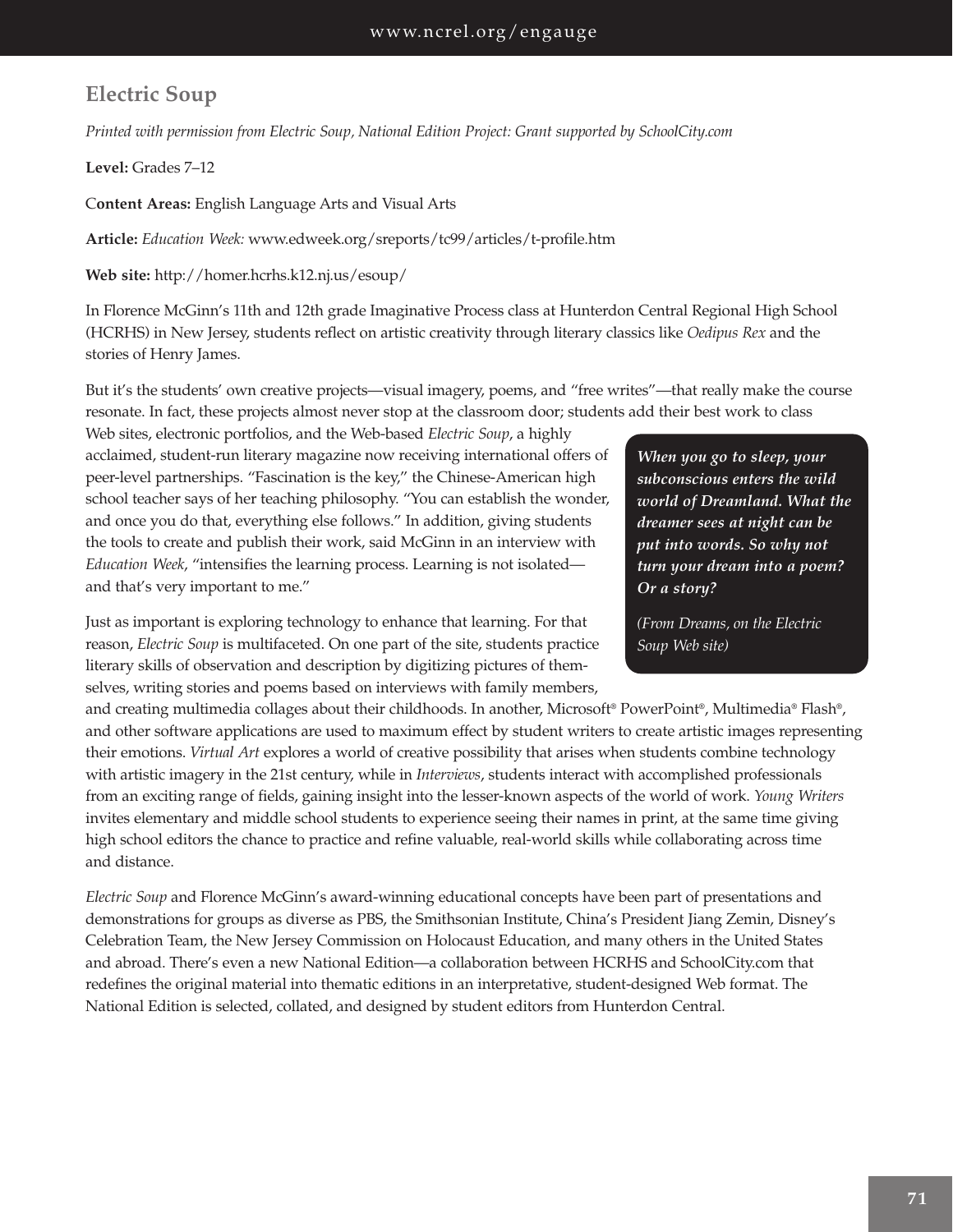# **Getting There From Here**

After reading this publication, it will seem obvious that schools need to embrace 21st century skills. Yet the very nature of institutions such as schools is to maintain the status quo. Don't be surprised when others don't immediately see the urgency of incorporating the new thinking reflected here.

Consider using the process on the following page as a way to bring 21st century skills into your school. As you do:

- **Stay Focused:** Remember, the goal is to ensure that our students are able to thrive in the Digital Age. Getting there from here will take commitment, perseverance, hard work, and careful analysis of whether your strategies and tactics are contributing to that goal.
- **Take on Something Doable:** Don't try to implement all of the 21st century skills at once. Bring them into the mainstream of standards-based learning and academic achievement, cluster-by-cluster, skill-by-skill. Identify a couple of skills that you know will resonate with your school and community. Build from there.
- **Build Bridges:** Advocate the use of common sense, logic, statistics, insights from the business community, humor, and other tactics to create a sense of urgency for your 21st century skills. In this age of high-stakes assessment, it will be necessary to build a bridge between the 21st century skills and the high academic achievement that is first and foremost in teachers' and administrators' minds. Do your homework. Build a strong bridge—convince others that the 21st century skills can add to students' viability in this knowledge-based, global society.
- **Honor and Extend Existing Work:** Chances are some, if not all, of the 21st century skills are being at least partially addressed by innovative teachers in your school or community. Build on that work by helping those educators to be more explicit and purposeful in addressing such skills, adding missing components such as assessments. Where the 21st century skills are not being addressed, help teachers to build them—along with effective uses of technology—into existing lessons. Go slowly—appeal to teachers' natural inclination to do what is right for students.
- **Make Decisions at the System Level:** Don't expect teachers to make individual decisions to incorporate 21st century skills into their classrooms until the school district has made a formal commitment to doing so. In this high-stakes testing environment, it is just too risky for individual teachers to dedicate instructional time to ideas not yet sanctioned by the school system. Commit to the concept at the system level; collaboratively build and align curriculum, instruction, and assessment to the 21st century skills; and create a culture of openness, support, and reward work toward that innovation.

*Don't expect teachers to make individual decisions to incorporate 21st century skills into their classrooms until the school district has made a formal commitment to doing so!* 

*Bring 21st century skills into the mainstream of standardsbased learning and academic achievement.*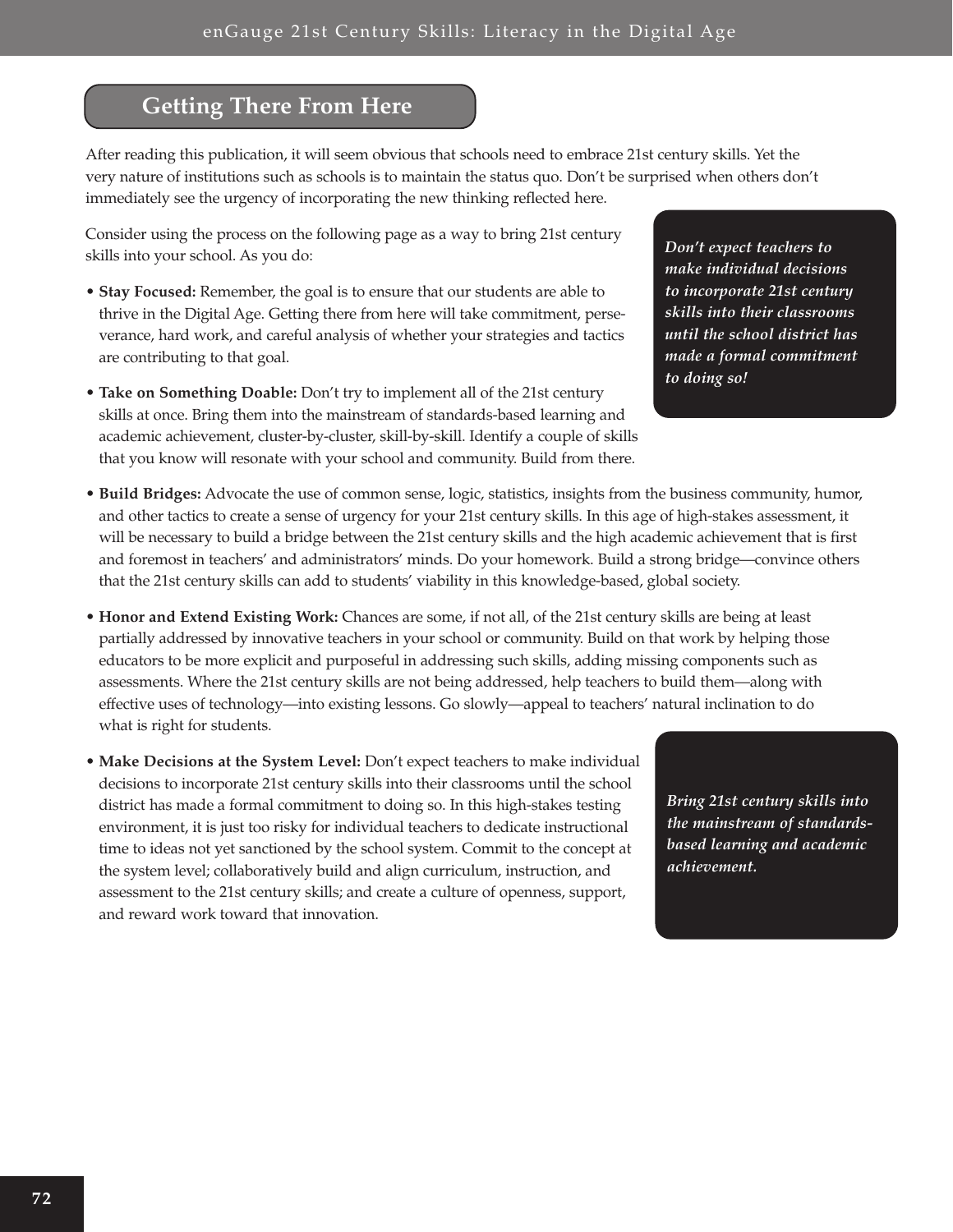# **A Process for Bringing 21st Century Skills Into Your Schools**

Investigate the rationale and history behind the 21st century skills. Research, reflect, discuss, debate, and argue. Why are these skills important? Who says so? What would happen if we did nothing? What's the fit with standards-based reform and high-stakes testing? How do I communicate this?





# 1. Learn 2. Advocate

#### **Set a goal worth striving for.**

Engage the leadership team. Create a sense of urgency and understanding about key 21st century skills. Be unified and clear on what skills are worth going after and why. Identify and focus on skills that matter to your community—skills that will advance learning goals and your school district's vision.

# 3. Focus

### **Find the fit for your schools.**

Engage your community, teachers, parents, and business leaders. Facilitate discussions and consider viewpoints, but only after everyone understands what the skills are and what it looks like when kids master them. Highlight the pioneering work already taking place, and link 21st century skills to that important work. Prototype new ideas.

#### **Make the commitment.**

Based on research, discussions, and feedback, make a formal decision to invest resources, time, and money into achieving the goal of getting students ready to thrive in the Digital Age. Identify and commit to a specific set of 21st century skills.

# 5. Impact 4. Activate

### **Implement with integrity.**

Thoughtful staging should smooth the way for effective implementation! Establish a support system to ensure that schools have what they need to be successful. Continue the professional development, formative assessment, and continuous evolution of curriculum, instruction, and assessment necessary to help ensure that students will be ready to thrive in the Digital Age.

### **Try things!**

Simultaneously seed classroom pilots and districtwide, content-specific research. Collect stories and artifacts of successful practices. Keep everyone informed. Publish findings, using them to drive change and develop "solutions that work."

#### **Make necessary system changes.**

At the district level, formally align curricula, instruction, and assessment in content areas based on your findings. Make changes in policy and practice.

#### **Get everyone ready.**

Build ongoing professional development, resources acquisition, curriculum development, and leadership around research and best practices for each of the target skills. Identify the key characteristics of successful practice and keep it simple!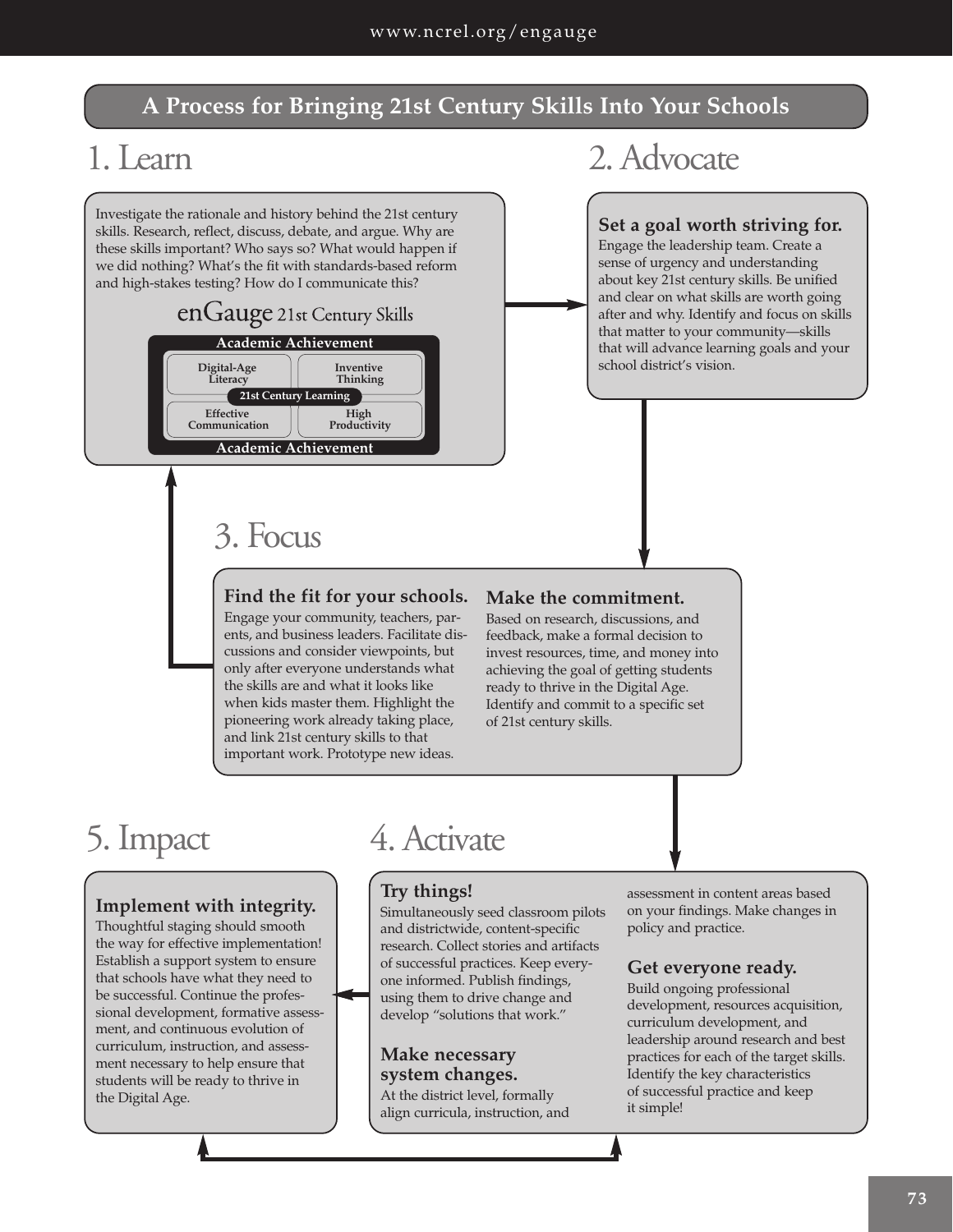# **Cross-Match to National Models**

# **National Educational Technology Standards (NETS) for Students (2000)**

By the International Society for Technology in Education (ISTE): **cnets.iste.org/students/s\_book.html.** 

First released in 1998 after five years of development and extensive input from educators across the nation, the National Educational Technology Standards for Students (NETS) are the de facto standard for most schools today. ISTE has since built extensive curriculum guides and teacher standards based on these standards.

Compared to *enGauge* 21st Century Skills, the ISTE standards do not specifically address Visual Literacy, Global Awareness, Adaptability/Managing Complexity, Curiosity, or Risk-Taking.

| <b>ISTE NETS</b>                                                                                                                                               | enGauge 21st Century Skills                                                                                          |
|----------------------------------------------------------------------------------------------------------------------------------------------------------------|----------------------------------------------------------------------------------------------------------------------|
| 1. Basic Operations and Concepts                                                                                                                               |                                                                                                                      |
| • Students demonstrate a sound understanding<br>of the nature and operation of technology systems.                                                             | • Technological Literacy                                                                                             |
| • Students are proficient in the use of technology.                                                                                                            | • Technological Literacy                                                                                             |
| 2. Social, Ethical, and Human Issues                                                                                                                           |                                                                                                                      |
| $\bullet$ Students understand the ethical, cultural.<br>and societal issues related to technology.                                                             | • Multicultural Literacy<br>• Social and Civic Responsibility                                                        |
| • Students practice responsible use of technology<br>systems, information, and software.                                                                       | • Personal Responsibility<br>• Social and Civic Responsibility                                                       |
| • Students develop positive attitudes toward<br>technology uses that support lifelong learning,<br>collaboration, personal pursuits, and productivity.         | • Teaming and Collaboration<br>• Effective Use of Real-World Tools                                                   |
| 3. Technology Productivity Tools                                                                                                                               |                                                                                                                      |
| • Students use technology tools to enhance learning,<br>increase productivity, and promote creativity.                                                         | • Information Literacy<br>• Creativity                                                                               |
| • Students use productivity tools to collaborate in<br>constructing technology-enhanced models, preparing<br>publications, and producing other creative works. | Relevant, High-Quality Products<br>• Prioritizing, Planning, and Managing for Results<br>• Teaming and Collaboration |
| 4. Technology Communications Tools                                                                                                                             |                                                                                                                      |
| • Students use telecommunications to collaborate,<br>publish, and interact with peers, experts, and<br>other audiences.                                        | • Interactive Communications                                                                                         |
| • Students use a variety of media and formats to<br>communicate information and ideas effectively<br>to multiple audiences.                                    | • Information Literacy<br>• Interactive Communication                                                                |
| 5. Technology Research Tools                                                                                                                                   |                                                                                                                      |
| • Students use technology to locate, evaluate, and<br>collect information from a variety of sources.                                                           | • Information Literacy<br>• Economic Literacy                                                                        |
| • Students use technology tools to process data<br>and report results.                                                                                         | • Scientific Literacy<br>• Information Literacy<br>• Economic Literacy                                               |
| • Students evaluate and select new information<br>resources and technological innovations based<br>on the appropriateness to specific tasks.                   | • Information Literacy<br>• Effective Use of Real-World Tools                                                        |
| 6. Technology Problem-Solving and Decision-Making Tools                                                                                                        |                                                                                                                      |
| • Students use technology resources for solving<br>problems and making informed decisions.                                                                     | • Higher-Order Thinking and Sound Reasoning                                                                          |
| • Students employ technology in the development of<br>strategies for solving problems in the real world.                                                       | • Economic Literacy<br>• Higher-Order Thinking and Sound Reasoning<br>• Effective Use of Real-World Tools            |

International Society for Technology in Education. (2000). *National educational technology standards for students: Connecting curriculum and technology*. Eugene, OR: Author.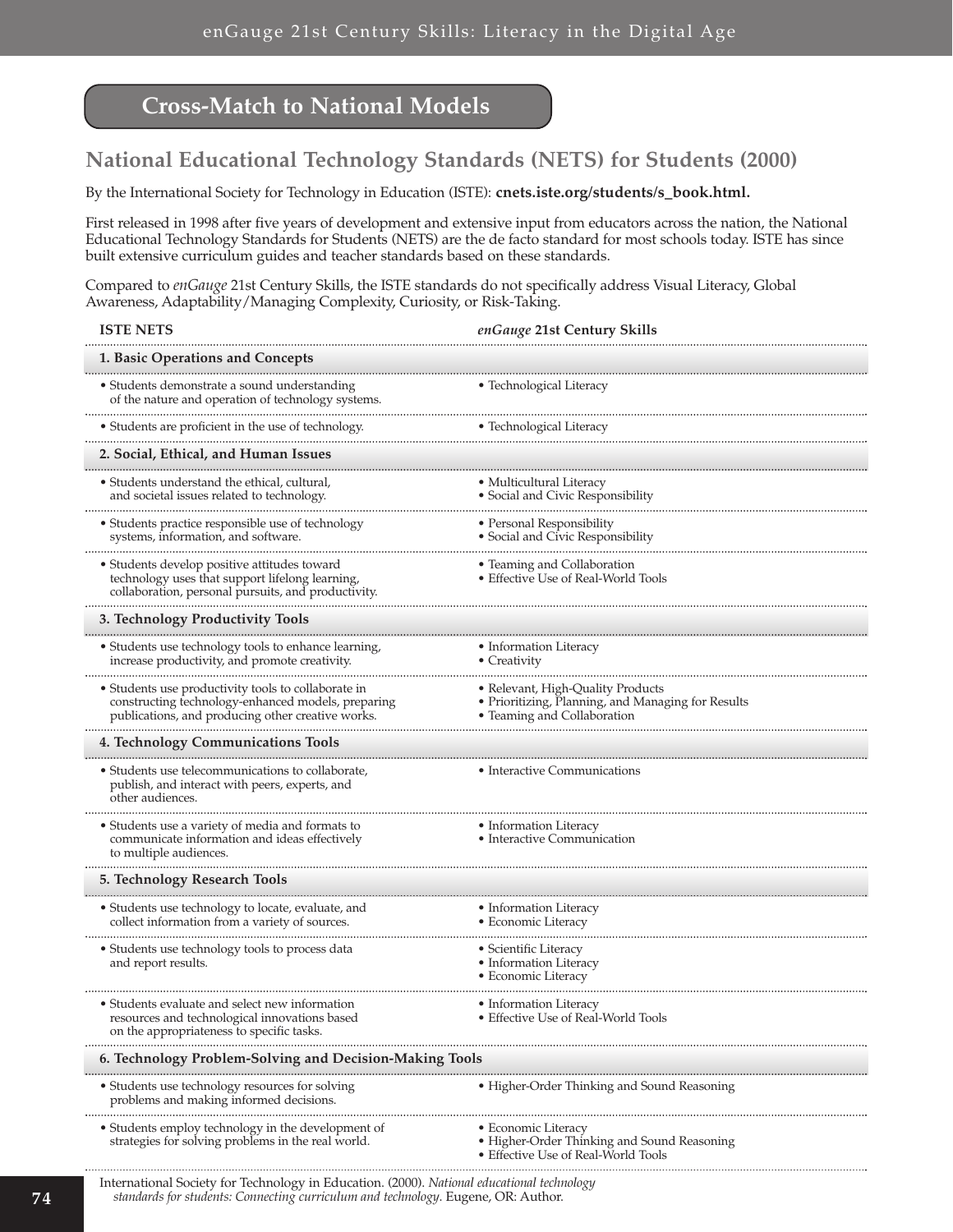## **What Work Requires of Schools (1991)**

#### By the U.S. Department of Labor: **http://wdr.doleta.gov/SCANS/whatwork/whatwork.html.**

In 1991 the Secretary's Commission on Achieving Necessary Skills (SCANS) published skills that were required to enter the workplace successfully. SCANS identified workplace know-how that defined effective job performance. The list had two elements: five competencies and a three-part foundation of skills and personal qualities.

Compared to *enGauge* 21st Century Skills, the SCANS proficiencies do not explicitly address Multicultural Literacy, Global Awareness, aspects of Interactive Communication and Visual Literacy, or High-Quality Results.

| <b>SCANS</b>                                                                                                                 |                                  |                                                                                                                                                                | enGauge 21st Century Skills                                                                                                                 |
|------------------------------------------------------------------------------------------------------------------------------|----------------------------------|----------------------------------------------------------------------------------------------------------------------------------------------------------------|---------------------------------------------------------------------------------------------------------------------------------------------|
| <b>Five Competencies</b>                                                                                                     |                                  |                                                                                                                                                                |                                                                                                                                             |
| · Resources: Identifies, organizes,<br>plans and allocates resources                                                         | А.<br>В.<br>C.<br>D.             | Time<br>Money<br>Material and Facilities<br>Human Resources                                                                                                    | • Adaptability/Managing Complexity<br>• Economic Literacy                                                                                   |
| · Interpersonal: Works with others                                                                                           | А.<br>В.<br>C.<br>D.<br>Е.<br>F. | Participates as Member of a Team<br><b>Teaches Others New Skills</b><br>Serves Clients/Customers<br>Exercises Leadership<br>Negotiates<br>Works with Diversity | • Teaming and Collaboration<br>• Self-Direction<br>• Multicultural Literacy                                                                 |
| • Information: Acquires and uses<br>information                                                                              | А.<br>В.<br>C.<br>D.             | Acquires and Evaluates Information<br>Organizes and Maintains Information<br>Interprets and Communicates Information<br>Uses Computers to Process Information  | • Information Literacy<br>• Economic Literacy<br>• Interactive Communication                                                                |
| • Systems: Understands complex<br>inter-relationships                                                                        | А.<br>В.<br>C.                   | Understands Systems<br>Monitors and Corrects Performance<br>Improves or Designs Systems                                                                        | • Scientific Literacy<br>• Economic Literacy<br>· Adaptability/Managing Complexity<br>· Prioritizing, Planning, and Managing for<br>Results |
| • Technology: Works with a variety<br>of technologies                                                                        | А.<br>В.<br>C.                   | Selects Technology<br>Applies Technology to Task<br>Maintains and Troubleshoots Equipment                                                                      | • Effective Use of Real-World Tools<br>• Technological Literacy                                                                             |
| <b>A Three-Part Foundation</b>                                                                                               |                                  |                                                                                                                                                                |                                                                                                                                             |
| · Basics Skills: Reads, writes, performs<br>arithmetic and mathematical<br>operations, listens, and speaks                   | А.<br>В.<br>C.<br>D.<br>Е.       | Reading<br>Writing<br>Arithmetic/Mathematics<br>Listening<br>Speaking                                                                                          | • Basic Literacy<br>• Scientific Literacy                                                                                                   |
| • Thinking Skills: Thinks creatively,<br>makes decisions, solves problems,<br>visualizes, knows how to learn,<br>and reasons | А.<br>В.<br>C.<br>D.<br>Ε.<br>F. | Creative Thinking<br>Decision Making<br>Problem Solving<br>Seeing Things in the Mind's Eye<br>Knowing How to Learn<br>Reasoning                                | • Higher-Order Thinking and Sound<br>Reasoning<br>• Visual Literacy<br>• Curiosity<br>• Creativity                                          |
| • Personal Qualities: Displays<br>responsibility, self-esteem, sociability,<br>self-management, and integrity<br>and honesty | А.<br>В.<br>C.<br>D.<br>Е.       | Responsibility<br>Self-Esteem<br>Sociability<br>Self-Management<br>Integrity/Honesty                                                                           | • Teaming and Collaboration<br>• Self-Direction<br>• Personal Responsibility<br>• Social and Civic Responsibility                           |

Secretary's Commission on Achieving Necessary Skills. (1991). *What work requires of schools: A SCANS report for America: 2000*. Washington, DC: U.S. Department of Labor.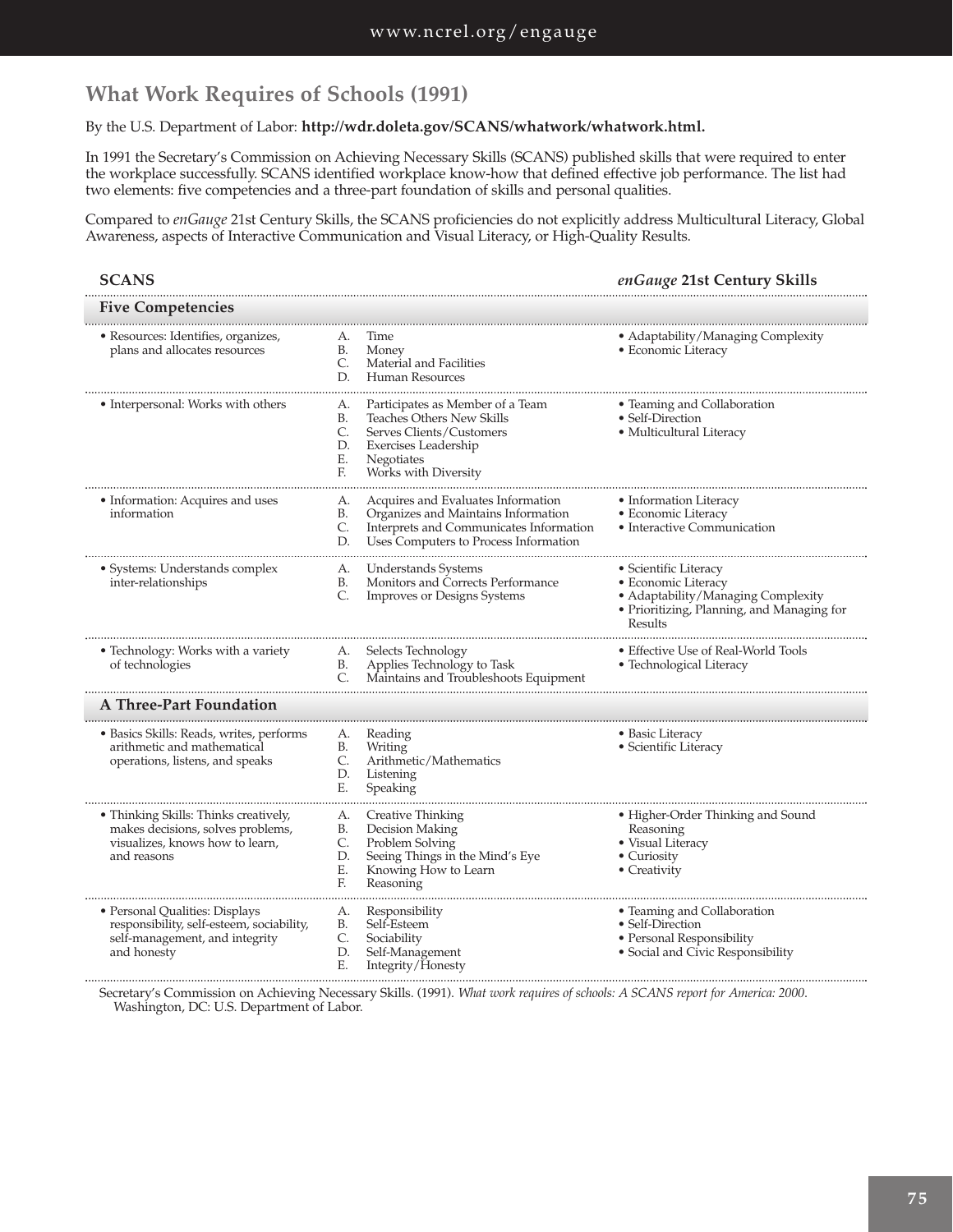## **Information Literacy Standards for Student Learning (1998)**

By the American Association of School Librarians and the Association for Educational Communications and Technology: **www.ala.org/aasl/ip\_nine.html** 

The Information Literacy Standards were developed as a foundation upon which to base lifelong learning. Prepared by the American Association of School Librarians (AASL) and the Association for Educational Communications and Technology (AECT), they have been widely promoted by the American Library Association. The nine standards fall into three categories: information literacy, independent learning, and social responsibility.

Compared to the *enGauge* 21st Century Skills, the AASL and AECT standards address student skills from the perspective of a library media specialist. The *enGauge* 21st Century Skills are broader in scope, including such areas as Scientific Literacy, Visual Literacy, Multicultural Literacy, Global Awareness, Interactive Communication, Risk-Taking, and High-Quality Results.

| <b>Information Literacy Standards</b>                                                                                                                                                                              | enGauge 21st Century Skills                                                                                                                      |
|--------------------------------------------------------------------------------------------------------------------------------------------------------------------------------------------------------------------|--------------------------------------------------------------------------------------------------------------------------------------------------|
| <b>Information Literacy</b>                                                                                                                                                                                        |                                                                                                                                                  |
| • Standard 1: The student who is information literate<br>accesses information efficiently and effectively.                                                                                                         | • Basic and Information Literacy                                                                                                                 |
| • Standard 2: The student who is information literate<br>evaluates information critically and competently.                                                                                                         | • Information Literacy<br>• Economic Literacy<br>• Higher-Order Thinking and Sound Reasoning                                                     |
| • Standard 3: The student who is information literate<br>uses information accurately and creatively.                                                                                                               | • Information Literacy<br>• Creativity<br>• Effective Use of Real-World Tools                                                                    |
| <b>Independent Learning</b>                                                                                                                                                                                        |                                                                                                                                                  |
| • Standard 4: The student who is an independent learner<br>is information literate and pursues information related<br>to personal interests.                                                                       | • Information Literacy<br>• Self-Direction<br>• Curiosity                                                                                        |
| • Standard 5: The student who is an independent learner<br>is information literate and appreciates literature and<br>other creative expressions of information.                                                    | • Visual Literacy<br>• Information Literacy                                                                                                      |
| • Standard 6: The student who is an independent learner<br>is information literate and strives for excellence in<br>information seeking and knowledge generation.                                                  | • Information Literacy<br>• Effective Use of Real-World Tools<br>• Relevant, High-Quality Products                                               |
| <b>Social Responsibility</b>                                                                                                                                                                                       |                                                                                                                                                  |
| • Standard 7: The student who contributes positively to<br>the learning community and to society is information<br>literate and recognizes the importance of information<br>to a democratic society.               | • Social and Civic Responsibility<br>• Technological Literacy<br>• Economic Literacy                                                             |
| • Standard 8: The student who contributes positively to<br>the learning community and to society is information<br>literate and practices ethical behavior in regard to<br>information and information technology. | • Information Literacy<br>· Personal Responsibility<br>• Social and Civic Responsibility<br>• Technological Literacy                             |
| • Standard 9: The student who contributes positively to<br>the learning community and to society is information<br>literate and participates effectively in groups to<br>pursue and generate information.          | • Information Literacy<br>• Teaming and Collaboration<br>· Social and Civic Responsibility<br>• Prioritizing, Planning, and Managing for Results |

American Association of School Librarians & Association for Educational Communications and Technology. (1998). *Information literacy standards for student learning*. Chicago: American Library Association.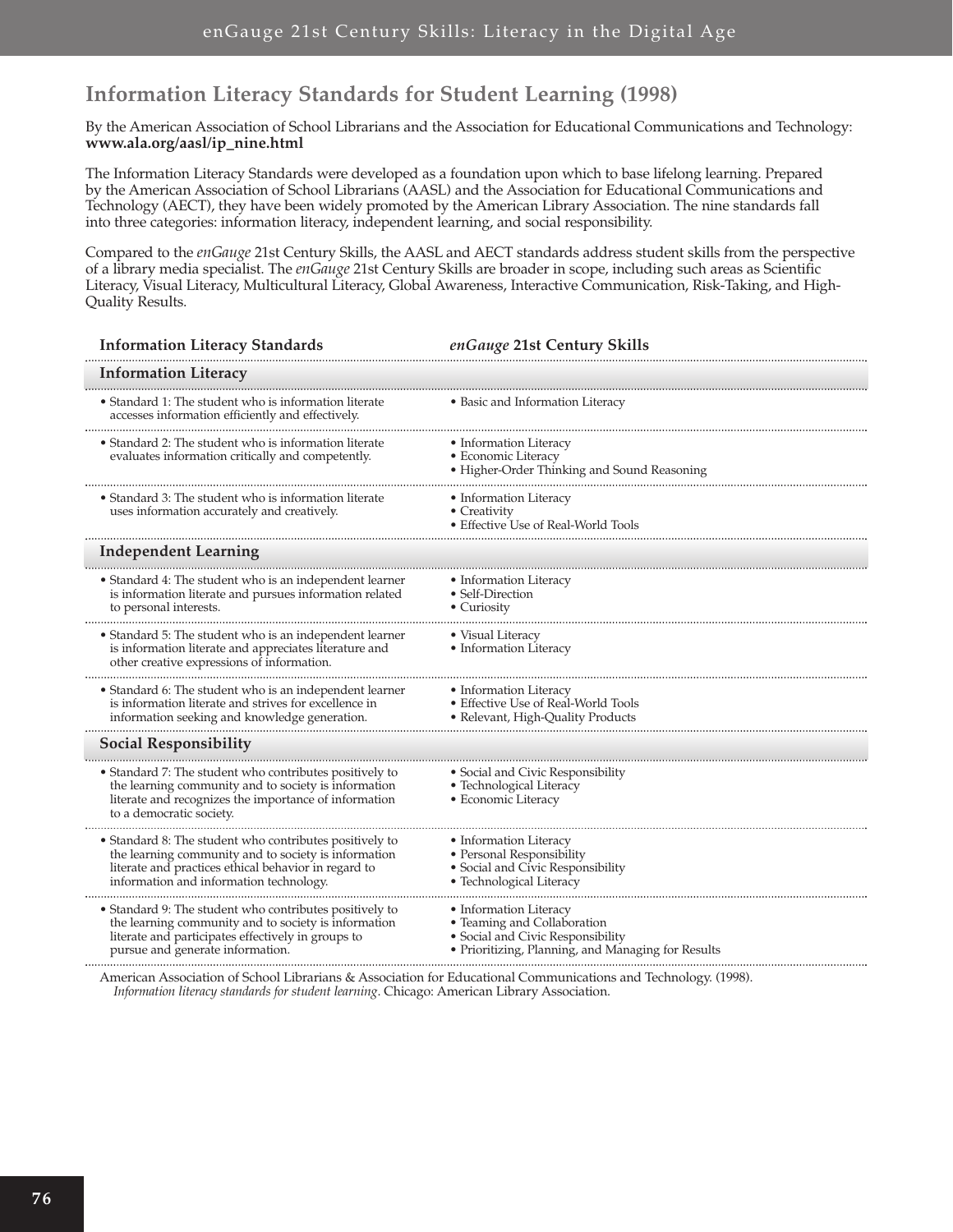### **Technically Speaking: Why All Americans Need to Know More About Technology (2002)**

By the National Academy of Engineering (NAE) and the National Research Council (NRC): **www.nap.edu/books/0309082625/html/.**

This Committee for Technological Literacy was charged with developing a vision for technological literacy in the United States and recommending ways to achieve that vision. The project was funded by the National Science Foundation (NSF) and the Battelle Memorial Institute.

Compared to *enGauge* 21st Century Skills, the focus for this committee's work is on Technological Literacy, just one of the skills included in the *enGauge* 21st Century Skill set. Nevertheless, the following match can be made:

| <b>Technically Speaking</b> |                                                                                                                                                                      | enGauge 21st Century Skills                                               |  |  |
|-----------------------------|----------------------------------------------------------------------------------------------------------------------------------------------------------------------|---------------------------------------------------------------------------|--|--|
|                             | Characteristics of a Technologically Literate Citizen                                                                                                                |                                                                           |  |  |
|                             | Knowledge                                                                                                                                                            |                                                                           |  |  |
|                             | • Recognizes the pervasive presence of technology<br>in everyday life.                                                                                               | • Technological Literacy                                                  |  |  |
|                             | • Understands basic engineering concepts and terms,<br>such as systems, constraints, and trade-offs.                                                                 | • Scientific Literacy                                                     |  |  |
|                             | $\bullet$ Is familiar with the nature and limitations of the<br>engineering design process                                                                           | • Scientific Literacy                                                     |  |  |
|                             | • Knows some of the ways technology shapes human<br>history and people shape technology                                                                              | • Multicultural Literacy                                                  |  |  |
|                             | • Knows that all technologies entail risk, some that can<br>be anticipated and some that cannot.                                                                     | • Prioritizing, Planning, and Managing for Results                        |  |  |
|                             | • Appreciates that the development and use of technology<br>involving trade-offs and a balance of costs and benefits.                                                | • Economic Literacy<br>• Prioritizing, Planning, and Managing for Results |  |  |
|                             | • Understands that technology reflects the values and<br>culture of society.                                                                                         | • Multicultural Literacy                                                  |  |  |
|                             | <b>Ways of Thinking and Acting</b>                                                                                                                                   |                                                                           |  |  |
|                             | • Asks pertinent questions, of self and others, regarding<br>the benefits and risks of technology.                                                                   | • Self-Direction<br>· Technological Literacy<br>• Economic Literacy       |  |  |
|                             | • Seeks information about new technologies.                                                                                                                          | $\bullet$ Curiosity<br>· Technological Literacy                           |  |  |
|                             | • Participates, when appropriate, in decisions about the<br>development and use of technology.                                                                       | • Social and Civic Responsibility                                         |  |  |
|                             | Capabilities                                                                                                                                                         |                                                                           |  |  |
|                             | • Has a range of hands-on skills, such as using a computer<br>for word processing and surfing the Internet and operating<br>a variety of home and office appliances. | • Technological Literacy                                                  |  |  |
|                             | • Can identify and fix simple mechanical or technological<br>problems at home or work.                                                                               | • Technological Literacy                                                  |  |  |
|                             | • Can apply basic mathematical concepts related to<br>probability, scale, and estimation to make informed<br>judgments about technological risks and benefits.       | • Scientific Literacy                                                     |  |  |
|                             |                                                                                                                                                                      |                                                                           |  |  |

National Academy of Engineering: Committee on Technological Literacy. (2002). *Technically speaking: Why all Americans need to know more about technology*. Washington, DC: National Academy Press.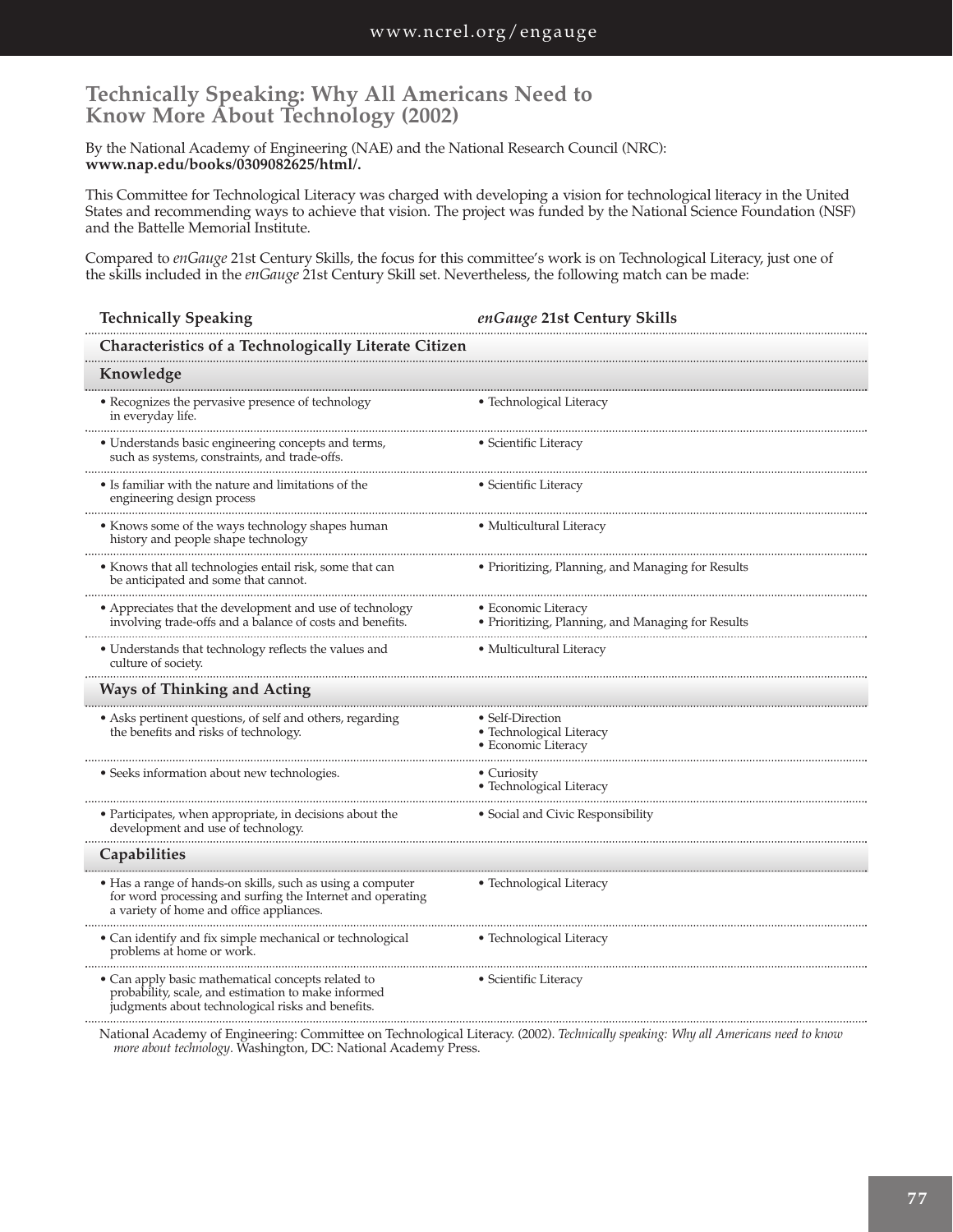# **Standards for Technological Literacy (2000)**

#### By the International Technology Education Association (ITEA): **www.iteawww.org/TAA/PDFs/xstnd.pdf.**

These standards were developed by the Technology for All Americans Project to promote the study of technology and technological literacy. Compared to the *enGauge* 21st Century Skills, these skills focus on classes specializing in the study of technology as a topic. Nevertheless, the following match can be made:

| <b>Technological Literacy</b>                                                                                                                                                           | enGauge 21st Century Skills                                                 |  |  |
|-----------------------------------------------------------------------------------------------------------------------------------------------------------------------------------------|-----------------------------------------------------------------------------|--|--|
| The Nature of Technology                                                                                                                                                                |                                                                             |  |  |
| • Standard 1: Students will develop an understanding of the characteristics<br>and scope of technology.                                                                                 | · Technological Literacy<br>• Scientific Literacy                           |  |  |
| • Standard 2: Students will develop an understanding of the core concepts of technology.                                                                                                |                                                                             |  |  |
| • Standard 3: Students will develop an understanding of the relationships among<br>technologies and the connections between technology and other fields of study.                       |                                                                             |  |  |
| <b>Technology and Society</b>                                                                                                                                                           |                                                                             |  |  |
| • Standard 4: Students will develop an understanding of the cultural, social,<br>economic, and political effects of technology.                                                         | · Multicultural Literacy<br>· Technological Literacy<br>· Economic Literacy |  |  |
| • Standard 5: Students will develop an understanding of the effects of technology<br>on the environment.                                                                                | • Scientific Literacy<br>· Social and Civic Responsibility                  |  |  |
| • Standard 6: Students will develop an understanding of the role of society in the<br>development and use of technology.                                                                | · Technological Literacy<br>· Social and Civic Responsibility               |  |  |
| • Standard 7: Students will develop an understanding of the influence of technology on history.                                                                                         | · Technological Literacy                                                    |  |  |
| Design                                                                                                                                                                                  |                                                                             |  |  |
| • Standard 8: Students will develop an understanding of the attributes of design.                                                                                                       | · Relevant, High-Quality<br>Products                                        |  |  |
| • Standard 9: Students will develop an understanding of engineering design.                                                                                                             | • Scientific Literacy                                                       |  |  |
| • Standard 10: Students will develop an understanding of the role of<br>troubleshooting, research and development, invention and innovation,<br>and experimentation in problem solving. | • Higher-Order Thinking and<br>Sound Reasoning<br>• Creativity              |  |  |
| Abilities for a Technological World                                                                                                                                                     |                                                                             |  |  |
| • Standard 11: Students will develop abilities to apply the design process.                                                                                                             | • Effective Use of Real-World<br>Tools                                      |  |  |
| • Standard 12: Students will develop abilities to use and maintain technological products<br>and systems.                                                                               | • Technological Literacy                                                    |  |  |
| • Standard 13: Students will develop abilities to assess the impact of products and systems.                                                                                            | • Relevant, High-Quality<br>Products                                        |  |  |
| The Designed World                                                                                                                                                                      |                                                                             |  |  |
| • Standard 14: Students will develop an understanding of and be able to select<br>and use medical technologies.                                                                         | • Technological Literacy                                                    |  |  |
| • Standard 15: Students will develop an understanding of and be able to select and use<br>agricultural and related biotechnologies.                                                     | • Effective Use of Real-World Tools                                         |  |  |
| • Standard 16: Students will develop an understanding of and be able to select and use energy<br>and power technologies.                                                                | • Scientific Literacy<br>• Economic Literacy                                |  |  |
| • Standard 17: Students will develop an understanding of and be able to select and use<br>information and communication technologies.                                                   | • Interactive Communication<br>• Social and Civic Responsibility            |  |  |
| • Standard 18: Students will develop an understanding of and be able to select<br>and use transportation technologies.                                                                  |                                                                             |  |  |
| • Standard 19: Students will develop an understanding of and be able to select and<br>use manufacturing technologies.                                                                   |                                                                             |  |  |
| • Standard 20: Students will develop an understanding of and be able to select and use<br>construction technologies.                                                                    |                                                                             |  |  |
| International Technology Education Association (2000), Standards for technological literacy: Content for the study of                                                                   |                                                                             |  |  |

International Technology Education Association (2000). *Standards for technological literacy: Content for the study of technology*. Reston, VA: Author. Available at: **www.iteawww.org/TAA/PDFs/xstnd.pdf.**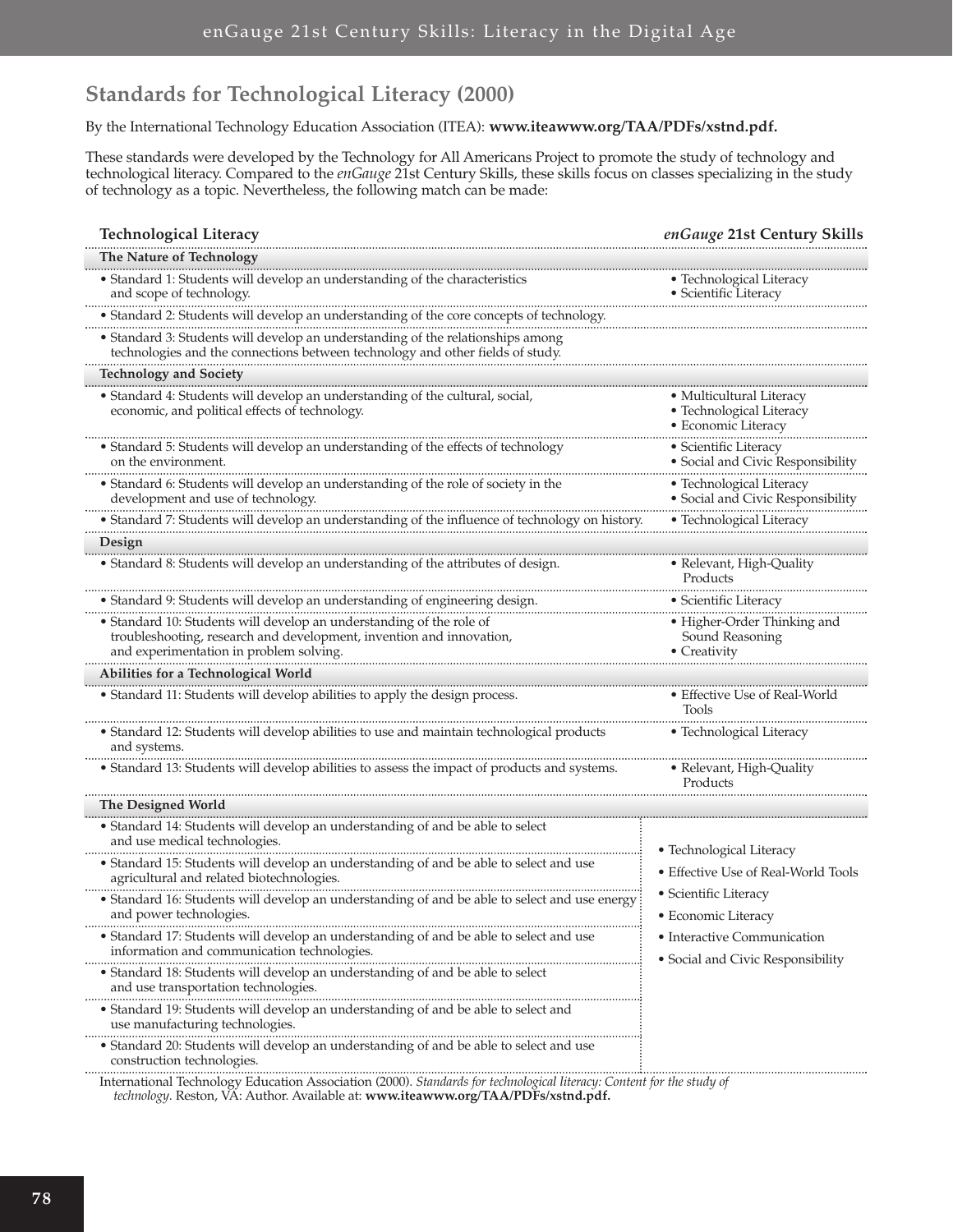# www.ncrel.org/engauge

|                                                         | <b>NETS</b><br><b>ISTE</b> | <b>What Work</b><br>Requires<br><b>SCANS</b> | Information<br>Literacy<br><b>AASL</b> and <b>AECT</b> | Technically<br><b>Speaking</b><br><b>NAE/NRC</b> | Technological<br>Literacy<br><b>ITEA</b> |
|---------------------------------------------------------|----------------------------|----------------------------------------------|--------------------------------------------------------|--------------------------------------------------|------------------------------------------|
| Digital-Age Literacy                                    |                            |                                              |                                                        |                                                  |                                          |
| • Basic Literacy                                        |                            | X                                            | X                                                      |                                                  |                                          |
| • Scientific Literacy                                   |                            | X                                            |                                                        | X                                                | X                                        |
| · Technological Literacy                                | X                          | X                                            | X                                                      | х                                                | Х                                        |
| • Economic Literacy                                     | X                          | X                                            | X                                                      | X                                                | X                                        |
| • Visual Literacy                                       |                            | X                                            | X                                                      |                                                  |                                          |
| <br>• Information Literacy                              | X                          | X                                            | X                                                      |                                                  |                                          |
| • Multicultural Literacy                                | X                          | X                                            |                                                        | X                                                | X                                        |
| • Global Awareness                                      |                            |                                              |                                                        |                                                  |                                          |
| <b>Inventive Thinking</b>                               |                            |                                              |                                                        |                                                  |                                          |
| • Adaptability and Managing<br>Complexity               |                            | X                                            |                                                        |                                                  |                                          |
| • Self-Direction                                        |                            | X                                            | X                                                      | Х                                                |                                          |
| .<br>$\bullet$ Curiosity                                |                            | X                                            |                                                        | х                                                |                                          |
| • Creativity                                            | X                          | X                                            | Х                                                      |                                                  | X                                        |
| • Risk Taking                                           |                            |                                              |                                                        |                                                  |                                          |
| • Higher-Order Thinking<br>and Sound Reasoning          | X                          | X                                            | X                                                      |                                                  | X                                        |
| <b>Effective Communication</b>                          |                            |                                              |                                                        |                                                  |                                          |
| • Teaming and Collaboration                             | X                          | X                                            | X                                                      |                                                  |                                          |
| • Interpersonal Skills                                  |                            | X                                            |                                                        |                                                  |                                          |
| • Personal Responsibility                               | X                          | X                                            | X                                                      |                                                  |                                          |
| · Social and Civic Responsibility                       | Х                          | X                                            | .<br>X                                                 | х                                                |                                          |
| • Interactive Communication                             | X                          | X                                            |                                                        |                                                  | X                                        |
| <b>High Productivity</b>                                |                            |                                              |                                                        |                                                  |                                          |
| · Prioritizing, Planning,<br>and Managing for Results   | X                          | X                                            | X                                                      | X                                                |                                          |
| • Effective Use of Real-World Tools                     | X.                         | X                                            | X                                                      | X                                                |                                          |
| • Ability to Produce Relevant,<br>High-Quality Products | X                          |                                              | X                                                      |                                                  | X                                        |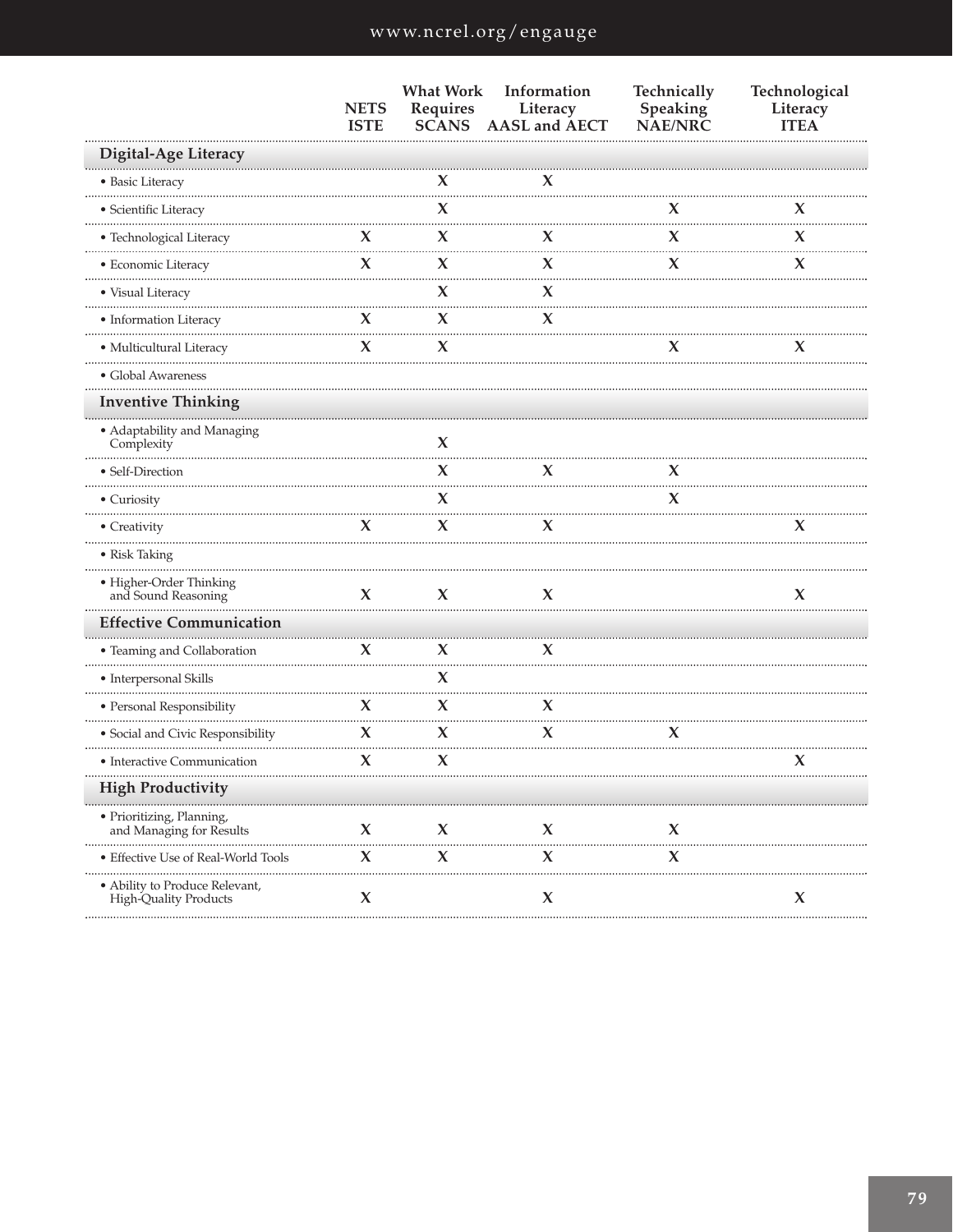# **References**

- American Association of School Librarians, & Association for Educational Communications and Technology. (1998). *Information literacy standards for student learning*. Chicago: American Library Association.
- American Association of School Librarians, & Association for Educational Communications and Technology. (1998). *Information power: Building partnerships for learning*. Chicago: American Library Association.
- Annan, K. (1998, September 17). Speech to Harvard University. Retrieved April 14, 2003, from http://www.seoulpeaceprize.or.kr/english/prize\_speech\_02.shtml
- Baker, E. L., & O'Neil, H. F., Jr. (2003). Technological fluency: Needed skills for the future. In H. F. O'Neil, Jr. & R. Perez (Eds.), *Technology applications in education: A learning view*. Mahwah, NJ: Erlbaum.
- Banks, J. A., Cookson, P., Gay, G., Hawley, W., Irvine, J. J., Nieto, S., et al. (2001). *Diversity within unity: Essential principles for teaching and learning in a multicultural society*. Seattle, WA: University of Seattle, Washington. Retrieved April 11, 2003, from http://www.educ.washington.edu/COEWebSite/programs/ci/publications/dwu.htm
- Berson, M. J. (1996). Effectiveness of computer technology in social studies: A review of the literature. *Journal of Research on Computing in Education*, 28(4), 486-98.
- BJK Associates. (2002). *The influence of R&D expenditures on new firm formation and economic growth*. Maplewood, NJ: Author.
- Bransford, J., Brown, A., & Cocking, R. (Eds.). (1999). *How people learn: Brain, mind, experience, and school*. Washington, DC: National Academy Press.
- Brem, S. K., & Boyes, A. J. (2000). Using critical thinking to conduct effective searches of online resources. *Practical Assessment, Research, & Evaluation*, 7(7). Retrieved April 11, 2003, from http://ericae.net/pare/getvn.asp?v=7&n=7
- Brophy, J. (1998). Failure syndrome students. *ERIC Digest*. Champaign, IL: ERIC Clearinghouse on Elementary and Early Childhood Education. (ERIC Document Reproduction Service No. ED 419 625)
- Bureau of Labor Statistics, Office of Occupational Statistics and Employment Projections. (2003). *Occupational outlook handbook* (2002-03 ed.). Washington, DC: U.S. Department of Labor. Retrieved April 13, 2003, from http://www.bls.gov/oco/print/oco2003.htm
- Bush, G. W. (2002, May 6). A proclamation. *Small Business Week*. Retrieved April 13, 2003, from http://www.whitehouse.gov/news/releases/2002/05/20020506-2.html
- CEO Forum on Education and Technology. (2001). *Key building blocks for student achievement in the 21st century: Assessment, alignment, accountability, access, analysis* (Year 4 Report). Washington, DC: Author. Retrieved April 11, 2003, from http://ceoforum.org/downloads/report4.pdf
- Chao, E. (2001). *Report on the American workforce: Message from the Secretary of Labor*. U.S. Department of Labor, Bureau of Labor Statistics. Retrieved April 11, 2003, from http://stats.bls.gov/opub/rtaw/message.htm
- Cline, W. (1997). *Trade and income distribution*. Washington, DC: Institute for International Economics.
- Collins, M. A., & Amabile, T. M. (1999). Motivation and creativity. In R. Sternberg (Ed.), *Handbook of creativity* (pp. 297-312). Cambridge, MA: Cambridge University Press.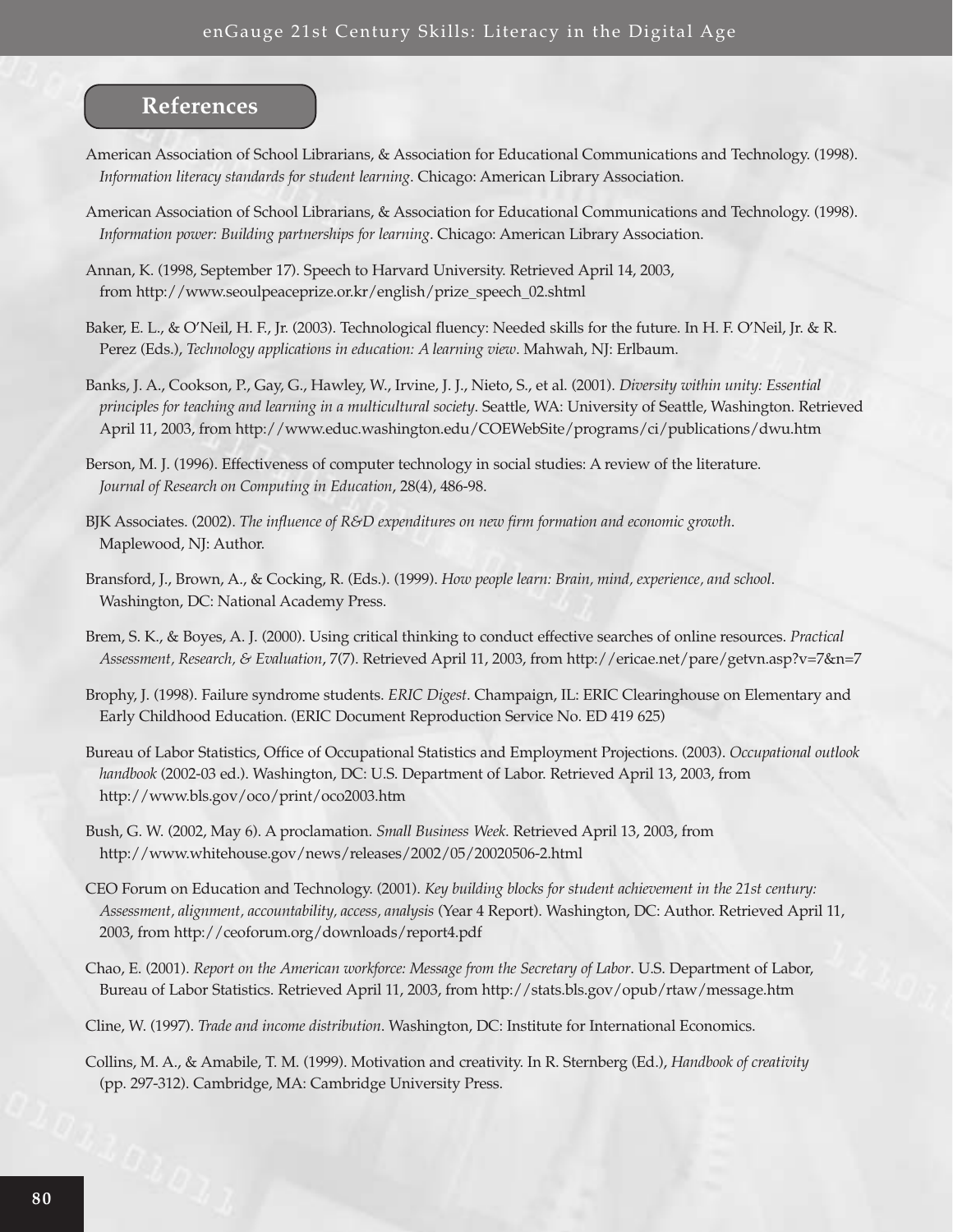#### www.ncrel.org/engauge

- Committee on Information Technology Literacy & National Research Council. (1999). *Being fluent with information technology*. Washington, DC: National Academy Press. Retrieved April 14, 2003, from http://www.nap.edu/html/beingfluent/notice.html
- Committee on Workforce Needs in Information Technology. (2001). *Building a workforce for the information economy*. Washington, DC: National Academy Press. Retrieved April 11, 2003, from http://books.nap.edu/html/ building\_workforce/
- Computer Systems Policy Project. (2000). *Building the foundation of the networked world* (CSPP Pamphlet). Washington, DC: Author. Retrieved April 11, 2003, from http://www.cspp.org/reports/networkedworld.pdf
- Cornish, E. (Ed.). (1996). *Exploring your future: Living, learning, and working in the Information Age*. Bethesda, MD: World Future Society.
- Corporation for Public Broadcasting. (2003). *Connected to the future: A report on children's Internet use*. Retrieved April 7, 2003, from http://www.cpb.org/ed/resources/connected/
- Csikszentmihalyi, M. (1996). *Creativity: Flow and the psychology of discovery and invention*. New York: Harper Collins.
- Dweck, C. (2000). *Self-theories: Their role in motivation, personality, and development*. Philadelphia: Psychology Press.
- Economics and Statistics Administration. (2002). *Digital economy 2000*. Washington, DC: U.S. Department of Commerce. Retrieved April 13, 2003, from http://www.esa.doc.gov/pdf/DE2002r1.pdf
- Foreign Policy Association. (2000). *Citizens' guide to U.S. foreign policy: Election 2000*. New York: Author. Retrieved April 14, 2003, from http://www.fpa.org/topics\_info2414/topics\_info\_show.htm?doc\_id=38476
- Foundation for Teaching Economics. (1996). *Voluntary national content standards in economics*. New York: Author. Retrieved April 14, 2003, http://www.fte.org/teachers/nvcs/nvcs.htm
- Franz, K. R. (1999). *WRITE to care framework: Writing and reading integrating technology into education to make a difference in our world*. Retrieved April 11, 2003, from http://www.psd267.wednet.edu/~kfranz/Literacy/WRITEtoCare/ writetocare.htm
- Friedman, T. L. (1999). *The lexus and the olive tree: Understanding globalization*. New York: Farrar, Straus, and Giroux.
- Gates, B. (1999, March 22). Bill Gates' new rules. *Time, 153*(11), 72-82. Retrieved April 11, 2003, from http://www.time.com/time/reports/gatesbook/gatesbook1.html
- Goleman, D. (1998). *Working with emotional intelligence*. New York: Bantam Books.
- Gonzalez, K. (2002). *Defining, assessing information and communication technologies (ICT) literacy*. Princeton, NJ: Educational Testing Services. Retrieved April 11, 2003, from *http://www.ets.org/news/02050701.html*
- Grunwald Associates. (2000). *Children, families, and the Internet*. Burlingame, CA: Author. Retrieved April 14, 2003, from http://www.grunwald.com/survey/survey\_content.html
- International Information and Communication Technologies (ICT) Literacy Panel. (2002). *Digital transformation: A framework for ICT literacy*. Princeton, NJ: Educational Testing Services. Retrieved April 11, 2003, from http://www.ets.org/research/ictliteracy/ictreport.pdf
- International Society for Technology in Education. (2000). *National educational technology standards for students: Connecting curriculum and technology*. Eugene, OR: Author. Retrieved April 11, 2003, from http://cnets.iste.org/ students/s\_book.html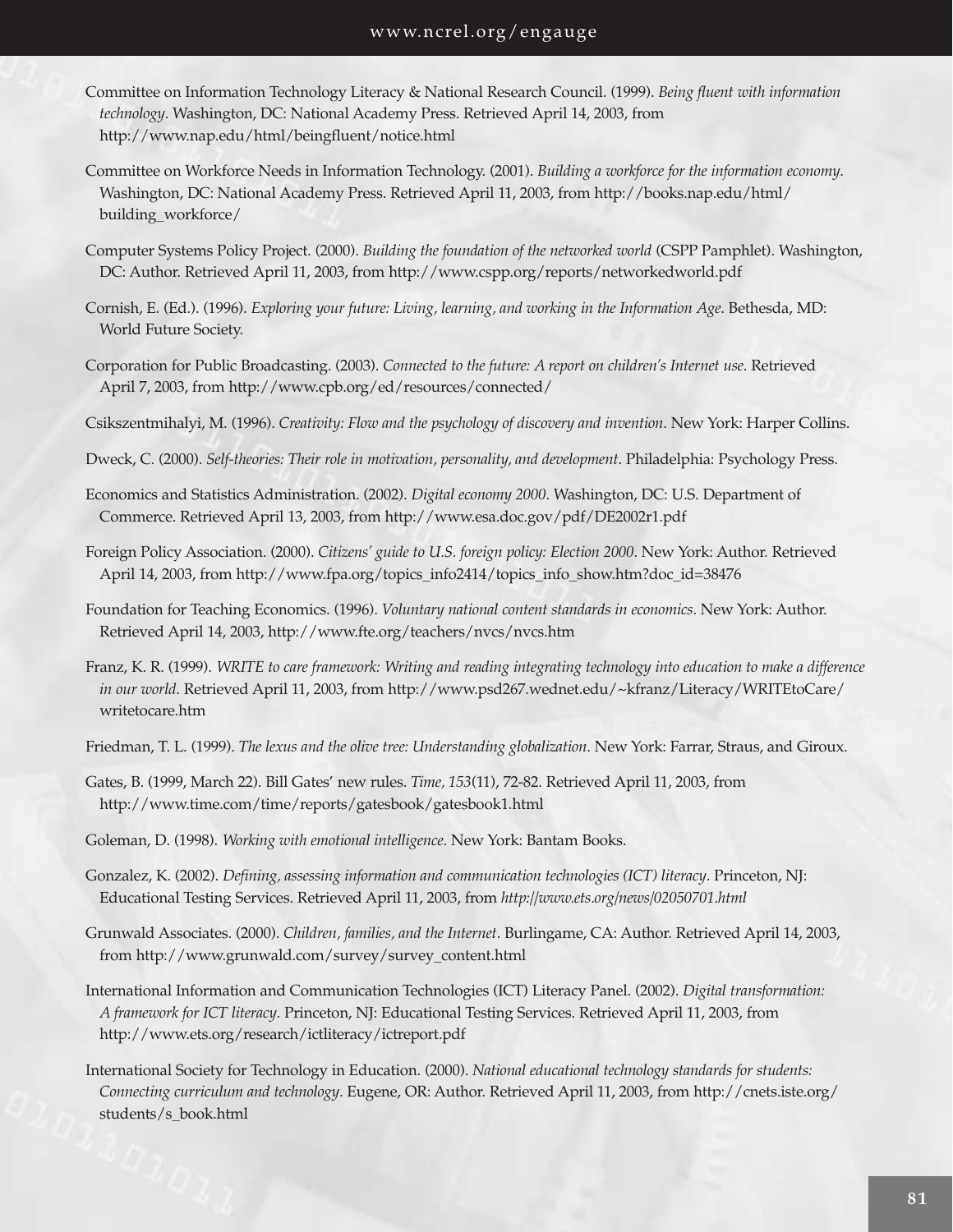- International Technology Education Association. (2000). *Standards for technological literacy: Content for the study of technology*. Reston, VA: Author. Retrieved April 11, 2003, from http://www.iteawww.org/TAA/PDFs/xstnd.pdf.
- Kerry, B., & Isakson, J. (2001). *The power of the Internet for learning: Moving from promise to practice*. [Report of the Web-Based Education Commission to the President and the Congress of the United States.] Washington, DC: U.S. Department of Education. Retrieved April 11, 2003, from http://www.ed.gov/offices/AC/WBEC/FinalReport/ WBECReport.pdf
- Levin, H. M. (2001). High-stakes testing and economic productivity. In G. Orfield & M. C. Kornhaber (Eds.), *Raising standards or raising barriers? Inequality and high-stakes testing in public education* (pp. 39-50). New York: Century Foundation Press.
- Linn, M. C., & Hsi, S. (2000). *Computers, teachers, peers: Science learning partners*. Mahwah, NJ: Erlbaum.
- Linn, M. C., Kessel, C., Lee, K., Levenson, J., Spitulnik, M., & Slotta, J. D. (2000). *Teaching and learning K-8 mathematics and science through inquiry: Program reviews and recommendations*. Unpublished report commissioned by the North Central Regional Educational Laboratory.
- Mandel, M. (2002, April 1). Restating the '90s. *Business Week*, 51-58.
- Miscellaneous Appropriations Act of 2001, Pub. L. 106-554, Sec. 1701 (2001). Retrieved April 15, 2003, from http://www.ifea.net/cipa.html
- Mishel, L., Bernstein, J., & Boushey, H. (2003). *The state of working America*, *2002-03*. Ithaca, NY: Industrial and Labor Relations Press.
- Naisbitt, J. (1994). *Global paradox*. New York: Avon Books.
- National Academy of Sciences. (1995). *National science education standards*. Washington, DC: National Academy Press. Retrieved April 11, 2003, from http://www.nap.edu/readingroom/books/nses/html/
- National Center for Education Statistics. (2003). *Defining and measuring literacy. National assessments of adult literacy*. Retrieved April 11, 2003, from http://nces.ed.gov/naal/defining/defining.asp
- National Council for the Social Studies. (2002). *A vision of powerful teaching and learning in the social studies: Building social understanding and civic efficacy*. Retrieved April 11, 2003, from http://databank.ncss.org/article.php?story=20020402115147994
- National Council on Economic Education. (2003). *National standards*. Retrieved April 14, 2003, from http://www.ncee.net/ea/program.php?pid=19
- National Literacy Act of 1991, Pub. L. 102-73, 105 Stat. 333 (1991). Retrieved April 11, 2003, from http://novel.nifl.gov/public-law.html
- National Science Board. (2002). *Science and engineering indicators—2002*. Arlington, VA: National Science Foundation. Retrieved April 12, 2003, from http://www.nsf.gov/sbe/srs/seind02/start.htm
- National Telecommunications and Information Administration. (1999). F*alling through the Net: Defining the digital divide*. Washington, DC: U.S. Department of Commerce. Retrieved April 13, 2003, from http://www.ntia.doc.gov/ ntiahome/fttn99/contents.html
- National Telecommunications and Information Administration, & Economics and Statistics Administration. (2002). *A nation online: How Americans are expanding their use of the Internet*. Washington, DC: U.S. Department of Commerce. Retrieved April 13, 2003, from http://www.ntia.doc.gov/ntiahome/dn/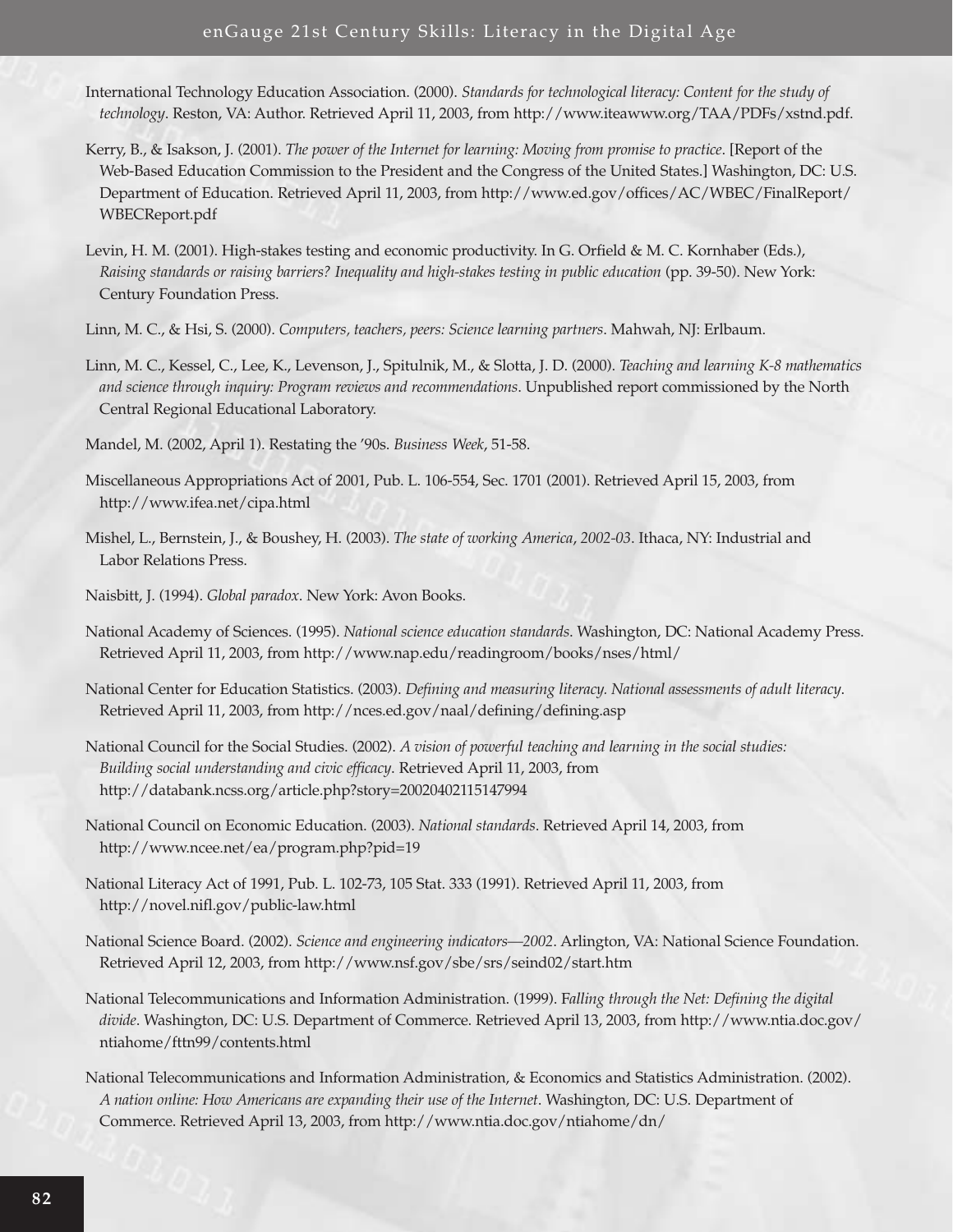Newmann, F. (1996). *Authentic achievement: Restructuring schools for intellectual quality*. San Francisco: Jossey-Bass.

- Newmann, F. M., Bryk, A. S., & Nagaoka, J. K. (2001). *Authentic intellectual work and standardized tests: Conflict or coexistence*. Retrieved April 12, 2003, from http://www.consortiumchicago.org/publications/p0a02.html
- Nickerson, R. S. (1999). Enhancing creativity. In R. Sternberg (Ed.), *Handbook of creativity* (pp. 392-430). Cambridge, MA: Cambridge University Press.
- No Child Left Behind Act of 2001, Pub. L. No. 107-110, 115 Stat. 1425 (2002). Retrieved April 15, 2003, from http://www.ed.gov/legislation/ESEA02/
- Pearson, G., & Young, A. T. (Eds.). (2002). *Technically speaking: Why all Americans need to know more about technology*. Washington, DC: National Academies Press.
- Pociask, S. (2002). Putting broadband on high speed: New public policies to encourage rapid deployment. Washington, DC: Economic Policy Institute. Retrieved April 13, 2003, from http://www.epinet.org/studies/broadband\_pociask.pdf
- Progressive Policy Institute. (2002). *The 2002 state new economy index*. Washington, DC: Author. Retrieved April 13, 2003, from http://www.neweconomyindex.org/states/2002/index.html
- Rones, P. L., Gardner, J. M., & Ilg, R. E. (1997). Trends in hours of work since the mid-1970s. *Monthly Labor Review*, *120*(4). Retrieved April 13, 2003, from http://www.bls.gov/opub/mlr/1997/04/art1exc.htm
- Rushkoff, D. (1999). *Playing the future: What we can learn from digital kids aka children of chaos*. New York: Riverhead Books.
- Schrage, M. (1989). *No more teams! Mastering the dynamics of creative collaboration*. New York: Currency/Doubleday.
- Secretary's Commission on Achieving Necessary Skills. (1991). *What work requires of schools*. Washington, DC: U.S. Department of Labor. Retrieved April 14, 2003, from http://wdr.doleta.gov/SCANS/whatwork/whatwork.html
- Secretary's Commission on Achieving Necessary Skills. (1992). *Learning a living: A blueprint for high performance*. Baltimore, MD: Johns Hopkins University Institute for Policy Studies. Retrieved April 11, 2003, from http://wdr.doleta.gov/SCANS/lal/LAL.HTM
- Tapscott, D. (1998). *Growing up digital: The rise of the Net generation*. New York: McGraw-Hill.
- Thomas, J. W. (2000). *A review of research on project-based learning*. San Rafael, CA: Autodesk Foundation. Retrieved April 13, 2003, from http://www.k12reform.org/foundation/pbl/research/
- 21st Century Literacy Summit. (2002). *21st century literacy in a converent media world* (White Paper). Berlin, Germany: Author. Retrieved April 14, 2003 from http://www.21stcenturyliteracy.org/white/WhitePaperEnglish.pdf
- 21st Century Workforce Commission. (2000). *A nation of opportunity: Strategies for building tomorrow's 21st century workforce*. Washington, DC: U.S. Department of Labor. Retrieved April 14, 2003, from http://www.dol.gov/asp/media/reports/archive.htm
- Uchida, D., Cetron, M., & McKenzie, F. (1996). *Preparing students for the 21st century*. Arlington, VA: American Association of School Administrators.
- U.S. Department of Labor. (1999). *Futurework: Trends and challenges for work in the 21st century*. Washington, DC: Author. Retrieved April 13, 2003, from http://www.dol.gov/asp/programs/history/herman/reports/ futurework/report.htm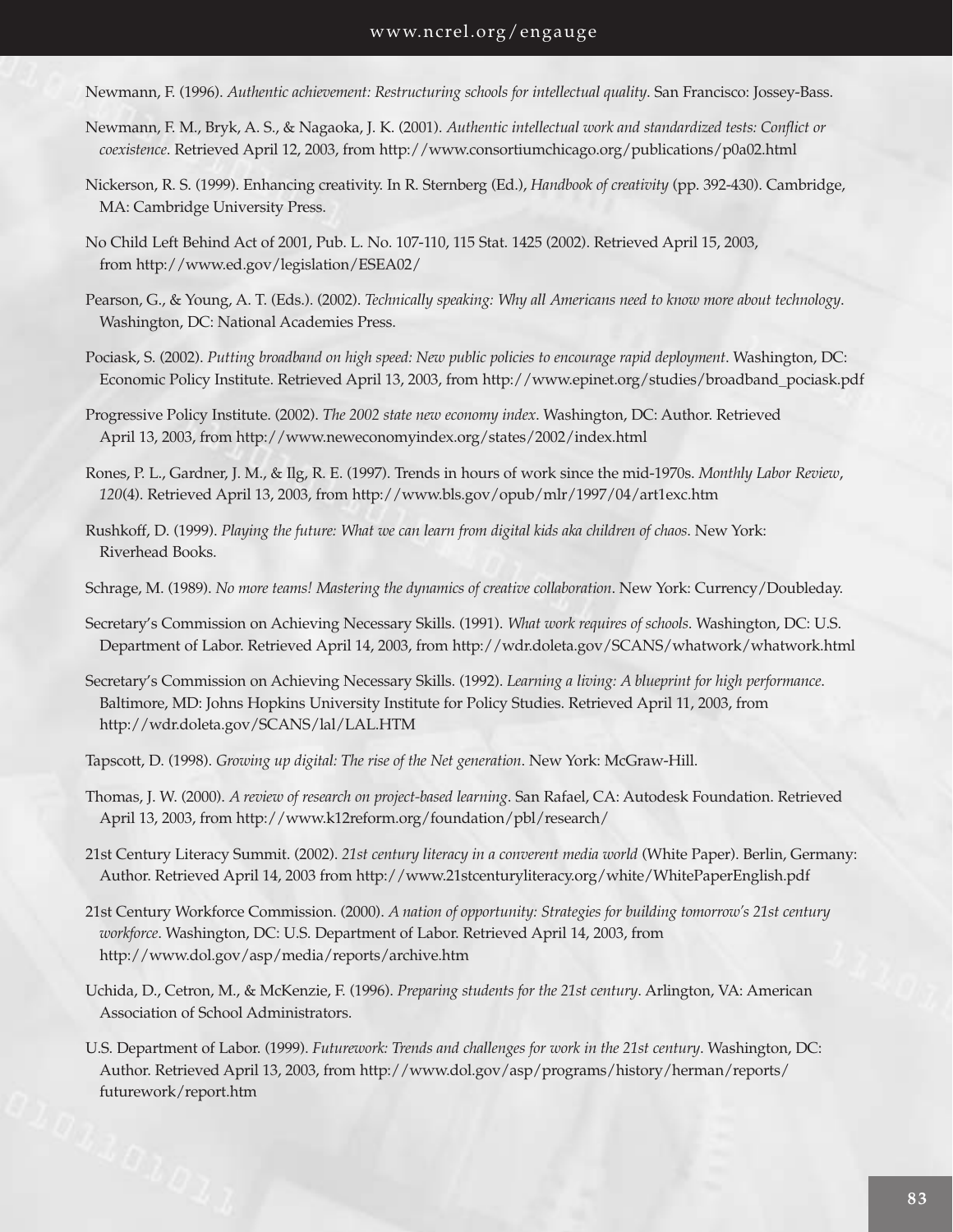- Varian, H., Litan, R. E., Elder, A., & Shutter, J. (2002). *The Net impact study: The projected economic benefits of the Internet in the United States, United Kingdom, France and Germany*. Retrieved April 13, 2003, from http://www.netimpactstudy.com/NetImpact\_Study\_Report.pdf
- Vispoel, W. P., & Austin, J. R. (1995). Success and failure in junior high school: A critical incident approach to understanding students' attributional beliefs. *American Educational Research Journal*, 32(2), 377-412.
- Weiner, B. (1994). Integrating social and personal theories of achievement striving. *Review of Educational Research*, *64*(4), 557-573.
- Weisberg, R. W. (1999). Creativity and knowledge: A challenge to theories. In R. Sternberg (Ed.), *Handbook of creativity* (pp. 226-250). Cambridge, MA: Cambridge University Press.
- Wenglinsky, H. (1998). *Does it compute? The relationship between educational technology and student achievement in mathematics*. Princeton, NJ: Educational Testing Service, Policy and Information Center. (ERIC Document Reproduction Service No. ED425191)
- Willard, N. E. (2001). *Computer ethics, etiquette, and safety for the 21st century student*. Eugene, OR: International Society for Technology in Education.
- Williams, M., & Yang, L. T. (1999). Organizational creativity. In R. Sternberg (Ed.), *Handbook of creativity* (pp. 373-391). Cambridge, MA: Cambridge University Press.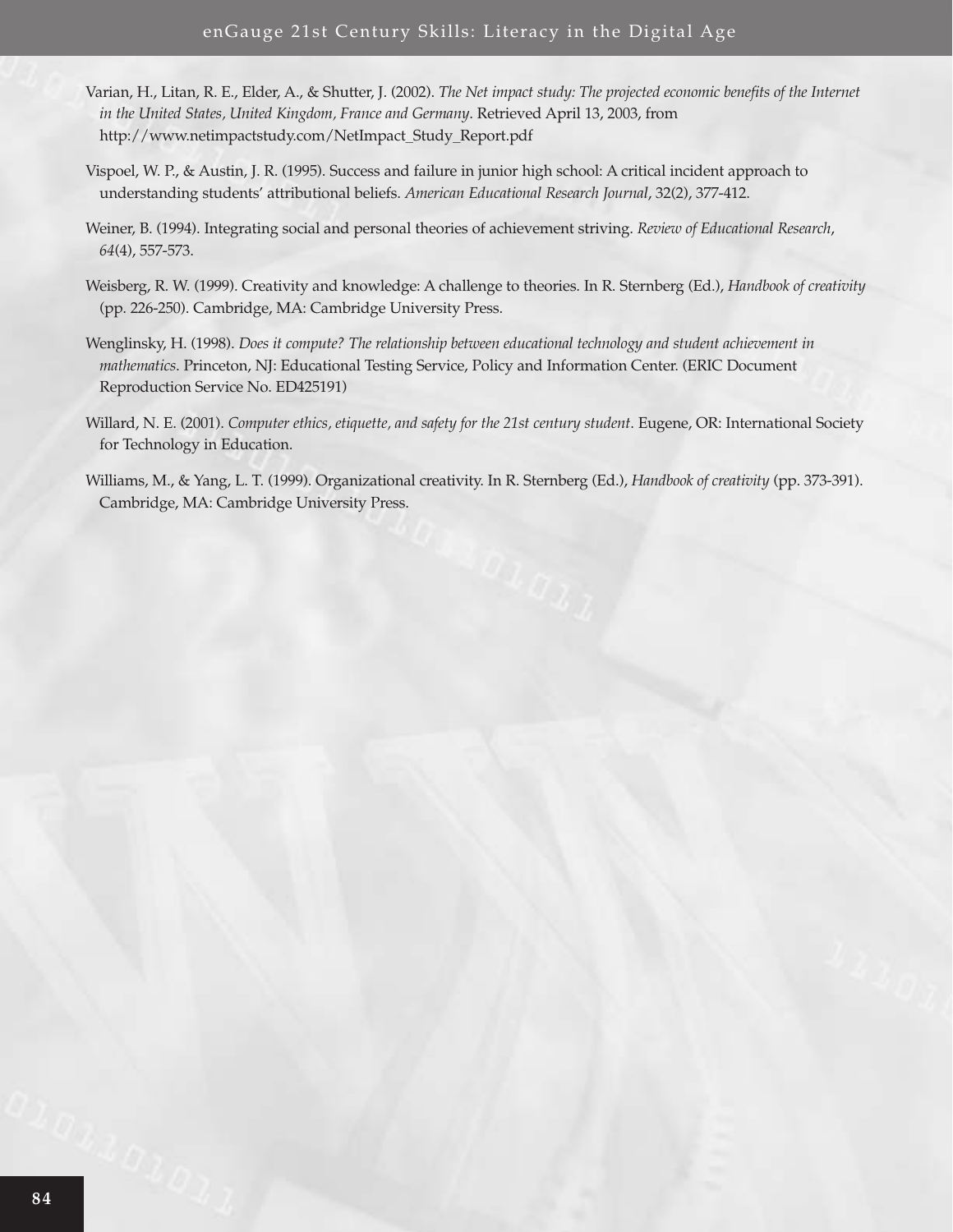# **Notes:**